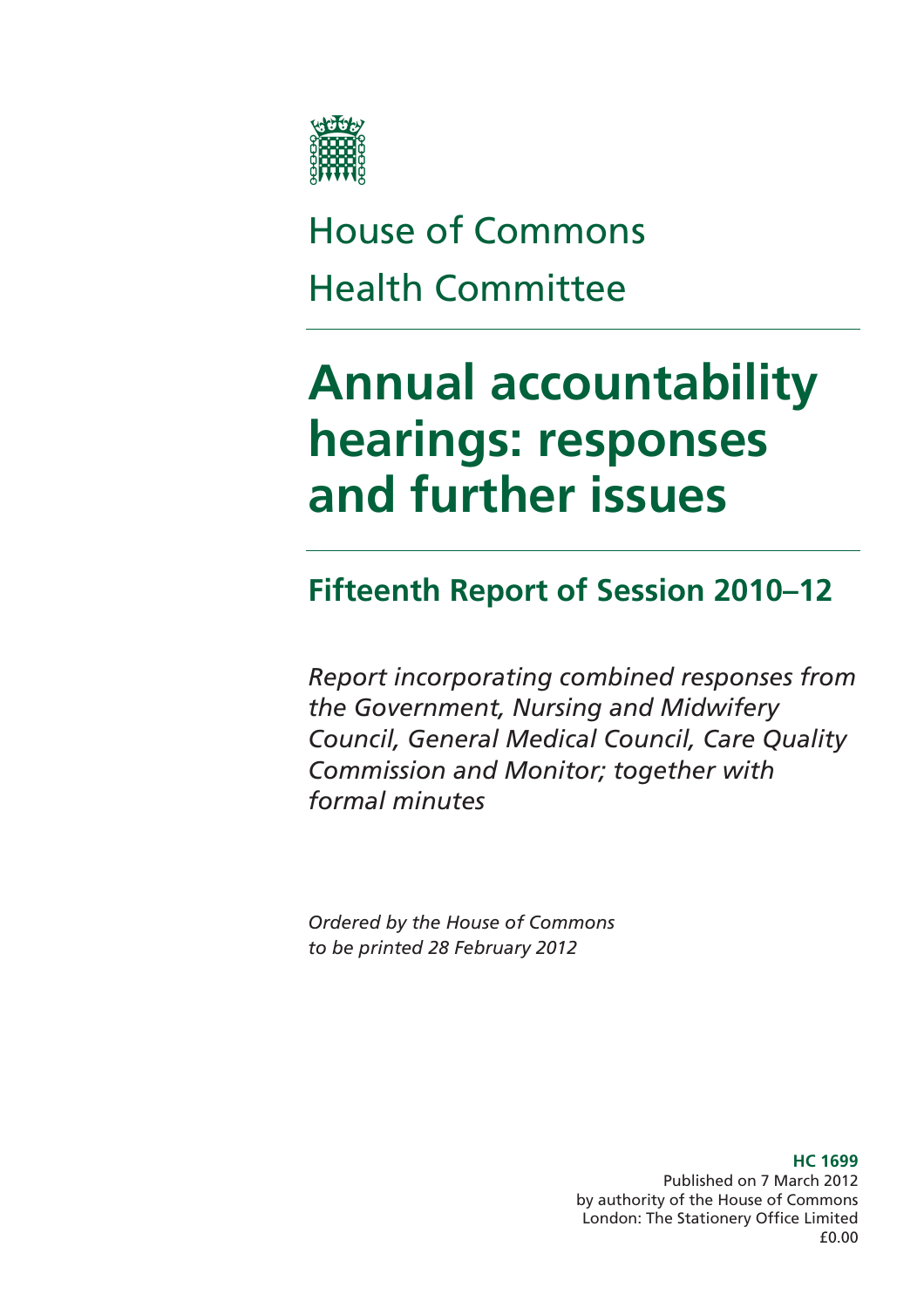## **The Health Committee**

The Health Committee is appointed by the House of Commons to examine the expenditure, administration, and policy of the Department of Health and its associated bodies.

#### **Membership**

Rt Hon Stephen Dorrell MP (*Conservative, Charnwood*) (Chair)1 Rosie Cooper MP (*Labour, West Lancashire*) Andrew George MP (*Liberal Democrat, St Ives*) Barbara Keeley MP (*Labour, Worsley and Eccles South*) Grahame M. Morris MP (*Labour, Easington*) Dr Daniel Poulter MP (*Conservative, Central Suffolk and North Ipswich*) Mr Virendra Sharma MP (*Labour, Ealing Southall*) Chris Skidmore MP (*Conservative, Kingswood*) David Tredinnick MP (*Conservative, Bosworth*) Valerie Vaz MP (*Labour, Walsall South*) Dr Sarah Wollaston MP (*Conservative, Totnes*)

#### **Powers**

The Committee is one of the departmental select committees, the powers of which are set out in House of Commons Standing Orders, principally in SO No 152. These are available on the Internet via www.parliament.uk.

#### **Publications**

The Reports and evidence of the Committee are published by The Stationery Office by Order of the House. All publications of the Committee (including press notices) are on the Internet at www.parliament.uk/healthcom.

The Reports of the Committee, the formal minutes relating to that report, oral evidence taken and some or all written evidence are available in printed volume(s).

Additional written evidence may be published on the internet only.

#### **Committee staff**

The staff of the Committee are David Lloyd (Clerk), Sara Howe (Second Clerk), David Turner (Committee Specialist), Steve Clarke (Committee Specialist), Frances Allingham (Senior Committee Assistant), and Ronnie Jefferson (Committee Assistant).

#### **Contacts**

All correspondence should be addressed to the Clerk of the Health Committee, House of Commons, 7 Millbank, London SW1P 3JA. The telephone number for general enquiries is 020 7219 5466. The Committee's email address is healthcom@parliament.uk.

1 Mr Stephen Dorrell was elected as the Chair of the Committee on 9 June 2010, in accordance with Standing Order No. 122B (see House of Commons Votes and Proceedings, 10 June 2010).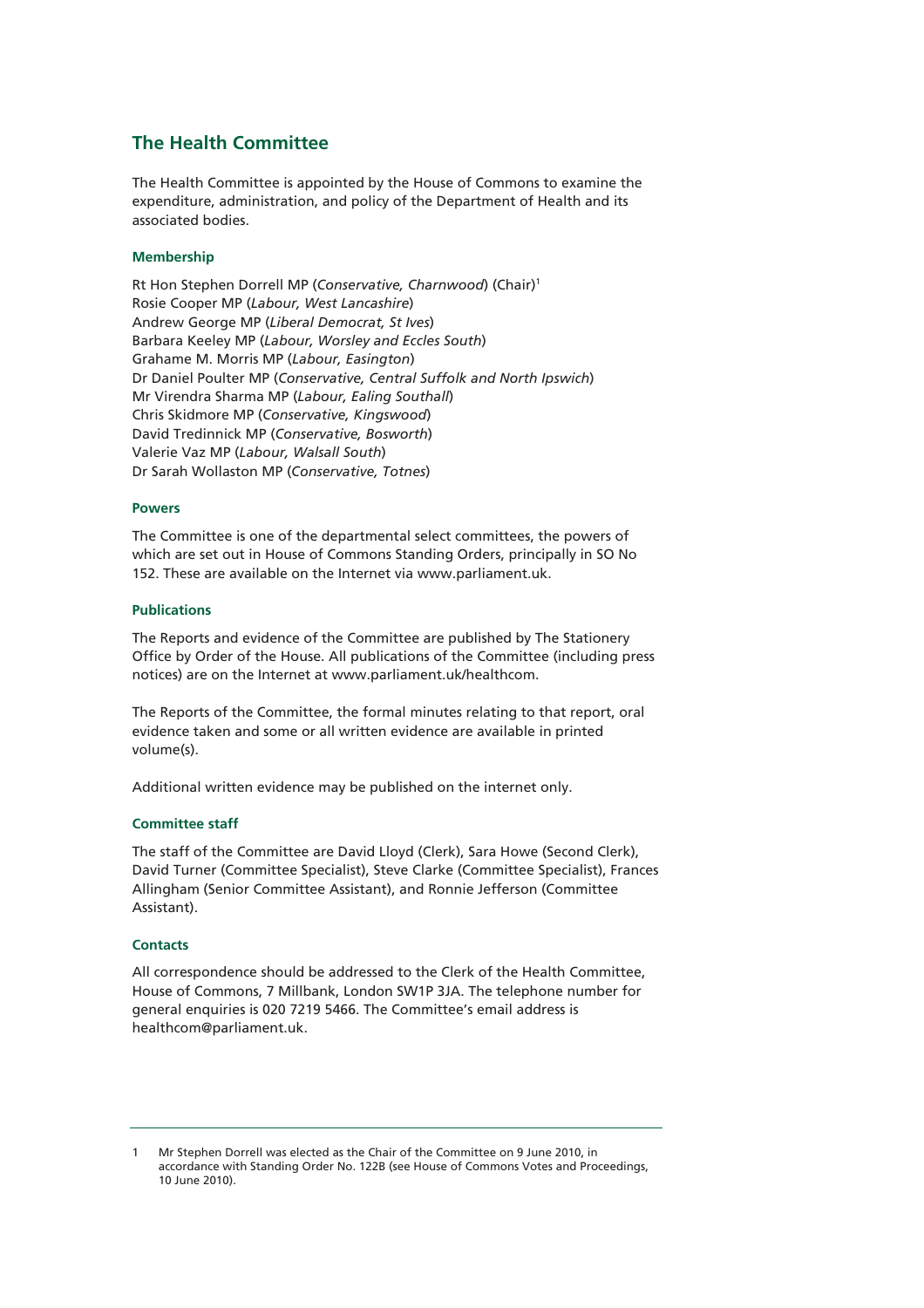# **Contents**

| <b>Report</b>                                                                                                                            | Page                               |
|------------------------------------------------------------------------------------------------------------------------------------------|------------------------------------|
| <b>Report</b><br>1<br>Regulation of healthcare professionals<br>Professional responsibility<br><b>Care Quality Commission</b><br>Monitor | 3<br>3<br>5<br>6<br>$\overline{7}$ |
| <b>Conclusions and recommendations</b>                                                                                                   | 8                                  |
| <b>Annex - combined responses</b>                                                                                                        | 9                                  |
| Appendix 1 – Government's Response – Annual Accountability Hearing with the<br><b>Nursing and Midwifery Council</b>                      | 10                                 |
| <b>Appendix 2: Nursing and Midwifery Council's Response</b>                                                                              | 22                                 |
| Appendix 3: Government's Response – Annual Accountability Hearing with the<br><b>General Medical Council</b>                             | 31                                 |
| <b>Appendix 4: General Medical Council's Response</b>                                                                                    | 44                                 |
| Appendix 5: Government's Response – Annual Accountability Hearing with the<br><b>Care Quality Commission</b>                             | 54                                 |
| <b>Appendix 6: Care Quality Commission's Response</b>                                                                                    | 68                                 |
| Appendix 7: Government's Response - Annual Accountability Hearing with<br><b>Monitor</b>                                                 | 89                                 |
| <b>Appendix 8: Monitor's Response</b>                                                                                                    | 95                                 |
|                                                                                                                                          |                                    |
| <b>Formal Minutes</b>                                                                                                                    | 104                                |
| List of Reports from the Committee during the current Parliament                                                                         | 105                                |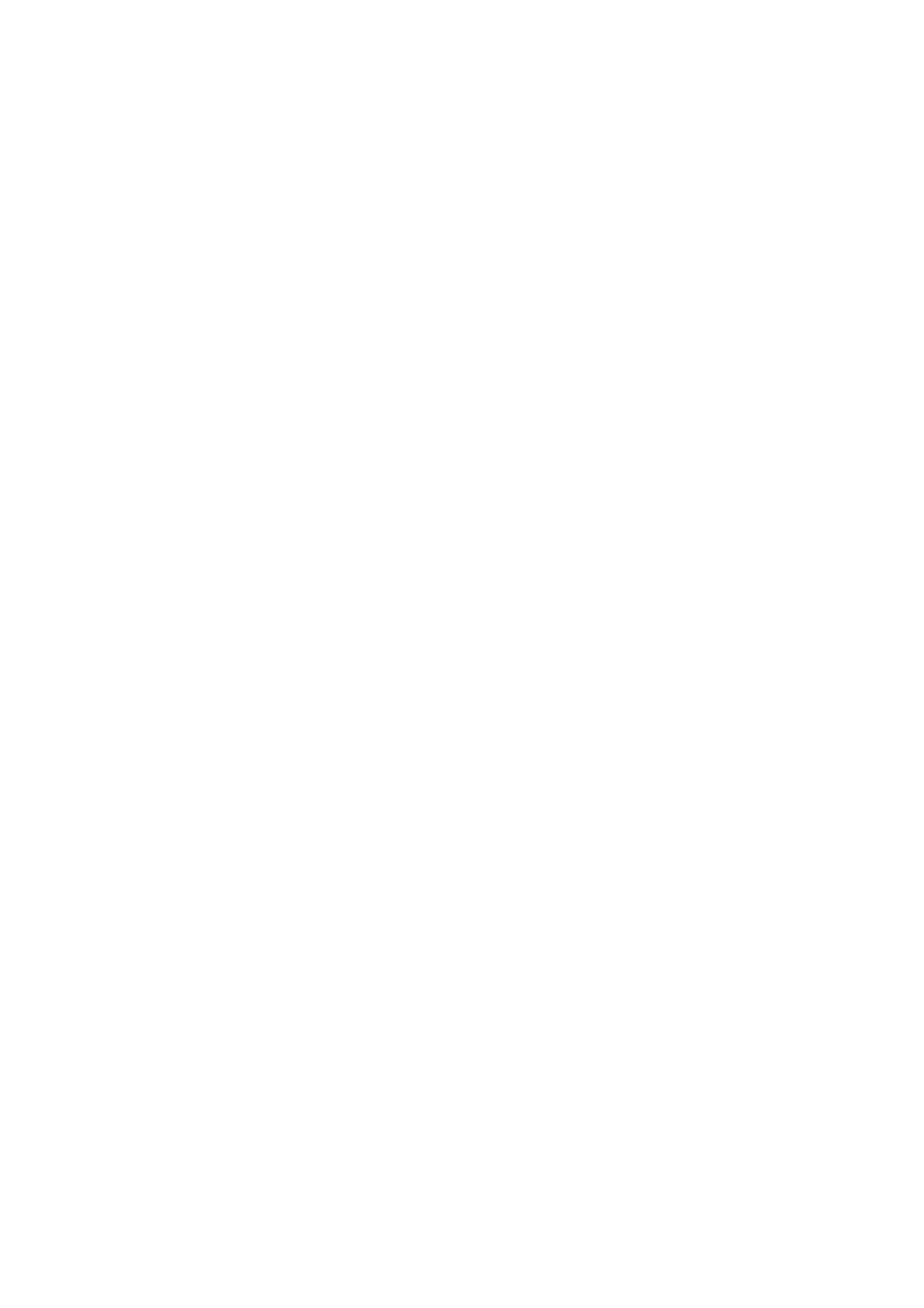# **1** Report

1. We are publishing with this report the responses of the Government and the four regulatory bodies themselves to the accountability reports that the Committee produced last year.<sup>2</sup> The Committee believes that it proved to be a very useful and illuminating exercise and we shall be undertaking similar hearings this year once the organisations have published their annual reports.

2. We have decided to take this opportunity to flag up what we see as some of the significant issues that we will want to discuss further this year, in the light of comments in these responses and of other relevant events.

## **Regulation of healthcare professionals**

3. The idea for instituting these annual accountability sessions came from our inquiry into the revalidation of doctors, the report of which was published in February last year. As current legislation makes the GMC accountable to the Privy Council, and given that there is no mechanism to make that accountability effective, the Committee proposed to exercise that function itself, on behalf of Parliament.<sup>3</sup>

4. In its report on the GMC published in July 2011 the Committee argued that the Council still had a considerable amount of work to do before the implementation of revalidation as proposed in late 2012.<sup>4</sup> In its response, the GMC says that revalidation "remains [its] number one priority. We are determined and on track to introduce a system by late 2012 (subject to the Secretary of State's approval)."5 **The Committee welcomes this statement. In the light of the importance of this process to the quality of services delivered to patients, and of the status of the GMC as an independent regulator, the Committee looks to the GMC to give early and public notice if it concludes that delivery of this timetable is at risk.**

5. In its report on the Nursing and Midwifery Council, the Committee also raised concerns in respect of the revalidation process for nurses and midwives. It drew attention to the fact that, although minimum standards are set for hours of practice and professional development for nurses and midwives, the Council provides no mechanism either to establish whether even those minimum levels have been reached or to assess the quality of an individual's practice.<sup>6</sup>

5 Ev 37

<sup>2</sup> Health Committee: Seventh Report of Session 2010–12, *Annual accountability hearing with the Nursing and Midwifery Council*, HC 1428; Eighth Report of Session 2010–12, *Annual accountability hearing with the General Medical Council,* HC 1429; Ninth Report of Session 2010–12, *Annual accountability hearing with the Care Quality Commission*, HC 1430; Tenth Report of Session 2010–12, *Annual accountability hearing with Monitor*, HC 1431.

<sup>3</sup> Health Committee, Fourth Report of Session 2010–12, *Revalidation of Doctors*, HC 557, para 7.

<sup>4</sup> Health Committee, Eighth Report of Session 2010–12, *Annual accountability hearing with the General Medical Council,* HC 1429, para 12.

<sup>6</sup> Health Committee, Seventh Report of Session 2010–12, *Annual accountability hearing with the Nursing and Midwifery Council*, HC 1428, para 31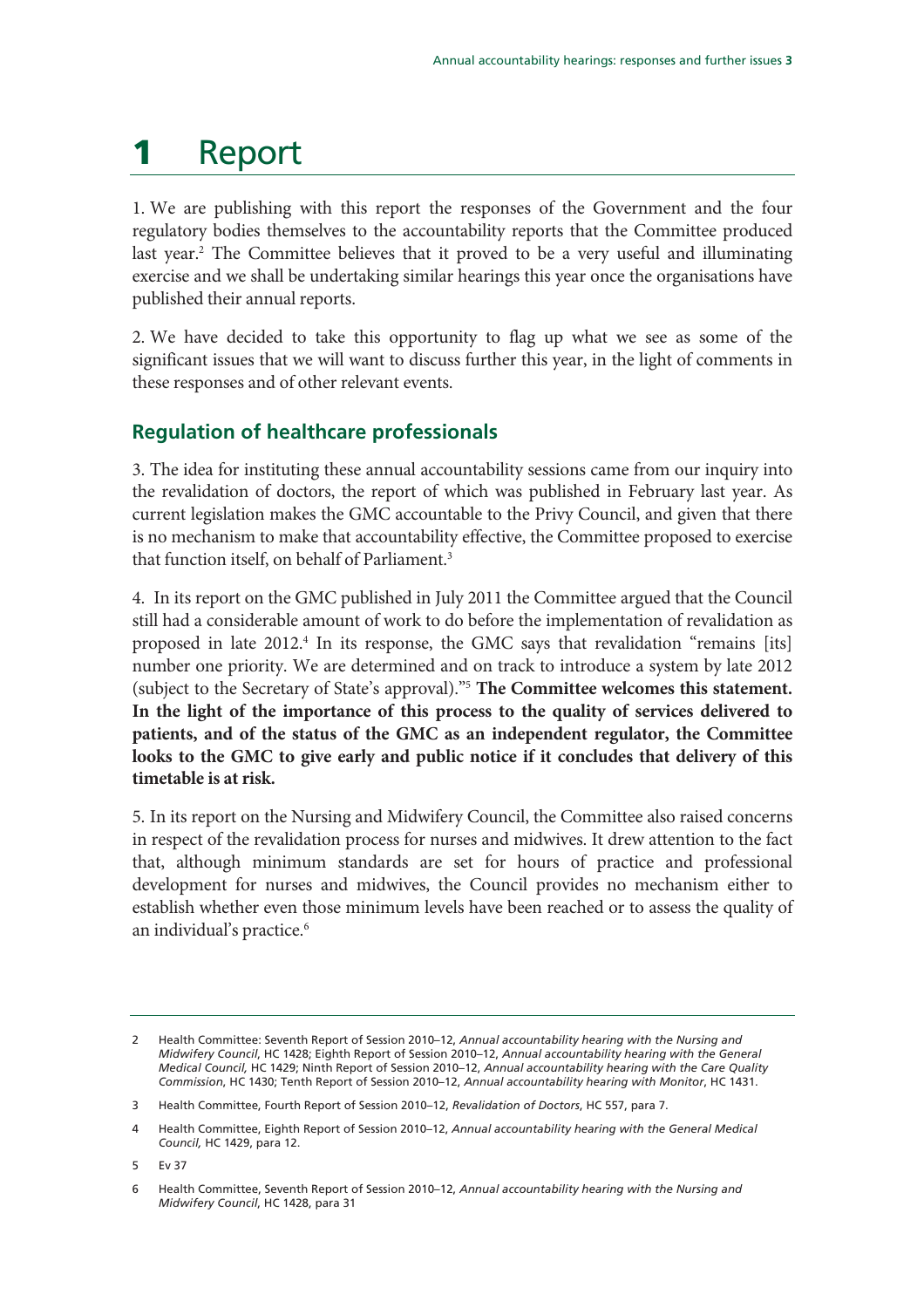6. The Committee noted separately the complete lack of regulation for healthcare assistants, and argued that mandatory statutory regulation will be needed to maximise public protection. It also concluded, however, that the first priority of the NMC needs to be to improve its work on its current core functions before asking it to address additional responsibilities.7

7. In its response to that recommendation, the NMC said that it welcomed the Committee's support "for a mandatory statutory regulatory model for healthcare support workers working under the direct supervision of nurses and midwives." It added that "We have begun a project to fully scope the cost, standards and training requirements needed for us to establish such a mandatory model".<sup>8</sup>

8. The Committee received that initial response in October last year. Since then, there have been a number of developments at the NMC. The Chief Executive and Registrar has left for personal reasons, and the Department of Health has announced that the Commission for Healthcare Regulatory Excellence is to undertake a strategic review of the organisation.<sup>9</sup> We have now received an addendum to its response from the NMC.<sup>10</sup> In this it says:

We therefore support the government's announcement that Skills for Health and Skills for Care have been commissioned to develop common training standards and a code of conduct for healthcare support workers. We believe that together with the proposals for assured voluntary registration to be administered by the Council for Healthcare Regulatory Excellence (CHRE) and our own development of a delegation standard for nurses and midwives, this provides an effective framework for public protection.

The NMC has a challenging programme of work that we are committed to delivering particularly in making operational improvements to our fitness to practise service and developing a system of revalidation for nurses and midwives – two key recommendations of the Committee. The focus of our work and resources has to be on these priorities and therefore it is neither appropriate nor feasible for us to develop a mandatory model of regulation of healthcare support workers.<sup>11</sup>

9. **The Committee supports the NMC's intention to focus, as its first priority, on the revalidation and fitness to practise procedures for nurses and midwives. We also support additional focus on training for healthcare support workers, and believe the NMC should keep the regulatory structure for this element of the caring workforce under regular review.**

10. **In its next meeting with the NMC, the Committee will wish to review the progress it has made towards strengthening its revalidation and fitness to practise procedures. The Committee will also wish to discuss with the NMC the outcome of the CHRE's review,** 

8 Ev 23

10 Ev 24

11 ibid

<sup>7</sup> Health Committee, Seventh Report of Session 2010–12, *Annual accountability hearing with the Nursing and Midwifery Council*, HC 1428, para 64

<sup>9</sup> Written Ministerial statement, *Nursing and Midwifery Council*, Official Report, 26 January 2012, Col 25WS.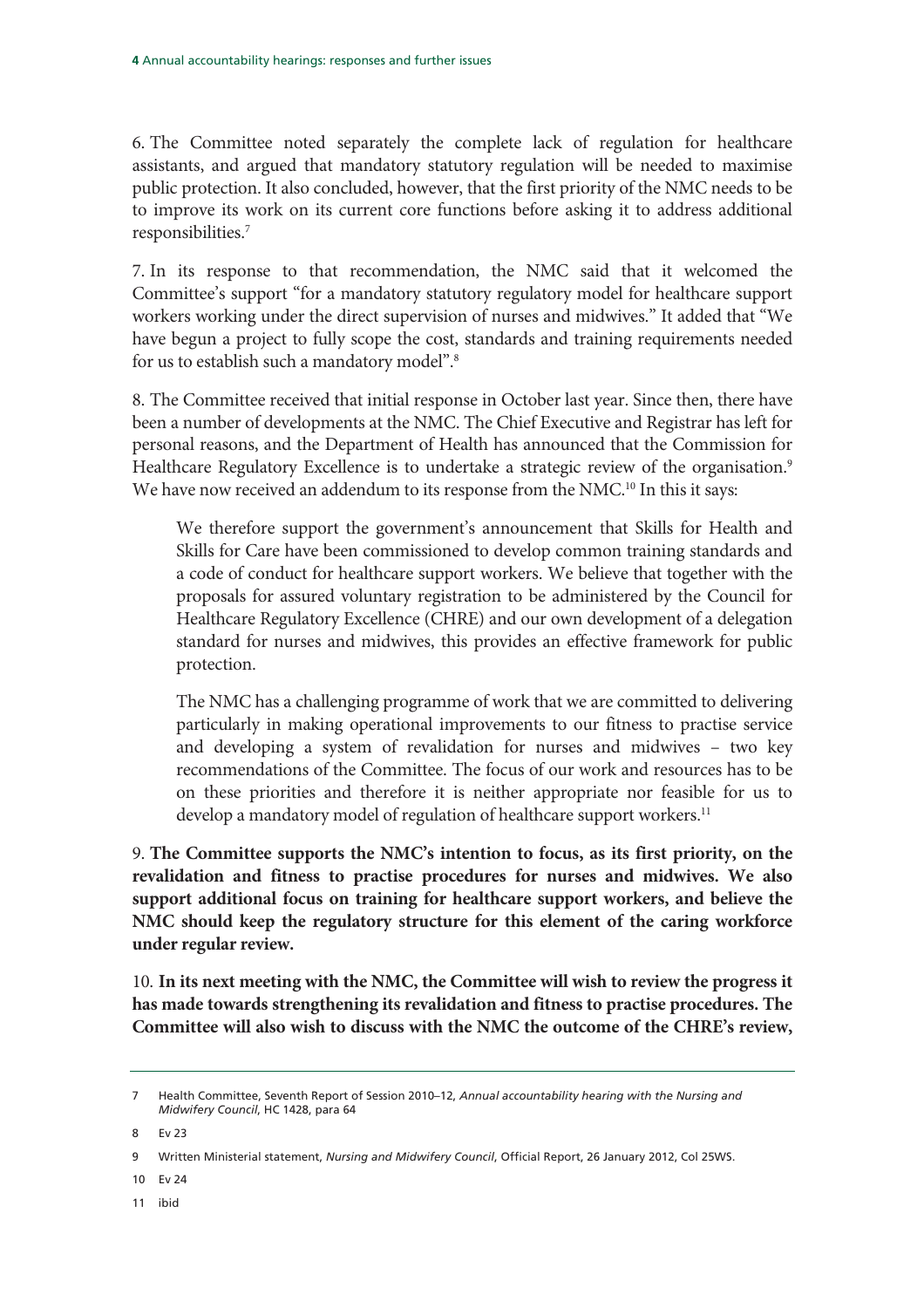**and review those recommendations which may help the Council better to perform its core functions.**

## **Professional responsibility**

11. In each of its reports on the GMC,<sup>12</sup> NMC<sup>13</sup> and the Care Quality Commission,<sup>14</sup> the Committee raised the issue of the professional responsibility of healthcare professionals. In particular healthcare professionals, as well as being required to meet all appropriate standards themselves, have a responsibility to report concerns about the work of those around them if they feel it fails to meet those standards.

12. The Committee also acknowledged, however, that "doctors and other practitioners who have raised concerns about other staff have sometimes been subject to suspension, dismissal or other sanctions".15 It held an evidence session on that issue in December, following press reports that doctors (and presumably other professional staff) were being asked, as part of the termination of employment process, to sign clauses in compromise agreements that were alleged to be quite clearly inconsistent with the obligations of those same doctors to raise concerns about the quality of practice within the employing organisation with the General Medical Council, their professional regulator. That session was useful, not least because the three NHS organisations which had been identified as entering into such agreements all said to the Committee that they had reviewed the situation and would no longer use such provisions.

13. Gavin Larner, Director of Professional Standards at the Department of Health, told the Committee:

Most of us absolutely agree that such clauses are inconsistent with the [Public Interest Disclosure]Act and are not acceptable. As a result of The Times article, I wrote, on 28 November, to the two trusts concerned to draw this to their attention and to ask them to review their policies. Ministers have also agreed that, following this evidence session, we will write to all NHS organisations to remind them of their responsibilities. Monitor will be writing to foundation trusts on this matter as well. There is a consensus here that we need to encourage people to speak out. With anything that hits against that, and in particular that crosses the Act, we need to make sure the Service understands its responsibilities.<sup>16</sup>

14. The Committee was pleased to have such a clear statement from the Department on the position, and this particular issue at least should now have been effectively dealt with. **The Committee continues to believe that the effective exercise of professional responsibility is the bedrock on which high standards of patient care are built. It also continues to believe that there is an essential public interest in ensuring that professionals are protected against punitive action when they raise concerns about professional** 

<sup>12</sup> Health Committee, Eighth Report, paras 43 and 44

<sup>13</sup> Health Committee, Seventh Report, para 19

<sup>14</sup> Health Committee, Ninth Report, para 53

<sup>15</sup> Health Committee, Eighth Report of Session 2010–12, *Annual accountability hearing with the General Medical Council*, HC 1429, para 44.

<sup>16</sup> *Professional responsibility of healthcare practitioners*, 7 December 2011, HC 1699-i, Q83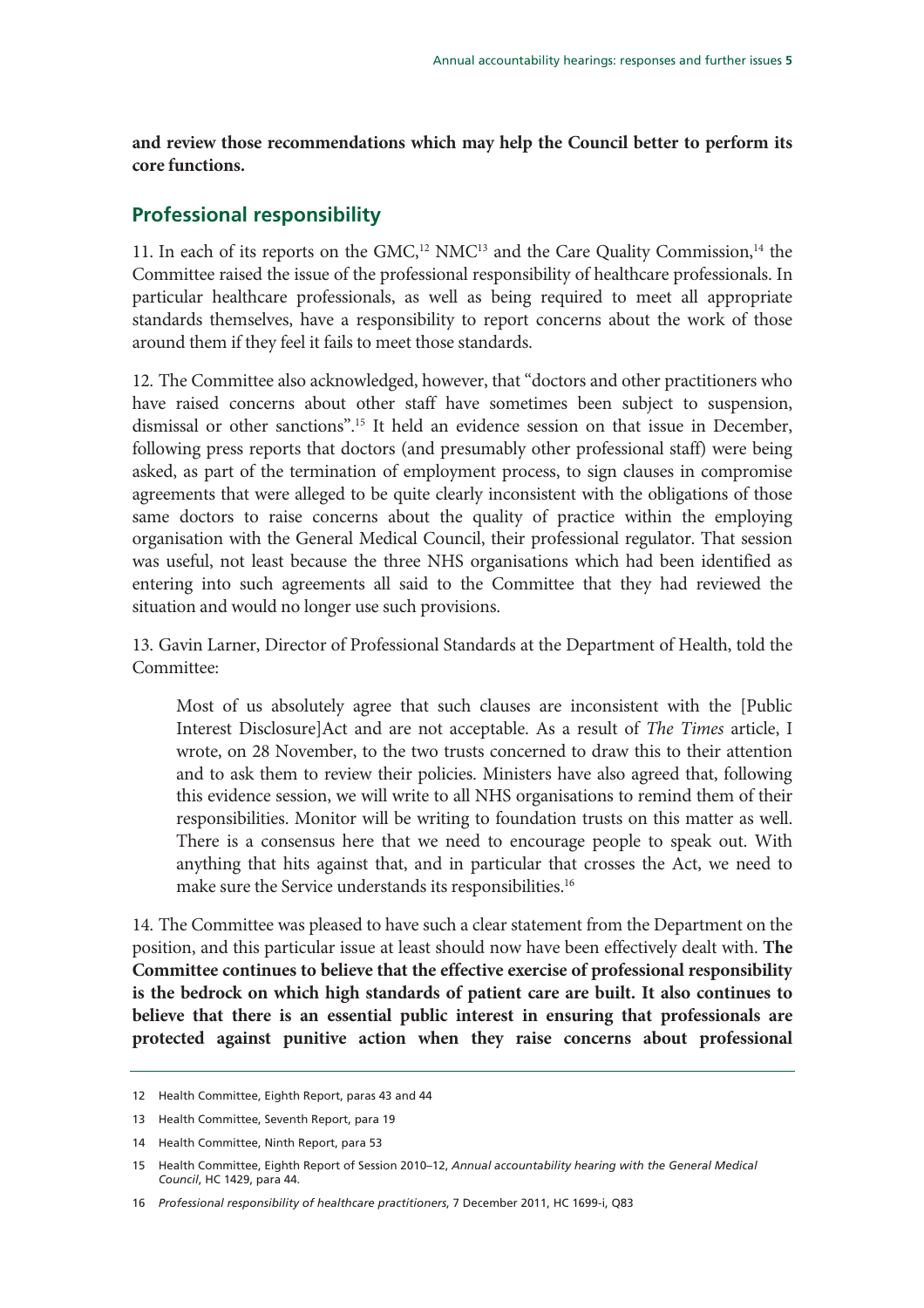**standards at their place of work. In view of the importance of these issues we intend to continue to pursue them in our sessions with the professional regulators later in the year.** 

15. **The Committee also looks forward to the findings of the Francis Committee of Inquiry into Mid Staffordshire NHS Foundation Trust and what it may have to say about the conduct of professionals there.** 

## **Care Quality Commission**

16. The Committee raised some serious concerns about the work of the Care Quality Commission in its report on that body. The main recommendations bear repeating:

"6.The Committee concluded that the bias in the work of the CQC away from its core function of inspection and towards the essentially administrative task of registration represented a significant distortion of priorities. Although the evidence presented by the CQC acknowledged this distortion of priorities and argues that corrective action has now been taken, the Committee believes it is important to understand how this misallocation of resources arose, not least in order to reduce the risk of the same thing happening again.

7. The Committee has identified the following factors which contributed to this distortion of priorities:

- The CQC was originally established without a sufficiently clear and realistic definition of its priorities and objectives;
- The timescale and resource implications of the functions of the CQC, in particular the legal requirement to introduce universal registration of primary and social care providers, were not properly analysed;
- The registration process itself was not properly tested and proven before it was rolled out; and
- The CQC failed to draw the implications of these failures adequately to the attention of ministers, Parliament and the public."17

## 17. In its response, the Department of Health says that it

accepts the comments of the Committee and is aware of the challenges that CQC has faced in registering providers under the new registration framework to a challenging timetable. The Government looks to CQC as the independent regulator to undertake its regulatory functions efficiently and effectively, learning lessons from its experiences.<sup>18</sup>

<sup>17</sup> Health Committee, Ninth Report of Session 2010–12, *Annual accountability hearing with the Care Quality Commission*, HC 1430 , paras 6 and 7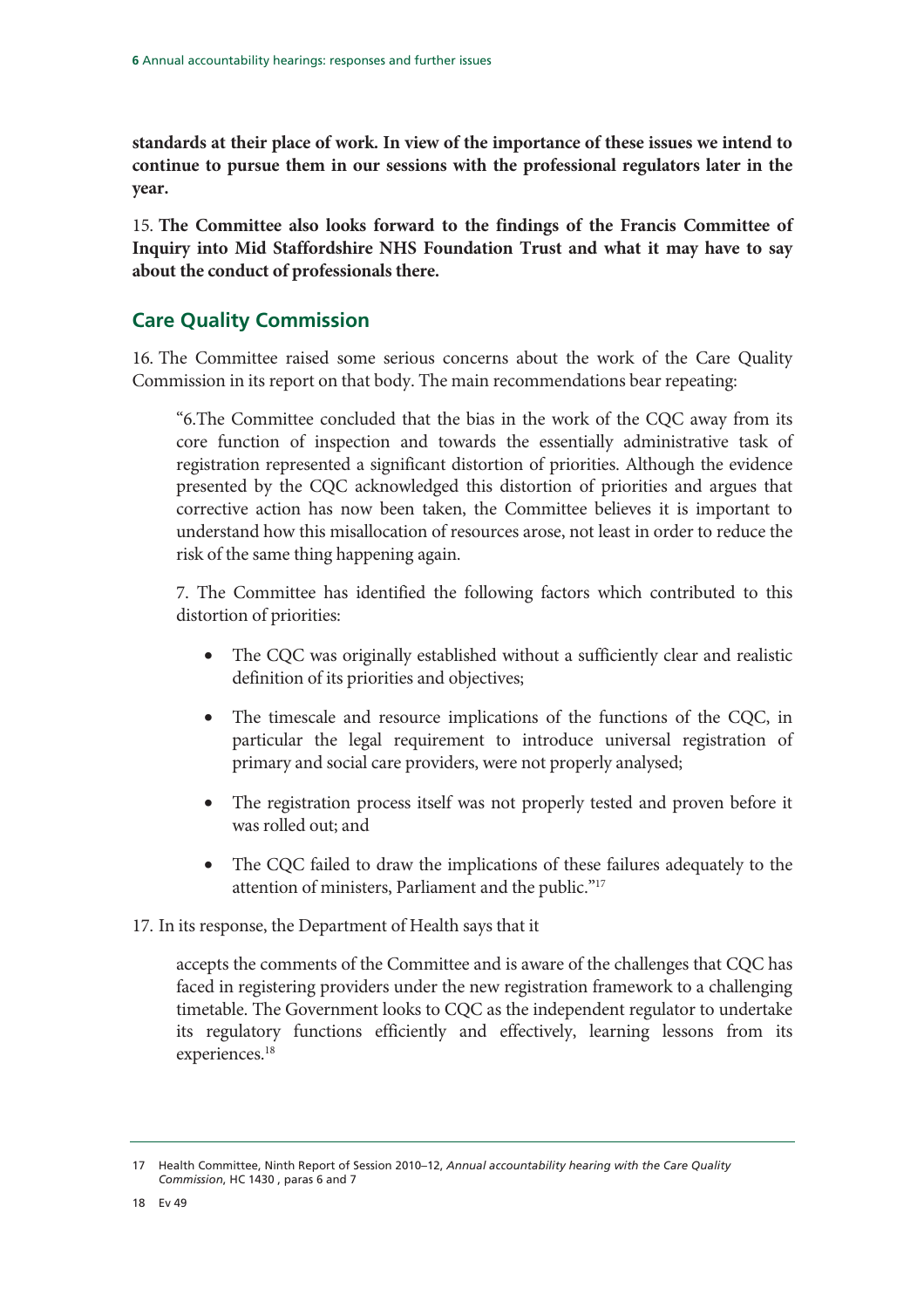18. In fact the Department has done more than "look to" CQC, and undertook a performance and capability review of the organisation between October 2011 and February this year, conducted by a panel of senior officials and external reviewers, led by the Permanent Secretary.<sup>19</sup> This review has made twenty three recommendations under six headings.20 It notes achievements by the CQC, acknowledges the problems, argues that the organisation is showing a greater focus on its core purpose and sets out issues to be addressed for the future. It is also critical of the Department's role as well as of CQC's performance.

19. **The performance and capability review is a substantial document which sets out some real challenges for the CQC. In our next session with CQC the Committee will wish to review the progress it has made against the twenty three recommendations of the review.** 

20. **It will also wish to review the progress of the CQC in responding to the recommendations of the Francis inquiry and the extent to which there are issues for the organisation beyond those identified in the performance and capability review**.

## **Monitor**

21. Of all the regulatory organisations that we met last year, the position of Monitor was the least certain. This was not due to any particular failings on the part of the organisation, but because its role is proposed to be changed under the provisions of the Health and Social Care Bill, and the precise nature of its new role was still a matter of debate. Several months later, the position remains unchanged. By the time we meet Monitor again later in the year, there should be greater clarity whatever happens to the Health and Social Care Bill. We look forward to discussing its future role in that context.

<sup>19</sup> Performance and Capability Review, *Care Quality Commission*, Department of Health, 23 February 2012.

<sup>20</sup> The headings are; strategy, resources and prioritisation, accountability, engagement and communications, development of the regulatory model and delivery of the regulatory model.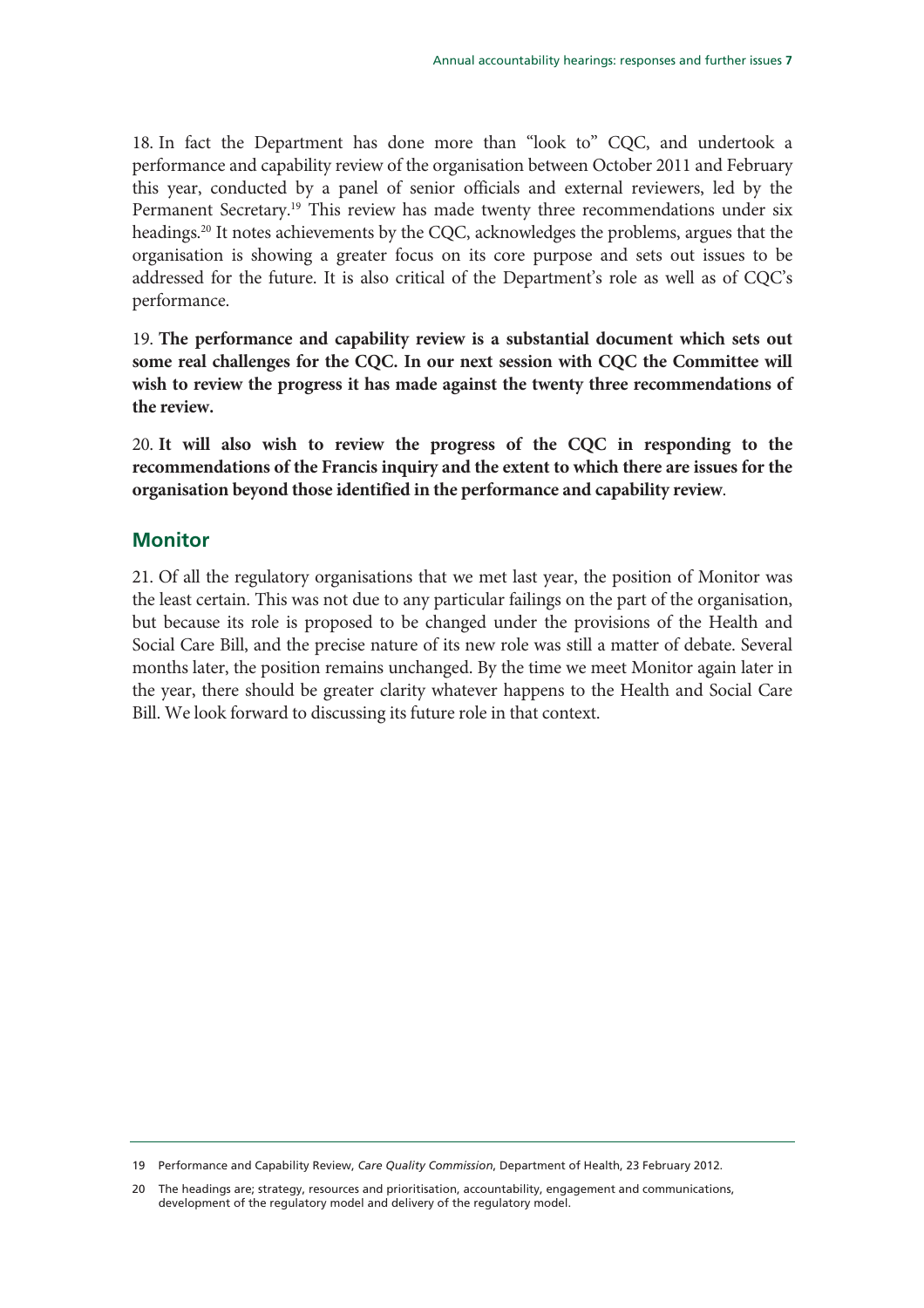# Conclusions and recommendations

## **Regulation of healthcare professionals**

- **1.** The Committee welcomes this statement. In the light of the importance of this process to the quality of services delivered to patients, and of the status of the GMC as an independent regulator, the Committee looks to the GMC to give early and public notice if it concludes that delivery of this timetable is at risk. (Paragraph 4)
- **2.** The Committee supports the NMC's intention to focus, as its first priority, on the revalidation and fitness to practise procedures for nurses and midwives. We also support additional focus on training for healthcare support workers, and believe the NMC should keep the regulatory structure for this element of the caring workforce under regular review. (Paragraph 9)
- **3.** In its next meeting with the NMC, the Committee will wish to review the progress it has made towards strengthening its revalidation and fitness to practise procedures. The Committee will also wish to discuss with the NMC the outcome of the CHRE's review, and review those recommendations which may help the Council better to perform its core functions. (Paragraph 10)

## **Professional responsibility**

- **4.** The Committee continues to believe that the effective exercise of professional responsibility is the bedrock on which high standards of patient care are built. It also continues to believe that there is an essential public interest in ensuring that professionals are protected against punitive action when they raise concerns about professional standards at their place of work. In view of the importance of these issues we intend to continue to pursue them in our sessions with the professional regulators later in the year. (Paragraph 14)
- **5.** The Committee also looks forward to the findings of the Francis Committee of Inquiry into Mid Staffordshire NHS Foundation Trust and what it may have to say about the conduct of professionals there. (Paragraph 15)

## **Care Quality Commission**

- **6.** The performance and capability review is a substantial document which sets out some real challenges for the CQC. In our next session with CQC the Committee will wish to review the progress it has made against the twenty three recommendations of the review. (Paragraph 19)
- **7.** It will also wish to review the progress of the CQC in responding to the recommendations of the Francis inquiry and the extent to which there are issues for the organisation beyond those identified in the performance and capability review (Paragraph 20)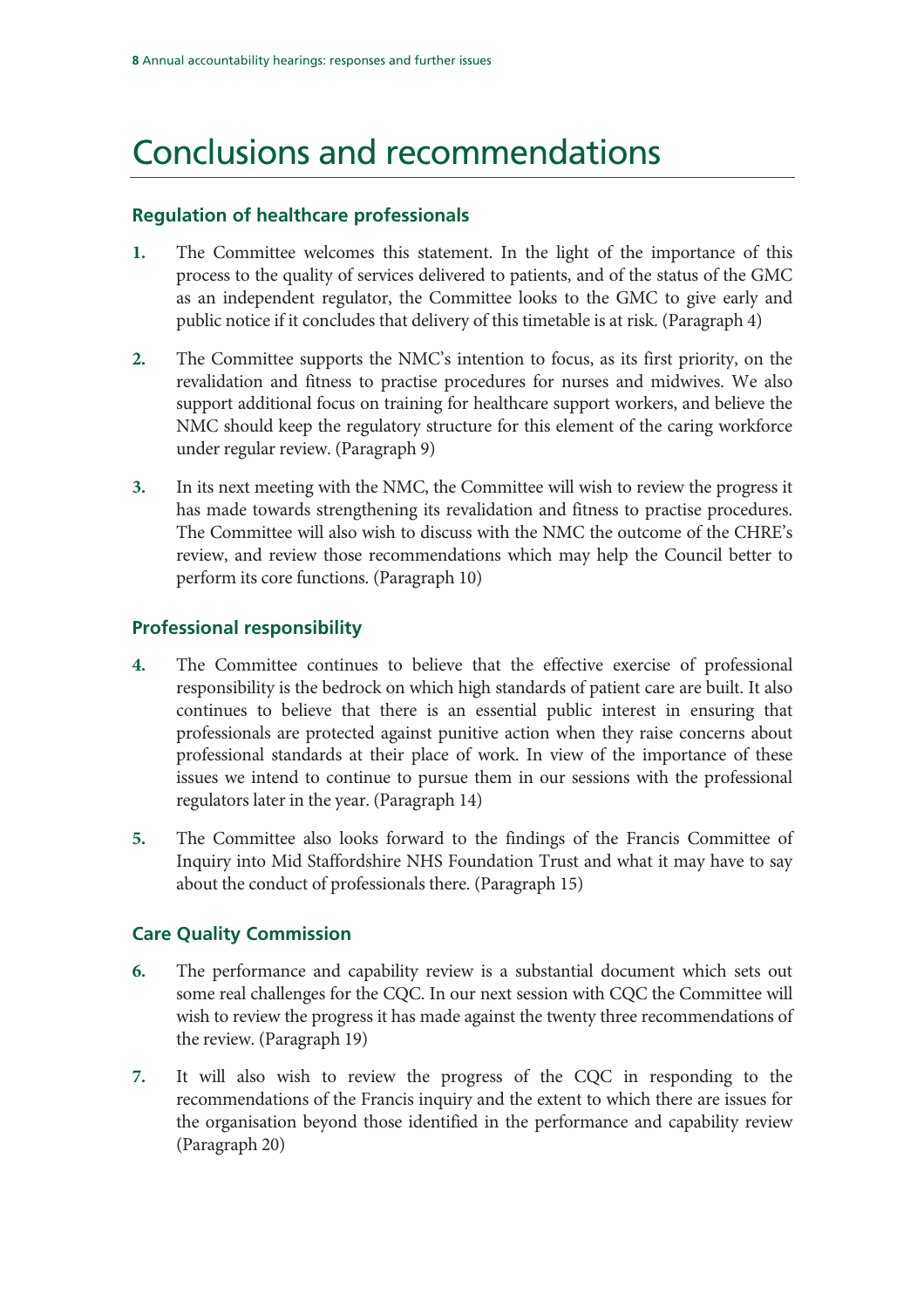# Annex – combined responses

On 26 July 2011 the Health Committee published its Seventh Report of Session 2010–12, Annual Accountability Hearing with the Nursing and Midwifery Council. The Department of Health's response to the report was received by this Committee on 19 September 2011 and is published as Appendix 1 to this report. The response from the Nursing and Midwifery Council was received on 17 October 2011 and is published as Appendix 2 to this report.

On 22 February 2012 the Health Committee received an addendum from the Nursing and Midwifery Council to its response of 17 October 2011. This is published at the end of Appendix 2.

On 26 July 2011 the Health Committee published its Eighth Report of Session 2010–12, Annual Accountability Hearing with the General Medical Council. The Department of Health's response to the report was received by this Committee on 19 September 2011 and is published as Appendix 3 to this report. The response from the General Medical Council was received on 17 October 2011 and is published as Appendix 4 to this report.

On 14 September 2011 the Health Committee published its Ninth Report of Session 2010– 12, Annual accountability hearing with the Care Quality Commission. The Department of Health's Response to the report was received by this Committee on 28 November 2011 and is published as Appendix 5 to this report. The response from the Care Quality Commission was received on 14 November 2011 and is published as Appendix 6 to this report.

On 14 September 2011 the Health Committee published its Tenth Report of Session 2010– 12, Annual accountability hearing with Monitor. The Department of Health's Response to the report was received by this Committee on 28 November 2011 and is published as Appendix 7 to this report. The response from Monitor was received on 24 October 2011 and is published as Appendix 8 to this report.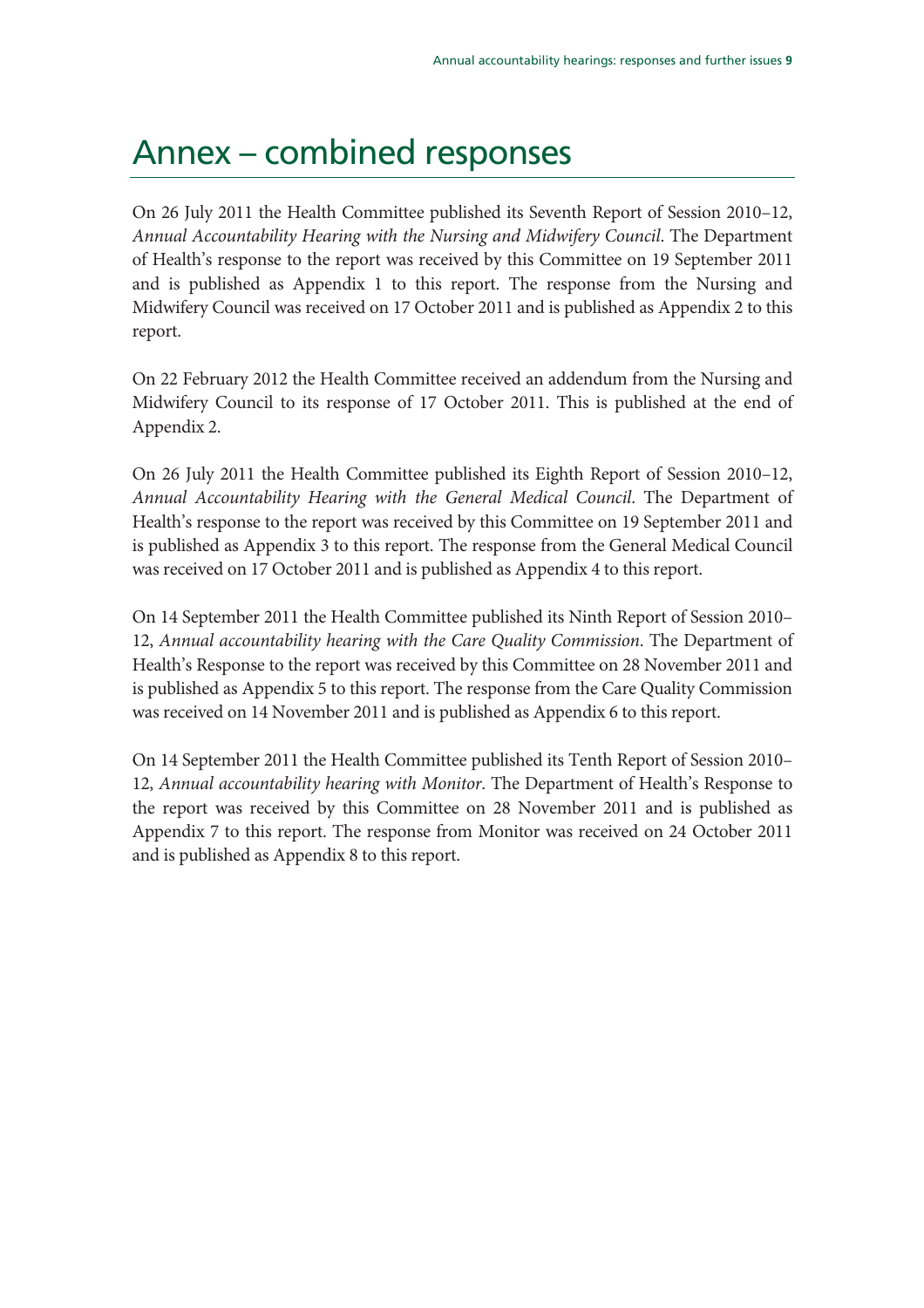# Appendix 1 – Government's Response – Annual Accountability Hearing with the Nursing and Midwifery Council

## **Introduction**

On 26 July 2011, the House of Commons Health Committee (the Committee) published the report: Annual Accountability Hearing with the Nursing and Midwifery Council (NMC).

The driver for the hearing was a recommendation made in the Health Select Committee's Fourth Report on Revalidation of Doctors, published on 8 February 2011, in which the Committee said that it intended to exercise on behalf of Parliament the power nominally held by the Privy Council to hold the General Medical Council (GMC) to account. The Committee subsequently agreed that this approach should be extended to include the Nursing and Midwifery Council (NMC)**.** 

The Department strongly believes that these hearings are of great value in strengthening the accountability of the professional regulatory bodies to Parliament and to the wider public.

## **Departmental response**

We welcome this report and have carefully considered the Committee's recommendations and the issues it raises. The Government's Command Paper, 'Enabling Excellence: Autonomy and Accountability for Health and Social Care Staff', published on 16 February 2011, set out a comprehensive strategy for ensuring that professional regulation systems is robust and proportionate.

The Government's response to each of the recommendations made in relation to the NMC is shown below. Though many of the Committee's recommendations were clearly for the NMC to take forward, we have commented on all recommendations.

## **Introduction**

## **Recommendation Para 3**

**The NMC has requested Department of Health support for further amendments to the legislation that governs its operation. The Committee broadly supports this request, as improvement to the performance of the NMC in some key areas is hampered by its current legal framework. The Government must prioritise this work if it wishes to see further improvement in the performance of the NMC.** 

## **Response**

The Department is working with the NMC to reform its legislation. Following the Select Committee hearing, at which the NMC gave evidence, Departmental officials met with counterparts at the NMC and agreed that many of the immediate legislative changes that the NMC were seeking could be achieved through changes to the NMC's rules, rather than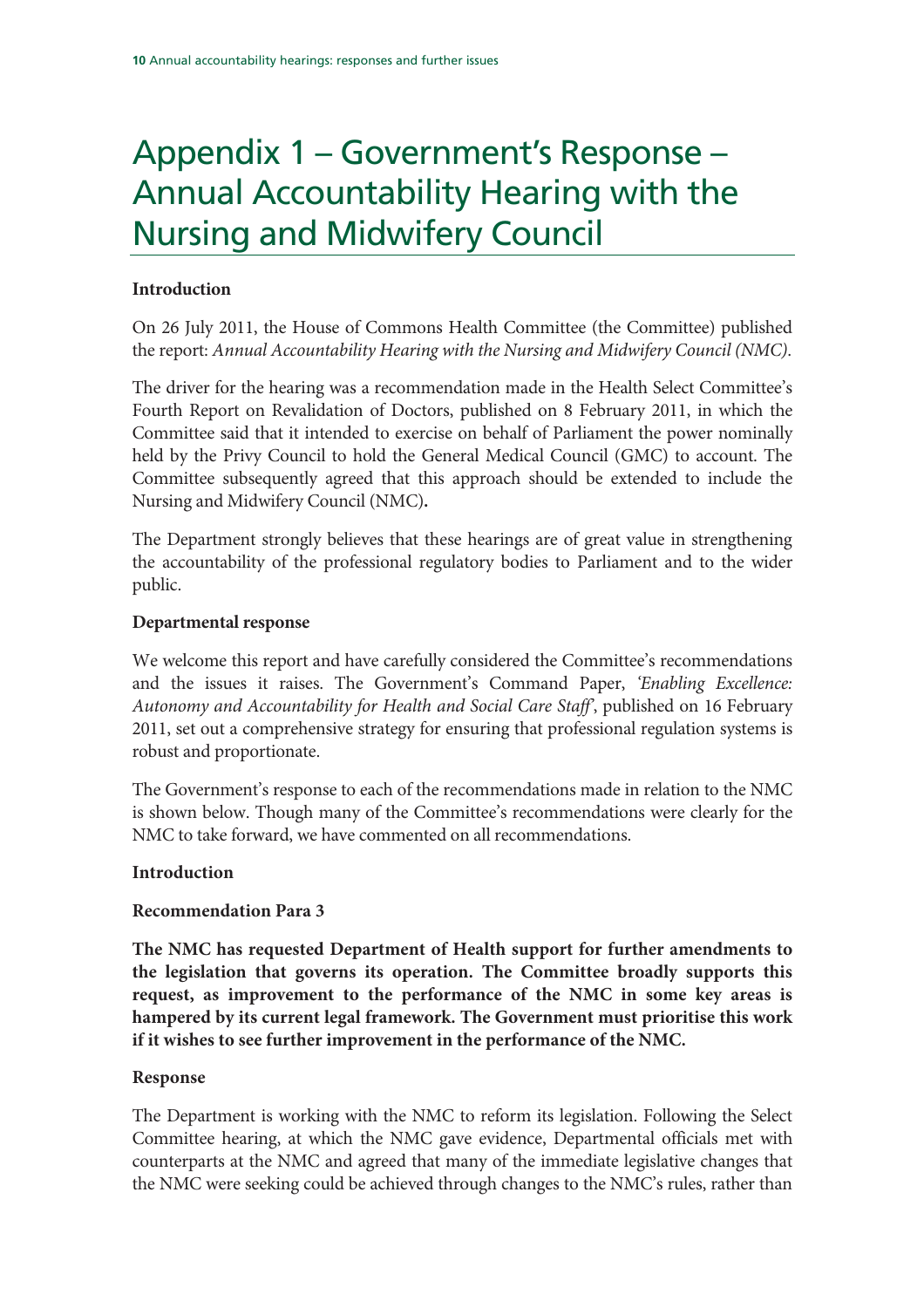through more time consuming changes to the Nursing and Midwifery Order 2001. The Department is now supporting the NMC to make the necessary changes to its rules.

The Government has also commissioned a more fundamental simplification review of the legislative framework for regulation of health professions from the Law Commission with a view to giving greater autonomy to the regulatory bodies to decide how best to meet their statutory duties.

#### **Recommendation Para 4**

**The Committee welcomes the improved financial performance of the NMC in recent years, but is concerned about the affordability of the registration fee for many lower paid registrants. We would urge the NMC to avoid further fee rises and to consider fee reductions for new entrants to the register.** 

#### **Response**

The health professions regulators are independent bodies and so are responsible for setting their own fees.

The Government notes that the NMC's registration fee, alongside the fee charged by the Health Professions Council (HPC), is the lowest of all the fees charged by health professions regulatory bodies at only £76 per head.

However, as the Government said in its Command Paper Enabling Excellence: Autonomy and Accountability for Health and Social Care Staff, "At a time of pay restraint in both the public and private sectors, the burden of fees on individual registrants needs to be minimised".

The Government would not expect registration fees to increase beyond their current levels, unless there is a clear and robust business case that any increase is essential to ensure the exercise of statutory duties.

#### **Recommendation Para 9**

**The NMC is now leaving behind its previous organisational and financial instability, and is improving in many areas of its work. There remains however a significant amount of work to be done in order for it to be an effective regulator that has public protection as its principal concern.** 

## **Response**

The Government welcomes improvements at the NMC but would urge it not to be distracted from the delivery of its core functions by activities outside of its current statutory remit, when improvements in its current performance could still be achieved.

#### **Recommendation Para 10**

**Although, therefore, the Committee recognises that the NMC is developing a higher level of operational competence, it remains concerned that the leadership function of the NMC remains underdeveloped, particularly in the areas of fitness to practise, revalidation, education and training and proactive regulation. The Committee hopes**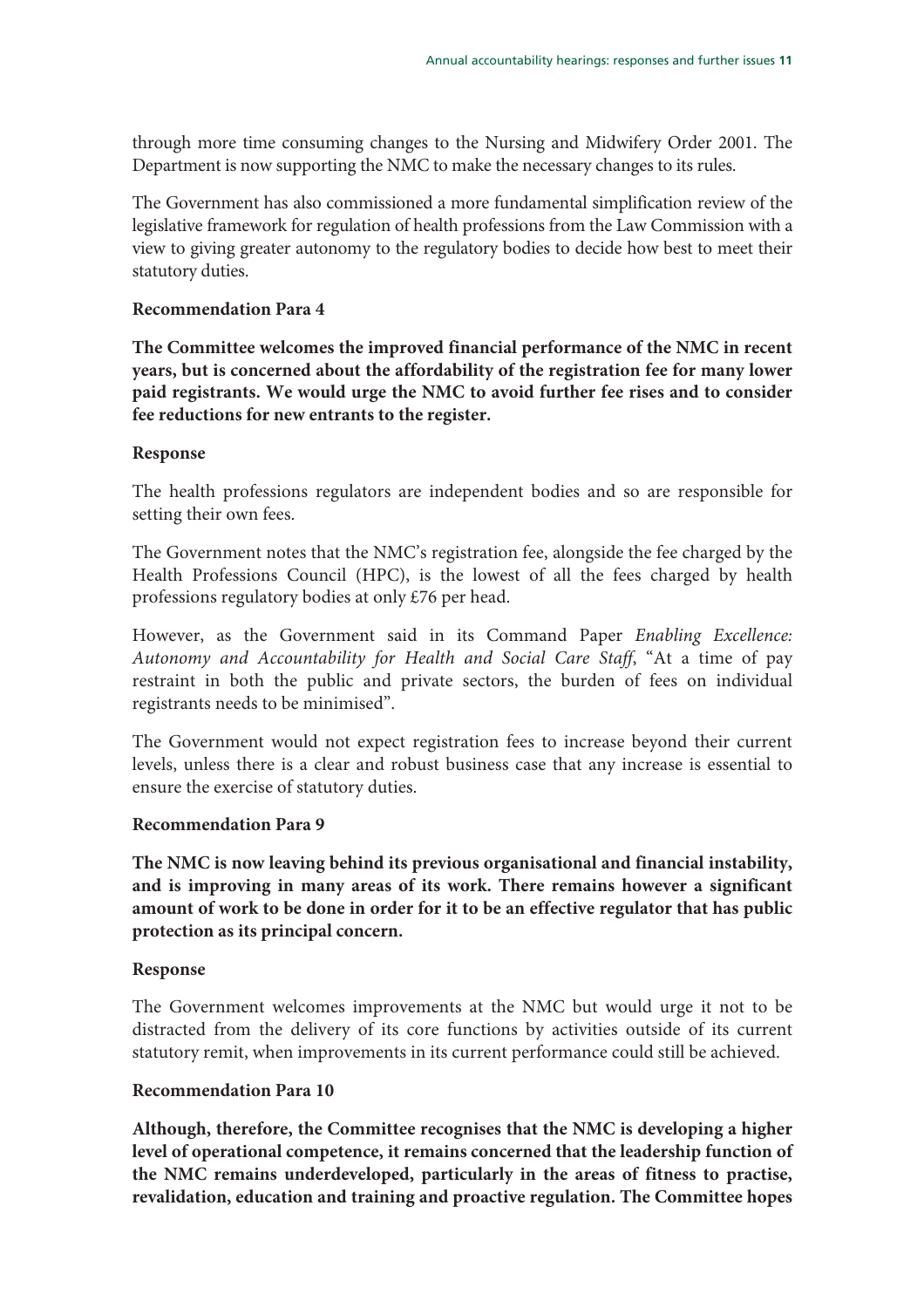## **that the NMC will embrace more ambitious objectives for professional leadership, some of which are described in this report.**

#### **Response**

The Government agrees that the NMC should take a strong lead in setting high standards of practice and accountability for its registrants. In doing so, however, it needs to continue to see its primary purpose as public protection and public service, and not as a body that represents the profession.

The Government welcomed the launch of the NHS Leadership Framework in June. At the heart of the new framework is the Clinical Leadership Competency Framework which applies to every clinician at all stages of their professional journey – from the time they enter formal training, become qualified as a practitioner and throughout their continuing professional development as experienced practitioners. We would encourage the NMC to consider the contribution of the framework to revising existing standards for education, in fitness to practise cases and in developing the model for revalidation for registrants.

## **Fitness to practise**

## **Recommendation Para 13**

**The Committee is very concerned about the recent dramatic rise in the numbers of NMC referrals of nurses and midwives, and that NMC reports make it difficult to distinguish between referrals made about nurses or midwives. We are surprised that the NMC has no clear answer to why referrals are increasing, and recommend that the NMC undertakes urgent research to establish the reasons for this increase. This data could and should be used to support the development of revalidation and a more proactive approach to regulation.** 

## **Response**

We would encourage the NMC to make progress in this area and we understand that the Council for Healthcare Regulatory Excellence (CHRE) is giving consideration to the issue of the underlying causes of fitness to practise referral rises across professions.

#### **Recommendation Para 14**

**The Committee is also concerned that an analysis of ethnicity data on the nursing and midwifery register is still not available despite having made assurances that this would take place in 2010. Of more concern is the fact that, according to its own records, the NMC is still not recording ethnicity or other diversity monitoring in fitness to practise cases. Without this, neither the professions nor the public can have confidence that the NMC discharges its functions in a manner that is fair and equitable to minorities.** 

## **Response**

We agree with the Committee's comments.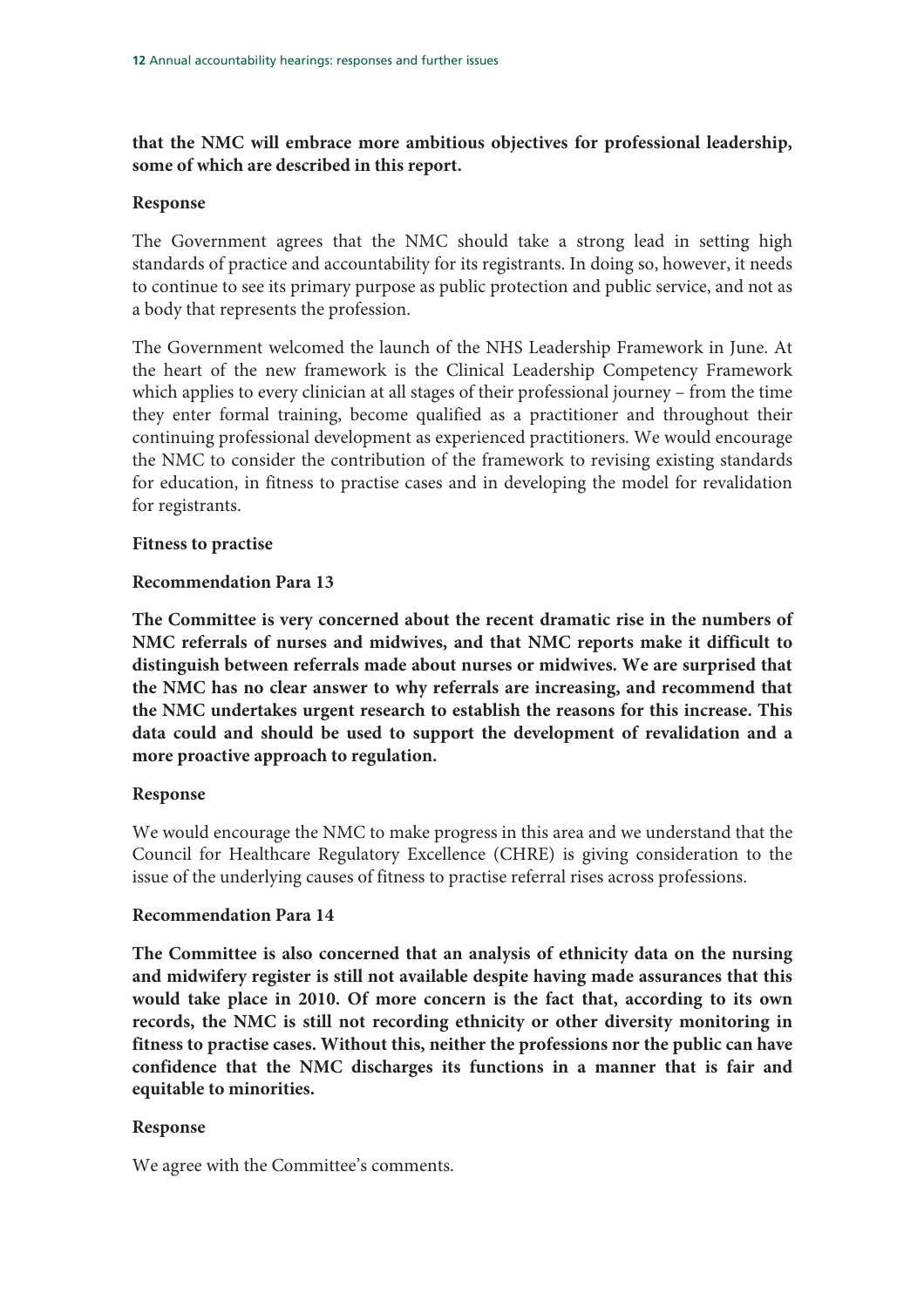## **Recommendation Para 17**

**Following our earlier report into complaints and litigation, the Committee remains very concerned about the existence of low standards of basic nursing care in our acute hospitals and care homes, which appear to be in breach of the code of conduct for nurses and midwives. We are particularly concerned about this in light of the ongoing inquiry into Mid Staffordshire NHS Foundation Trust, the Winterbourne View scandal and the recent Health Service Ombudsman report into care of the elderly in hospital.** 

## **Response**

The Department shares the Committee's commitment to the highest standards of nursing in all care settings and welcomes the more proactive approach that the NMC has taken on particular incidents over the past two years. The Government will be studying carefully the conclusions of the public inquiry into events at Mid-Staffordshire NHS Foundation Trust to consider whether any changes are needed, including to the professional regulatory system to address these concerns.

## **Recommendation Para 18**

**This evidence presents a challenge to the NMC which is responsible for professional standards in the nursing and midwifery professions. Based on its existing guidance on care of the elderly, we propose that the NMC should develop a programme of action to deliver a demonstrable improvement in outcomes for this vulnerable group.** 

## **Response**

The Department acknowledges the comments made by the Committee, which are a matter for the NMC as the independent regulator for nurses and midwives. We would be interested to see any programme of action that the NMC develops regarding this issue.

#### **Recommendation Para 19**

**Furthermore, the NMC needs to send a clear signal to nurses and midwives that they are at as much risk of being investigated by their regulator for failing to report concerns about a fellow registrant as they are from poor practice on their own part.** 

## **Response**

There is a long standing duty upon nurses and midwives – including students – to act upon / report any concerns they have about anything which puts patients in their care at risk, including the performance of other individuals. The NMC has published guidance on its website called 'Raising and Escalating Concerns' which provides details of individual roles and responsibilities and information on where to go for advice in such situations. Paragraph 3 of the guidance makes it clear to the professional that failure to raise concerns is unacceptable and may call into question their own fitness to practise.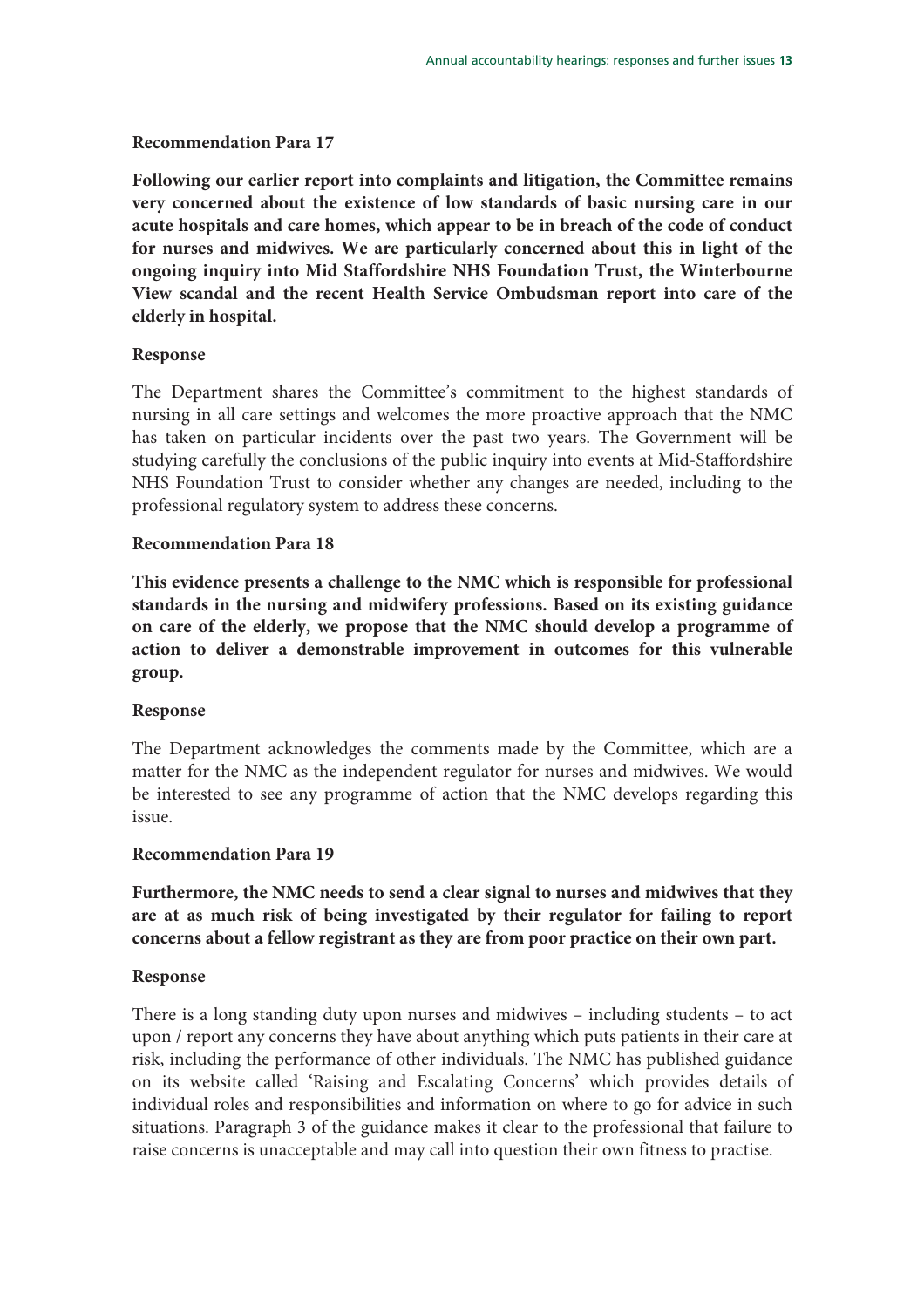It would also be open to nurses to refer concerns about NHS organisations or management through a public interest disclosure to the Care Quality Commission (CQC) or Monitor.

The NHS Constitution draws attention to the protection available to staff and the handbook to the constitution specifically cites the Public Interest Disclosure Act 1998 and staff rights to "protection from detriment in employment and the right not to be unfairly dismissed" under the Act.

## **Recommendation Para 22**

**The Government is proposing to have one Act of Parliament that establishes the core functions of professional regulators, leaving them to decide how they discharge these. The Committee welcome the Governments plans for simplification of the legislation that underpins professional regulation in the UK.** 

## **Response**

The Government has commissioned a simplification review of the legislative framework for professional regulation from the Law Commission with a view to giving greater autonomy to the regulatory bodies to decide how best to meet their statutory duties.

The Department intends to seek Parliament's agreement in due course to create an enabling legislative framework for the regulatory bodies, under which the regulators would have statutory duties both to inform the public of their functions and to consult on the way they delivered them.

## **Recommendation Para 23**

**However, in the light of criticisms by the CHRE about "significant weaknesses" with the process, the Committee urges the Government to bring forward amendments as soon as possible to the Nursing and Midwifery Order 2001 so that the NMC can streamline its fitness to practise procedures.** 

## **Response**

We are working very closely with the NMC on this issue, particularly around whether changes to the 2001 Order are needed in this context. In particular, it is our shared belief that changes to the NMC's own underpinning rules (which can be delivered more quickly than changes to the 2001 Order) can successfully address this issue.

See the response to the recommendation at paragraph 3 for further details of the Government's action.

## **Recommendation Para 25**

**The Committee supports the proposal that nurses and midwives be able to voluntarily remove themselves from the register. However, where concerns have been raised about a nurse or midwife seeking erasure, or where an investigation is taking place into fitness to practise, erasure must only take place with the consent of the complainant and on publication of the full details of the case against the registrant.**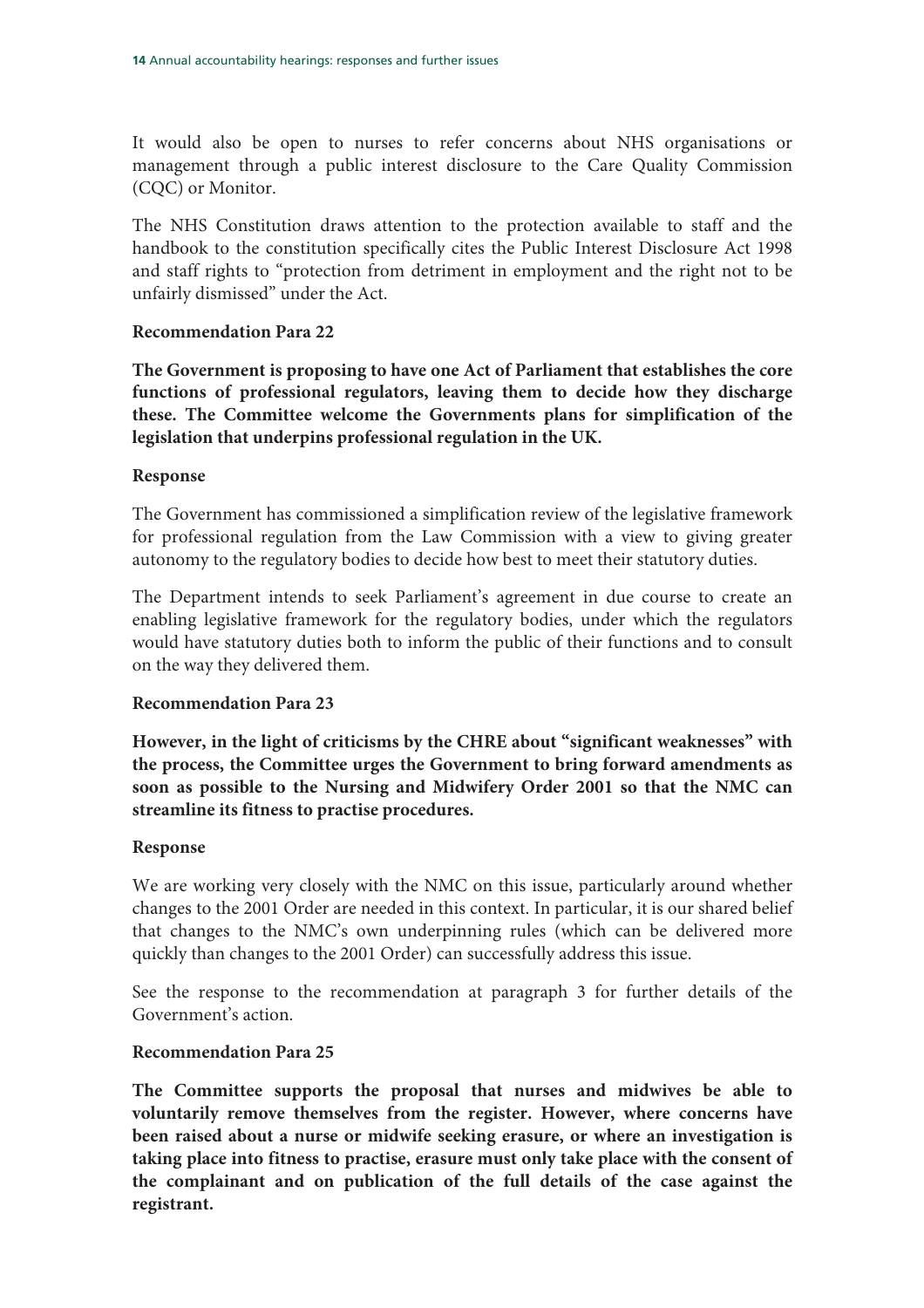#### **Response**

The NMC and the Department are working on proposals that are intended to lead to efficiencies in how voluntary removal cases are processed.

The purpose of fitness to practise action is to ensure that the public are appropriately protected from the activities of poorly performing professionals. Its purpose is not to provide a means of direct redress for the victim of the actions of a poorly performing professional. Whilst sanctions such as suspension, removal from the register or conditions on practice may have a punitive effect, that is not their primary purpose. As such, the Department does not believe it is appropriate that voluntary erasure should only take place with the consent of a complainant. That should be a matter for the regulator, after consideration of all relevant evidence. Where complainants wish to seek individual redress against civil or criminal offences committed by health professionals, this would be a matter for the police and the courts.

The Nursing and Midwifery Order 2001 restricts rules from allowing lapsing of registration on administrative or voluntary grounds where the registrant has been suspended, or is subject to a conditions of practice order, or an interim order which imposes conditions or suspension.

The Department and the NMC are collaborating on reforms to its voluntary erasure rules at present and will take the Committee's views into account when so doing.

#### **Revalidation of Nurses**

## **Recommendation Para 31**

**The current standard for re-registration – completing 450 hours of practice and 35 hours of professional development – is wholly inadequate, as this tells patients and the public nothing about the quality of nursing and midwifery practice undertaken by the registrant. There is also no routine assessment of whether nurses and midwives have even met this minimal standard. The NMC instead relies on honesty within the profession and "whistle-blowing" when registrants are dishonest. For many nurses and midwives this may well be adequate, but for a significant minority, including those most at risk of manifesting low professional standards, it may not be.** 

#### **Response**

Enabling Excellence asked the regulatory bodies for the non-medical healthcare professionals to continue to develop the evidence base that will inform their proposals for revalidation over the next year.

#### **Recommendation Para 32**

**The Committee supports the NMC's risk-based approach to the current reregistration process. However, we are concerned that there are nurses and midwives who could be failing to meet the already unacceptably low standards for reregistration but who do not come to the attention of the NMC and are therefore reregistered unchallenged. Registrants must feel that their regulator could call in**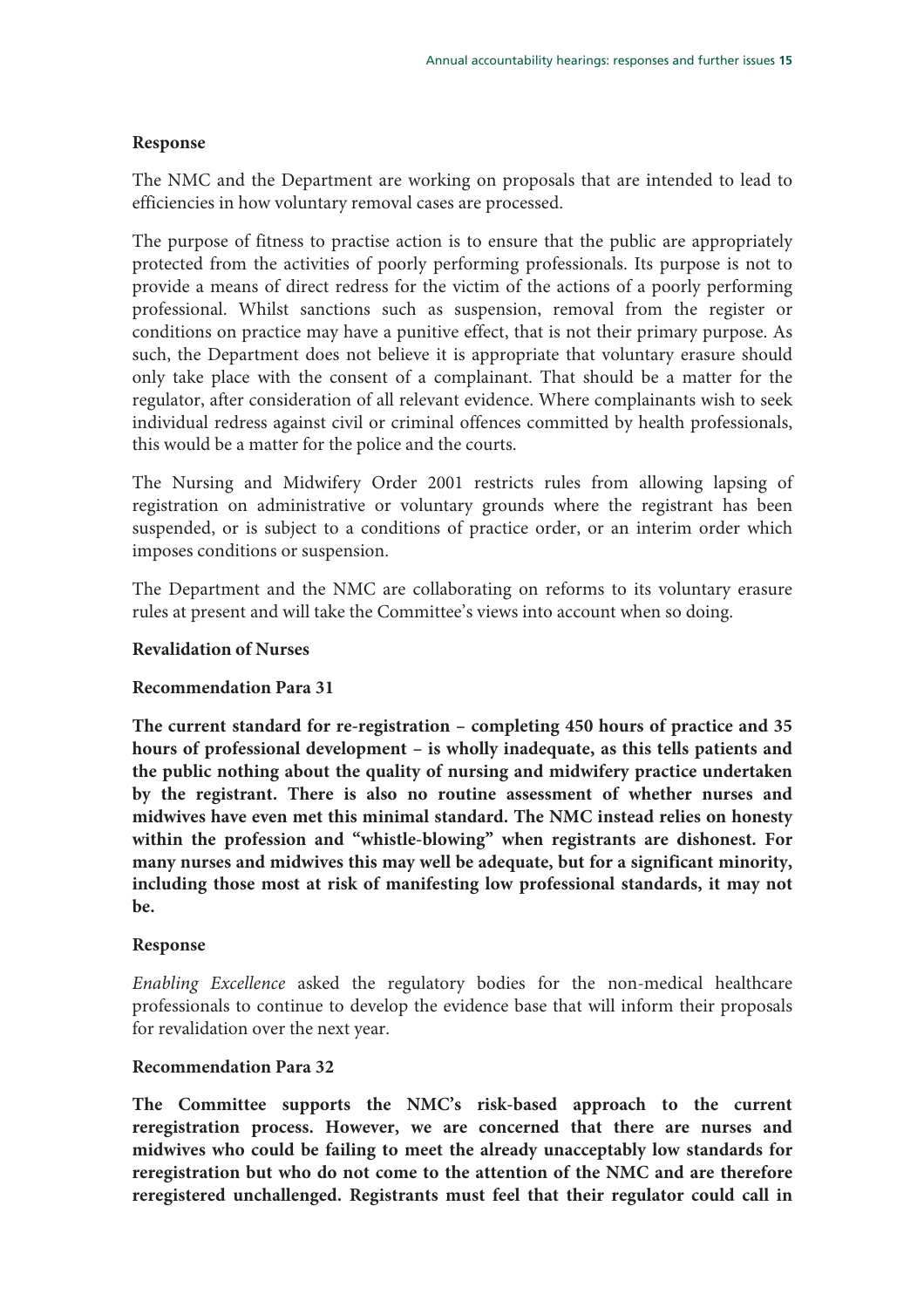**their re-registration evidence at any time and as such the NMC should undertake an annual random audit of the registration renewal evidence supplied by a sample of registrants.** 

#### **Response**

Revalidation involves additional centralised regulatory effort. For those professions where there is evidence to suggest that this effort gives significant added value (in terms of increased safety or quality of care for users of health care services), the Government will agree the next steps for implementation with the relevant regulators, the Devolved Administrations, employers and the relevant professionals.

## **Recommendation Para 33**

**The Committee will monitor progress against the 2014 deadline for the introduction of revalidation by the NMC at subsequent accountability hearings.** 

#### **Response**

The Department looks forward to receiving and reviewing the NMC's proposed model for revalidation in due course.

#### **Recommendation Para 39**

**Revalidation of nurses and midwives is a significant undertaking that the NMC is progressing with due caution. The Committee notes that statutory supervision of midwives is a tried and trusted means of assuring the quality of midwifery practice. The NMC should consider the costs and benefits of extending the statutory supervision framework as a potential means of delivering an effective revalidation process for all registrants.** 

## **Response**

The Department of Health looks forward to receiving the NMC's proposed model for revalidation in due course. It is sensible that the NMC looks at this model when gathering evidence on which to base their decisions on a cost effective, risk based and proportionate model of revalidation.

#### **Recommendation Para 40**

**The NMC needs to ensure that it monitors the number of nurses and midwives who retire, leave the profession, have conditions placed on their practice or fail revalidation. It must develop and share this evidence with employers to ensure that the future workforce planning includes the developing outcome of the revalidation process.** 

## **Response**

For the past two years, the NMC has concentrated on developing a robust evidence base for revalidation by commissioning research to assess the potential risks posed by their respective registrant groups. Last year the Department of Health (England) gave a grant to the NMC to enable the next stage of development. This grant allowed the NMC to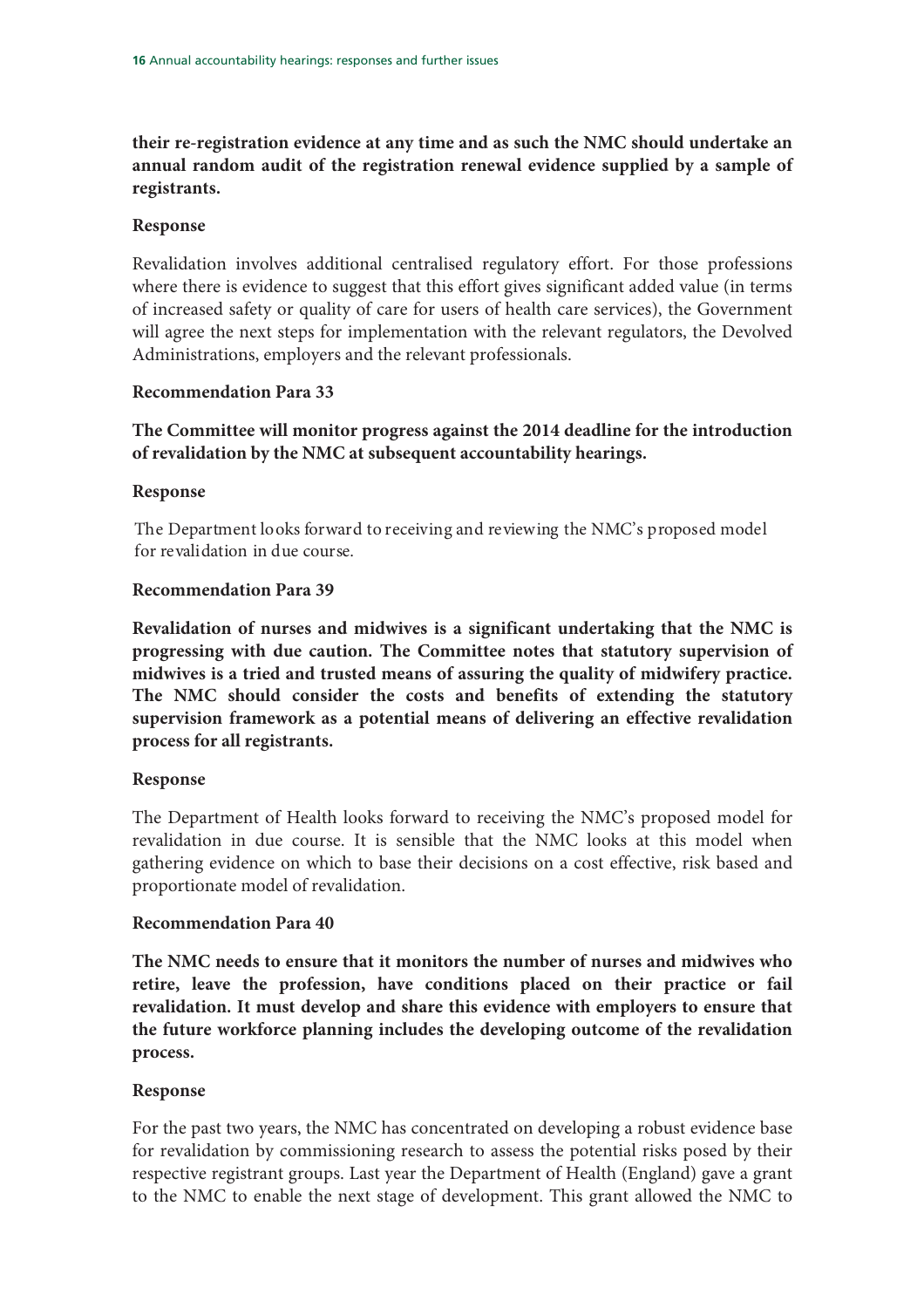look closely at what their fitness to practise data (historical and current) could tell them about risk. This piece of work is essential in allowing the NMC to develop a risk-based and proportionate proposal for a framework for revalidation.

## **Recommendation Para 41**

**The Department of Health must clarify how it will maintain the continuity of statutory supervision of midwives through Local Supervising Authorities once Strategic Health Authorities are abolished.** 

## **Response**

The Local Supervisory Authority (LSA) for midwives is a statutory function currently held by Strategic Health Authority Chief Executives; each SHA employs an LSA Midwifery Officer to deliver this function. The NHS is in the process of mapping functions currently held by SHAs to determine which are required to continue and where these will reside in the design of the new NHS. We recognise the need to provide clarity about the future of LSAs in the new NHS structures.

## **Recommendation Para 45**

**Nurses and midwives from the European Economic Area and Switzerland seeking to practise in the UK cannot routinely be language and competence tested by the NMC. The NMC, along with other professional regulators and the Government is working towards resolution of this with partner organisations across Europe. The Committee takes the view that the current legal framework is at odds with good clinical practice, which is clearly unacceptable.** 

## **Response**

Employers and those contracting with health care workers can and should verify the language knowledge of any person they appoint but we recognise the need to strengthen the system of checks to ensure that local checks are applied consistently. Our intention now is to work with a wide range of partners including the European Commission and the Devolved Administrations to develop a proportionate new system of checks to ensure that any person appointed to a clinical post in the NHS has the necessary skills for the role, before they take up post.

The relevant piece of European Legislation that governs the movement of health professionals across Europe (Directive 2005/36/EC) is currently under review. The European Commission has consulted on the possibility of a change in the relevant European law in a recent Green Paper, with firm proposals due before the end of 2011. The Government sought evidence of the extent of concerns about the issue as part of the consultation and the UK's response to the consultation will be published shortly.

## **Recommendation Para 46 and 47**

**The Government, the NMC and the other health professions regulators must now grasp this as a significant risk to patients and dramatically pick up the pace in resolving or mitigating it.**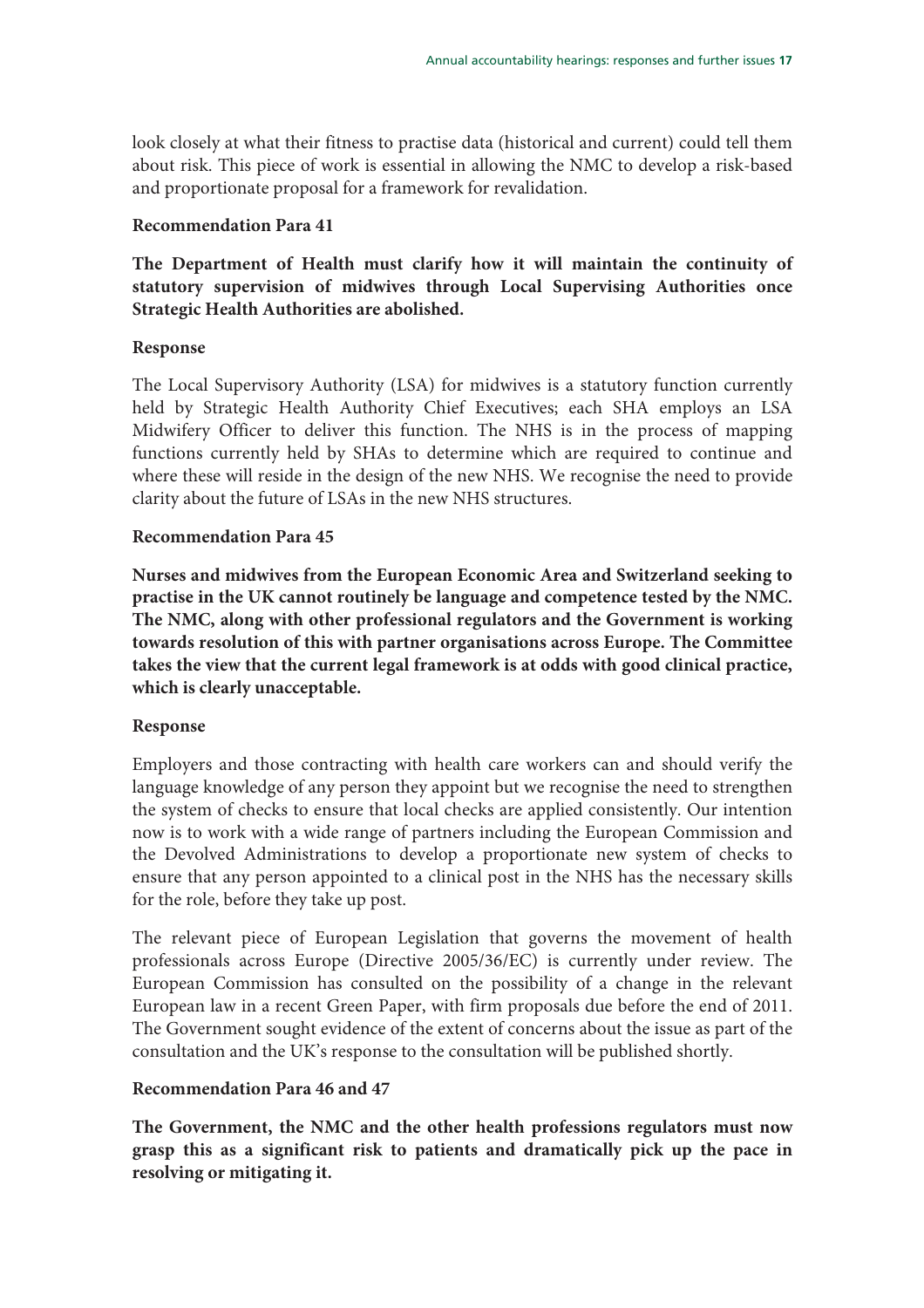**The Committee is concerned that waiting for regulatory action at a European level will expose patients to a high risk over an unacceptably long period of time. We would like to see prompt action on this matter along the lines taken by the GMC where Responsible Officers sign off a doctor as competent and fit to practise.** 

#### **Response**

Any changes to the Directive will take time to deliver and it remains essential that employers carry out their checks effectively. On the issue of competence, it is vital that employers and contracting bodies continue to ensure that those nurses and midwives whom they seek to engage are competent to carry out the duties expected of them.

## **Proactive Regulation**

#### **Recommendation Para 50**

**We welcome the NMC's initiative in opening proactive investigations into registrants without a formal referral from an employer, a member of the public or another professional.** 

#### **Response**

The Department also welcomes this initiative, which relies on powers available to the NMC in its governing legislation.

#### **Recommendation Para 55**

**The NMC's plans for investigation of and intervention in a healthcare organisation where concerns are being raised is a creative and interesting approach to regulating what is a large group of professionals working across a variety of settings. It offers the NMC another tool to strengthen public protection.** 

#### **Response**

The Department welcomes the steps that the NMC are taking in this regard, working closely with other regulators (such as the system regulator in England, the CQC) to ensure that the regulatory frameworks for professionals and providers work effectively to identify and resolve issues of concern.

#### **Recommendation Para 56**

**We do feel however that whilst the power to look at the quality of educational environments gives the NMC "a foot in the door", clear power must be established in law for further expansion of this role, and we encourage the Government and the NMC to work together to develop this approach. The Committee would particularly like to see the NMC responding to trends in outcome and complaints data from NHS and social care providers.** 

## **Response**

We broadly accept the recommendation of the Health Select Committee. We rely on the skills, knowledge and values of frontline health professionals and we need their training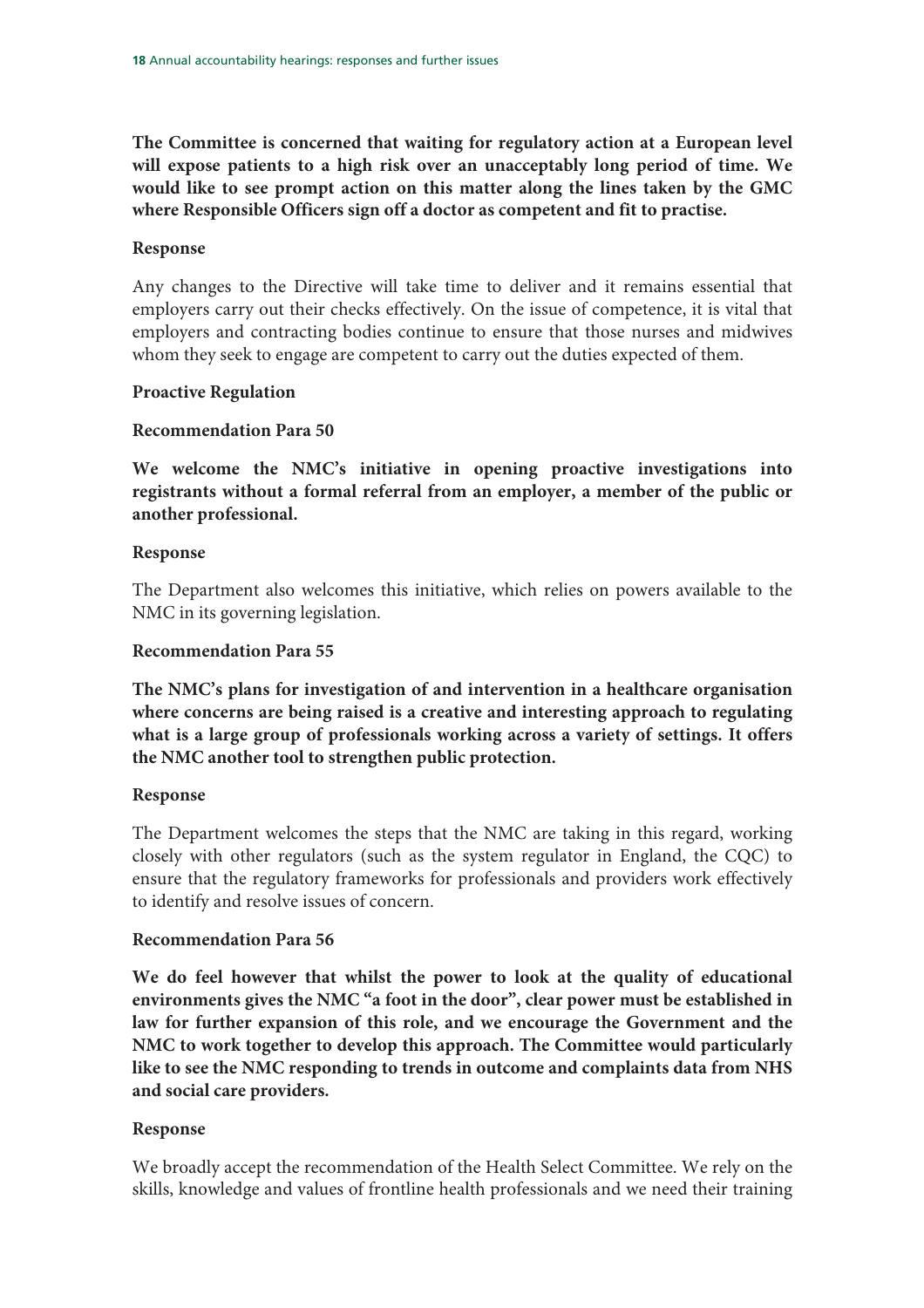and education to be of the highest quality. While it is important that there is effective quality assurance of education and training providers, it is also important that quality assurance processes do not create an unnecessary burden on education and training providers.

We would consider any specific proposals from the NMC for new powers.

To reinforce the importance of ensuring high quality education and training for healthcare workers, we intend to introduce an explicit duty for the Secretary of State to maintain a system for professional education and training as part of the comprehensive health service.

We are also developing a national education and training outcomes framework, setting out the outcomes that the new body for education and training for health, Health Education England, which is planned to go fully operational in April 2013, will expect providers of education and training to meet. These outcomes will be designed to help health and care professionals, including nurses and midwives, to meet the clinical outcomes set out in the NHS, public health and social care outcomes frameworks.

## **Future of Regulation**

## **Recommendation Para 63**

**As previously mentioned, the Committee has ongoing concerns about the care and treatment of older people both in hospitals and care homes. Of particular concern to the Committee is the lack of regulation of a range of groups who undertake many basic nursing care tasks.** 

## **Response**

The Government's view, as set out in *Enabling Excellence*, is that national statutory regulation must be proportionate and targeted.

Employers of unregulated workers must take responsibility for the quality of services provided and ensure appropriate use of existing systems such as referrals to the Independent Safeguarding Authority, which has the power to bar unsuitable workers from the sector.

It is essential that appropriate professional responsibility is taken for effectively supervising any unregulated support staff to whom tasks are delegated by qualified professionals. The NMC is currently updating its guidance to make this crystal clear.

The Government intends to establish the Professional Standards Authority for Health and Social Care (currently the CHRE) as the national accrediting body for a system of assured voluntary registers for groups that are currently not subject to statutory professional regulation.

It is the Government's view that voluntary registration should be encouraged for healthcare support workers and we will explore scope for the Health and Care Professions Council to establish a voluntary register of such workers in England by 2013.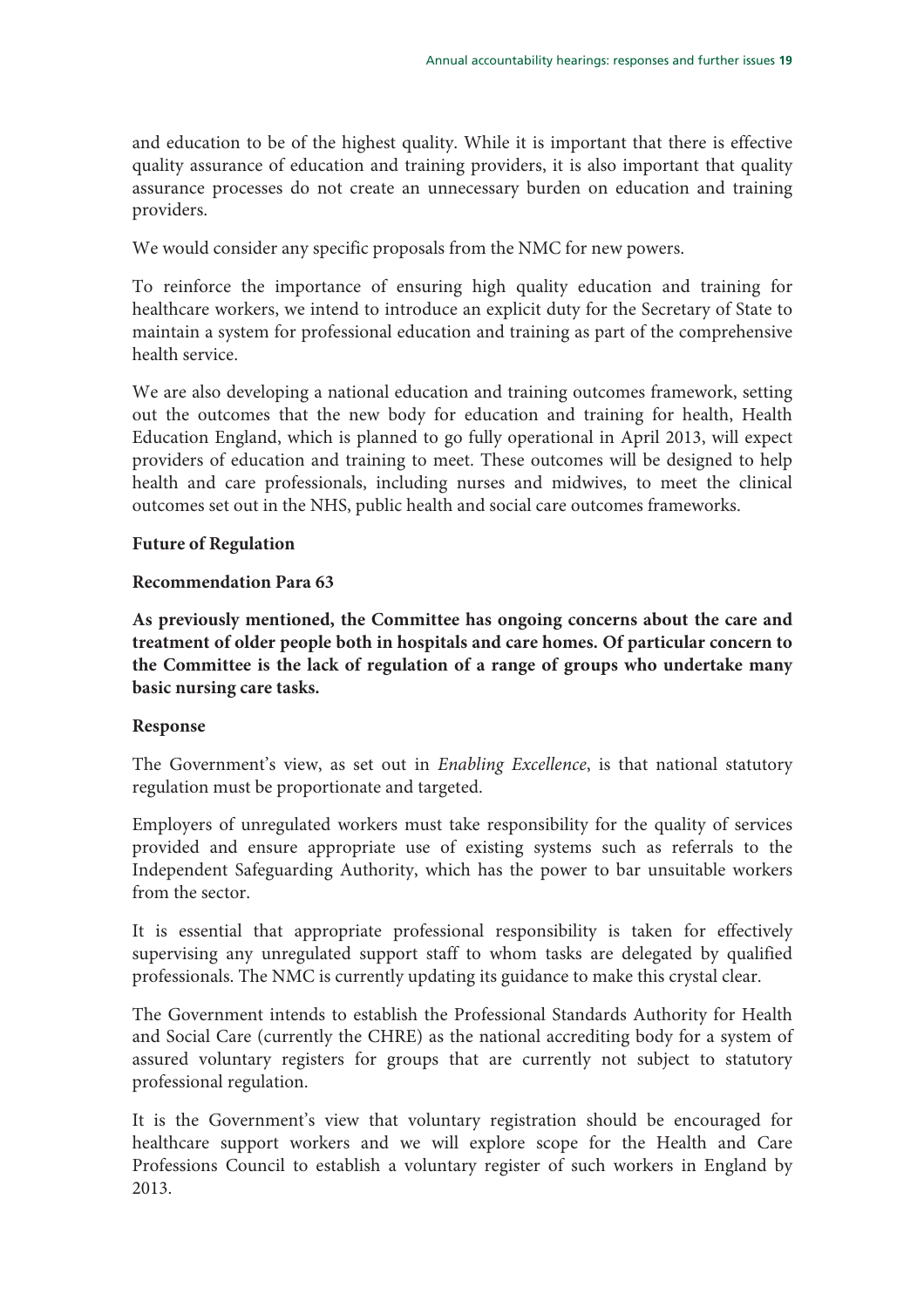## **Recommendation Para 64**

**The Committee endorses mandatory statutory regulation of healthcare assistants and support workers and we believe that this is the only approach which maximises public protection. The Committee notes that the Government intends to give powers to the relevant regulators to establish voluntary registers for non-regulated professionals and workers, but would urge it to see healthcare assistants, support workers and assistant practitioners as exceptions to this approach who should be subject to mandatory statutory regulation. However, the NMC needs to make significant improvements in the conduct of its existing core functions (such as in how it manages fitness to practise cases) before powers to register these groups are handed to it.** 

## **Response**

Despite the seriousness of what was highlighted in the recent BBC Panorama programme, the Government does not believe that the extension of statutory regulation to all workers in the health sector across the UK and the social care sector would necessarily be a proportionate response. Employers of workers, unregulated by statute, must take responsibility for the quality of services provided and ensure appropriate use of existing systems such as internal governance arrangements and referrals to (in the case of England) the Independent Safeguarding Authority, which has the power to bar unsuitable workers from the sector.

In addition, under the Health and Social Care Act 2008 all providers of regulated activities in England, including NHS and independent providers, have to register with CQC and meet a set of essential requirements of safety and quality. The requirements include a requirement to operate effective recruitment procedures to ensure that no person is employed for the purposes of carrying on a regulated activity unless that person is of good character and has the qualifications ,skills and experience which are necessary. The registered person must also have suitable arrangements in place to ensure that staff are appropriately supported in relation to their responsibilities, including by receiving appropriate training, professional development.

It is also essential that appropriate professional responsibility is taken and accountability demonstrated for effectively supervising any unregulated support staff and we note that the NMC is investigating the nurses responsible for ensuring that was provided in the way that patients and their families have a right to expect with a focus on the interests of service users.

The Government's view, as set out in *Enabling Excellence*, is that national statutory regulation must be proportionate and targeted. We do not believe that statutory regulation should be used as a 'cure all' for matters that are largely the responsibility of local care providers.

The Government intends to establish the Professional Standards Authority for Health and Social Care (currently the CHRE) as the national accrediting body for a system of assured voluntary registers for groups which are currently not subject to statutory professional regulation.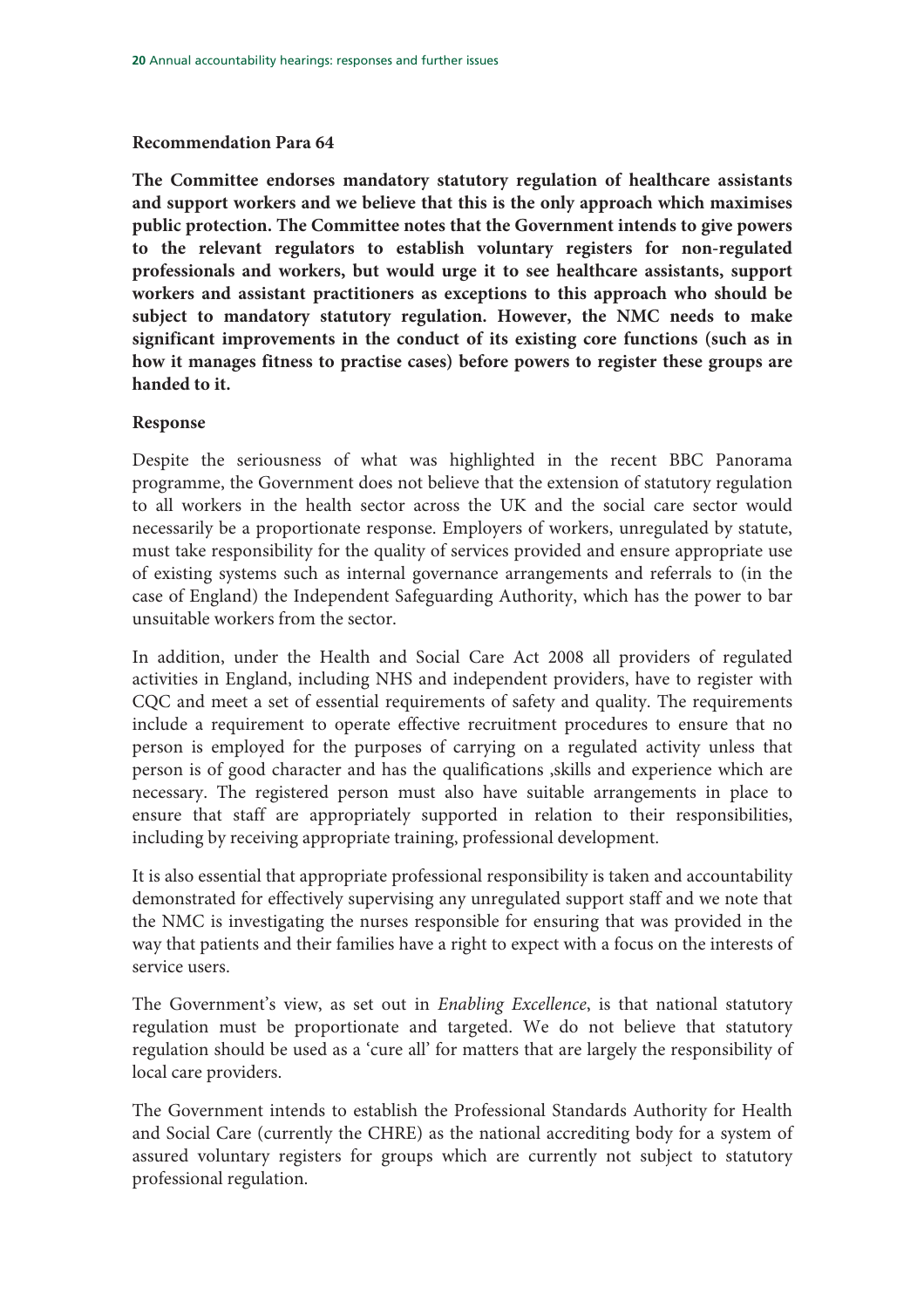We think that it makes sense to explore how far assured voluntary registration might provide a suitable alternative to statutory regulation for this group of workers, in the first instance. It is our view that voluntary registration should be encouraged for the adult social care workforce and we will explore scope for the Health and Care Professions Council (currently the HPC) to establish a voluntary register of social care workers in England by 2013.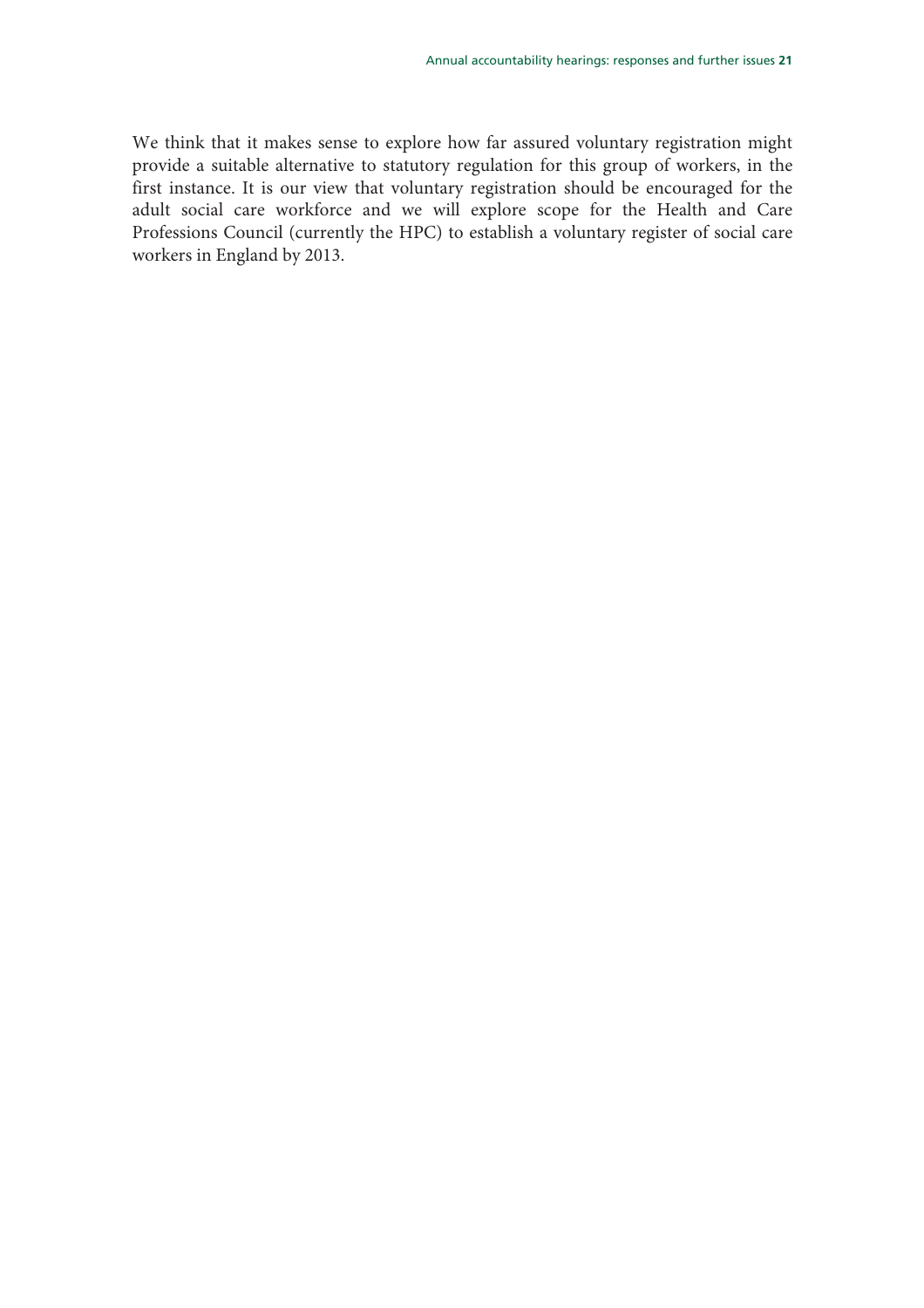# Appendix 2: Nursing and Midwifery Council's Response

22. The Nursing and Midwifery Council (NMC) welcomes the report of the House of Commons Health Committee and its support for changes in a number of critical areas that would enable us to become a more effective regulator. The Committee's support for legislative changes to improve the speed and effectiveness of our fitness to practise processes and the mandatory statutory regulation of healthcare support workers is particularly important.

23. Nursing and midwifery regulation is pivotal in safeguarding the health and wellbeing of the public. We therefore fully support the Committee's commitment to hold annual accountability hearings to scrutinise and help us to improve our work.

24. This memorandum sets out our response to the Committee's conclusions and recommendations.

## **Introduction**

## **Recommendation 1, 11 and 12**

25. We welcome the Committee's support for changes to our legislation that will improve the efficiency and effectiveness of our procedures, enabling us to take action to protect patients and the public more quickly.

26. Since our oral evidence session on 14 June 2011, we have held detailed discussions with the Department of Health about the legislative changes that we require. We have developed proposals to change our rules relating to the investigation of fitness to practise allegations, procedures for seeking and making interim orders in fitness to practise cases and arrangements for allowing nurses and midwives to voluntarily remove themselves from the register.

27. We opened a public consultation on these proposed changes on 1 September 2011 which concluded on 14 October 2011. We anticipate that our Council will approve the proposals on 24 November 2011. With the cooperation of the Department of Health we hope to have the new rules laid before Parliament in December 2011 coming into force by February 2012.

28. The proposals do not address the Committee's recommendation that voluntary removal must only take place with the consent of the complainant. However, the rules will require that the complainant must be given a reasonable opportunity to comment before the application is considered and for their comments to be taken into account. This is in line with the approach taken by other healthcare regulators.

29. Further safeguards have been put in place to ensure voluntary removal will only apply where specific criteria are met and not in cases where the public interest demands further investigation. In addition, the Registrar will take into account the fitness to practise history of any nurse or midwife who subsequently applies for readmission to the register.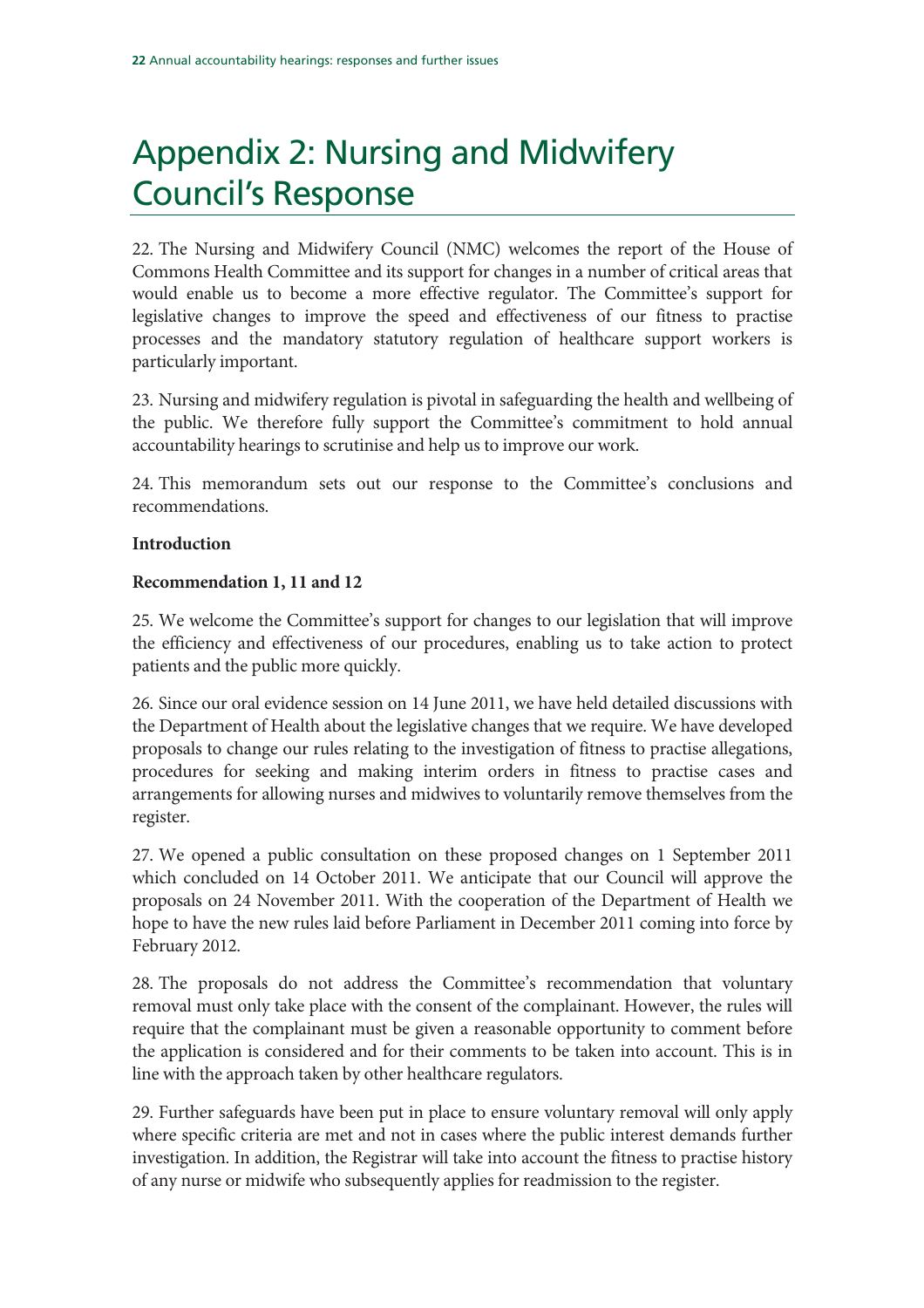30. We are also strengthening the competencies required of the people who chair our fitness to practise panels. We will be recruiting against these competencies to drive up the standard of our panels' decision making.

#### **Recommendation 2**

31. Since 2007 the NMC has had, along with the Health Professions Council (HPC) the lowest fee of the nine health professions regulators. We have considered arguments for a lower registration fee for new entrants. However the administrative costs would be considerable and the costs of regulating new entrants would remain. We also felt that it would be unfair to give a reduction to some and not all of those nurses and midwives on our register.

32. Any future fee level will have to be considered against the dramatic increase in fitness to practise referrals. We received 4,211 referrals in 2010–11 compared to 2,988 in 2009–2010 – an increase of 41 per cent. Rising public awareness and media scrutiny of poor standards of care will mean this trend is likely to continue in the near future. This increased workload is putting more pressure on our resources. The legislative changes to streamline our fitness to practise operations will help mitigate these pressures to a degree.

33. Even disregarding the financial impact of the increasing pressure on our fitness to practise function, the Government's proposals to make the Council for Healthcare Regulatory Excellence (CHRE) a self funding organisation via a levy on the healthcare professions regulators may have the unintended consequence of forcing us to increase the registration fee. Under the current options presented by the CHRE to the Department of Health, we would be expected to fund 35.5 per cent of their annual operating costs or £993,000 which is equates to an additional £1.50 for every nurse and midwife on the register.

34. We do not support the proposed levy options. We undertook an assessment of the projected running costs of the CHRE and, based on activities they currently perform for us in terms of time and seniority of staff undertaking those tasks, we believe the costs are overestimated. We believe the work of CHRE could be undertaken - and paid for - on a case-by-case basis. This approach would be more proportionate, economical and less likely to impact on the current registration fee.

## **Recommendation 3 and 4**

35. We welcome the Committee's recognition that the NMC is a much improved organisation. However, we are not complacent and remain committed to making further improvements to our fitness to practise function and all other areas of our work. This includes proactive project work to develop UK regulatory policy where we believe it will further safeguard the health and wellbeing of the public. This would include, for example, exploring a mandatory model for regulation of healthcare support workers.

36. We believe initiating projects in this way demonstrates to the public our leading role in enhancing patient safety and standards of professional practice in the public interest. Recent examples of this include: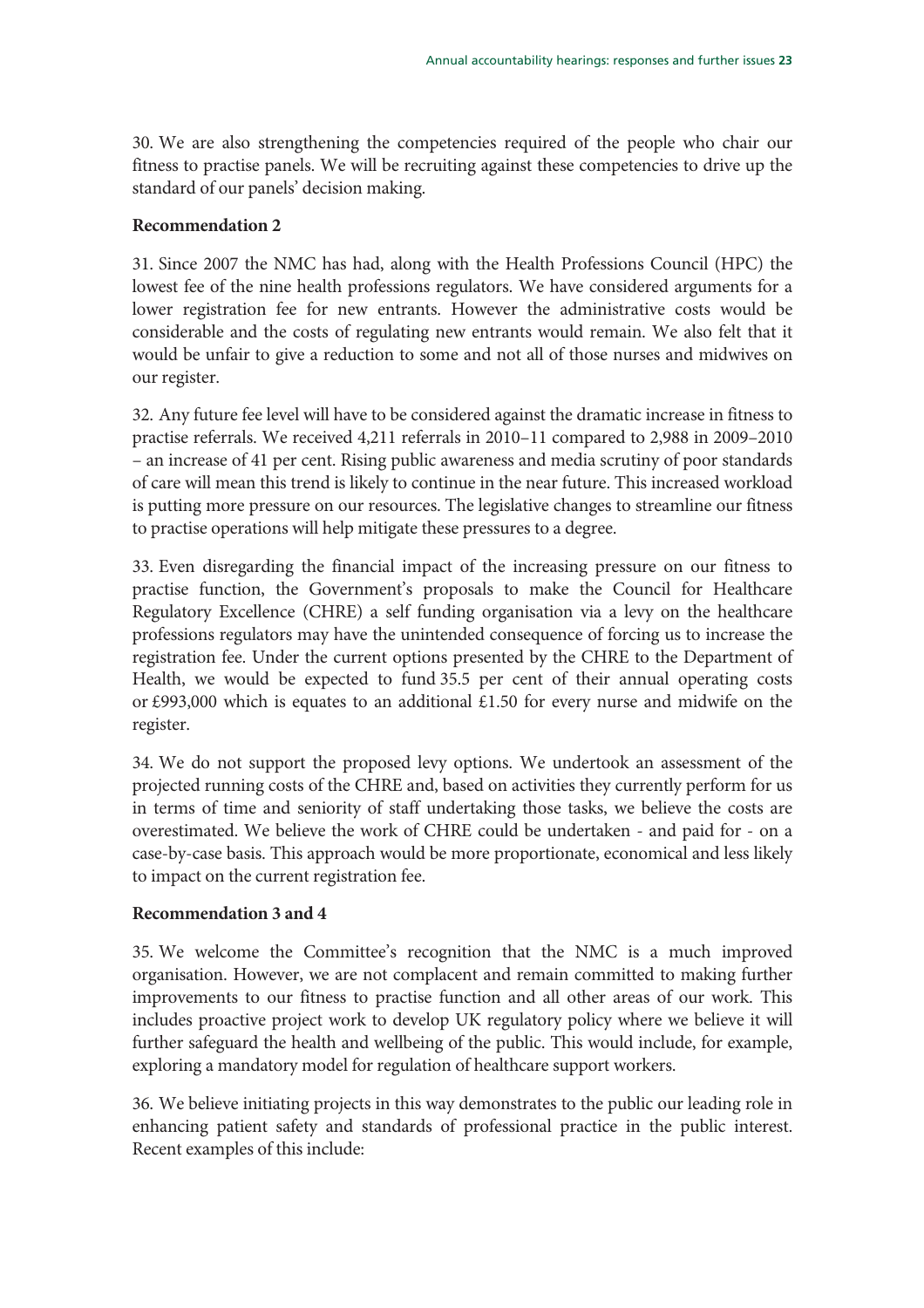15.1. Launching the Meet the NMC monthly engagement events where directors of nursing, heads of midwifery and HR directors are invited to our offices to learn more about fitness to practise and emerging policy initiatives.

15.2. Opening a new office in Edinburgh to increase our hearings capacity and to provide a focus for engagement with our stakeholders in Scotland. We are exploring options for opening an office in Wales.

15.3. Making greater use of the proactive powers given to us under Article 22(6) of the Nursing and Midwifery Order 2001 to intervene where we become aware of poor standards of patient care.

37. CHRE's most recent performance review acknowledges these achievements, and refers to our project helping to "**protect the safety of some of the most vulnerable patients" (paragraph** 16:17) **and "contribute to improvements in patient safety."** (paragraph 16:18).

38. We are committed to demonstrating our leadership role not just to nurses and midwives but to the public and other stakeholders. Our new publication NMC Review, launched in spring 2011, provides policy news, features and comment of for leaders and managers in the nursing and midwifery professions. More than 70,000 have subscribed to the publication (October 2011).

39. Other channels of communication include our Facebook page which communicates our work to over 20,000 people and our email newsletters which are targeted to specific audiences such as employers and reaches over 130,000 subscribers. In November 2011 we will commence distribution of a new leaflet: Complaints against nurses and midwives: Helping you support patients and the public - which tells patient support organisations what they can expect from a nurse or a midwife, and what action we can take if they make a complaint to us.

40. In January 2012 we will launch a new service for nurses and midwives: the standards and ethics helpline. This will provide a direct communications channel for nurses and midwives to seek advice about ethical dilemmas they face in practice.

## **Fitness to Practise**

## **Recommendation 5**

41. We acknowledged in our written evidence that we need to understand what is driving the increase in the number of referrals. We have recently completed a key piece of work funded by the Department of Health to consolidate fitness to practise historical data into a single database. This will enable us to compare our analysis of recent referrals with historical trends and should add to our understanding of why referrals are increasing and demonstrate concentrated areas of risk. The findings will be reported to our Council in January 2012 and will feed into revalidation and other areas of work.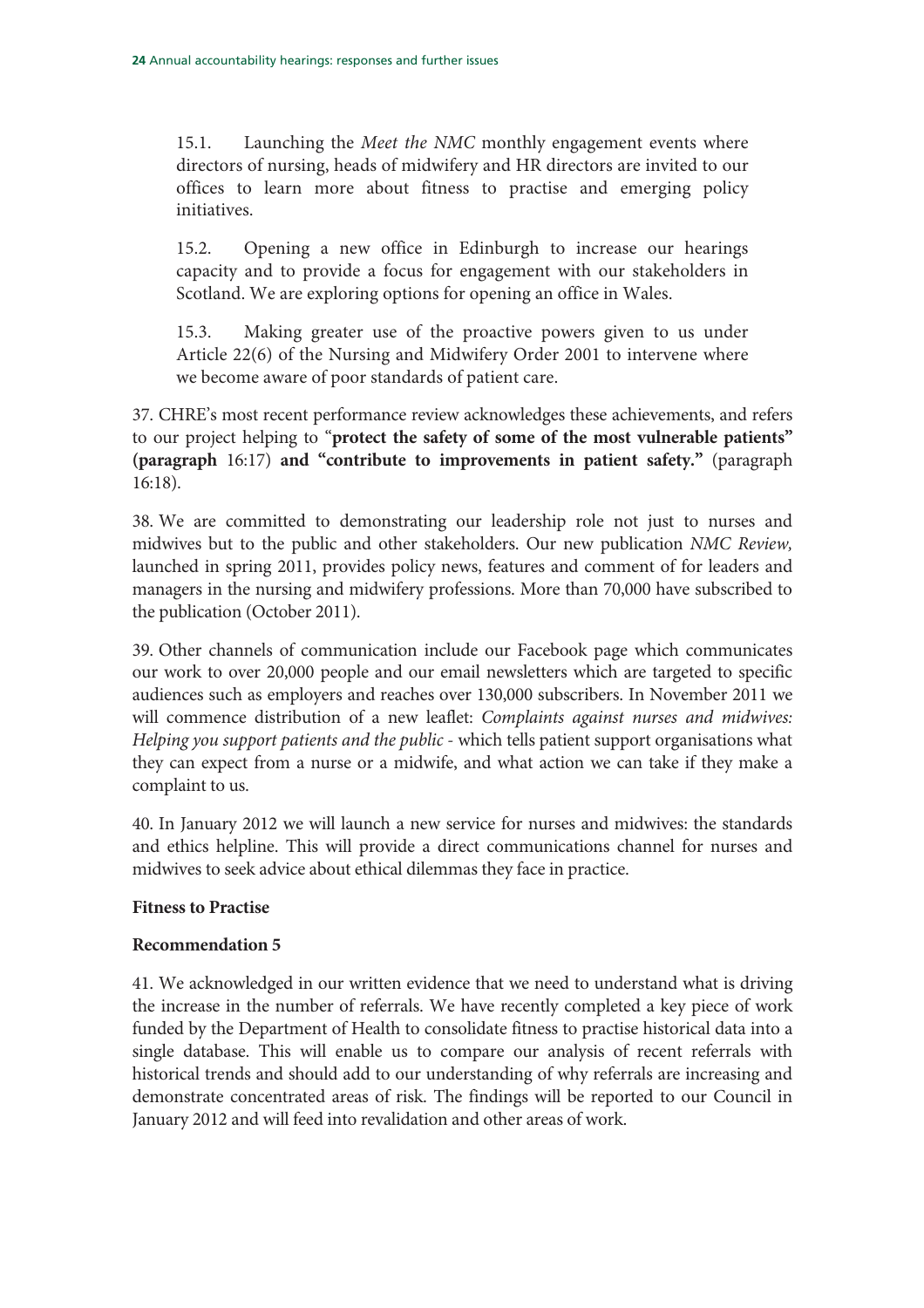## **Recommendation 6**

42. In August 2011 we appointed a new Head of Equality and Inclusion who is currently analysing the diversity data contained in our register. A preliminary report will be made to our Council by the end of the year. Once this work is complete we will examine how the data can be captured at each of the significant stages of our fitness to practise process.

## **Recommendation 7 and 8**

43. We share the Committee's concerns about poor standards of care. There is no excuse for abusive behaviour, neglect or failure to deliver basic standards of care.

44. It is clearly stated in the code, that nurses or a midwives have a professional obligation to "make the care of people your first concern, treating them as individuals and respecting their dignity". As soon as we become aware of situations in which nurses or midwives may have fallen short of the code, we take action. Our response to critical incidents such as Mid Staffordshire NHS Foundation Trust, the Parliamentary Health Service Ombudsmen report and Winterbourne View is detailed in our evidence to the Committee.

45. The majority of these cases involved vulnerable adults, particularly older people. We are determined to drive up the standards of care for these groups. The Committee noted that our Guidance for the care of older people, which outlines best care practice, provides a good platform on which to build. Since its launch in March 2009 we have distributed almost 400,000 copies of the guidance, which includes a leaflet for the public.

46. In the autumn of 2010 we launched our safeguarding hub: an online information and training resource focused on safeguarding adults. The hub is designed around an award winning suite of films depicting challenging scenarios relating to the care of vulnerable people. The hub is designed to facilitate discussion and promote local solutions to help improve the care of vulnerable people.

47. The importance of providing safe, effective and fundamental care to older people and other vulnerable groups is being built into all existing project work and will be embedded in our review of the code which is currently underway.

48. However, driving up standards of care requires a multi-track approach that includes ensuring nurses and midwives report incidents of poor care, keep their professional knowledge and development up to date and ensuring the fundamentals of nursing and midwifery care are reflected in all the training programmes we approve.

## **Recommendation 9**

49. Nurses and midwives are required by the code to report their concerns about poor practice and we encourage employers to foster a collaborative approach and clinical culture that welcomes reporting.

50. Our Guidance on raising and escalating concerns provides a step by step guide on how to raise a concern, when to escalate it and to whom. It acknowledges local whistle blowing policies and safeguarding procedures and makes clear that nurses and midwives have a professional duty to put the interests of the people in their care first and to act to protect them if they consider they may be at risk. The guidance also states that not acting in this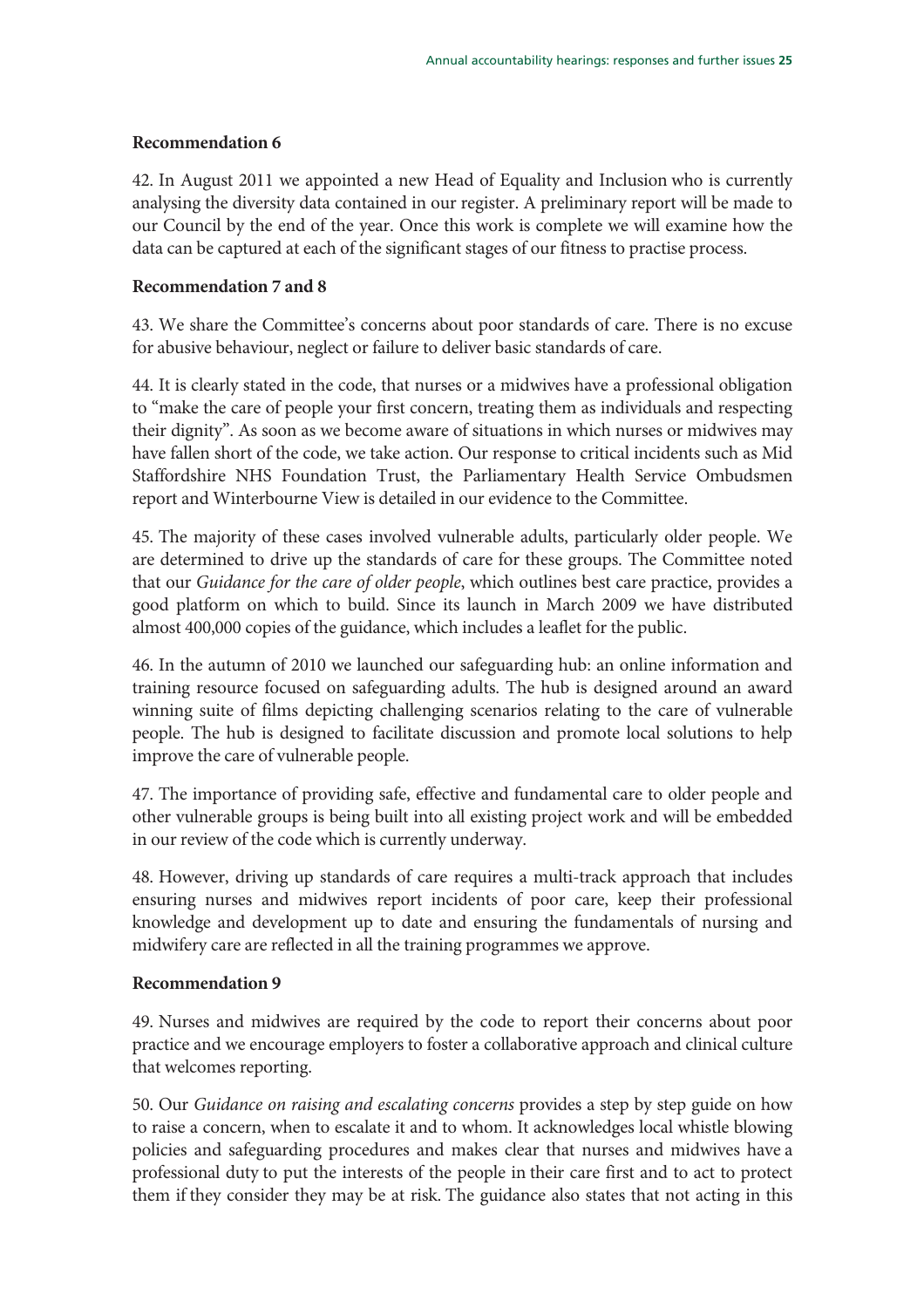way could result in a nurse or midwife being subject to fitness to practise proceedings. We recognise how vital it is to patient safety to promote this message and have in recent months made it a priority to do so. Our Chief Executive made a clear statement on this point following the publication of the Committee's report on 26 July 2011 and again in response to the Care Quality Commission's (CQC) report into the quality of care in the homes in the Castlebeck Group on 28 July 2011.

51. However, creating an open reporting culture will require collaborative working from healthcare regulators, employers and healthcare professionals. We therefore welcome recommendation 19 in the Committee's report on the Annual Accountability Hearing with the CQC. The recommendation states "it should be a key objective of CQC inspections to ensure that the culture of each provider organisation recognises and respects this professional obligation, and provides proper security to those professional staff who discharge it effectively." We will work closely with the CQC through our memorandum of understanding to ensure this happens.

## **Recommendation 10**

52. We strongly support the Government's proposed review of the legislative framework to give greater autonomy to regulators to discharge their statutory duties. We are at the very early stages of engagement with the Law Commission in its work to create a single Act of Parliament to cover all existing health professions by 2014.

#### **Revalidation**

## **Recommendation 13 and 14**

53. The NMC is committed to delivering a revalidation system that will address the concerns raised by the Committee. It will require nurses and midwives to demonstrate that: they continue to be fit to practise; their knowledge and skills are up to date and specific to their current area and scope of practice; and the learning activities they undertake help them improve their practice.

54. In the meantime we are working to strengthen the existing post registration education and practice (Prep) system to increase the safeguards for the public. We have refreshed the handbook that contains the Prep standards, by removing the examples, which no longer reflect contemporary practice. The new version of the handbook has been published and became effective on Wednesday 12 October 2011. We are also increasing the scrutiny of nurses and midwives who apply to be readmitted to the register within five years of their registration lapsing. They must now demonstrate that they meet our post registration practice requirements by providing a full record of practice undertaken during the period since their last renewal of registration.

55. To further emphasise the importance of keeping practice up to date, our registrations department will in the new year, commence the annual calling in of re-registration information of a random sample of nurses and midwives on the register.

## **Recommendation 15**

56. We are confident that we will be able to deliver a system for revalidation by 2014. We have already engaged with 1,700 stakeholders to validate our initial proposals, address key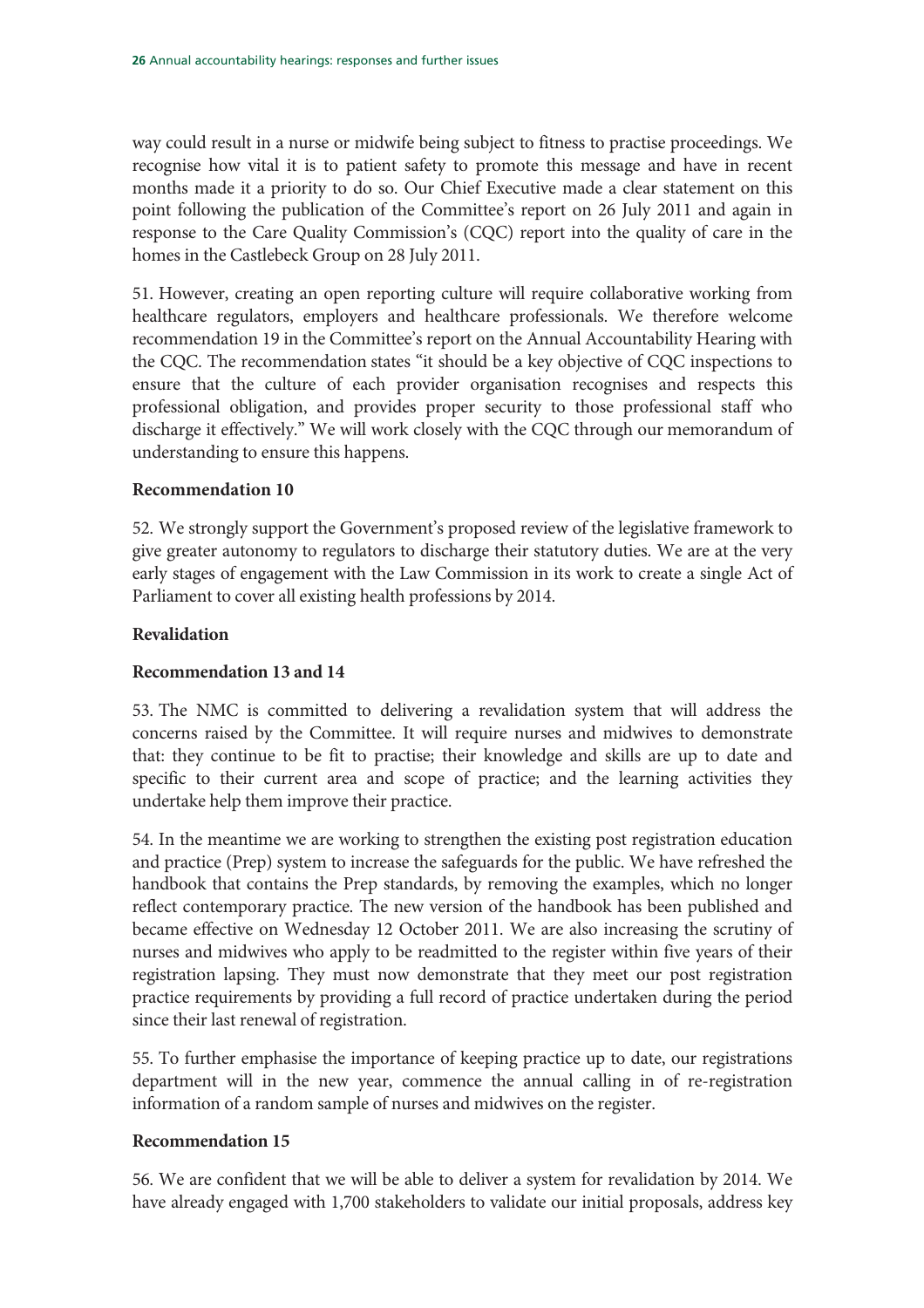issues and ensure that contributions to the development of the system are visible. This includes ongoing engagement with the Department of Health who gave their support for our high-level principles for revalidation.

57. In early 2012 we will consult on a draft revalidation standard which clearly sets revalidation against the revised code, together with a draft revalidation guidance or advice focused on revalidation processes. We will also define options, assess their respective costs and benefits (both for the NMC and for nurses and midwives) and select the preferred option. We will pilot the system in late 2012 before starting to roll it out to the whole register in 2014.

58. Revalidation and any legislative changes needed to implement it will be developed in close cooperation with the four UK departments of health.

#### **Recommendation 16**

59. We welcome the Committee's recognition of the effectiveness of the midwifery supervisory model. The model provides expert advice, clinical leadership and support to midwives and acts as an independent monitor of safe midwifery practice.

60. However the model is sustainable largely because of the number of midwives on our register, approximately 40,000 across the UK. The current phase of the revalidation programme focuses on consolidating the evidence base for revalidation. Part of this phase will focus on exploring the potential costs and benefits of extending to nurses a statutory supervision model. However, with over 630,000 nurses on our register it is unlikely this would prove economically sustainable.

#### **Recommendation 17**

61. We already record on our register those nurses and midwives who have conditions imposed on their registration or who retire, leave the profession and inform us or if their registration lapses. This will continue to be done when revalidation is implemented.

62. We are happy to co-operate with workforce planners to share any data we hold. It should be remembered that not all nurses and midwives work within the NHS. We therefore need to explore how any trends emerging for revalidation can be incorporated into planning both inside and outside the NHS.

#### **Recommendation 18**

63. Since the Government's proposed abolition of the strategic health authorities in England, we have written to the Department of Health several times to express our concern about the impact this would have on the current hosting and functions of local supervisory authorities and local supervisory authority midwifery officers (LSAMOs). We would not want to see this valuable and effective system lost as part of the reorganisation and any changes may necessitate legislative changes to the Nursing and Midwifery Order 2001 and the NMC Midwives Rules 2004. We welcome the Committee's continued support in seeking further information.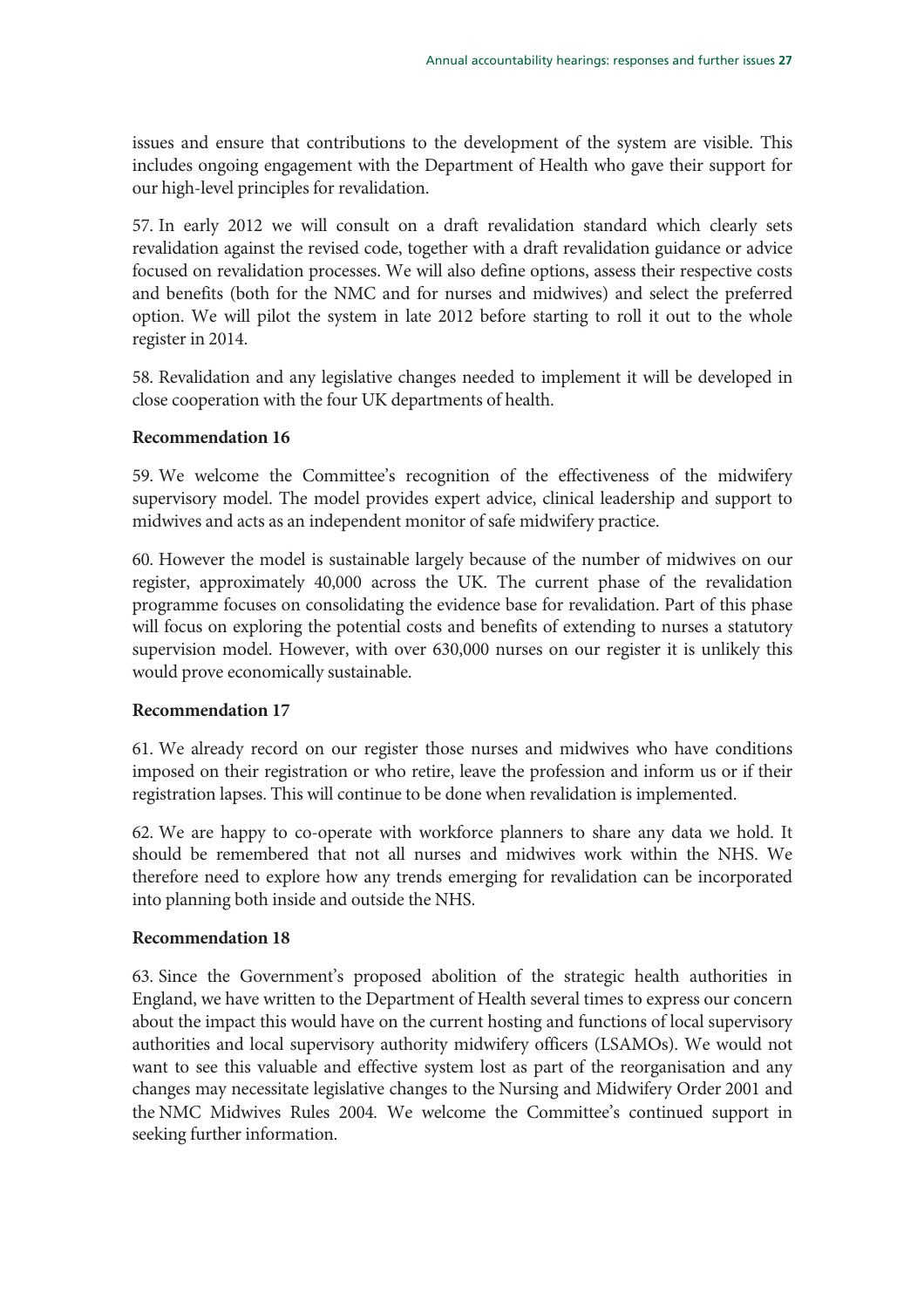#### **European Issues**

#### **Recommendation 19, 20 and 21**

64. We welcome the Committee's view that the current legal framework governing the automatic recognition of European Economic Area (EEA) trained healthcare professionals, the EU Directive 2005/36/EC on Mutual Recognition of Professional Qualifications (the directive), needs to be changed to reflect modern practice and to better safeguard the public.

65. Since our oral evidence to the Committee in June we made a submission to the European Commission's Green Paper consultation making our recommendations for changes to the directive. The recommendations included: the ability for healthcare regulators to undertake mandatory checks for language competence; updating of the minimum training requirements that allow healthcare professionals to qualify for automatic recognition and introducing mandatory continuous professional development. The next stage will be the consideration of draft legislative proposals by the Commission to the European Parliament and Council of Ministers later this year.

66. In their Green Paper submission the Government broadly supports our proposals except those in relation to compulsory language testing at registration stage. In the meantime, we will continue to make our case at a European level.

67. We strongly agree with the Committee that measures must be taken to mitigate the risk under the existing legislation. We welcome the Government's announcement on 4 October 2011 regarding the introduction of powers for "responsible officers" to have a mandatory duty to check all non-UK doctors that apply to work in the UK have sufficient English language skills. We believe that this is a positive step towards a more robust approach that includes the regulator as well as the employer, although we continue to believe that checks should be made before registration rather than after.

68. The "responsible officer" model is part of the GMC's revalidation framework and not currently applicable to the NMC. We are therefore in the process of discussing with the Department of Health, other possible models that could be applied.

69. In the meantime we plan to write to directors of nursing highlighting their duty under the code to escalate concerns they may have regarding the communication competencies of registrants they interview for prospective employment, regardless of the outcome of the interview. We will also continue to work with CQC to help enforce the responsibility of employers to ensure that their staff have sufficient knowledge of English.

#### **Proactive regulation**

## **Recommendation 22, 23 and 24**

70. We welcome the Committee's support for our proactive approach as we strongly believe this will help to drive up standards of care within the professions. So far in 2011, we have opened 241 cases where we have proactively found evidence of poor care.

71. Since our oral evidence to the Committee we have appointed a Head of Critical Standards Intervention who will manage and further develop a knowledge management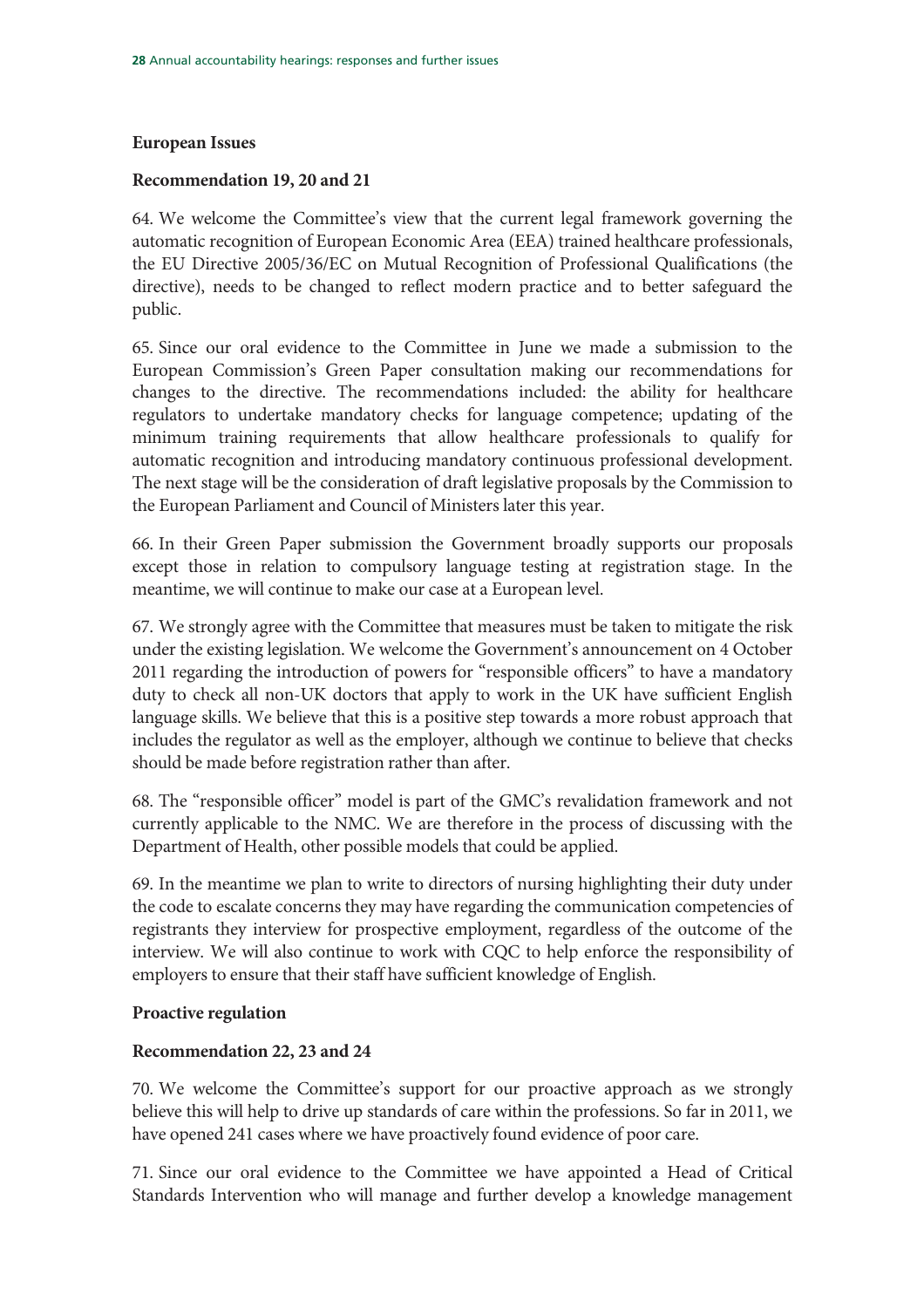framework that responds proactively to the identification of poor practice. As part of this work they will consider trends in NHS and social care provider outcome and complaints data and take action accordingly.

72. As part of the Law Commission work to help create a single Act of Parliament we will explore the scope to make clearer our existing powers of proactive investigation and where appropriate extend them.

## **The future of regulation**

#### **Recommendation 25 and 26**

73. We welcome the Committee's support for a mandatory statutory regulatory model for healthcare support workers working under the direct supervision of nurses and midwives.

74. We agree with the Committee's view that only a mandatory regulatory model will be sufficiently robust to fully safeguard against those workers that present the greatest risk to patient safety and public wellbeing. Any final regulatory response to this risk should include:

53.1. consistent UK wide standards of training and practice for healthcare support workers that would assure the public and employers they have the knowledge and skills to practise safely

53.2. a mandatory register to keep track of a nationally mobile workforce and ensure workers who have been struck off the register maintained by the NMC are not re-employed in a healthcare support role

53.3. statutory powers to take action to prevent those support workers that present the highest risk to the public from practising elsewhere.

75. We have begun a project to fully scope the cost, standards and training requirements needed for us to establish such a mandatory model. We would welcome assurance from Government that clauses 225 and 226 of the Health and Social Care Bill as submitted to the House of Lords – which legislates for the powers for regulators to establish voluntary registers – will not bias against any future considerations of proposals for a mandatory model.

76. In the absence of regulation of healthcare support workers, we believe that the only way to ensure public protection is to provide standards that will give nurses and midwives real clarity about safe delegation. Inappropriate delegation of care to healthcare support workers is a serious public protection issue. Delegation of nursing or midwifery care must be appropriate, safe and in the best interests of the person in the care of the nurse or midwife. We are therefore developing standards that will enable the registered nurse or midwife to be confident in the tasks they delegate. The standards will also ensure they recognise that they are accountable for the delegation of the task while at the same time retaining responsibility for the standards of care delivered in their areas.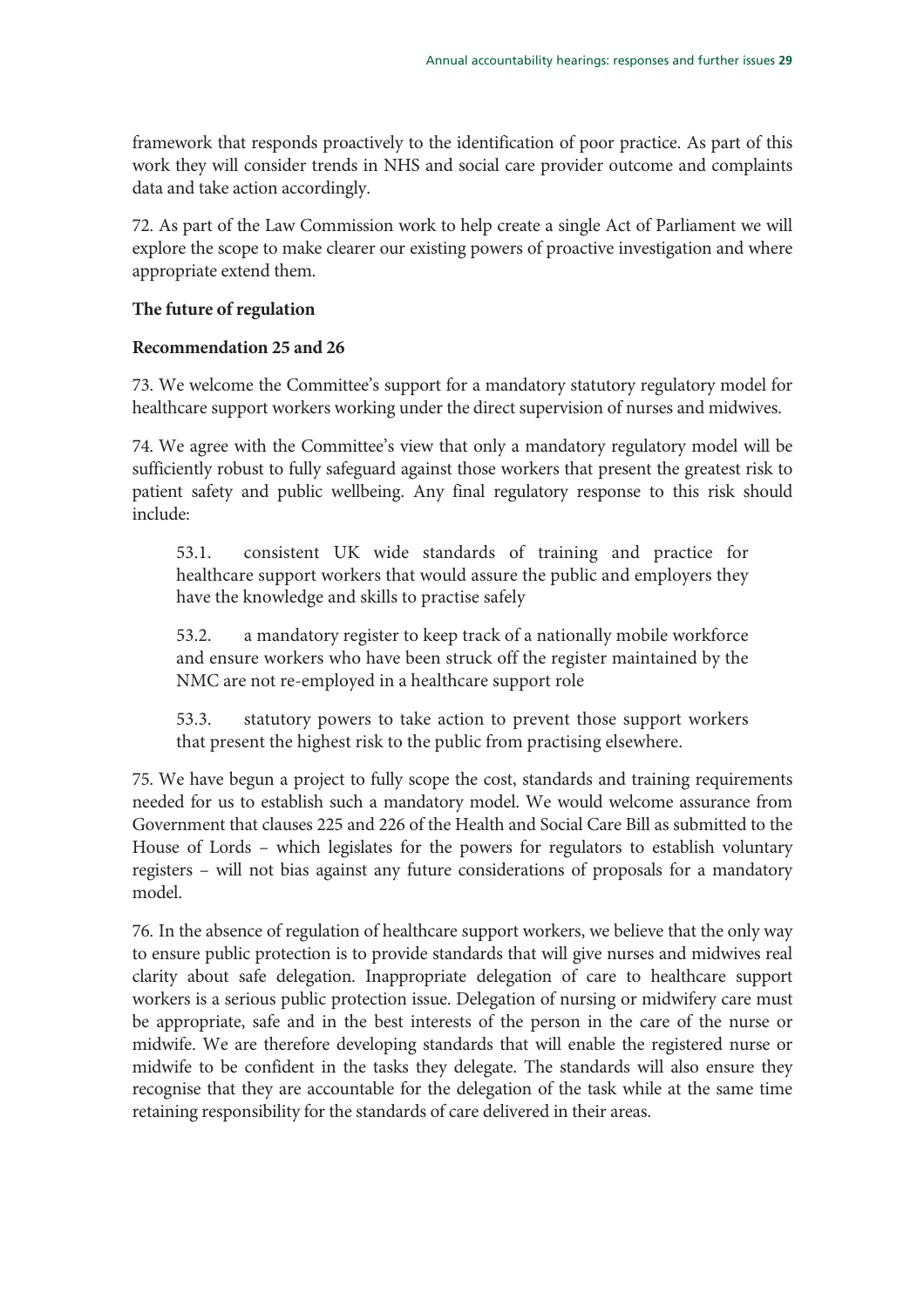Addendum to the Nursing and Midwifery Council's (NMC) response to the House of Commons Health Committee's annual accountability hearing with the NMC

#### Recommendation 26

The NMC's response to its annual accountability hearing with the Health Committee submitted in October 2011 stated that we would "develop a plan to work towards regulating healthcare assistants, support workers and assistant practitioners". Since the submission of our response, over the last few months there have been a number of developments which have led us to clarify our policy position.

We believe that any initiative which enhances the skills, knowledge and competence of healthcare support workers in enhancing patient and public protection is to be welcomed. We were clear in our response to the Committee that consistent national standards of training and practice for healthcare support workers will help to assure the public they have the knowledge and skills to practise safely.

We therefore support the government's announcement that Skills for Health and Skills for Care have been commissioned to develop common training standards and a code of conduct for healthcare support workers. We believe that together with the proposals for assured voluntary registration to be administered by the Council for Healthcare Regulatory Excellence (CHRE) and our own development of a delegation standard for nurses and midwives, this provides an effective framework for public protection.

The NMC has a challenging programme of work that we are committed to delivering particularly in making operational improvements to our fitness to practise service and developing a system of revalidation for nurses and midwives – two key recommendations of the Committee. The focus of our work and resources has to be on these priorities and therefore it is neither appropriate nor feasible for us to develop a mandatory model of regulation of healthcare support workers.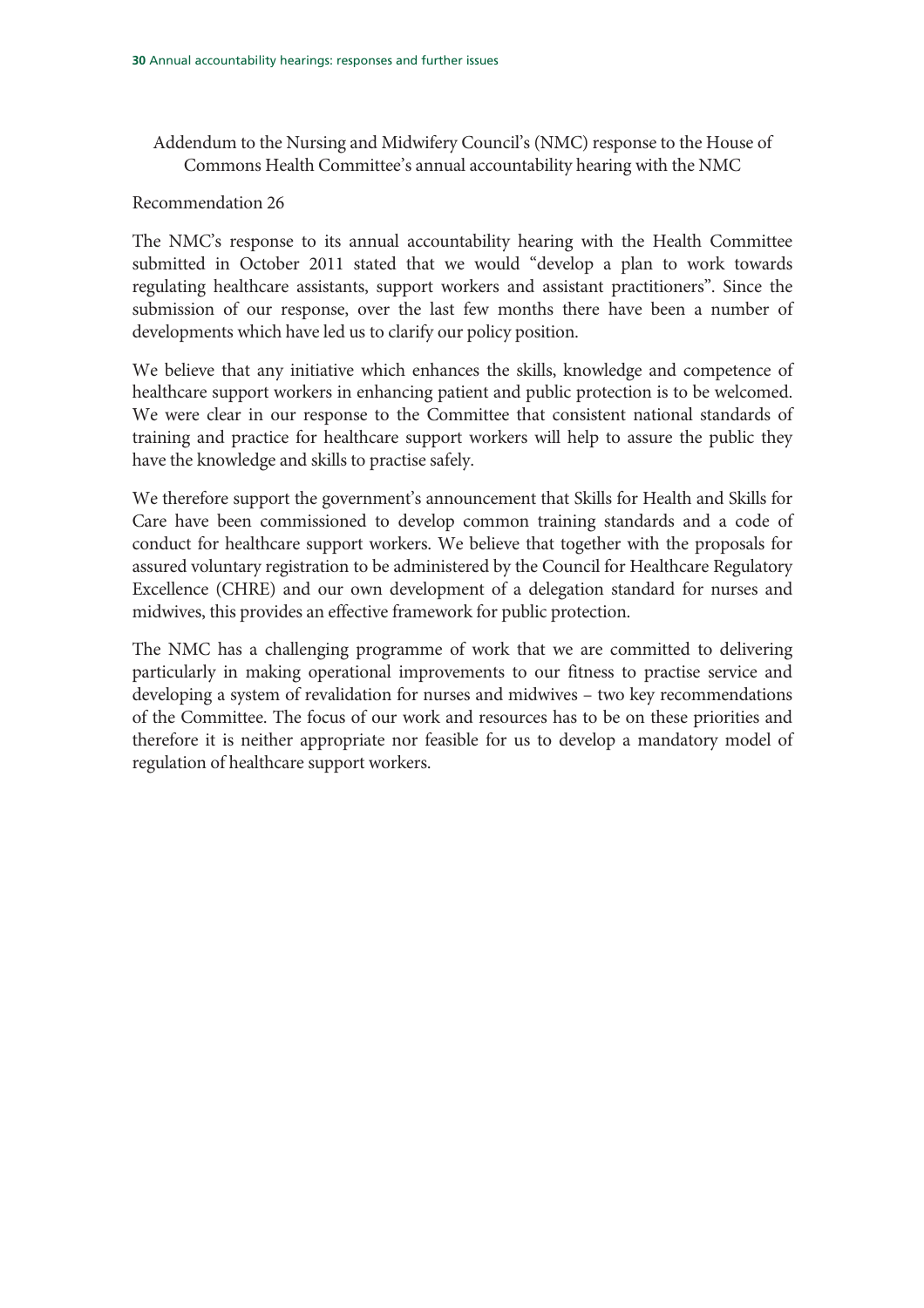# Appendix 3: Government's Response – Annual Accountability Hearing with the General Medical Council

## **Introduction**

On 26 July 2011, the House of Commons Health Committee (the Committee) published the report: Annual Accountability Hearing with the General Medical Council (GMC).

The driver for the hearing was a recommendation made in the Health Select Committee's Fourth Report on Revalidation of Doctors, published on 8 February 2011, in which the Committee said that it intended to exercise, on behalf of Parliament, the power nominally held by the Privy Council to hold the General Medical Council (GMC) to account.

The Department strongly believes that these hearings are of great value in strengthening the accountability of the professional regulatory bodies to Parliament and the wider public.

## **Departmental response**

We welcome this report and have carefully considered the Committee's recommendations and the issues it raises. The Government's Command Paper, 'Enabling Excellence: Autonomy and Accountability for Health and Social Care Staff', published on 16 February 2011, set out a comprehensive strategy for ensuring that professional regulation system is robust and proportionate.

The Government's response to each of the recommendations made in relation to the GMC is shown below. Though many of the Committee's recommendations were clearly for the GMC to take forward, we have commented on all recommendations.

## **Introduction**

## **Recommendation Para 4**

**Although, therefore, the Committee recognises that the GMC achieves a high level of operational competence, it remains concerned that the leadership function of the GMC within the medical profession, and within the wider health community, remains underdeveloped particularly in the areas of fitness to practise, revalidation, education and training and voluntary erasure. We hope that the GMC will embrace more ambitious objectives for professional leadership, some of which are described in this report.** 

## **Response**

The Government understands the comments of the Committee on this issue and agrees that the GMC should take a strong lead in carrying out its statutory duties. In doing so, however, it needs to continue to see its primary purpose as public protection and public service, and not as a body that represents the profession.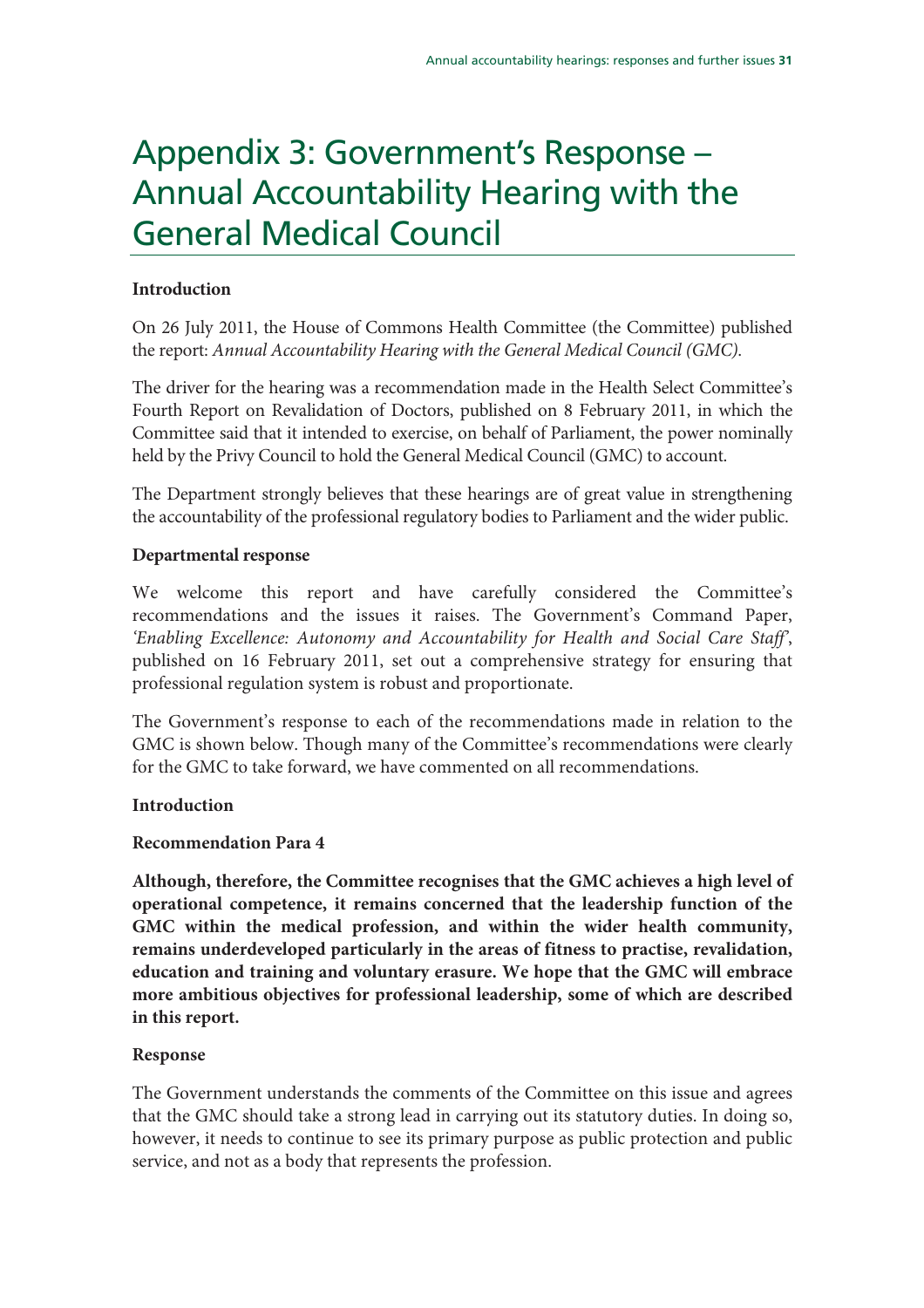## **Revalidation**

#### **Recommendation Para 11**

**The work undertaken by the Society of Cardiothoracic Surgery of Great Britain and Ireland in setting standards for that part of the medical profession is commendable. Its transparency will be welcomed by patients and should be a template (where clinically relevant) for further refinement of the revalidation process.** 

#### **Response**

The Government agrees that the work undertaken by the Society of Cardiothoracic Surgery of Great Britain and Ireland in publishing their outcomes data is commendable. The Society has been collecting outcome data since 1977 and has continued to develop sophisticated systems in line with technological advances, with the patient being integral to the process.

This approach of patient-focussed care with open publication of results sits comfortably within the aspiration of the White Paper 'Equity and excellence: liberating the NHS.'

The Government is pleased to note that the GMC will continue to have discussions with the Society of Cardiothoracic Surgery of Great Britain and Ireland so that the regulator, employers and the profession can benefit from their ongoing work.

In addition to this standard-setting for individual practitioners, the Committee will wish to note that responsible officers in England have a duty to ensure the robust, efficient and reliable functioning of systems of clinical governance. The focus on clinical governance systems should be on quality improvement, in terms of the quality of care not only delivered by each doctor but also by the entire team of which the doctor is part.

The Academy of Medical Royal Colleges is working with the individual medical colleges to produce guidance on the supporting information relevant for appraisal discussions and revalidation for each specialty. It supports the White Paper's vision for the NHS to focus on delivering improved health outcomes for patients. The NHS Outcomes Framework 2011/12 sets out how this will b e achieved. The Government's Transparency and Open Data commitments for Health and Adult Social Care also support the publication of clinical outcomes data across a range of healthcare conditions.

In future, the revalidation decision will be based on a series of annual appraisals with doctors using supporting information to demonstrate they are continuing to meet the principles and values set out in the General Medical Council guidance, Good Medical Practice.

The General Medical Council (GMC) has recently published its expectations of doctors in terms of the six types of supporting information that the doctor would be expected to provide and discuss at appraisal. They include CPD, significant events, feedback from colleagues, patients (where applicable), reviews of complaints and compliments and quality improvement activity. Quality improvement activities include evidence of effective participation in clinical audit or an equivalent quality improvement exercise that measures the care with which an individual doctor has been directly involved,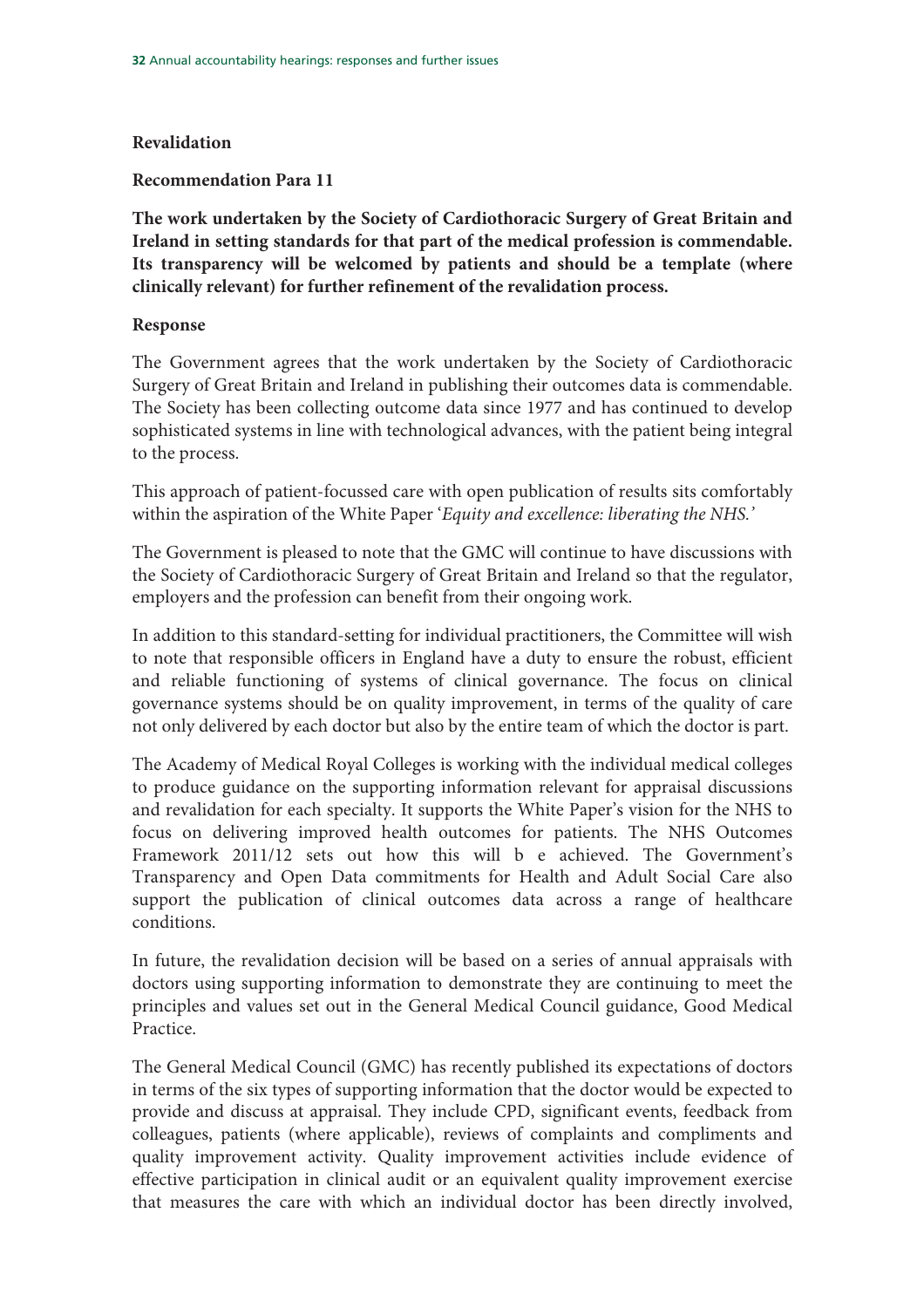reviews of clinical outcomes where robust, attributable and validated data are available. This could include morbidity and mortality statistics or complication rates where these are routinely recorded for local or national reports.

#### **Recommendation Para 12**

**The GMC clearly has a considerable amount of work to undertake between now and the implementation of revalidation in 2012. Although we agree that all disciplines will not have developed their standards to an advanced level by that date, the GMC needs to accelerate its work with the medical royal colleges to further refine the standards for revalidation in specialist areas and to ensure that the process is meaningful to clinicians and transparent to the public.** 

## **Response**

The Department recognises that the GMC has made significant progress in driving forward revalidation since the last Health Select Committee report on the 'Revalidation of Doctors' published 8 February 2011. Revalidation remains the number one priority in the GMC Business Plan for 2011.

The GMC has confirmed to its Council and the Health Select Committee that it continues to develop its own internal processes and governance arrangements so that it can be ready to accept recommendations and make revalidation decisions from the end of 2012.

The GMC has also confirmed to the Health Select Committee that it has accelerated its work with the Academy of Medical Royal Colleges and individual colleges to define the speciality specific guidance for each item of supporting information. A number of the medical colleges have produced draft guidance and consultations are currently underway.

The GMC has recently published guidance on developing, administering and implementing patient and colleague questionnaires for revalidation. The Government welcomes patient and colleague involvement in the revalidation process. In England, the NHS White Paper Equity and excellence: liberating the NHS aims to put patients at the heart of the NHS and to strengthen the collective voice of patients.

## **Recommendation Para 14**

**As the GMC states, some doctors may decide to retire rather than undergo the process of revalidation; of those who pursue revalidation, some may require retraining and some may fail to meet the required standards. The GMC needs to ensure that it monitors the number of doctors who retire, leave the profession, have conditions placed on their practice or fail revalidation. It must develop and share this evidence with employers to ensure that future workforce planning includes the developing outcome of the revalidation process.**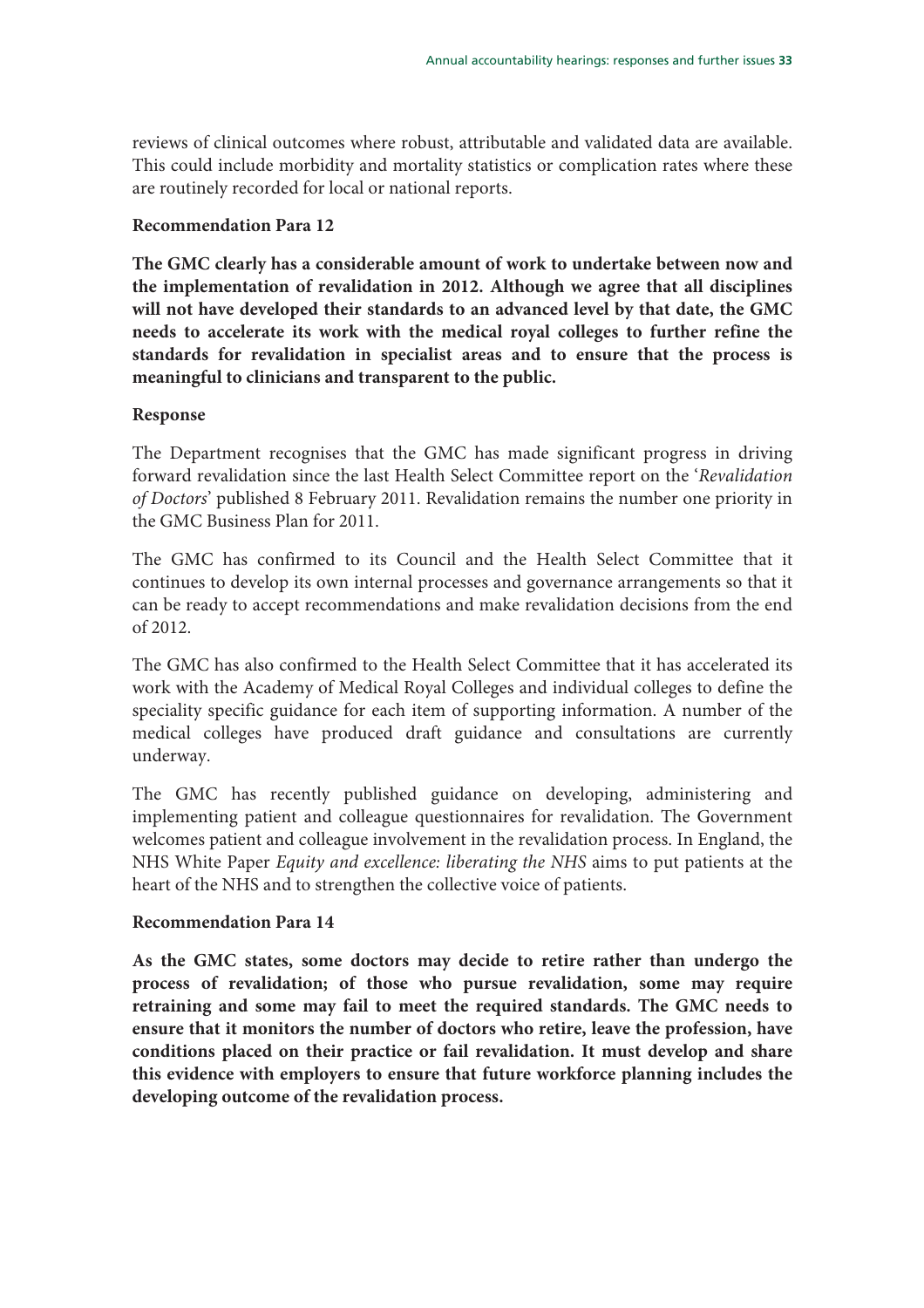## **Response**

The Government agrees with the Health Select Committee's recommendation. We will look to the GMC to develop and share this evidence to inform future workforce planning.

## **Recommendation Para 15**

**Of the Officers who will have to make recommendations about revalidating doctors, only a minority feel that the process will help with the early identification of doctors with performance issues. Early identification of problem doctors is a core task of the professional regulatory system, and the GMC needs to ensure that its systems of appraisal and revalidation achieve this task.** 

## **Response**

The introduction of responsible officers in January 2011 has been an important change in clinical governance and key to putting in place the building blocks for introducing medical revalidation.

The Department's view is that dealing with doctors whose conduct and performance is a cause for concern is primarily a clinical governance issue and is usually best dealt with at a local level. For the small proportion of doctors about whom there may be concerns, the strengthening of local clinical governance and a more objective annual appraisal provides the means for identifying problems earlier and either putting in place remediation or, if not possible, taking steps to remove them from clinical practice.

The clinical governance functions of responsible officers in England are set out in Part III of the Medical Profession (Responsible Officers) Regulations 2010. These include monitoring conduct and performance of doctors, reviewing performance information and identifying any issues which emerge from that, as well as ensuring the organisation concerned takes steps to address any such issues. Where concerns arise in relation to individual practitioners, the responsible officer has powers to initiate investigations and ensure that suitable action is taken.

Training for those doctors appointed as responsible officers is underway and covers the statutory responsibilities and provisions of the role, obligations on a designated body to resource the responsible officers' work and how to deal with potential conflicts of interest or appearance of bias. Training also addresses monitoring of clinical quality and performance, identifying concerns and quality assurance processes to support appraisal systems and organisational governance. The training will be completed for all responsible officers by the end of the year.

Responsible officer networks are established to ensure ongoing support is available, local expertise is shared and that thresholds for intervention and management of conflicts of interest are consistent.

In addition, the GMC has also appointed Employment Liaison Advisers who will work with responsible officers and organisations to provide advice and guidance on specific cases of poor conduct and performance to ensure that issues are managed at the most appropriate level.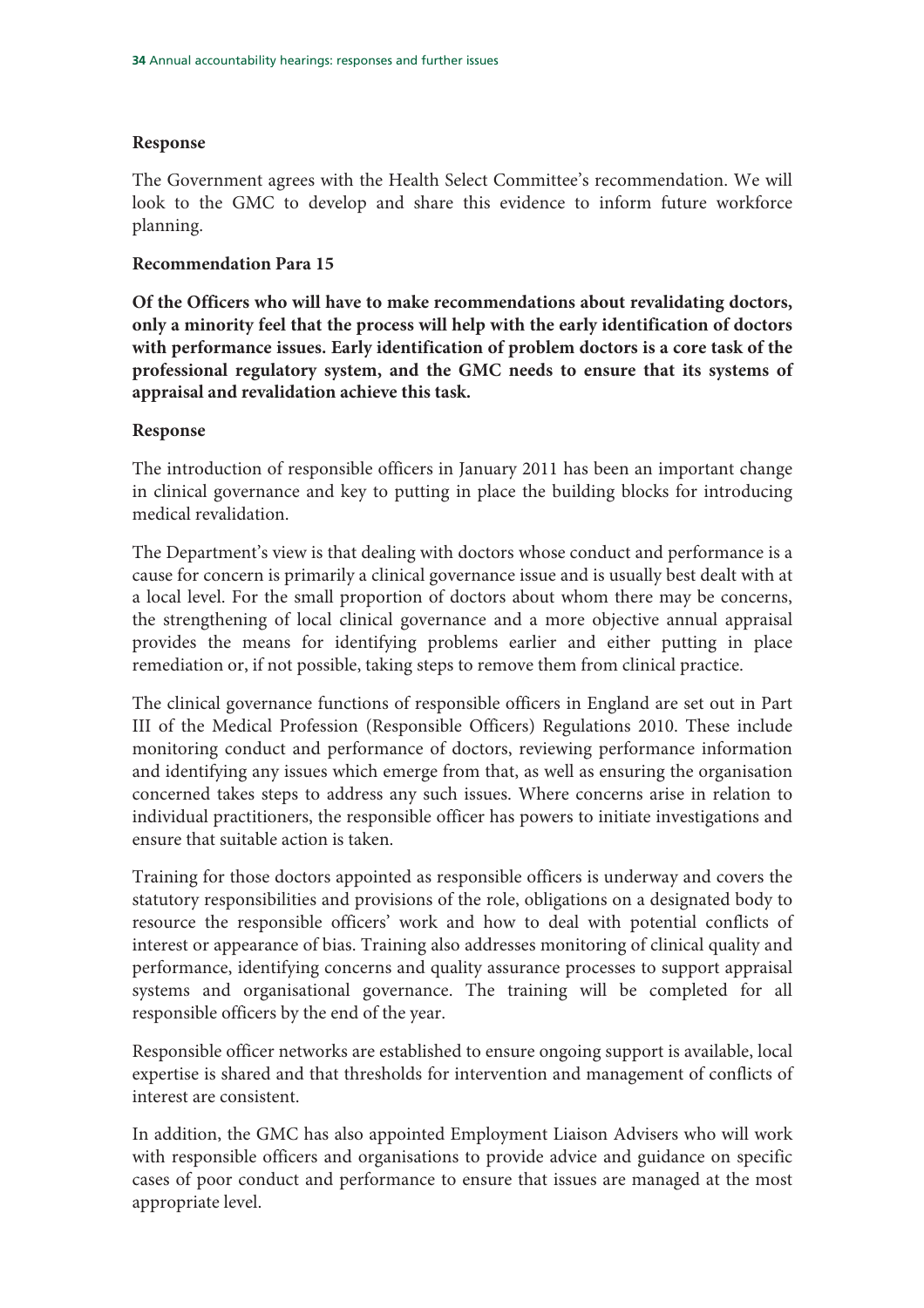We understand that the GMC is in the process of developing guidance for responsible officers, which will build on existing advice for Medical Directors and other health professionals about the types of concerns that should be referred to the GMC.

### **Recommendation Para 18**

**The Committee notes the negative media reports about the time taken to undertake revalidation and hopes that the GMC will ensure that lessons are learned from the revalidation pilots, particularly in how it can support locum doctors. It also needs to ensure that the underlying processes that doctors are expected to undertake are not unwieldy and overly time-consuming, and that they are an effective means of gathering the required evidence.** 

## **Response**

The Revalidation Pathfinder Pilots concluded in March 2011. The independent evaluation report was published in July 2011 and has provided significant data for partners to take forward to ensure that the final model for revalidation is proportionate, affordable and streamlined, whilst adding value for both patients and doctors.

The report noted a number of areas that need further exploration and testing but the overriding message was that pilot organisations recognise the importance of appraisal and revalidation in delivering high standards of care. The report revealed that 96 per cent of pilot organisations expect revalidation to lead to improved quality of care, 82 per cent expect improvements to patient safety and 80 per cent expect improvements to patient experience.

Eighty-six per cent of doctors appraised in the pilot felt that their appraiser performed their appraisal well and 91 per cent felt that their appraisal was objective.

The GMC's consultation findings on revalidation (published 18 Oct 2010) demonstrate that doctors value a common approach to appraisal and one that is both clear and straightforward. In response, the GMC published in April 2011, 'Good Medical Practice Framework for appraisal and revalidation' setting out the broad areas which should be covered in medical appraisal and on which recommendations to revalidate doctors will be based. The Framework is based on Good Medical Practice.

At the same time the GMC also published 'Supporting information for appraisal and revalidation', which sets out its expectations of doctors in terms of the six types of supporting information that the doctor would be expected to provide and discuss at appraisal. The medical Royal Colleges, Faculties, and many of the specialty associations are providing guidance on how this supporting information applies in specialist practice.

The Revalidation Support Team (RST) has produced clear and effective appraisal guidance in the form of a draft Medical Appraisal Guide (MAG). It underpins the two GMC guidance documents described above. In response to requests from the medical community, the RST has published the MAG on its website and is seeking feedback. It is available for all organisations to use, should they wish, but will also be formally tested during this year. A final version will be published in early 2012, taking account the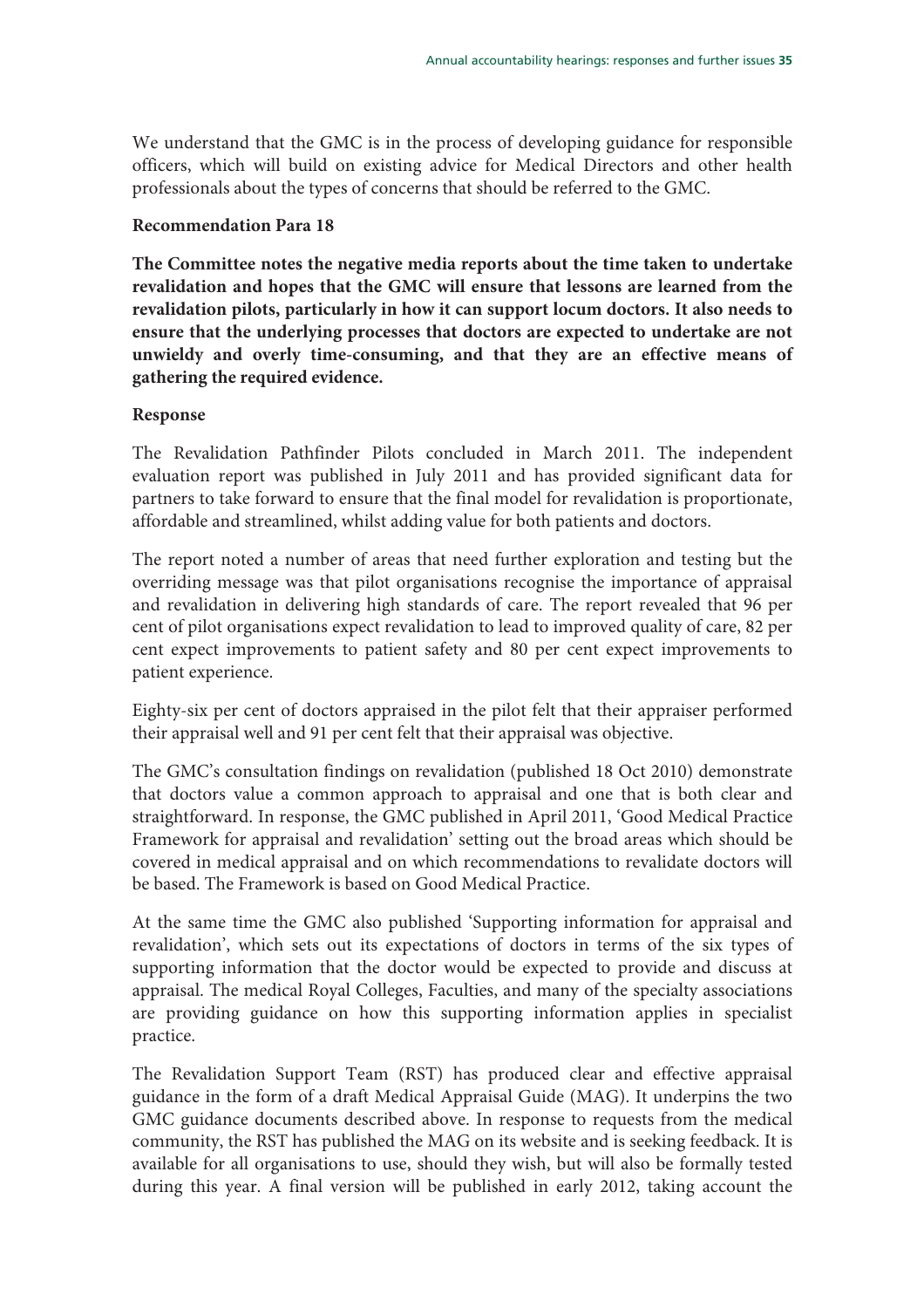evaluation findings and feedback from employers and the profession. The guide will lie at the centre of appraisal and revalidation, ensuring a consistent approach for all doctors, regardless of where they work.

The additional year of testing announced by the Secretary of State in his letter of June 2010 to the GMC, in response to the revalidation consultation will widen the scope to test whether the model is applicable to doctors working across different environments, specialties and with varied work patterns. It will test the proposed model with SAS doctors, doctors in training, locums in secondary care and clinical academics.

It will provide the robust data to determine a model that is straightforward and proportionate, applicable for all doctors and not place excessive burdens on doctors or employers.

## **Recommendation Para 21, 22 and 23**

**Doctors from the European Economic Area and Switzerland seeking to practice in the UK cannot routinely be language and competence tested by the GMC.** 

**The GMC along with the Government is working towards resolution of this with partner organisations across Europe. The Committee takes the view that current legal framework is at odds with good clinical practice, which is clearly unacceptable. The GMC has plans, within the boundaries of UK law and the EU Directive, to manage the constraints on language and competence testing by using the Responsible Officer role to establish that EEA (the EU plus several other European countries) doctors are fit to practise in the UK. The Committee accepts this way forward as a short term measure.** 

**Although this short term measure is welcome, the committee believes that public confidence in the medical profession requires the issue to be addressed authoritatively. It is clearly unsatisfactory that the competence to practise of health professionals should be assured by a work-around, and we look to the government, GMC and the relevant European bodies to work as a matter of urgency to produce a long-term solution to this problem.**

## **Response**

Employers and those contracting with healthcare workers can and should verify the language knowledge of any person they appoint, but we recognise the need for a stronger, more effective, system of checks on all doctors.

The Department has worked closely with the GMC to produce a proposal for a strengthened system of local checks on the suitability of doctors, which will include consideration of their communication skills.

We have already taken steps to strengthen the current system and as of 1 January 2011, all designated bodies must nominate or appoint a responsible officer.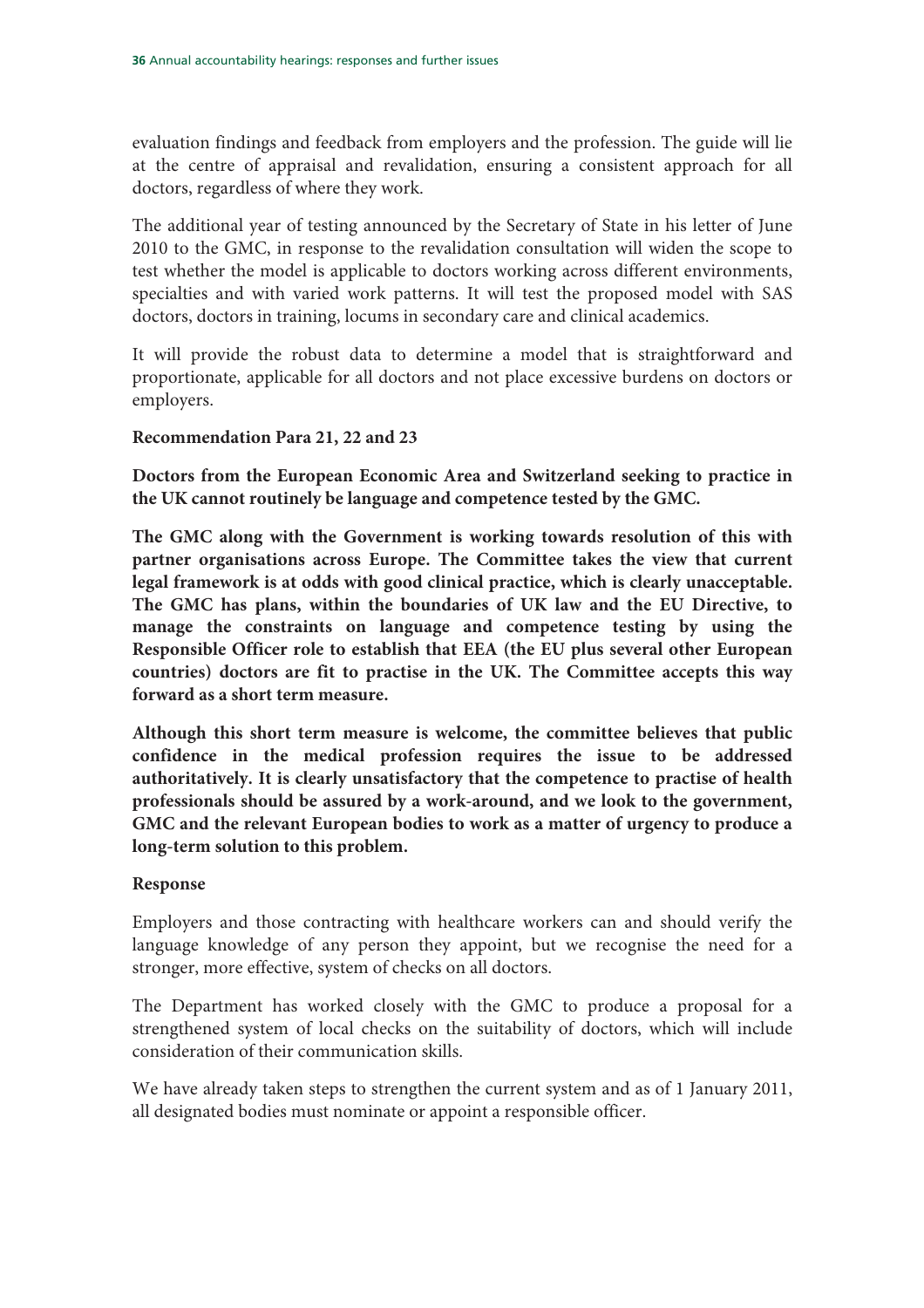Responsible officers in England have a duty to ensure that medical practitioners have qualifications and experience appropriate to the work to be performed and that appropriate references are obtained and checked.

Our intention now is to work with a wide range of partners including the European Commission and the Devolved Administrations to develop a proportionate new system of checks through enhanced duties on responsible officers to ensure that any person appointed to a medical post has the necessary skills for the role, before they take up post.

The European Commission has consulted on the possibility of a change in the relevant European law in a recent Green Paper, with firm proposals due before the end of 2011. The Government sought evidence of the extent of concerns about the issue as part of the consultation and the UK's response to the consultation will be published shortly.

## **Fitness to Practise**

### **Recommendation Para 27**

**The Committee notes that there is an increase in referrals of doctors to the GMC, and of nurses to the NMC, as well as an increase in the number of general NHS complaints. The Committee welcomes the fact the GMC has commissioned research into this phenomenon in order to better understand what is driving this increase, and to ensure that their systems and processes are adequate for meeting the future needs of the public. We look forward to reviewing the preliminary findings of this with the GMC at our next accountability hearing.**

### **Response**

The Department supports the GMC's ongoing research to understand the increase in fitness to practise referrals. The Department looks forward to learning of the GMC's findings, and any associated action plan. We are conscious that the causes of the rise in fitness to practise referrals are not yet fully understood, are likely to be being influenced by complex and multiple factors, and so the work which the GMC is doing to understand the causes is very important.

### **Recommendation Para 29**

**The Committee welcomes the ongoing good performance of the General Medical Council (GMC) in resolving 90% fitness to practise cases within fifteen months. However, we agree with the GMC that fifteen months is indeed too long to conclude such cases and we recommend that the Council for Healthcare Regulatory Excellence (CHRE) their regulatory body should set the GMC a more demanding target for future years.** 

### **Response**

The statutory role of the Council for Healthcare Regulatory Excellence (CHRE) is to scrutinise and oversee the work of nine regulatory bodies, including the GMC. In undertaking this function, CHRE reviews whether the regulatory bodies meet their statutory functions and provide best practice guidance for the regulators. CHRE does not have the powers to set targets as such in relation to the regulators' performance of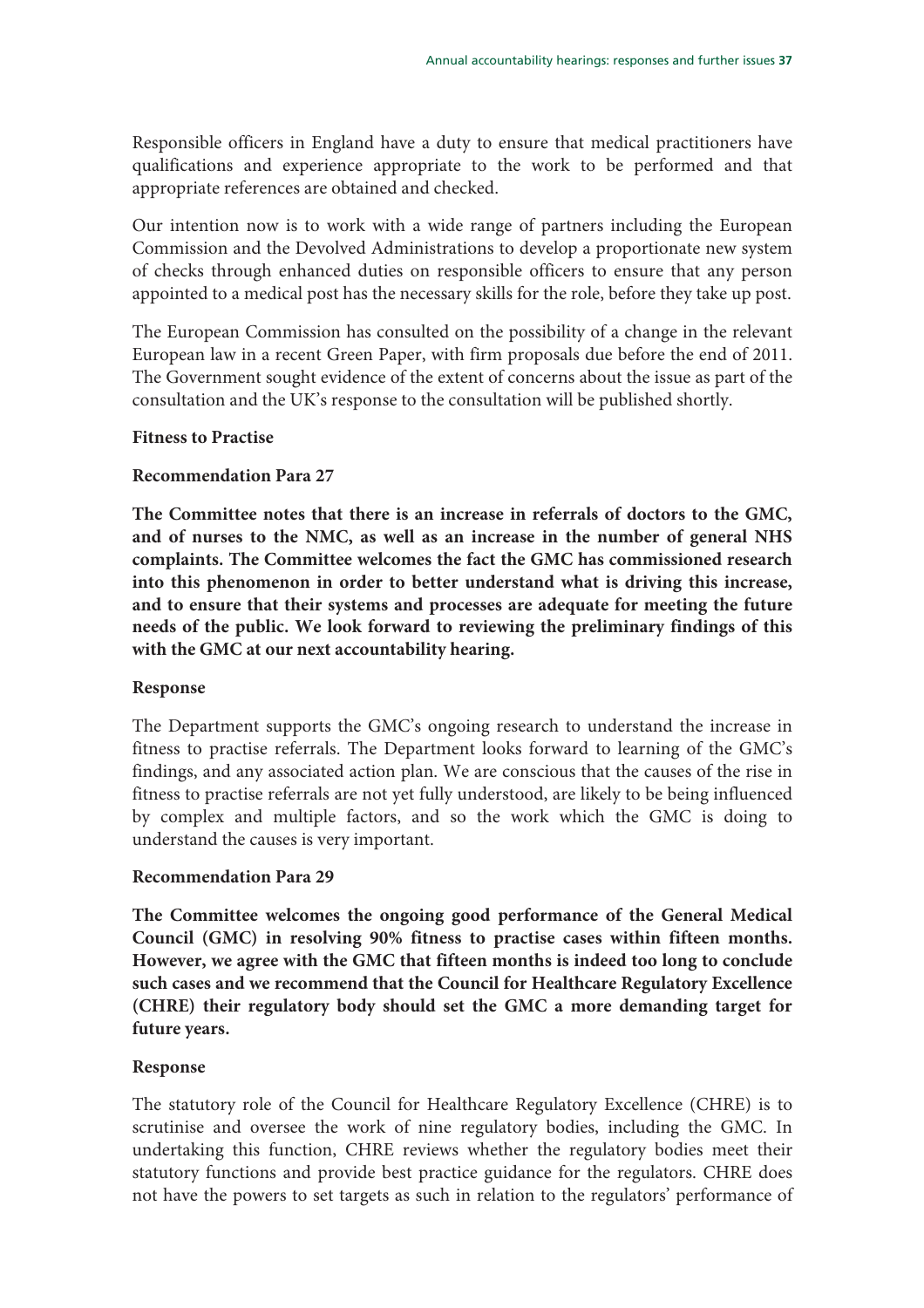their statutory functions. We understand that the target referred to by the GMC is an internal performance measure.

CHRE are, however, in the process of working with all the regulatory bodies in the development of a common data set of key performance indicators, in order to allow the comparative performance of the regulators across a range of areas to be more readily compared.

The Department is collaborating with the GMC to produce revised legislation that will enable more efficient handling of fitness to practise cases at hearing stage. Following full, public consultation, the GMC Council reviewed proposals for changes to the GMC's fitness to practise adjudication function, on 19 July 2011. These proposals include changes to procedures, including changes to pre-hearing case management, which should help reduce the time a case takes to reach a hearing and the time each hearing takes.

## **Recommendation Para 35**

**Some of the decisions made by fitness to practise panels of the GMC defy logic and go against the core task of the GMC in maintaining the confidence of its stakeholders. Furthermore, they put the public at risk of poor medical practice.** 

### **Response**

The Department notes the findings of the Committee regarding the GMC's decisions in fitness to practise cases.

A number of proposals to strengthen the independence and quality of the GMC's fitness to practise panels – by setting up a Medical Practitioners' Tribunal Service (MPTS) – were subject to full public consultation conducted by the GMC from March–June 2011, and subsequently agreed by the GMC Council. Departmental officials are working with the GMC to take this work forward through changes to legislation.

As part of the CHRE function in overseeing the performance of the regulators, including the GMC, it reviews all final decisions made by the regulators' fitness to practise committees. CHRE has the power to refer those decisions to court if they consider them to be unduly lenient or if the decisions do not protect the public. Available statistics show that very few cases decided by GMC panels present such concerns.

## **Recommendation Para 36**

**The GMC holds the dual but potentially conflicting roles of prosecutor and adjudicator in fitness to practise cases. The GMC proposes to establish an Independent Medical Practitioner Tribunal Service to create a greater separation between these functions, and the Committee supports this proposal. We also urge that performance management of fitness to practise panellists commence as soon as is practicable.**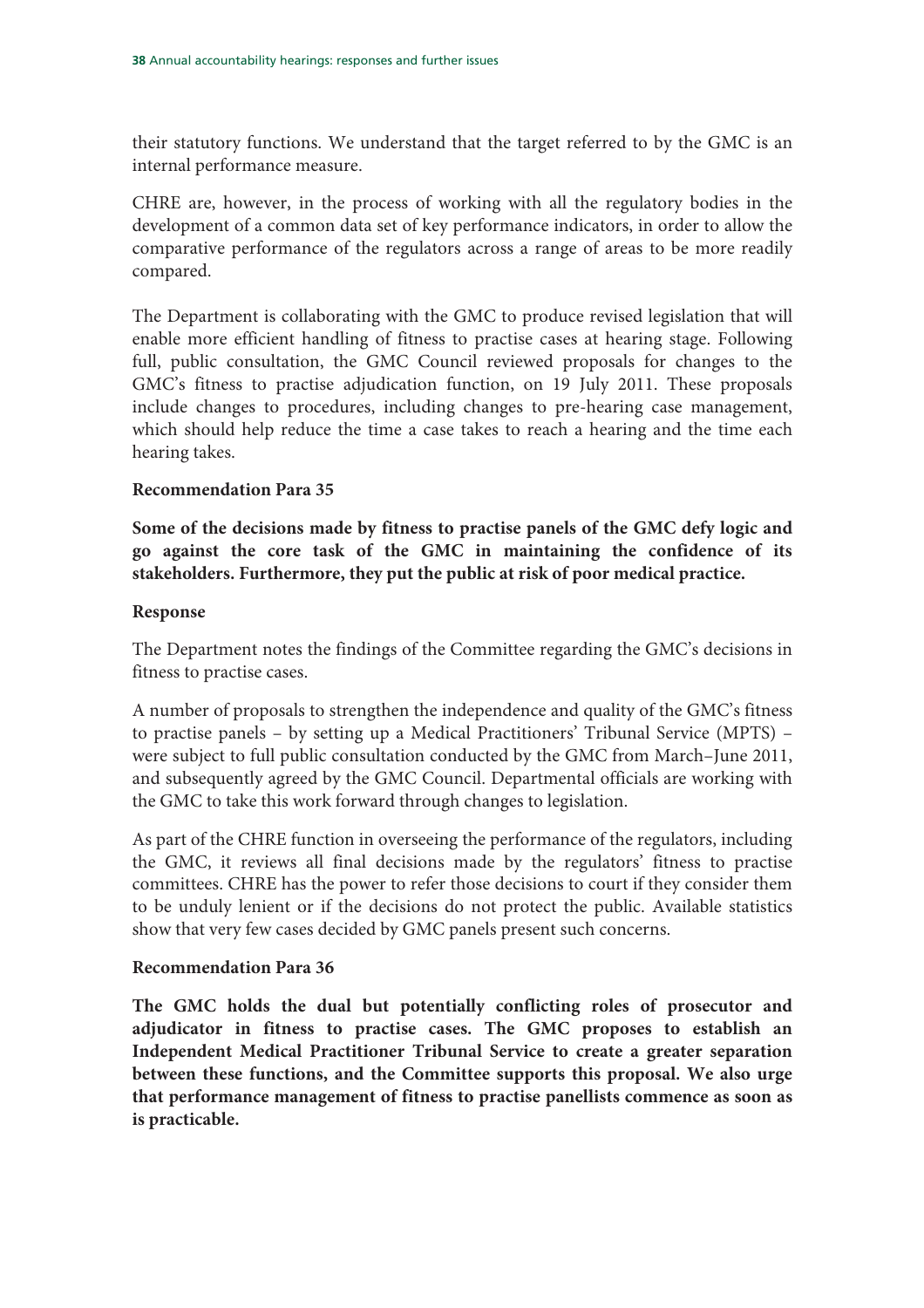## **Response**

Departmental officials are working with the GMC to take forward the proposed move towards the MPTS to separate further the GMC's investigation and adjudication functions.

A number of proposals concerning the setting up of the MPTS were subject to full public consultation from March–June 2011, and subsequently agreed by the GMC Council. Departmental officials are working with the GMC to take this work forward.

Many proposals under consultation fall squarely within the GMC's remit to implement through changes to secondary legislation. It is right that the GMC should make changes in order to improve its functions.

Where proposals require a change to primary legislation, the Department will seek approval from the Privy Council and Parliament under section 60 of the Health Act 1999, which would be subject to a separate consultation exercise and Parliamentary debate. This piece of work is scheduled for completion by the end of 2013.

Matters relating to the performance management of fitness to practise panellists are for the GMC.

### **Recommendation Para 40**

**The GMC currently has no right of appeal over decisions made by independent fitness to practise panels. The Committee does not seek to undermine the existing power of appeal held by the Commission for Healthcare Regulatory Excellence, but agrees that the GMC needs also to have a right of appeal in cases where it thinks panellists have been too lenient. We urge the Government to move quickly to make the necessary legislative amendments.** 

## **Response**

The Department notes the Committee's recommendation that the GMC should have a right of appeal.

Following full public consultation by the GMC, and subsequent agreement by the GMC Council, Departmental officials are working with both the GMC and CHRE to consider the potential for the GMC to be given such a right of appeal in legislation.

## **Recommendation Para 43**

**Doctors from Mid Staffordshire NHS Foundation Trust whose practice was in itself blameless but who failed to act and raise concerns about colleagues are now also under investigation by the GMC. A clear signal needs to be sent by the GMC to doctors that they are at as much risk of being investigated by their regulator for failing to report concerns about a fellow registrant as they are from poor practice on their own part.**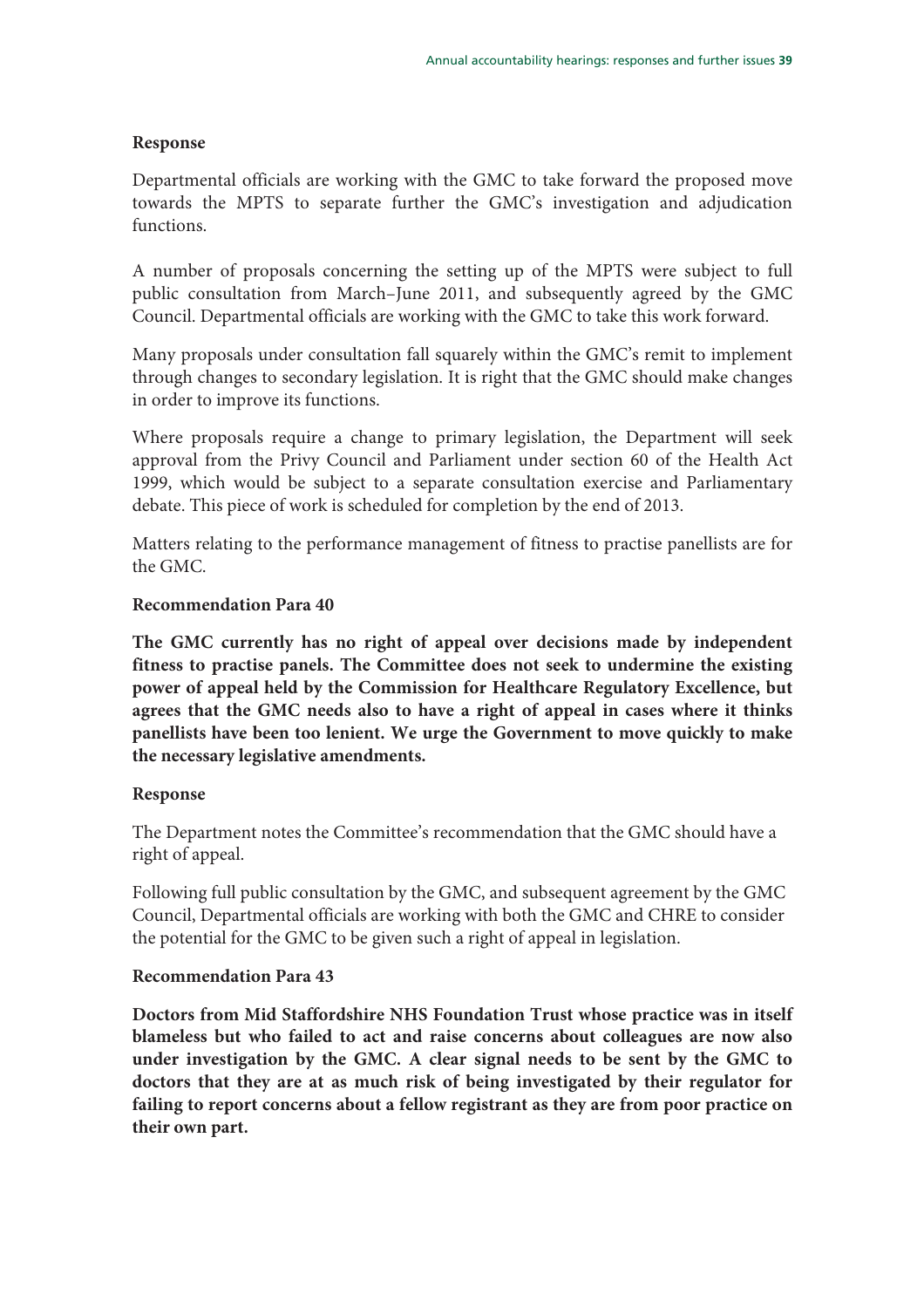## **Response**

There is a current and long standing professional duty upon doctors to act upon/report any concerns they have about a colleague's practice. Paragraphs 43–45 of Good Medical Practice "Conduct and performance of colleagues" provides details about how the GMC expects its registrants to behave where they have concerns.

It would also be open to doctors to refer concerns about NHS organisations or management through a public interest disclosure to the Care Quality Commission (CQC) or Monitor.

The NHS Constitution draws attention to the protection available to staff and the handbook to the constitution specifically cites the Public Interest Disclosure Act 1998 and staff rights to "protection from detriment in employment and the right not to be unfairly dismissed" under the Act.

### **Recommendation Para 44**

**The Committee recognises, however that doctors and other practitioners who have raised concerns by other staff have sometimes been subject to suspension, dismissal or other sanctions. The Committee therefore intends to examine this issue in more detail in due course.** 

### **Response**

There is a long standing professional duty where a doctor has good reason to think that patient safety is or may be seriously compromised by inadequate premises, equipment, or other resources, policies or systems, to put the matter right if that is possible.

In all other cases, they should draw the matter to the attention of their employing or contracting body. If that body does not take adequate action, the doctor raising the concern should take independent advice on how to take the matter further. The doctor must record their concerns and the steps they have taken to try to resolve them. This is set out in Good Medical Practice at paragraph 6.

The Public Interest Disclosure Act 1998 inserted provisions into the Employment Rights Act 1996 (sections 43A–L) which is owned by the Department for Business, Innovation and Skills. It forms part of the wider employment rights legislation and gives the legal protection to all staff (employees and workers as defined in the Act) who make qualifying disclosures in the public interest, providing they follow the procedures set out in the Act. It therefore applies to all staff working in the NHS.

Although PIDA does not require organisations to set up whistleblowing policies and procedures, it does provide an impetus for doing so. Guidance issued in 2003 made clear that NHS organisations should put in place local policies and procedures that comply with the Act and set out minimum requirements for such policies.

The Department of Health also provides funding to the charity Public Concern at Work, which provides an independent source of advice for NHS workers seeking to raise concerns in the public interest.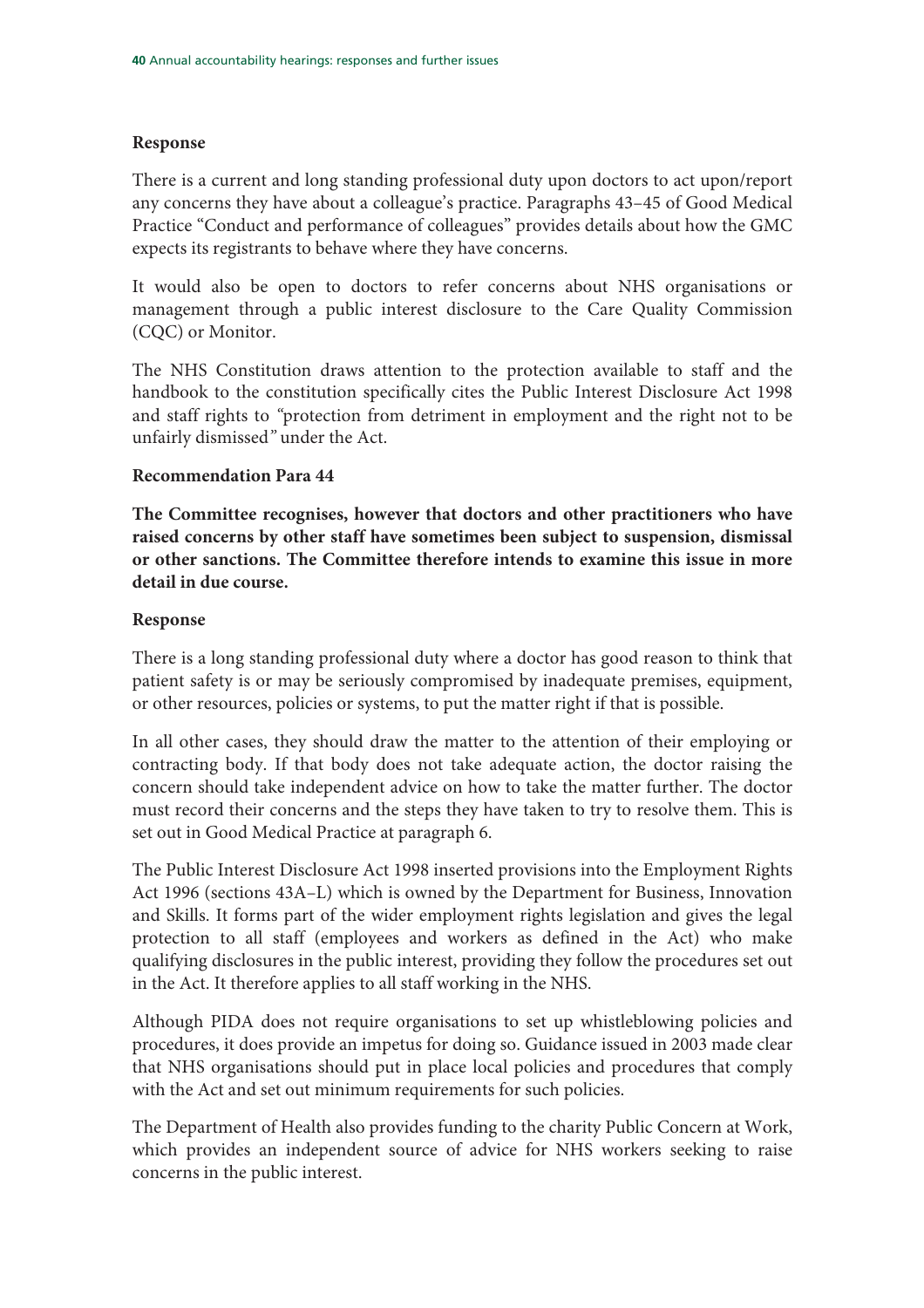In all cases, professionals must consider the wider implications of failing to report such concerns and the risks to patient safety, which is their primary responsibility. In March 2011, the GMC began a process of consultation on additional guidance to supplement Good Medical Practice, for doctors (as individuals or managers/employers) about raising concerns about patient safety. This additional guidance also includes information on how to make a concern public – i.e. how to whistleblow.

To help all employers (including doctors) to build a culture where staff feel able to raise concerns about poor practice or potential risks to patient safety Speak up for a healthy NHS was commissioned by the Social Partnership Forum. The guide, written by the independent whistleblowing charity Public Concern at Work, was launched at the NHS Confederation conference on 25 June 2010. It sets out simple steps to help employers ensure their whistleblowing arrangements work.

The reasons for suspension (exclusion) or dismissal of NHS staff are varied. The Department would therefore be interested in giving evidence to the Committee should they examine in more detail consequences that some individuals experience when they have raised concerns.

## **Recommendation Para 45**

**In contrast to the approach of the Nursing and Midwifery Council, the GMC has put its fitness to practise cases relating to Mid Staffordshire "on hold" until the inquiry has concluded. The Committee believes that this is neither fair to the public, or to the registrants under investigation. We urge the GMC to set out its rationale for this, publicly and clearly.** 

### **Response**

The Department acknowledges the Committee's view. This is a matter for the GMC as the independent regulator for doctors.

## **Recommendation Para 49**

**We suggest that the GMC further considers risk-based approaches to proactive regulation and how these could be developed with its employer liaison services.** 

## **Response**

The Department welcomes the Committee's suggestions in this regard.

## **Recommendation Para 53**

**The Committee appreciates the seriousness with which the GMC has treated the suggestion that doctors from black and minority ethnic backgrounds are overrepresented in fitness to practise cases. The finding that this relates to overseas trained doctors and not ethnicity per se does not alter the fact that a problem exists.**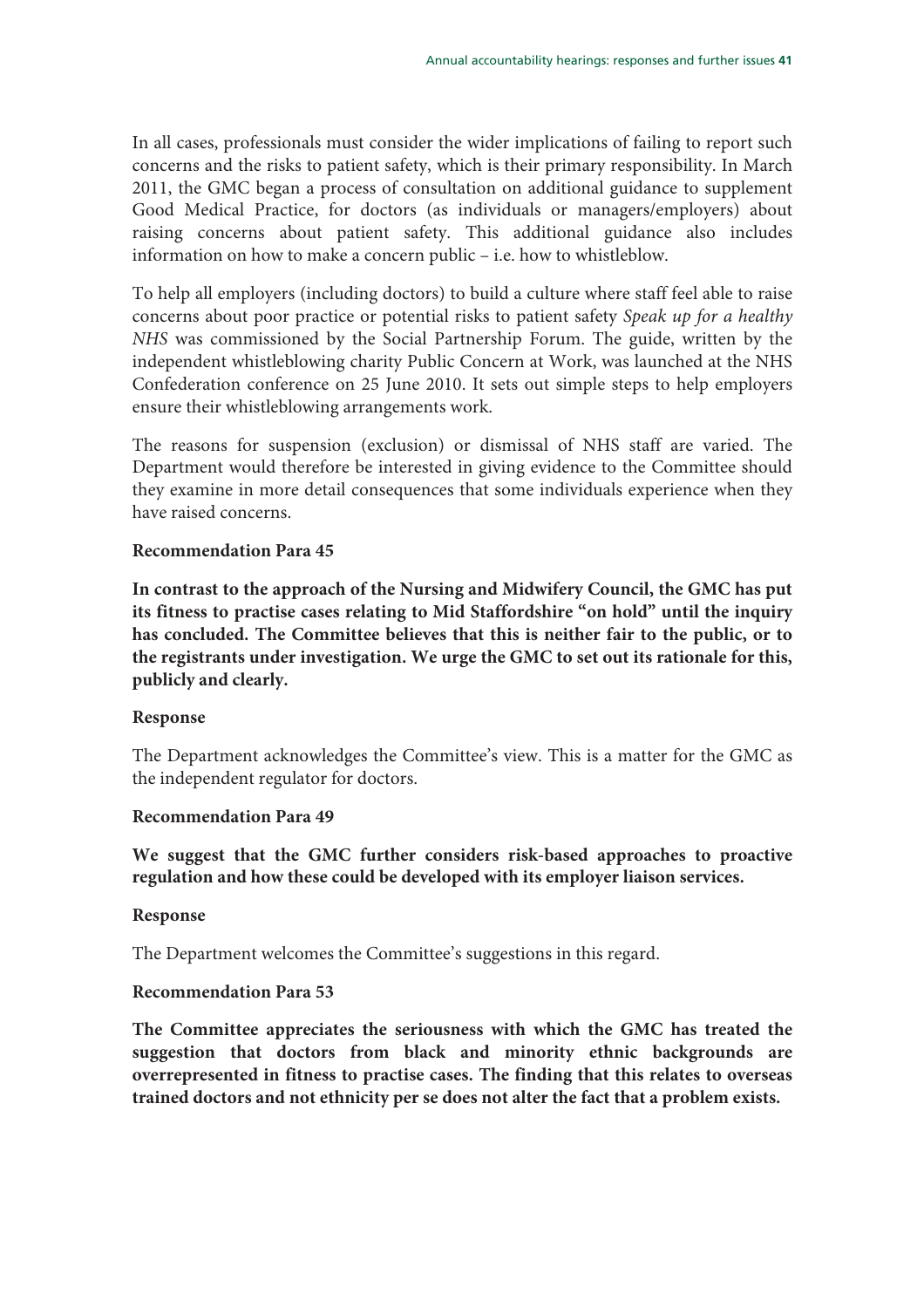### **Response**

The Department supports the Committee's comments on this, and welcomes the GMC's previous and ongoing work to understand whether and why black and minority ethnic doctors might be overrepresented in fitness to practise cases.

### **Recommendation Para 54**

**The GMC needs, as matter of urgency, to do more to understand the risks associated with overseas-qualified doctors. It should offer timely induction and needs to assure itself that those doctors in peripatetic locum positions are adequately supervised and supported. If a doctor is not safe to practise in the UK then the GMC must ensure that they do not do so.** 

### **Response**

The GMC does not have the statutory ability to impose standards of supervision and support upon those engaging overseas doctors in peripatetic locum positions and it is the Department's belief that they should not. Similarly, matters relating to induction arrangements are the responsibility of employing and contracting organisations addressing the needs of the work the doctor will be doing within and for their organisation.

The GMC has a robust process for establishing the suitability for registration of migrants from third countries relying on third country qualifications. (EEA migrants have been covered above.)

Under the Health and Social Care Act 2008, providers of regulated activities (which would include NHS trusts and locum agencies that also provide regulated activities) must register with the Care Quality Commission (CQC) in England. As such, they must ensure that they meet the registration requirements set by the CQC, which include requirements around staffing skills, experience and fitness. The responsibility for ensuring that staff employed to carry out a regulated activity are fit to practise rests with the provider, and CQC can take enforcement action against the provider if it does not meet the requirements.

### **Voluntary Erasure**

## **Recommendation Para 61, 62 and 64**

**Several cases have been brought to the attention of the Committee of doctors applying to remove themselves from the register during an ongoing investigation into their practice by the GMC (so called voluntary erasure). The Committee has no objection to the principle of voluntary erasure as it can be a useful tool to protect the public. However, in some cases, interested parties have been given little or no time to raise an objection to applications for voluntary erasure, and the GMC was not able to offer a clear explanation of this.** 

**Applications for voluntary erasure must not be granted by the GMC unless interested parties have been given adequate notice of an application and have been offered an opportunity to voice an opinion on the matter.**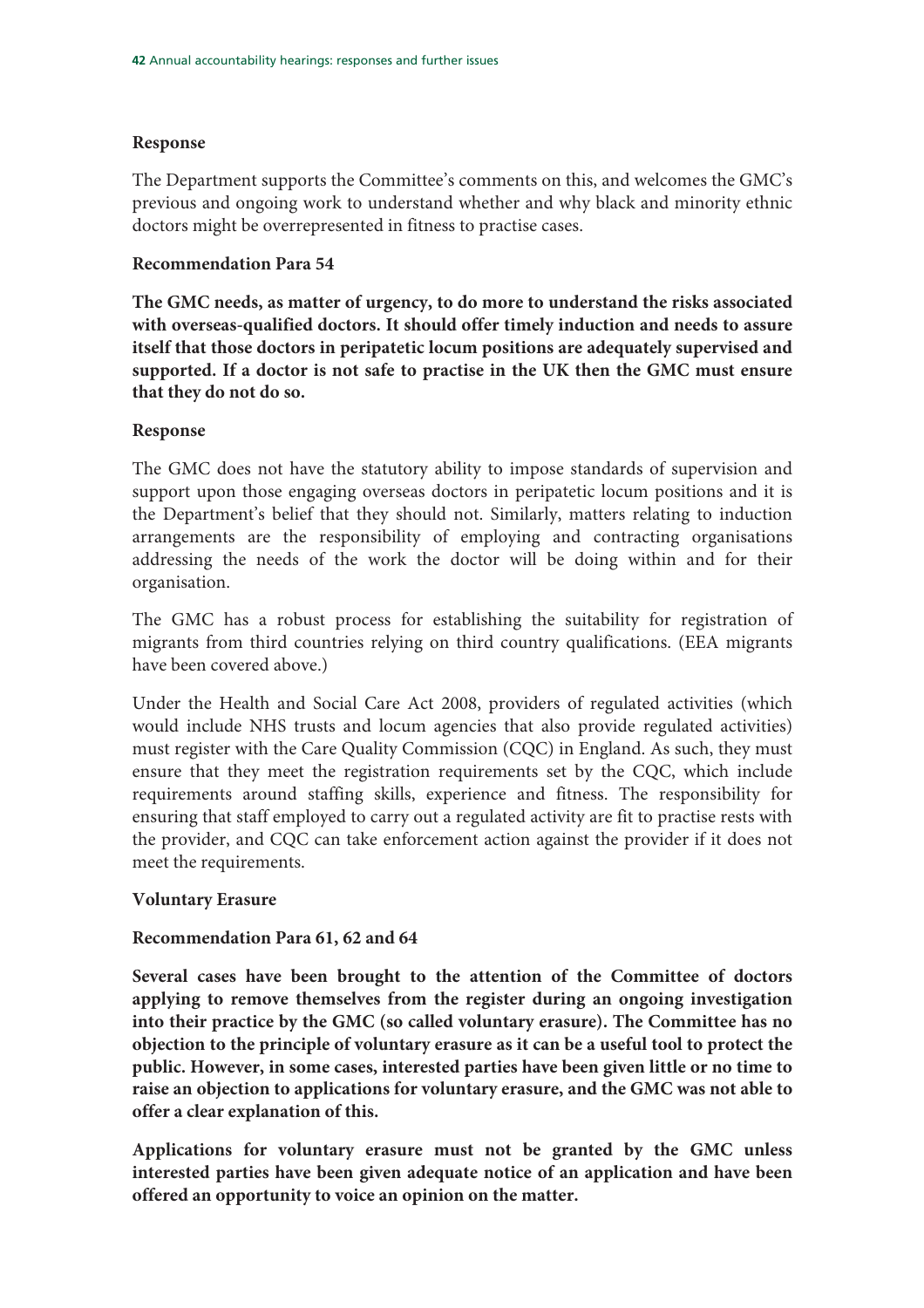**The Committee fully supports the publication of the facts of any case of voluntary erasure where there is a fitness to practise allegation about the doctor concerned. The GMC needs to ensure that turning voluntary erasure into an admission of guilt does not have a perverse impact in reducing the numbers seeking it and therefore erode public protection.** 

## **Response**

The purpose of fitness to practise action is to ensure that the public are appropriately protected from the activities of poorly performing professionals. Its purpose is not to provide a means of direct redress for the victim of the actions of a poorly performing professional. Whilst sanctions such as suspension, removal from the register or conditions on practice may have a punitive effect, that is not their primary purpose.

As the Committee has highlighted, voluntary erasure is a valuable tool for protecting the public. The GMC has a published a transparent process (underpinned by legislation) for the handling of voluntary erasure applications. Current GMC guidance on these matters makes it clear that decision makers on applications for voluntary erasure should balance the interests of complainants against the interests of doctors, before deciding whether voluntary erasure is appropriate in all the circumstances. This guidance also makes clear that there will be cases where the public interest dictates that it is appropriate to refuse such applications, and pursue fitness to practise action against the doctor concerned.

The guidance recognises the importance that, in the event of a voluntary erasure application being granted, details of the allegations admitted should be made available to relevant enquirers (including potential employers and overseas medical authorities). The guidance makes clear that allegations admitted would also be considered if the doctor subsequently applies for restoration to the register.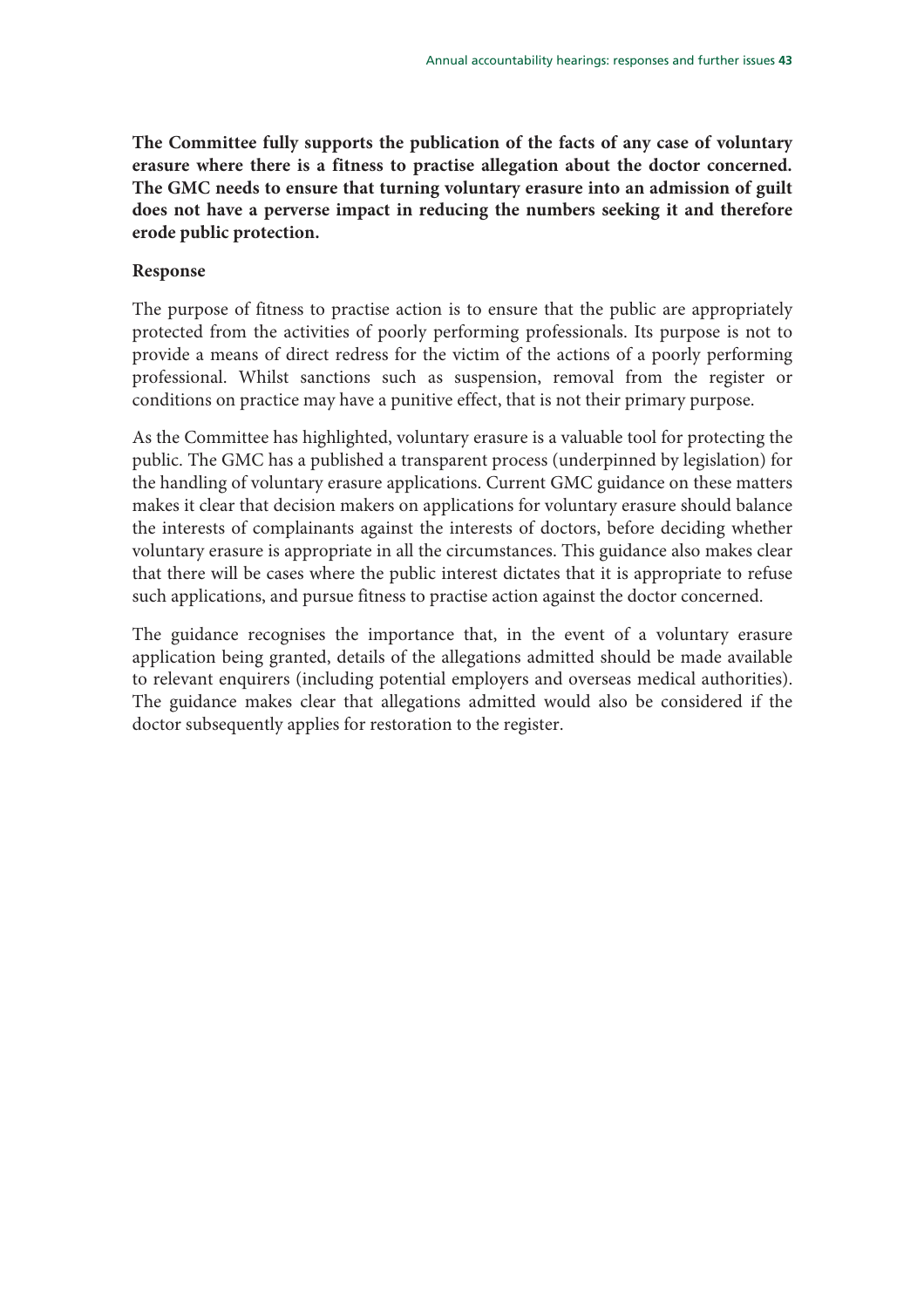# Appendix 4: General Medical Council's Response

## **Introduction**

We welcome the Health Select Committee's report on the GMC, which will help us drive forward our already ambitious reform agenda.

We are committed to meeting the challenge set by the Committee to provide leadership to the profession, particularly in relation to the standards of performance and conduct we expect of doctors, so that patients across the UK get the highest quality care.

This document sets out our response to each of the Committee's recommendations. We will continue to keep the Committee informed of our progress throughout the year and we look forward to exploring these issues further at our next annual accountability hearing.

1. Although, therefore, the Committee recognises that the GMC achieves a high level of operational competence, it remains concerned that the leadership function of the GMC within the medical profession, and within the wider health community, remains underdeveloped particularly in the areas of fitness to practise, revalidation, education and training and voluntary erasure. We hope that the GMC will embrace more ambitious objectives for professional leadership, some of which are described in this report. (Paragraph 4)

We are pleased that the Committee has recognised the GMC's high level of operational competence, and accept that there is no room for complacency. We remain determined to deliver ever more efficient and effective protection for patients.

We have outlined, in the course of our responses to the specific points raised by the Committee, the ways in which we will work to address the challenge of showing leadership as a regulator working alongside the medical profession and wider health community.

## **Revalidation of doctors**

2. The work undertaken by the Society of Cardiothoracic Surgery of Great Britain and Ireland in setting standards for that part of the medical profession is commendable. Its transparency will be welcomed by patients and should be a template (where clinically relevant) for further refinement of the revalidation process. (Paragraph 11)

3. The GMC clearly has a considerable amount of work to undertake between now and the implementation of revalidation in 2012. Although we agree that all disciplines will not have developed their standards to an advanced level by that date, the GMC needs to accelerate its work with the medical royal colleges to further refine the standards for revalidation in specialist areas and to ensure that the process is meaningful to clinicians and transparent to the public. (Paragraph 12)

Revalidation remains the GMC's number one priority. We are determined and on track to introduce a system by late 2012 (subject to the Secretary of State's approval). Over time,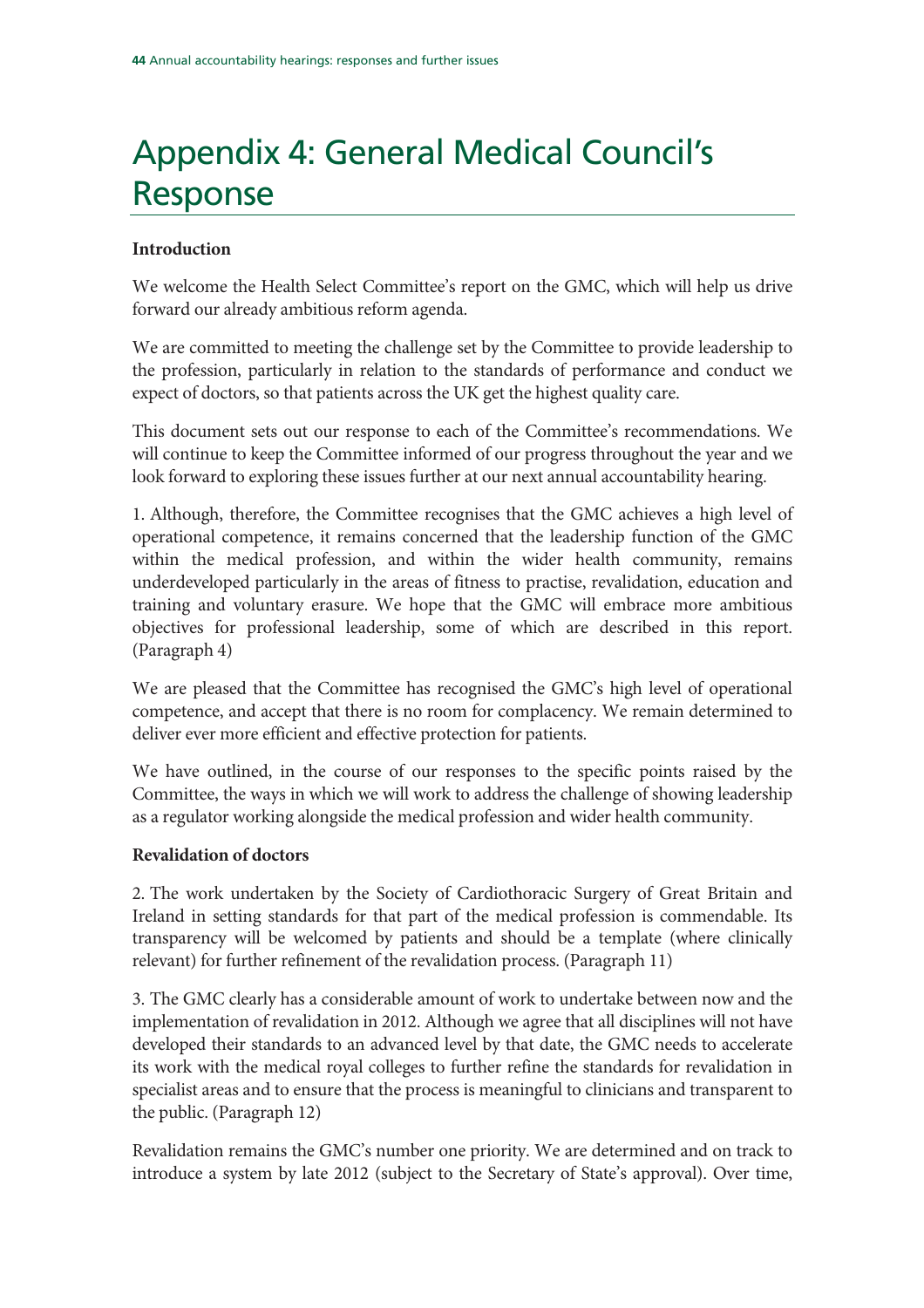revalidation will provide increased assurance that licensed doctors are up to date with and practising to the appropriate professional standards.

There are a number of key areas of work underway with our partners in the Health Departments, the Royal Colleges, Employers and others across England, Scotland, Wales and Northern Ireland, to ensure that local systems of clinical governance are in place and fit to support revalidation. These are led by the four health departments with support from the GMC.

At the same time, we have a major programme of work underway to ensure our own systems and processes are ready to support implementation.

We acknowledge there is still work to be done, to ensure doctors understand the implications of revalidation for their practice, including in specialist areas. We are committed to doing this, both in the lead up to implementation and beyond.

The Academy of Medical Royal Colleges is co-ordinating the development of supporting information guidance from each of the medical royal colleges and faculties for GPs and specialist doctors. Doctors are being advised that participation in national audits will be expected where these are relevant to the specialty or subspecialty in which they practice.

The Society of Cardiothoracic Surgery of Great Britain and Ireland (SCTS) has done commendable work in setting standards and they are more advanced in this regard compared to other specialities. This reflects two main factors. First, the enthusiasm of that specialty and the very hard work its leaders have done over a considerable number of years. Secondly, it is less difficult to measure outcomes for cardiothoracic surgery than in many other areas, for example general practice and psychogeriatrics.

We are working with the SCTS to explore lessons that can be learnt from their experience and we will continue to work closely with our partners in order to ensure that over time the information all doctors bring into their appraisals becomes more outcome based.

4. As the GMC states, some doctors may decide to retire rather than undergo the process of revalidation; of those who pursue revalidation, some may require retraining and some may fail to meet the required standards. The GMC needs to ensure that it monitors the number of doctors who retire, leave the profession, have conditions placed on their practice or fail revalidation. It must develop and share this evidence with employers to ensure that future workforce planning includes the developing outcome of the revalidation process. (Paragraph 14)

We recognise that we will need to monitor the number of doctors who retire, leave the profession, have conditions placed on their practice or are referred to our fitness to practise procedures. We are currently developing our internal systems, processes and supporting technology. These monitoring requirements will be considered in all of that work.

The outcomes of all revalidation decisions will be shared with the relevant employers so that they can make the appropriate workforce planning and development arrangements.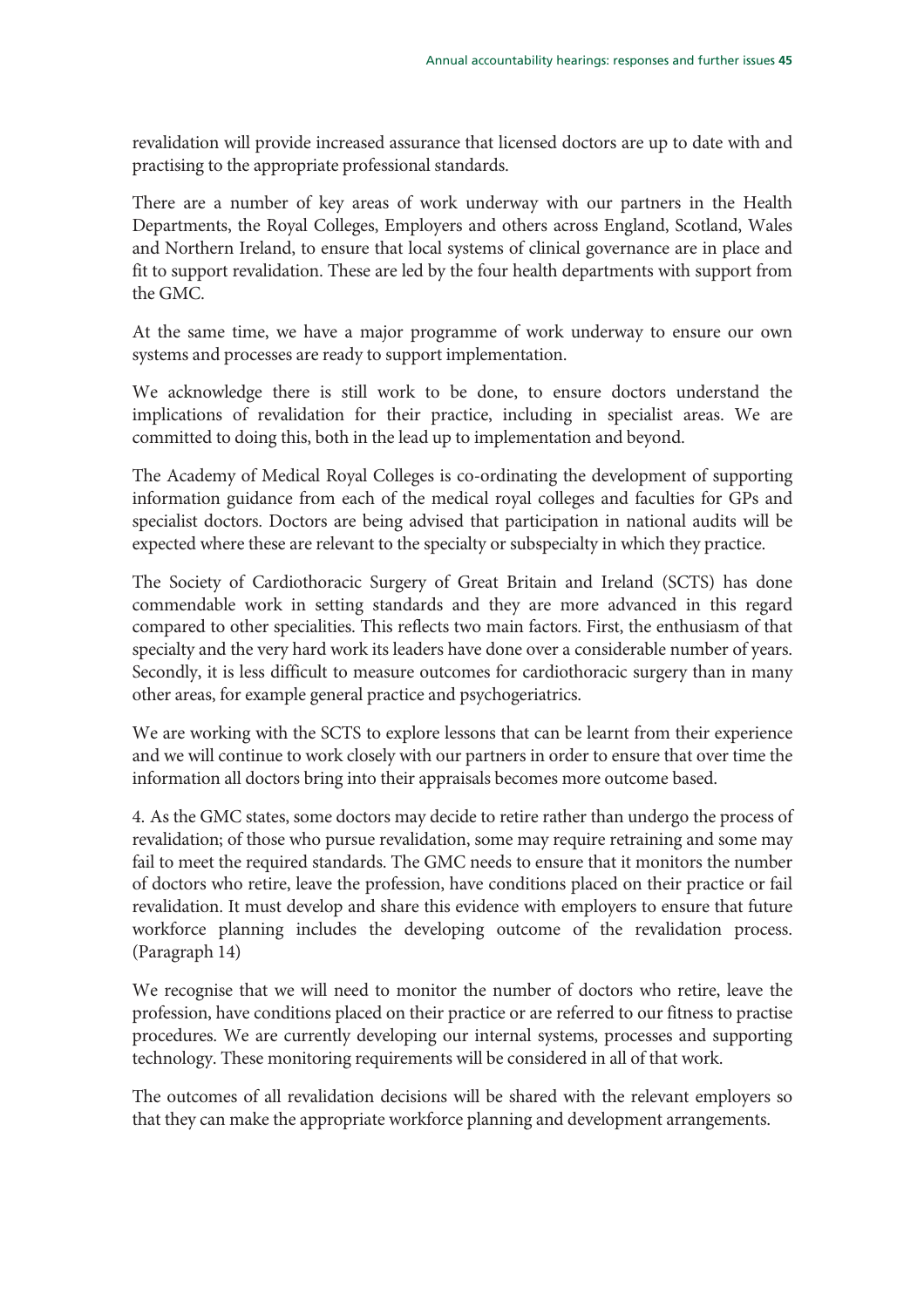Revalidation provides the formal context in which local systems of clinical governance must now be established. One of the benefits of this process is that as a result of yearly appraisals of their doctors, employers will have a more regular and informed understanding of their workforce planning and development needs without necessarily having to wait on a revalidation decision in consultation with the GMC every five years.

Outside of revalidation, as further evidence of our commitment to develop and share information which may support future workforce planning, we have recently published a report, The State of Medical Education and Practice. This report uses the wide range of information held by the GMC from across our Education, Registration and Fitness to Practice functions to provide a picture of today's medical profession and some of the key challenges it faces. In publishing this report, we hope to initiate an important debate with employers, educators, the profession and other regulators on what action is required to respond to these challenges for the doctors of today and tomorrow including in workforce planning.

5. Of the Officers who will have to make recommendations about revalidating doctors, only a minority feel that the process will help with the early identification of doctors with performance issues. Early identification of problem doctors is a core task of the professional regulatory system, and the GMC needs to ensure that its systems of appraisal and revalidation achieve this task. (Paragraph 15)

We believe in a four layer model of regulation

- Personal regulation. The individual practitioner's values, supported by their professional ethos, should be what most effectively ensures good care for every person that they care for.
- Team regulation. Peers and colleagues should provide assurance, with everyone working together to ensure that each other's care is safe, effective and respectful.
- Workplace regulation. The culture of care in the team should in turn be embedded and sustained by effective leadership, management and clinical governance in the organisation that provides, or arranges the provision of, care.
- National regulation. Professional regulatory bodies and the bodies that regulate the providers of health and social care services provide a national framework of assurance.

We believe that each of these four layers of regulation will be strengthened and formalised by the implementation and roll out of revalidation:

Encouragingly, the independent report on the Revalidation Pathfinder Pilots, published in June found that 70% of the responding Responsible Officers expect the full roll-out of revalidation to lead to improved patient safety, improved quality of care and improvements in patient experience. In addition, of those Responsible Officers who participated in the most recent pilots, 53% expected the full roll out of revalidation to result in a reduction in the amount of time it takes to "identify and rectify poor practice".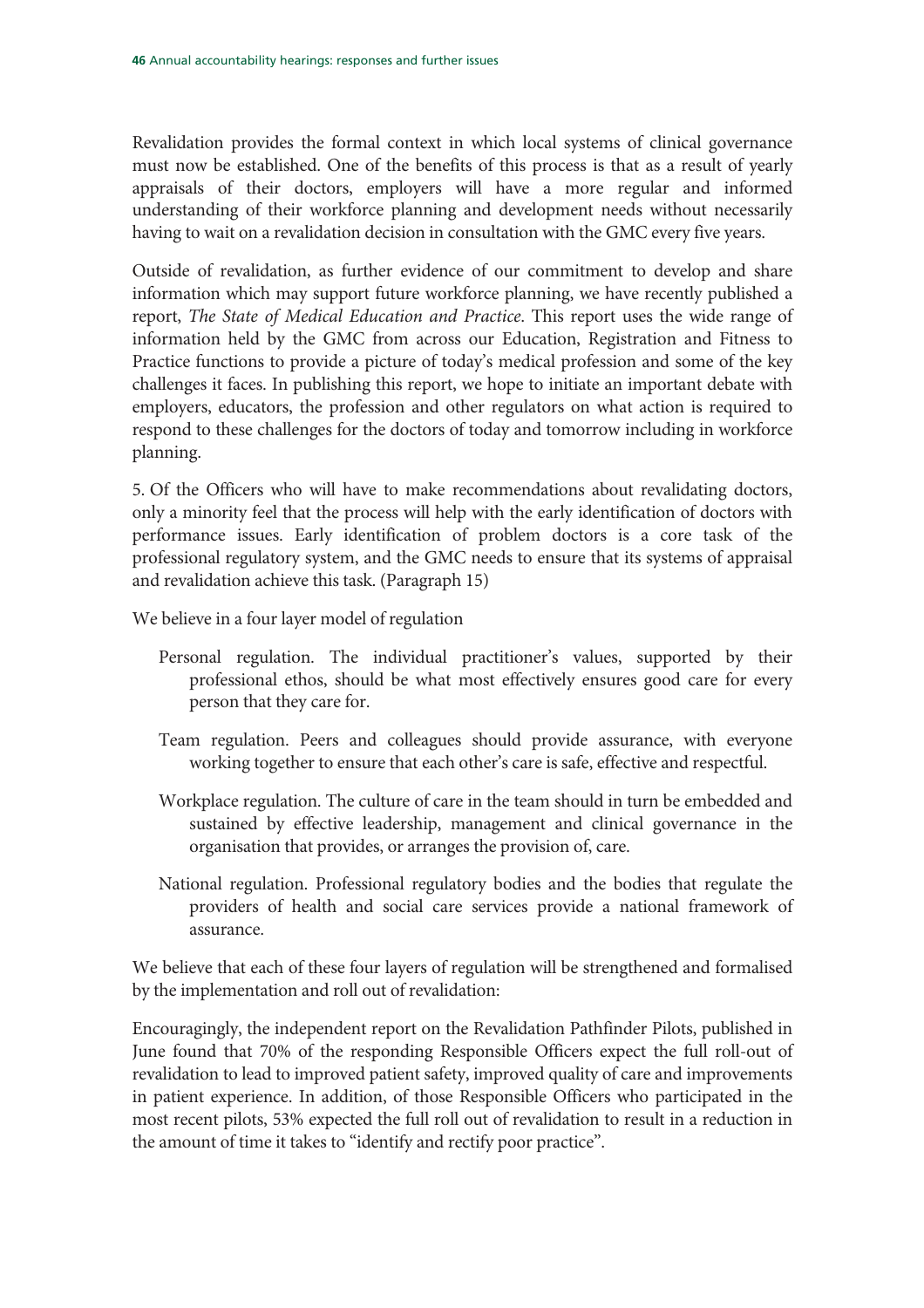While there is still work to do to refine and improve the systems of local clinical governance on which recommendations for revalidation rely, these findings suggest good progress is being made in this important area.

To support the early identification of problem doctors we are taking steps that will create better links between the GMC and employers for identifying, investigating and managing concerns. This year we are introducing a network of dedicated Employer Liaison Advisers. Their role will include developing good links with Responsible Officers across the UK to support an earlier two-way exchange of information and advice on poorly performing doctors or those about whom the employer has potential concerns.

We will continue to work with employers and Responsible Officers to support them in making sure there are robust local systems of clinical governance and appraisal in place within their organisations which support doctors with their appraisal and revalidation.

6. The Committee notes the negative media reports about the time taken to undertake revalidation and hopes that the GMC will ensure that lessons are learned from the revalidation pilots, particularly in how it can support locum doctors. It also needs to ensure that the underlying processes that doctors are expected to undertake are not unwieldy and overly time-consuming, and that they are an effective means of gathering the required evidence. (Paragraph 18)

The Responsible Officer Regulations, together with revalidation, establish the principle that gathering and reflecting on information about their practice will become a part of every doctor's professional life.

However, we understand doctors' concerns that introducing revalidation should not unduly add administrative requirements over and above that necessary for good medical practice.

We remain committed to ensuring that our proposals for revalidation are robust but proportionate and flexible for all practising doctors. Following our consultation last year, we streamlined and simplified the supporting information required for appraisal so that all doctors regardless of their practice will collect a common set of core information.

We have also learnt from the pilot findings. Specifically, the IT system developed by the NHS Revalidation Support Team was intended to support appraisal (as distinct from revalidation) and was only designed for the pilot. The NHS Revalidation Support Team has now started a second year of piloting, as part of which they will be testing the process with locum doctors.

We want better safer care for patients; to achieve that we must give doctors the space to reflect on their practice, to gather information about their performance and to benchmark their results, however we understand that doctors need to find the process both rewarding and effective.

The next year of preparation will help to ensure the system works well for all doctors, wherever and however they practise.

7. Doctors from the European Economic Area and Switzerland seeking to practice in the UK cannot routinely be language and competence tested by the GMC. (Paragraph 21)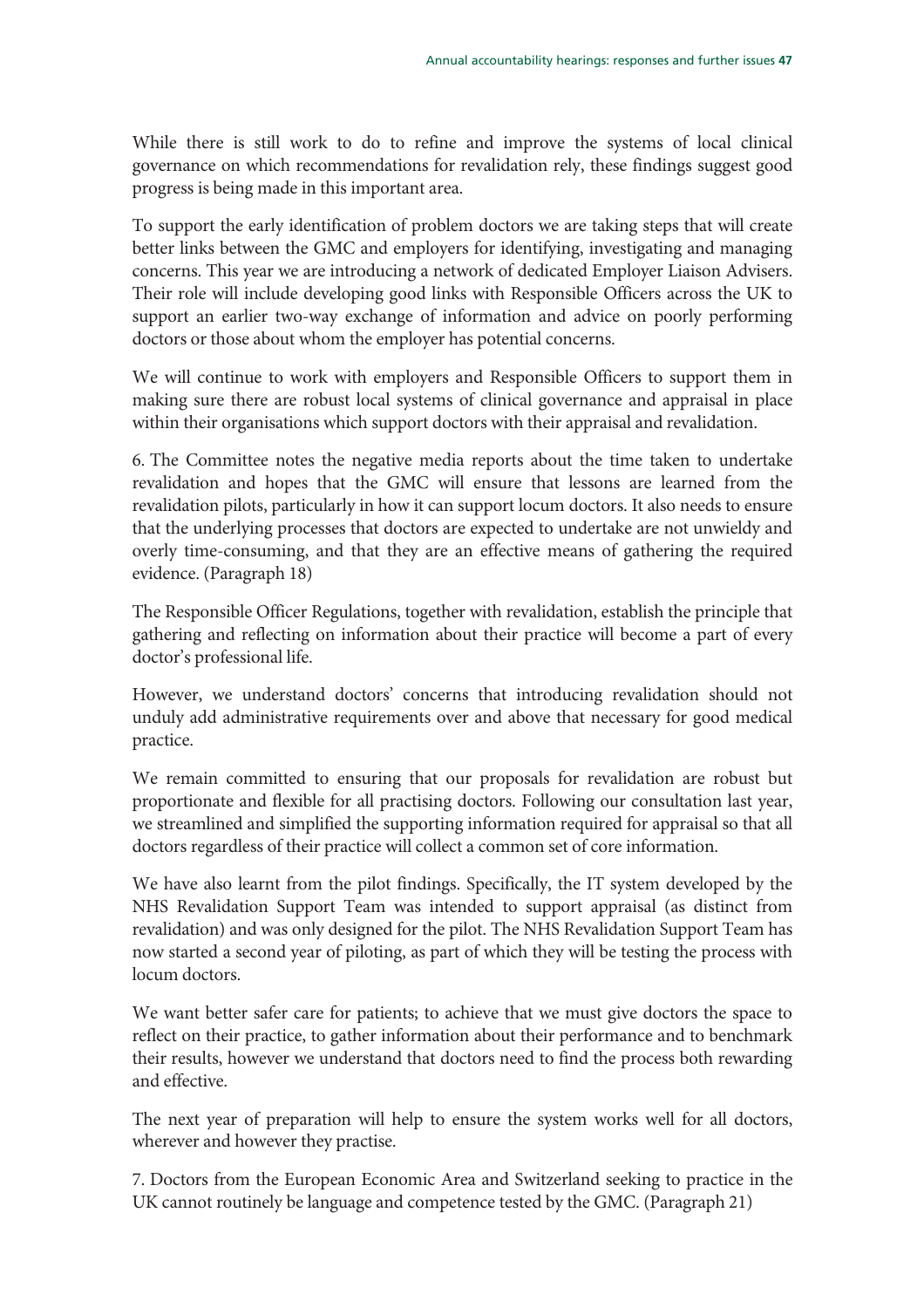8. The GMC along with the Government is working towards resolution of this with partner organisations across Europe. The Committee takes the view that current legal framework is at odds with good clinical practice, which is clearly unacceptable. The GMC has plans, within the boundaries of UK law and the EU Directive, to manage the constraints on language and competence testing by using the Responsible Officer role to establish that EEA (the EU plus several other European countries) doctors are fit to practise in the UK. The Committee accepts this way forward as a short term measure. (Paragraph 22)

9. Although this short term measure is welcome, the Committee believes that public confidence in the medical profession requires the issue to be addressed authoritatively. It is clearly unsatisfactory that the competence to practise of health professionals should be assured by a work-around, and we look to the Government, GMC and the relevant European bodies to work as a matter of urgency to produce a long-term solution to this problem. (Paragraph 23)

On Tuesday 4 October, the Secretary of State for Health announced that the Government will introduce measures that will ensure all doctors who come from overseas to work in the UK must not only have the right qualifications, but also the language skills needed to practise medicine safely.

The changes have two main components. First, the Medical Act will be amended to give the GMC explicit new powers to take action where we identify concerns about the language skills of EEA trained doctors as part of the registration process, including in the small number of cases where we have a doubt about their language skills, if for example they use a translator or say that they cannot speak English. Secondly, Responsible Officers across England will have a mandatory duty at a local level to check the English language skills of all overseas doctors before they can be employed. Discussions are ongoing with the administrations in Scotland, Wales and Northern Ireland to see if the Responsible Officer scheme could also apply or whether there is a more appropriate local system.

These measures mark the culmination of many months of hard work to close this loophole in UK law, which has been causing so much concern to patients and their families. We will continue to work with the Department of Health to implement the changes as quickly as possible.

This proposed scheme, which is compliant with European law, will be a significant improvement on the current situation and will provide greater protection to UK patients.

We do not regard it as a short-term measure. We would however like to have even more power to assess the linguistic and clinical competence of doctors from the EEA in the same way that we can for doctors that qualified outside of Europe. We will therefore continue to engage, together with other UK and EU healthcare professional regulators, in the review of the recognition of professional qualifications Directive in the coming months.

## **Fitness to practise**

10. The Committee notes that there is an increase in referrals of doctors to the GMC, and of nurses to the NMC, as well as an increase in the number of general NHS complaints. The Committee welcomes the fact the GMC has commissioned research into this phenomenon in order to better understand what is driving this increase, and to ensure that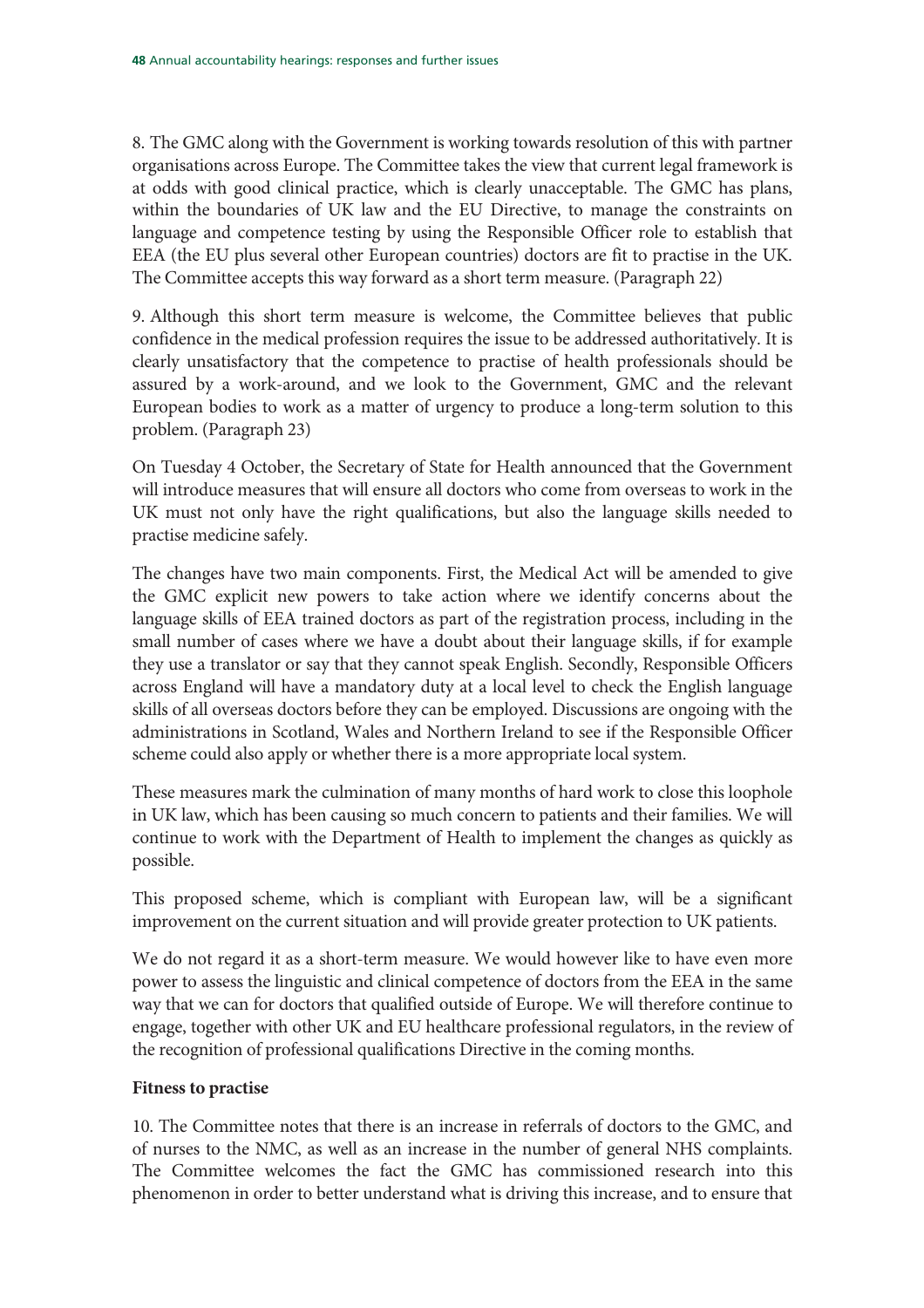their systems and processes are adequate for meeting the future needs of the public. We look forward to reviewing the preliminary findings of this with the GMC at our next accountability hearing. (Paragraph 27)

This trend in increasing referrals to the GMC is something that we are keen to understand in detail and we welcome the Committee's support for the work we have commissioned in this area.

We will use the findings of this research to ensure our systems and processes are adequate for meeting future public need.

11. The Committee welcomes the ongoing good performance of the General Medical Council (GMC) in resolving 90% fitness to practise cases within fifteen months. However, we agree with the GMC that fifteen months is indeed too long to conclude such cases and we recommend that the Council for Healthcare Regulatory Excellence (CHRE) their regulatory body, should set the GMC a more demanding target for future years. (Paragraph 29)

We have launched a significant series of reforms to our fitness to practise procedures so that cases can be resolved more quickly and in a manner that is less stressful for all involved while ensuring the principle of patient protection is upheld at all times. We consulted widely on these reforms earlier this year and have now begun work to implement these changes. Some of them will require legislative change.

In the meantime, we are determined to continue meeting our target of resolving 90% of fitness to practise cases within 15 months.

12. Some of the decisions made by fitness to practise panels of the GMC defy logic and go against the core task of the GMC in maintaining the confidence of its stakeholders. Furthermore, they put the public at risk of poor medical practice. (Paragraph 35)

13. The GMC holds the dual but potentially conflicting roles of prosecutor and adjudicator in fitness to practise cases. The GMC proposes to establish an Independent Medical Practitioner Tribunal Service to create a greater separation between these functions, and the Committee supports this proposal. We also urge that performance management of fitness to practise panellists commence as soon as is practicable. (Paragraph 36)

14. The GMC currently has no right of appeal over decisions made by independent fitness to practise panels. The Committee does not seek to undermine the existing power of appeal held by the Commission for Healthcare Regulatory Excellence, but agrees that the GMC needs also to have a right of appeal in cases where it thinks panellists have been too lenient. We urge the Government to move quickly to make the necessary legislative amendments. (Paragraph 40)

We welcome the Committee's support for our proposal to modernise the GMC's fitness to practise procedures, including the establishment of the independent Medical Practitioner Tribunal Service (MPTS).

We also welcome the Committee's recommendation to allow the GMC a right of appeal against independent panel decisions we feel do not adequately protect the public.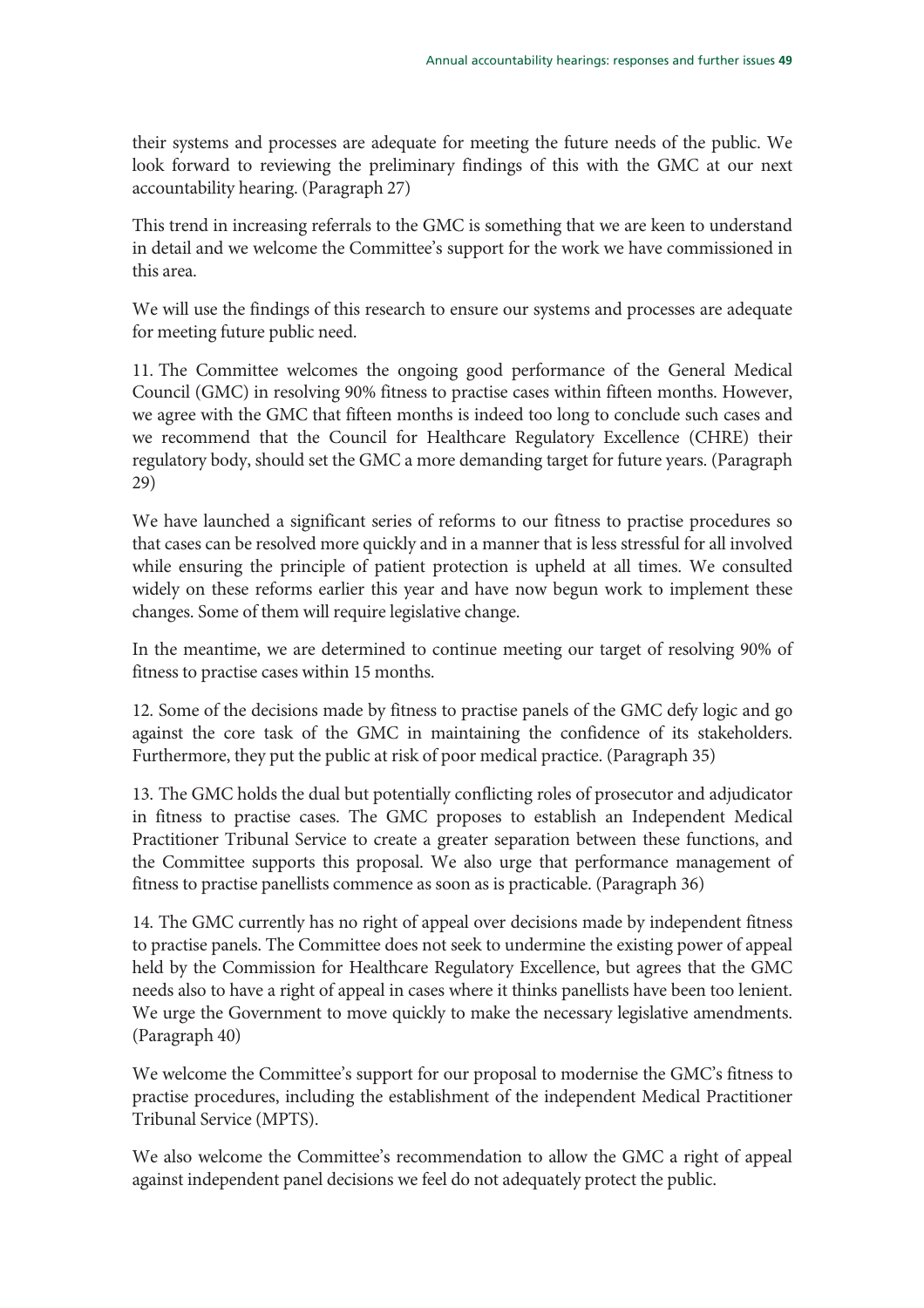Both these measures were also supported by the majority of respondents to our public consultations earlier this year.

Now that these proposals have been approved by the GMC's Council we are now moving as quickly as possible to appoint the first chair of the MPTS and we will continue to work with the Department of Health (England) to make the necessary legislative changes.

15. Doctors from Mid Staffordshire NHS Foundation Trust whose practice was in itself blameless but who failed to act and raise concerns about colleagues are now also under investigation by the GMC. A clear signal needs to be sent by the GMC to doctors that they are at as much risk of being investigated by their regulator for failing to report concerns about a fellow registrant as they are from poor practice on their own part. (Paragraph 43)

16. The Committee recognises, however that doctors and other practitioners who have raised concerns by other staff have sometimes been subject to suspension, dismissal or other sanctions. The Committee therefore intends to examine this issue in more detail in due course. (Paragraph 44)

The Committee rightly challenges us to send a clear signal to doctors of the importance of speaking out if they are aware of poor patient care. We know there is more we can do in this area and we are committed to taking up this challenge. We also believe it is incumbent on healthcare employers to ensure that they create an open and transparent working culture in which all staff feel able to raise concerns, and indeed are encouraged to do so.

Later this year, we will be consulting on an updated version of our core guidance, Good Medical Practice, and producing new advice about raising concerns.

However, we recognise this is not just about releasing guidance - the important point is that we work to ensure doctors are aware of these issues and their obligations to act appropriately in every instance. We will be working with the wider profession including employers and other professional and system regulators to take this forward.

With specific regard to Mid Staffordshire, we are investigating a number of doctors who allegedly failed to take appropriate action despite being aware of the concerns surrounding the quality of care being provided. This includes two doctors in management positions at the Trust itself and one at the SHA. We are also investigating one further doctor who allegedly failed to implement an action plan to address concerns which had been identified and were known to the Trust's management.

17. In contrast to the approach of the Nursing and Midwifery Council, the GMC has put its fitness to practise cases relating to Mid Staffordshire "on hold" until the inquiry has concluded. The Committee believes that this is neither fair to the public, or to the registrants under investigation. We urge the GMC to set out its rationale for this, publicly and clearly. (Paragraph 45)

Investigations into doctors working at Mid Staffordshire NHS Foundation Trust have been ongoing. In line with our usual practice, we had decided not to close any investigations while the Public Inquiry was still receiving evidence which might have changed our view of a case.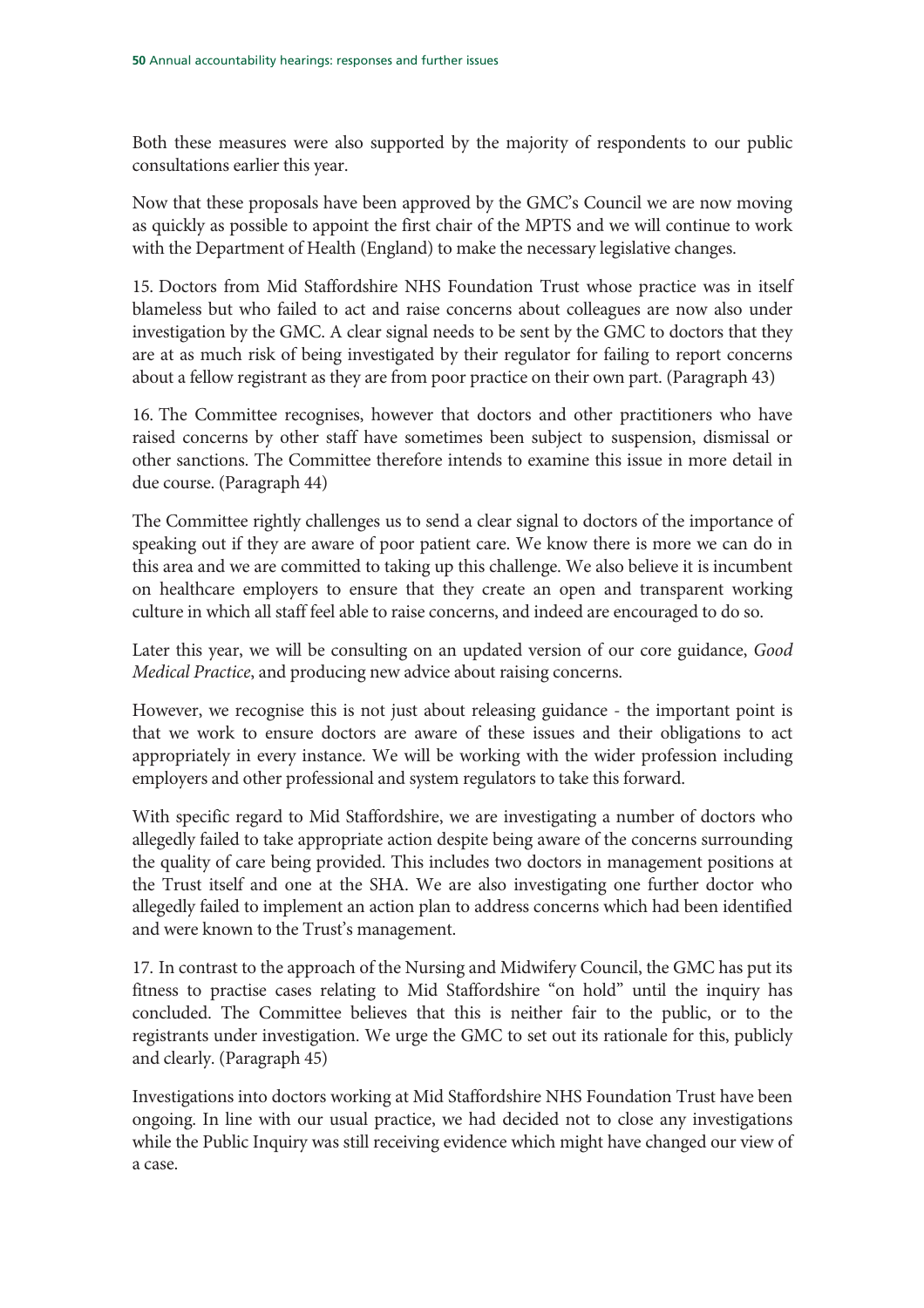However, given that the Inquiry will not be receiving any more evidence and the length of time since these investigations were opened, we wrote to the Inquiry to ask if it had any further information which might be relevant to our investigations so that our decisions on individual cases can be fully informed.

They have advised that they do not have any further information which touches on any individual practitioner at the Trust, and that any relevant information that has already been provided to the Inquiry will have been referred to in oral evidence or exhibited to relevant statements and is therefore in the public domain.

As a result we are now deciding what action should be taken in regard to these cases and will be progressing them in line with our normal procedure.

18. We suggest that the GMC further considers risk-based approaches to proactive regulation and how these could be developed with its employer liaison services. (Paragraph 49)

We are taking proactive steps that will create better links between the GMC and employers for identifying, investigating and managing concerns.

This year we are introducing a network of dedicated Employer Liaison Advisers. Their role will include developing good links with Responsible Officers across the UK to support an earlier two-way exchange of information and advice on poorly performing doctors or those about whom the employer has potential concerns.

As this service matures, the Employer Liaison Service should maximise the potential risk based regulatory benefits of revalidation, encouraging and supporting employers in earlier, meaningful interventions where concerns or risks about doctors are identified in the context of anticipated systems of local clinical governance.

19. The Committee appreciates the seriousness with which the GMC has treated the suggestion that doctors from black and minority ethnic backgrounds are overrepresented in fitness to practise cases. The finding that this relates to overseas trained doctors and not ethnicity per se does not alter the fact that a problem exists. (Paragraph 53)

20. The GMC needs, as matter of urgency, to do more to understand the risks associated with overseas-qualified doctors. It should offer timely induction and needs to assure itself that those doctors in peripatetic locum positions are adequately supervised and supported. If a doctor is not safe to practise in the UK then the GMC must ensure that they do not do so. (Paragraph 54)

We are committed to ensuring that our processes and procedures are fair for all doctors, including those from BME backgrounds and those who trained overseas.

We will continue towards gaining a better understanding of why some groups of doctors, in particular those who qualified outside the UK, are over represented both in the proportion of complaints we receive and in our fitness to practise procedures.

Related to this and as evidence of our recognition of the Committee's challenge for us to show leadership within the profession, we have published a report, The State of Medical Education and Practice, which uses the wide range of information held by the GMC from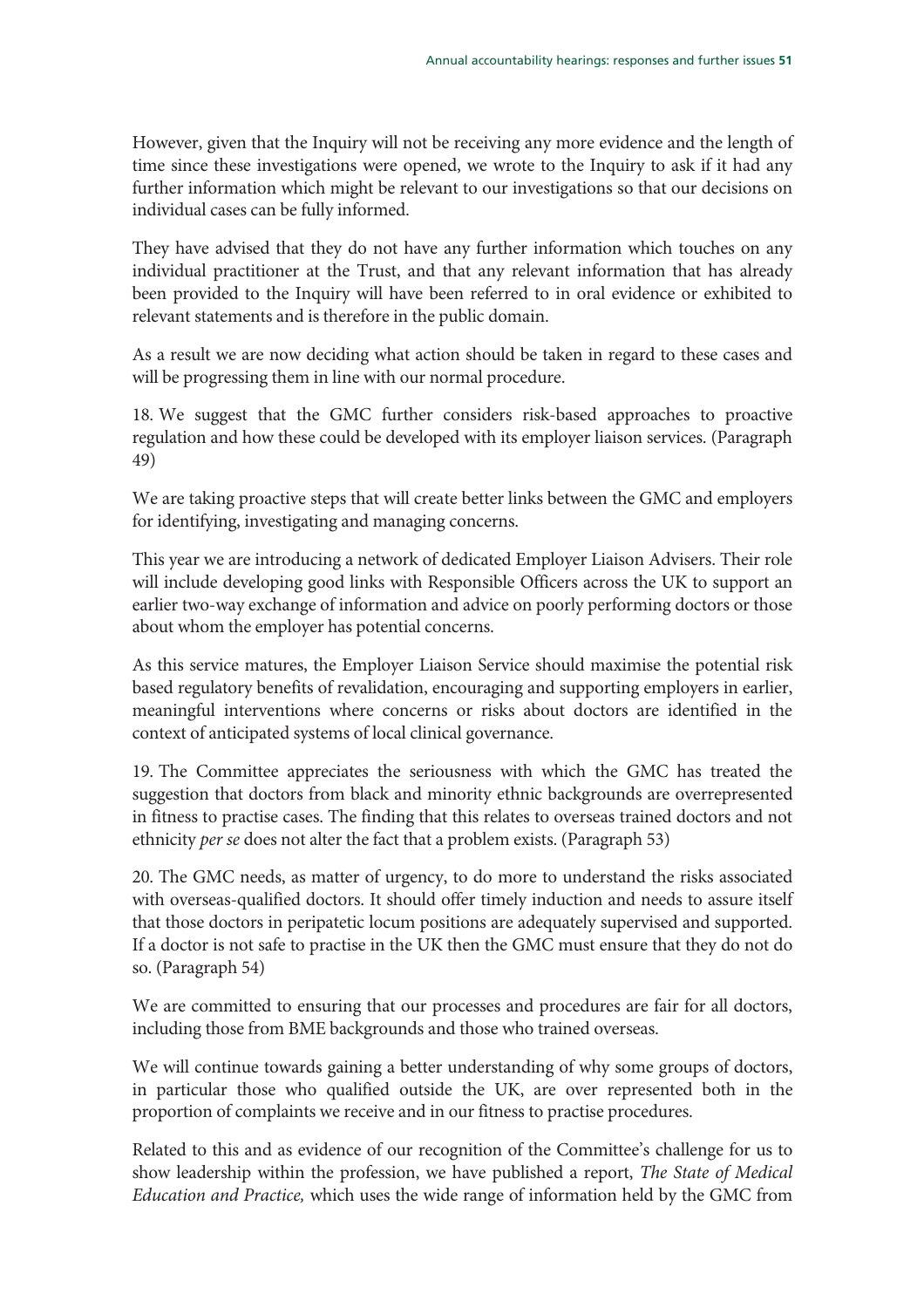across our Education, Registration and Fitness to Practice functions, provides a unique picture of the make-up of today's medical profession including an assessment of the demographic trends which characterise and challenge the profession of today and tomorrow.

We agree that there should be more thorough induction processes for overseas medical graduates coming to work in the UK and that there is more work that the GMC can do in this area. For many newly-arrived doctors an adequate induction is often unavailable. As a result they are not always aware of the ethical and professional standards that they will be expected to meet, how the health service in the UK operates or how medical practice is managed and regulated. As a contribution to help support doctors who are new to UK practice, we intend to work with employers and professional organisations to develop a basic induction programme for all doctors new to the register. Ideally we believe that all doctors should have to complete the programme before they practise, whether they are trained in the UK, elsewhere in Europe or further afield as everyone who treats patients needs to be supported to do that safely.

As the Committee highlights, we are not currently permitted by law to test the skills or language competency of doctors entering the UK from the EEA. However, as stated above, the Secretary of State for Health has recently announced that the Government will introduce measures that will allow us to ensure that all doctors who come from overseas to work in the UK must not only have the right qualifications, but also the language skills needed to practise medicine safely.

### **Voluntary erasure**

21. Several cases have been brought to the attention of the Committee of doctors applying to remove themselves from the register during an ongoing investigation into their practice by the GMC (so called voluntary erasure). The Committee has no objection to the principle of voluntary erasure as it can be a useful tool to protect the public. However, in some cases, interested parties have been given little or no time to raise an objection to applications for voluntary erasure, and the GMC was not able to offer a clear explanation of this. (Paragraph 61)

22. Applications for voluntary erasure must not be granted by the GMC unless interested parties have been given adequate notice of an application and have been offered an opportunity to voice an opinion on the matter. (Paragraph 62)

23. The Committee fully supports the publication of the facts of any case of voluntary erasure where there is a fitness to practise allegation about the doctor concerned. The GMC needs to ensure that turning voluntary erasure into an admission of guilt does not have a perverse impact in reducing the numbers seeking it and therefore erode public protection. (Paragraph 64)

We welcome the Committee's support for our proposals outlined in our consultation paper published earlier this year to reform the GMC's fitness to practise procedures in a way that will provide quicker resolution and less stress and anxiety for all concerned while upholding our commitment to ensuring patient safety.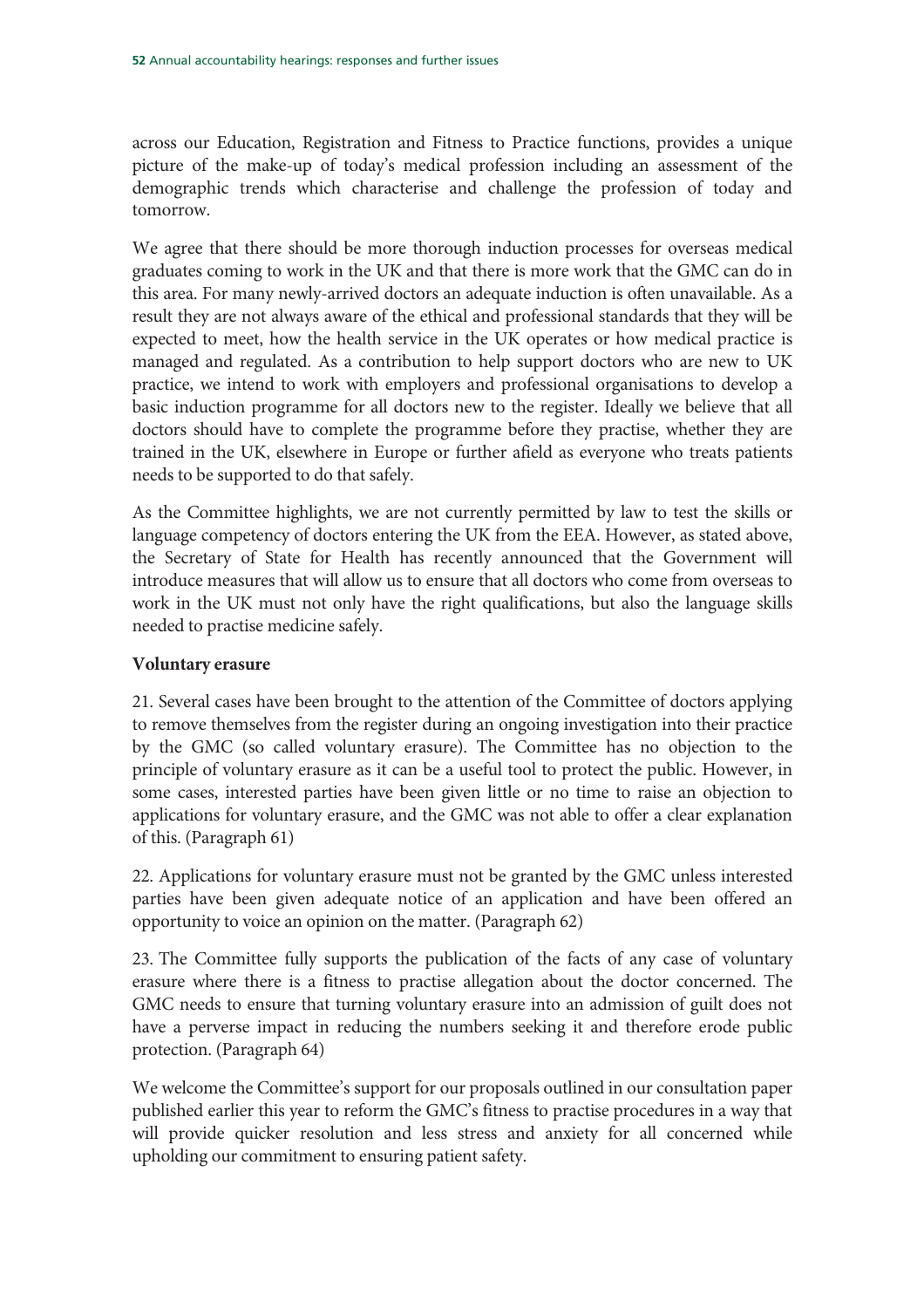At present, under our current legislation, in cases where the doctor would be willing to accept our proposed sanction the majority still go to a public hearing. We believe that this is not always the most proportionate or effective way of protecting patients. The consultation paper (attached for reference) $21$  proposed that where there is no significant dispute about the facts of a case, doctors should be able to accept sanctions, including suspension and erasure, without their cases going to a hearing. The proposals in the consultation paper received support from both medical professionals and the public.

The central change proposed in the consultation paper is to hold face-to-face meetings with doctors at the end of our investigation to encourage them to accept the sanction necessary to protect the public without the need for a public hearing. We envisage that doctors will be advised of our proposed sanction based on the available evidence and invited to provide any new information which may alter our view of the seriousness of the matter prior to the meeting.

Where the doctor accepts the sanction necessary to protect the public, we propose to publish the outcome on our website with sufficient information to enable the public to understand the appropriateness of the sanction. Our intention is to be able to extend this approach to the full range of sanctions (including suspension and erasure) however this will require amendments to the Medical Act 1983 before we are able to fully implement the programme. In the meantime we intend to pilot the new model in all cases other than suspension and erasure cases to test the new process.

We would like to clarify that, under these proposals, where erasure is accepted by the doctor, this would not be the same as voluntary erasure. Voluntary erasure allows a doctor to relinquish their registration and therefore no longer need to pay our registration fee. This is mostly used by doctors retiring, changing career, taking maternity leave or moving abroad. In exceptional circumstances voluntary erasure may be granted to doctors where there is a fitness to practise concern when the doctor is too sick to respond to our procedures or take part in a public hearing or is unlikely to return to medical practice and we are satisfied that it is in the public interest to remove them from the register. We are sorry if this has caused some confusion and we are currently considering whether we may need to use different terms to better distinguish between the two processes.

The Committee has raised concerns that in some cases we did not provide sufficient advance notice to the complainant about an application for voluntary erasure. We would like to assure the Committee that our policy is to inform complainants and offer them an opportunity to submit comments, regardless of whether voluntary erasure has been requested prior to or during a hearing. Clearly in the instance highlighted to the Committee, this did not happen and we are sorry that insufficient notice was given in this case. We will take steps to ensure that this does not happen in the future.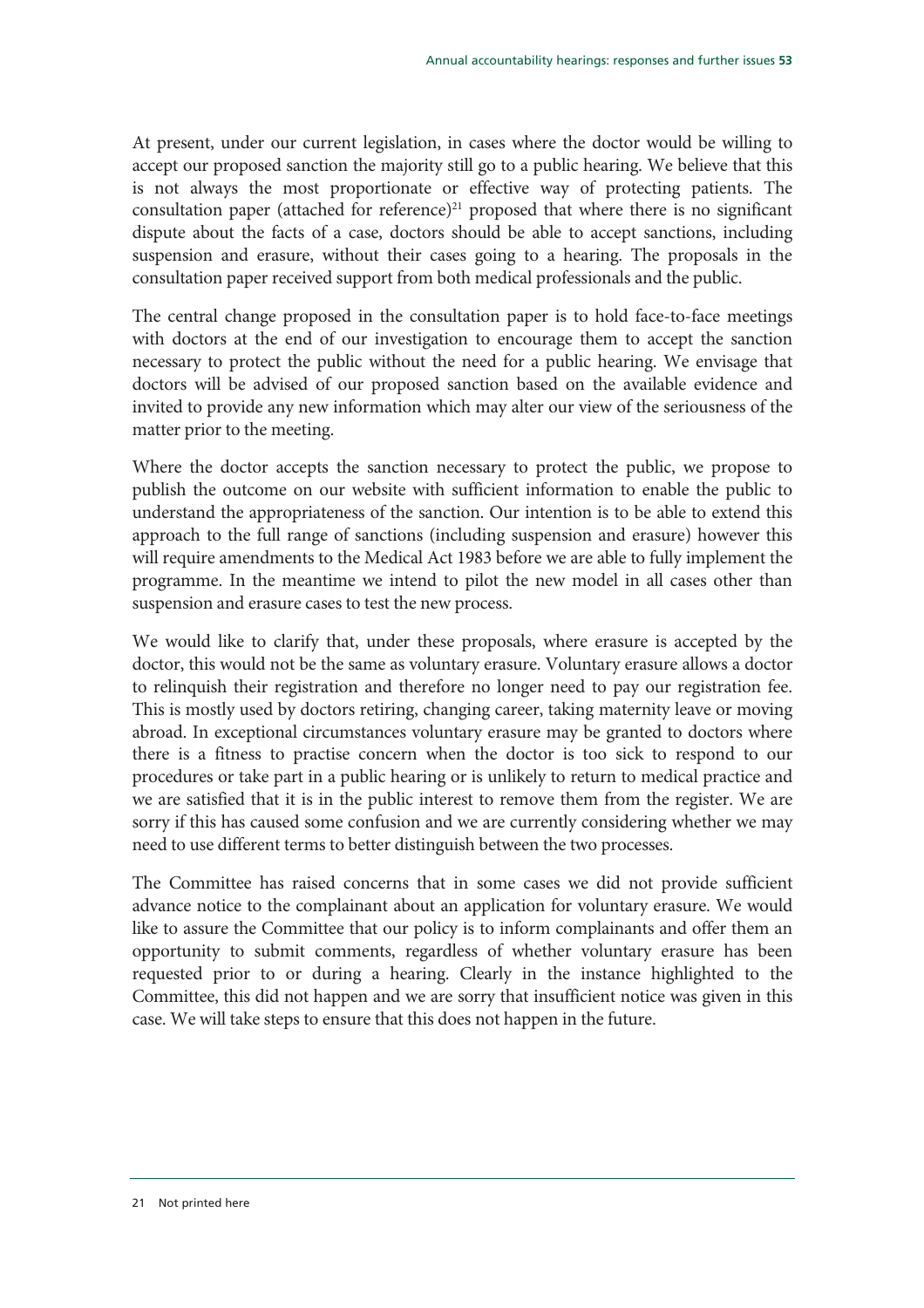# Appendix 5: Government's Response – Annual Accountability Hearing with the Care Quality Commission

## **Introduction**

On 14 September 2011, the House of Commons Health Committee (the Committee) published the report: Annual Accountability Hearing with the Care Quality Commission.

When the Committee held a pre-appointment hearing to assess the proposed appointment of Dame Jo Williams (then a CQC commissioner and acting Chair of CQC), its report indicated the Committee's intention to review the work of CQC on an annual basis, given the breadth of CQC's agenda and the vital place it occupies in regulating standards of care.

The Department strongly believes that these hearings are of great value in strengthening the accountability of the Department's independent Arm's Length Bodies to Parliament and the wider public.

## **Departmental response**

We welcome this report and have carefully considered the Committee's recommendations and the issues it raises. The changes proposed for CQC in the Health and Social Care Bill will strengthen CQC as a quality inspectorate giving the public and patient a stronger voice.

Through the forthcoming social care white paper to be published next spring, the Department will be looking at how to drive quality improvement in social care and the role that the regulator may play in this.

The Government's response to each of the recommendations made in relation to CQC is shown in the table below. Though many of the Committee's recommendations were clearly for CQC to take forward, we have commented on all recommendations. Many of the recommendations reflect matters which have come to light in recent months and CQC already has action underway to address these. In particular, CQC has already taken action to increase its compliance activity and is taking steps to ensure that there is an appropriate balance between its registration and compliance work at all times. CQC also has work underway to refine the registration process for future tranches of registration.

Additionally, in line with the recommendation from the Committee, CQC is exploring the impact of changes proposed as a result of the passage of the Health Bill and implementation of the Department of Health's Arm's Length Bodies review. The Department will work with CQC to ensure that these changes do not adversely affect CQC's other core functions.

CQC has advised us that it will be responding in more detail on what it is doing in relation to the recommendations and so the Department has kept its response relatively high level.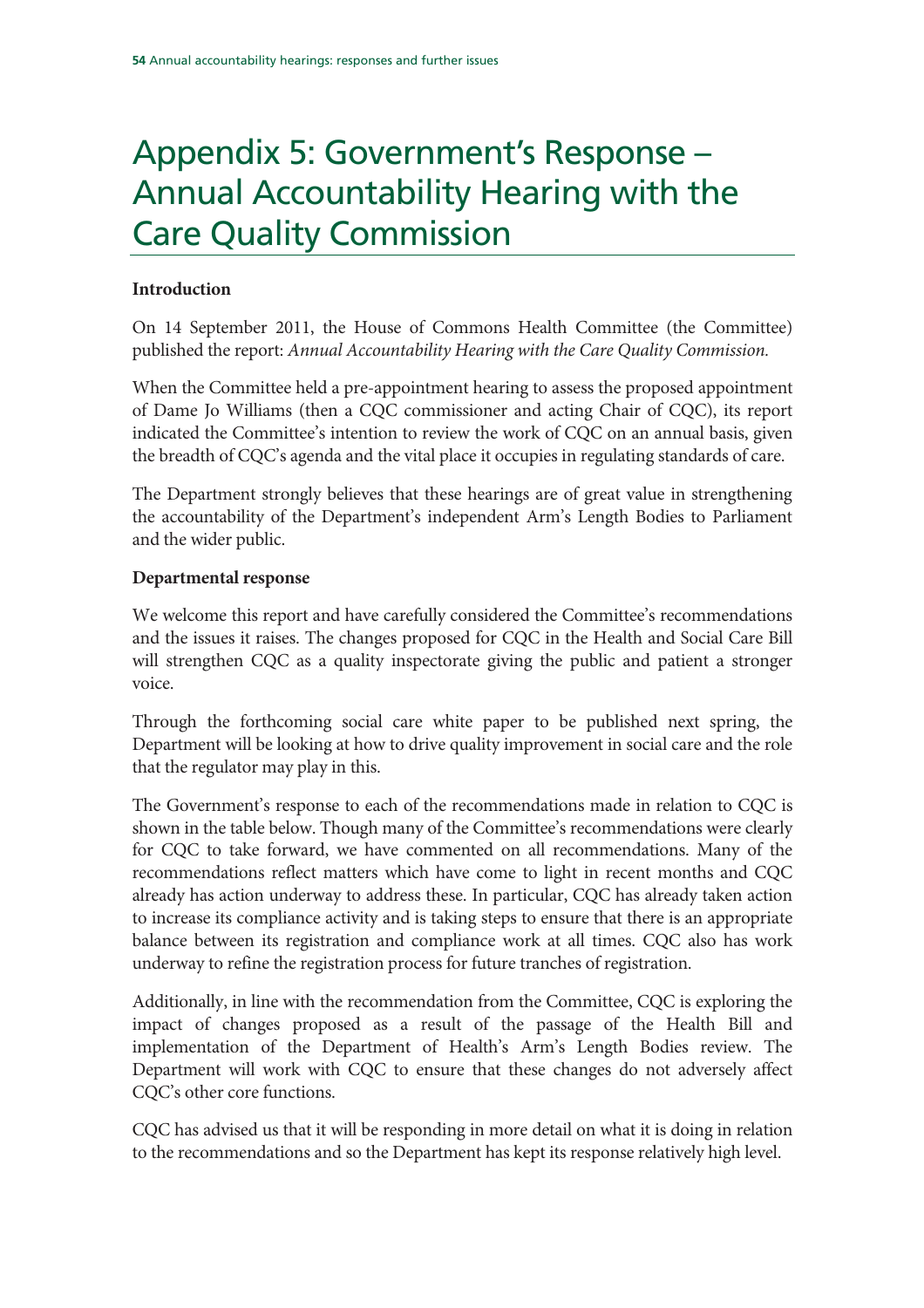# **Department of Health response to the Health Select Committee Recommendations – the Care Quality Commission**

## *The balance between registration and compliance activity*

**1. The Committee concluded that the bias in the work of the CQC away from its core function of inspection and towards the essentially administrative task of registration represented a significant distortion of priorities. Although the evidence presented by the CQC acknowledged this distortion of priorities and argues that corrective action has now been taken, the Committee believes it is important to understand how this misallocation of resources arose, not least in order to reduce the risk of the same thing happening again.** 

The Government accepts the comments of the Committee and is aware of the challenges CQC has faced registering providers under the new registration framework to a challenging timetable. The Government looks to CQC as the independent regulator to undertake its regulatory functions efficiently and effectively, learning lessons from its experiences.

CQC has acknowledged that the registration process was cumbersome and that this had a negative impact on its compliance activity. CQC recognises the need to learn from this experience. CQC has assured the Department that whilst there was a reduction in the number of planned reviews undertaken, it continued to respond appropriately with responsive reviews, taking action where risks were identified.

In light of the challenges that CQC has faced in registering 22,000 providers in the last 18 months, the Government implemented proposals to delay bringing the vast majority of NHS primary medical care providers into the new system until April 2013. This delay will give CQC time to find ways in which the registration process can be improved, and to increase its compliance activity of those providers already registered with CQC.

# **2. The Committee has identified the following factors which contributed to this distortion of priorities:**

The Government welcomes the Committee's analysis of the contributory factors as to why registration was prioritised over inspection and we respond to each in turn:

# **The CQC was originally established without a sufficiently clear and realistic definition of its priorities and objectives;**

Sections 2 and 3 of the Health and Social Care Act 2008 set out CQC's functions and main objective. Its main objective is to perform its functions to protect and promote the health, safety and welfare of people who use health and social care services. Section 3 also requires CQC to perform its functions for the general purpose of encouraging improvement in health and social care services; encouraging a focus on peoples' needs and experiences of services; and encouraging the efficient and effective use of resources in the provision of services.

The Department worked closely with CQC and its predecessor bodies in developing these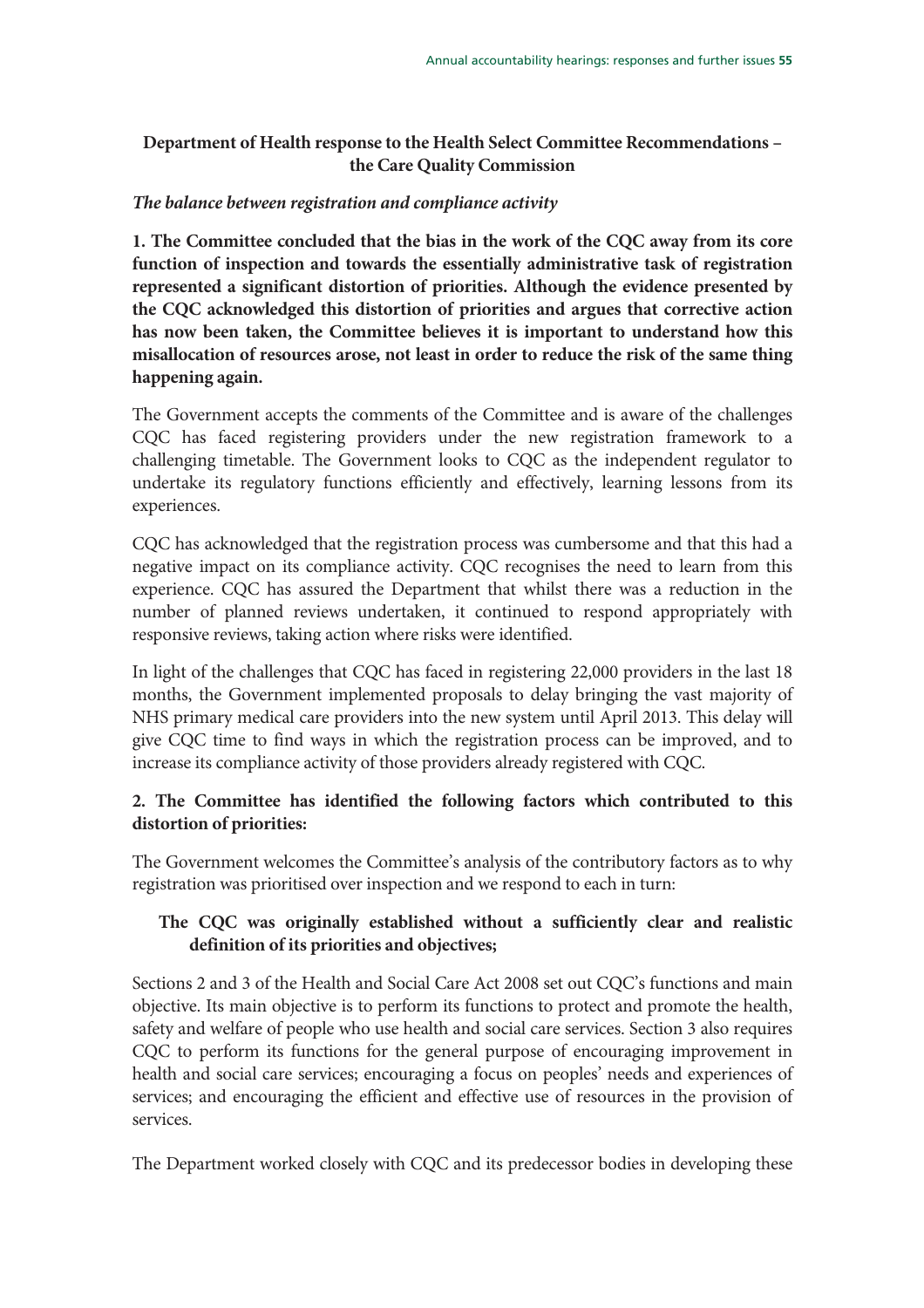objectives to ensure that CQC's objectives and priorities would be clear when it took over as the regulator in April 2009.

We have made a commitment to review the role and functions of CQC within five years of its establishment. That review will take on board lessons learnt in the implementation of the Health and Social Care Act 2008 and make clarifications where these are found to be necessary to clarify CQC's role.

In terms of setting specific priorities, as an independent body, these are for CQC to determine based on the functions it has been given.

# **The timescale and resource implications of the functions of the CQC, in particular the legal requirement to introduce universal registration of primary and social care providers, were not properly analysed;**

In drafting the regulations to implement the new registration system, the Department of Health discussed proposals with CQC and its predecessors, and agreed a phased approach to bring providers into the new system. This brought in NHS providers into the new registration system first and then independent healthcare and adult social care providers followed by primary dental care providers. This timetable was developed following discussion with CQC. CQC was given transitional funding to support the one off task of bringing providers into the new registration system and its budget was kept under review.

The impact assessments that accompanied the regulations analysed the costs of bringing providers into the new registration system. The estimated transition costs were based on the costs to CQC of registering providers under previous legislation (the Care Standards Act 2000). Having registered around 22,000 providers in an 18-month period, CQC has carried out a difficult programme well.

However, we recognise that the one-off task of bringing independent health care and adult social care providers into registration has impacted on CQC's core functions. This is why the Department implemented proposals to delay bringing the vast majority of NHS primary medical care providers into the new system until April 2013. This delay will allow CQC to implement the lessons of previous registration rounds and to focus more on monitoring the compliance of existing registered providers with the essential levels of safety and quality.

# **The registration process itself was not properly tested and proven before it was rolled out; and**

Whilst the Health and Social Care Act 2008 and subordinate legislation set out the registration framework, as an independent body, CQC is responsible for developing, consulting on and implementing the detailed working of the new system. We know that CQC worked with stakeholders to develop the system in advance of implementation, and CQC has made a public commitment to evaluate its model in order to improve its processes and performance management for future tranches of registration.

# **The CQC failed to draw the implications of these failures adequately to the attention of ministers, Parliament and the public.**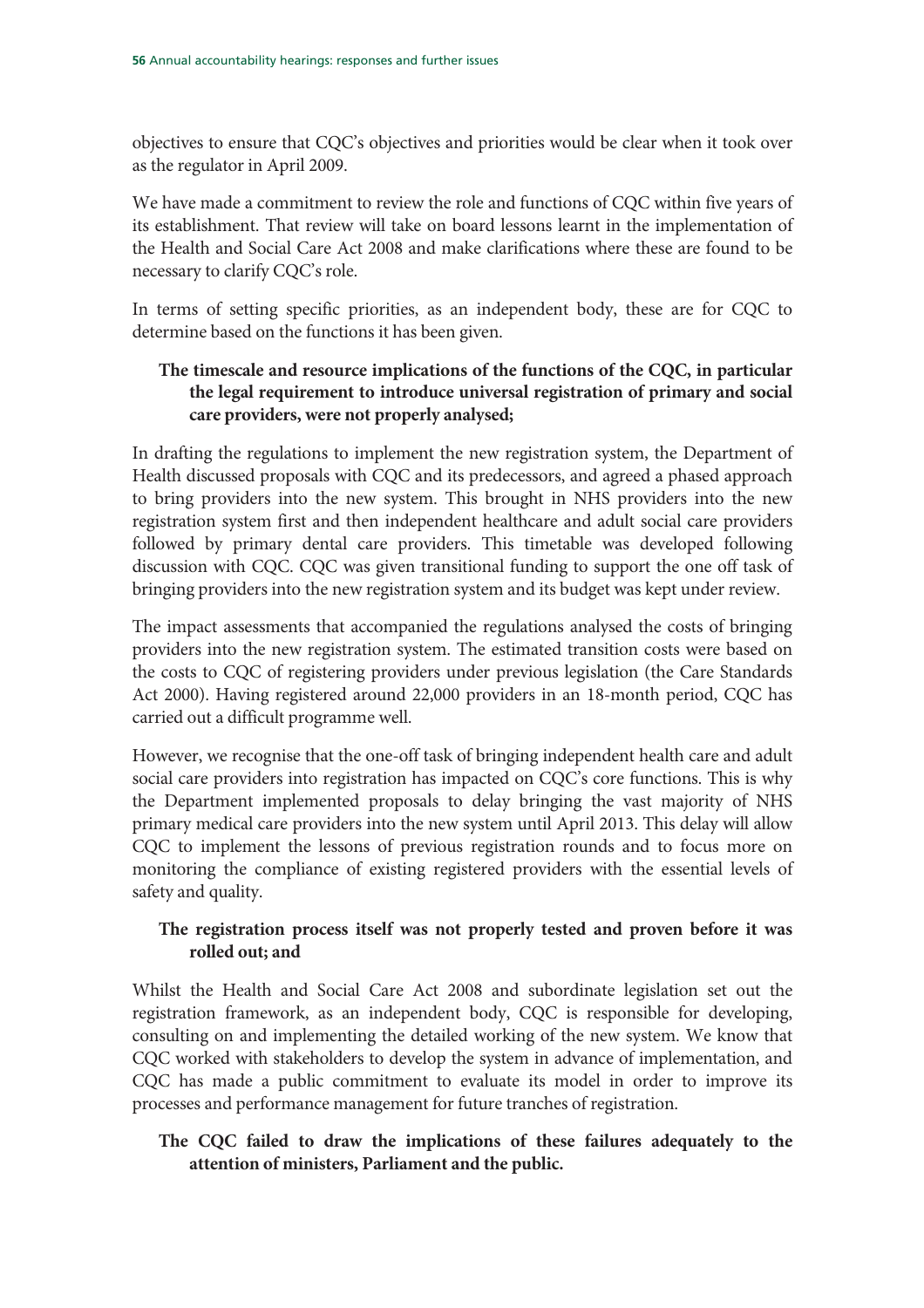Whilst the Department of Health does not get involved in CQC's day-to-day operations it expects to be kept appraised of risks and how CQC is mitigating these, including changes to the levels of inspections, through quarterly accountability meetings between CQC's Chief Executive and the Department's Director General for Policy, Strategy and Finance, and other less formal mechanisms. As part of these monitoring arrangements we expect CQC to keep the Department informed of changes to operational activity and the mitigating action being taken against any associated risks.

The Government looks to CQC to monitor and report on its performance on an on-going basis to assure the public it is carrying out its functions efficiently and effectively. The Department expects CQC to inform it in a timely manner if inspection levels drop in the future.

**3. We are extremely concerned that CQC's compliance activity fell to such low levels in the course of 2010–11. We recognise that the CQC was obliged to work within the deadlines for registration imposed by the Health and Social Care Act 2008 (Regulated Activities) Regulations 2010. We also recognise that it was in order to meet these deadlines that resources were diverted from compliance activity to registration. Yet the fact that this was done to the extent that inspections fell by an unacceptable 70% demonstrates a failure to manage resource and activity in line with the main statutory objective of the CQC to 'protect and promote the health, safety and welfare of people who use health and social care services'. In the current climate of financial constraint and reorganisation of the health service it is more important than ever to have a regulator that maintains a clear focus on its primary duties. In this instance that did not happen.** 

The Government agrees that the focus on registration should not have affected CQC's compliance activity to the extent that it did. However, in order to be registered under the new system, providers were not simply "passported in" and this has meant that each provider has undergone a registration check and CQC has built up baseline information for each provider registered with it.

CQC has assured the Department that whilst there was a reduction in the number of planned reviews undertaken, it continued to respond appropriately with responsive reviews, taking action where risks were identified. CQC has now taken corrective action and the number of inspections has increased and continues to increase.

As the Committee is aware, CQC's compliance activity has been steadily increasing and it is now undertaking around 1,000 inspections a month. The Department has also been assured that CQC has taken steps to ensure a similar situation will not happen again.

By taking time now to evaluate the registration process, CQC will be able to learn the lessons from the previous registration rounds to ensure that when it brings further providers into the registration system in 2012 and 2013, registration does not have an adverse effect on monitoring the compliance of existing registered providers with the essential levels of safety and quality. We acknowledge that this tranche will bring a different set of challenges, but we have agreed to delay the registration of the majority of providers to allow CQC to develop and implement better processes.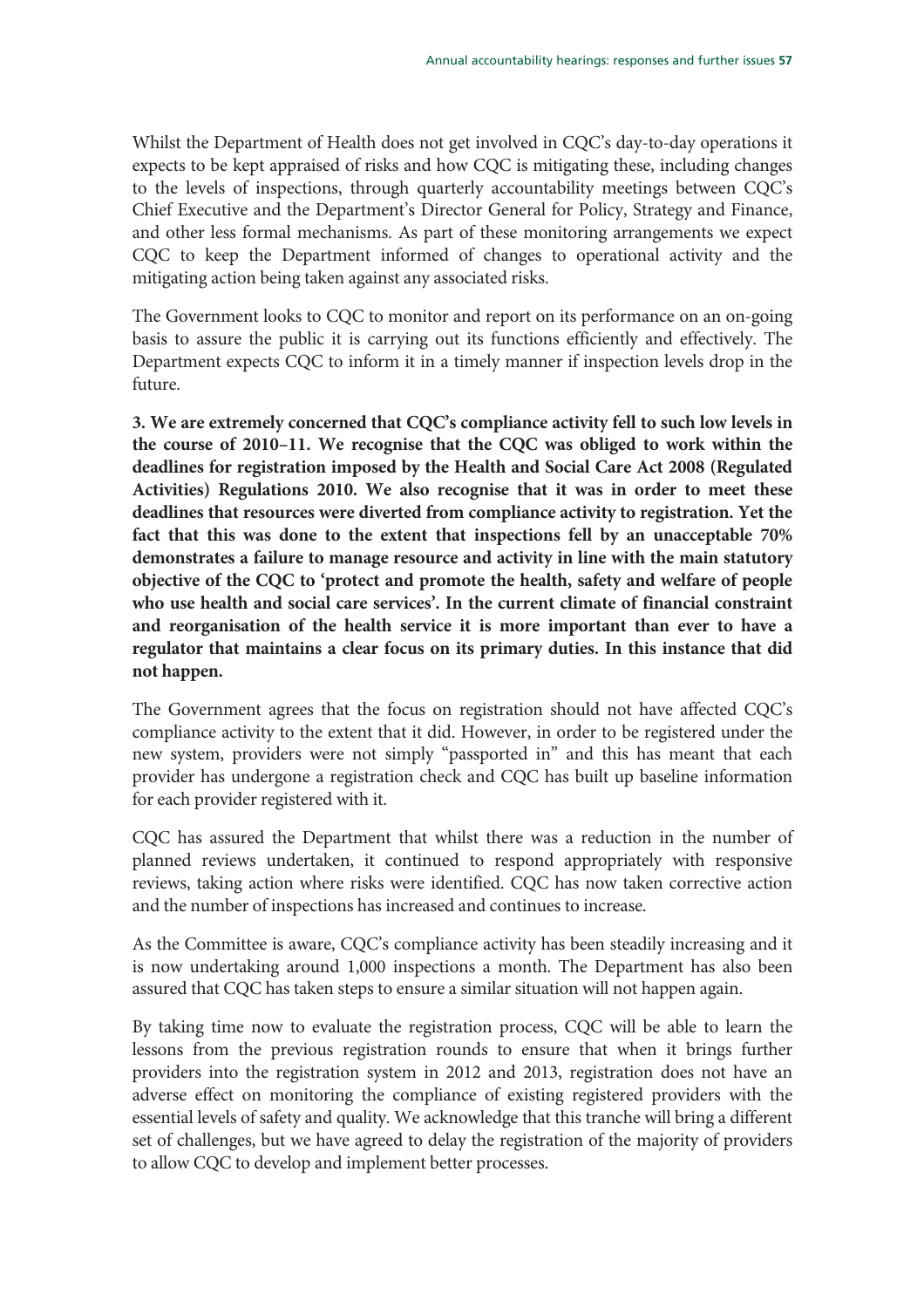**4. The long-standing vacancies for CQC inspectors are a further cause for concern. The eight months taken to recruit the extra 70 inspectors for which the Department of Health gave permission in October 2010 is unacceptable given the urgent need to raise compliance activity. The CQC should also have been pushing the Government for permission to recruit outside the initial limited pool much sooner. These delays indicate a failure to react with urgency to a problem that was severely undermining the organisation's compliance function.** 

The Department has worked with CQC to find solutions within the given recruitment controls that would allow CQC to recruit to business critical posts.

Whilst the Department has been concerned by the initial delay in recruitment, we acknowledge CQC is now making much better

progress in increasing the number of compliance inspectors and the Department looks to CQC to assure the Government that it has the right workforce in post on a continuing basis, and that staffing levels do not fall to unacceptable levels thereby ensuring compliance activity is not adversely affected.

Notwithstanding the refocusing of resources on compliance, the Department of Health has now agreed a business case submitted by CQC seeking approval to recruit additional compliance inspectors and compliance managers. This approval has been given as part of the 2012/13 finance and business planning round, and CQC's indicative revenue budget for 2012/13 includes sufficient funding to allow CQC to recruit the additional 229 (full time equivalent) compliance inspectors and the additional 19 compliance managers that CQC identified as necessary.

**5. The CQC should have identified the difficulties inherent in the regulations early in the registration process and made clear to the Government that unless modifications were made it would not be able adequately to fulfil its duty to monitor and inspect providers. The senior leadership of the organisation had a responsibility to communicate this to the Government persuasively and persistently. The decisions to delay GP registration and review the regulations for registration have come too late. The Government and the CQC should set out what discussions were had and why action was not taken earlier to modify the regulations.**

Any changes to the regulations are subject to Parliamentary process, and require formal consultation. The Department moved quickly to implement a delay to the registration of most providers of NHS primary medical providers once a request to do so was made by COC.

CQC first raised the possibility of delaying registration of these providers in a letter of 11 March 2011 to the Secretary of State. A delay of 12 months was agreed in principle at meeting between Ministers and CQC's senior leadership team on 4 May 2011. The Department carried out a six week consultation on this proposal between 17 June and 29 July. On 12 August, the Department announced its intention to proceed with a delay to the registration of providers of NHS primary medical services. The Regulations to enable this delay have now concluded their parliamentary approval passage and been approved by Parliament.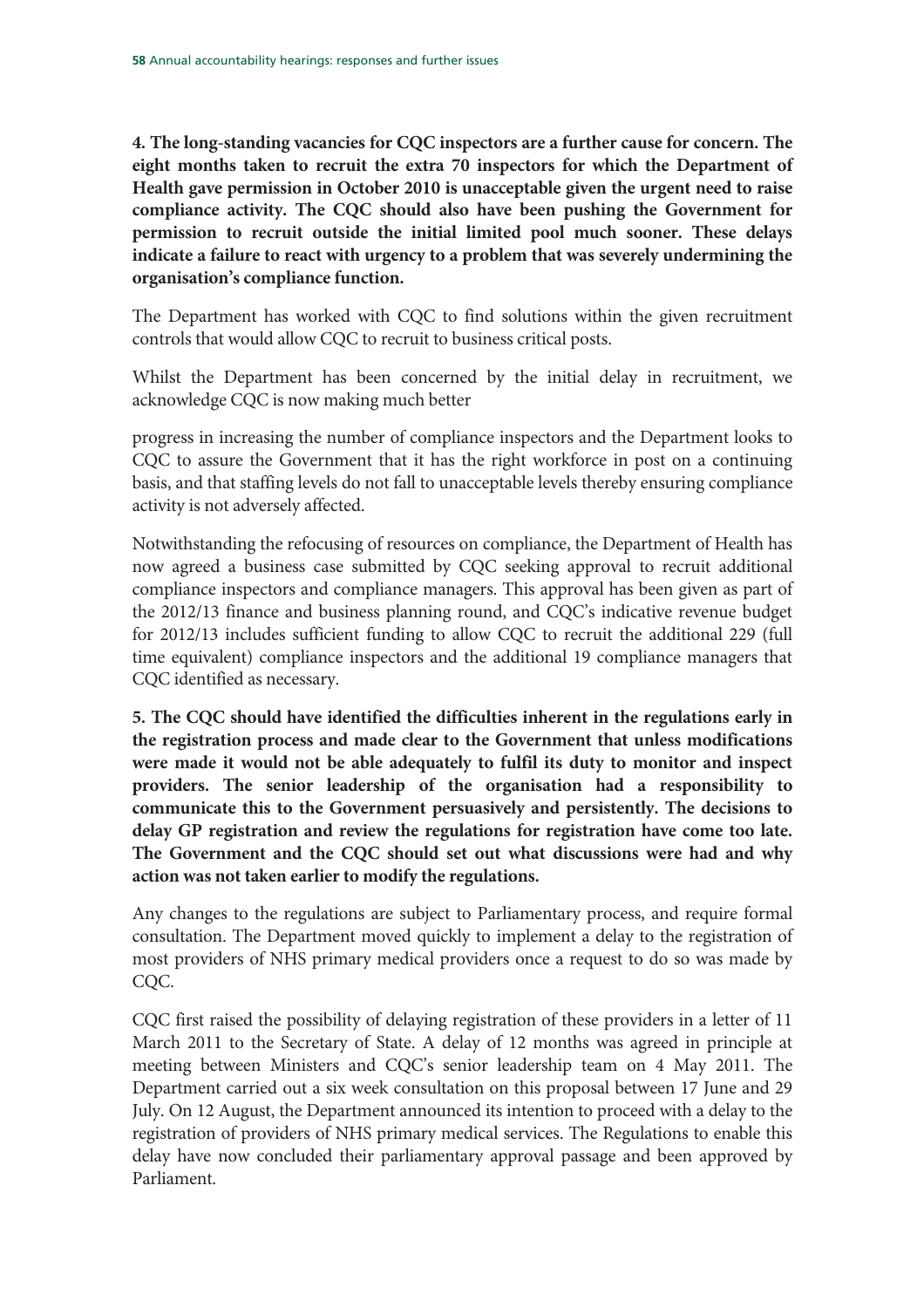Working closely with CQC, the Department has carried out an initial review of the regulations that underpin the registration system, responding to early lessons from implementation. Providers were registered against the full set of registration requirements for the first time in April 2010, and the Department has moved quickly to consult on preliminary proposals for changes within eighteen months. We have also made a commitment to carry out a full review of the registration system in the near future and will bring forward further changes to the regulations as required.

**6. It is encouraging that inspection levels are again rising, but the challenging context for CQC work remains. Even following the Government's decision to defer GP registration until April 2013, the CQC will still need to spend 2011-12 registering the remaining dental providers and ambulance services, and then out-of-hours primary care, not to mention addressing the constant flow of applications to vary registration. The balance between registration and compliance activity will always remain an issue and if it is to maintain the confidence of the public and this Committee, the CQC must demonstrate that it is prioritising its compliance activity.** 

The Government welcomes the Committee's recognition that CQC's compliance activity is increasing and recognises the importance of ensuring that the right balance between compliance and registration activity is maintained consistently even when new providers are introduced into the registration system from April 2012.

The registration of dental providers and independent ambulance services is now largely complete. This, together with the delay to registration of most providers of NHS primary medical services, will allow CQC to increase its inspection and scrutiny of those providers that are already registered.

We expect the primary medical care providers to be the last significant tranche of registration. Any future changes to the scope of regulation are unlikely to bring large numbers into registration in one go. However, we will work with CQC to ensure lessons are learnt for the future to avoid the burden of registration impacting on compliance work.

The Government looks to CQC to monitor and report on its performance on an on-going basis to assure the public it is carrying out its functions efficiently and effectively. The Department expects CQC to inform it in a timely manner if inspection levels drop in the future.

**7. Furthermore the Committee regards it as regrettable that the CQC should have launched the process of registration of dental practices without undertaking adequate proving of the registration model. It strongly recommends that each future extension of the scope of registration should be preceded by a properly planned and executed piloting process.** 

The Government accepts the Committee's recommendation. The Care Quality Commission is the independent regulator of health and adult social care providers in England. While the Department of Health drew up the legal framework that underpins the registration system, the implementation of registration has been developed by CQC. We understand that CQC has piloted the process for the registration of primary medical providers when they are brought into the registration system in due course, and we would expect it to do the same for any future extensions of registration.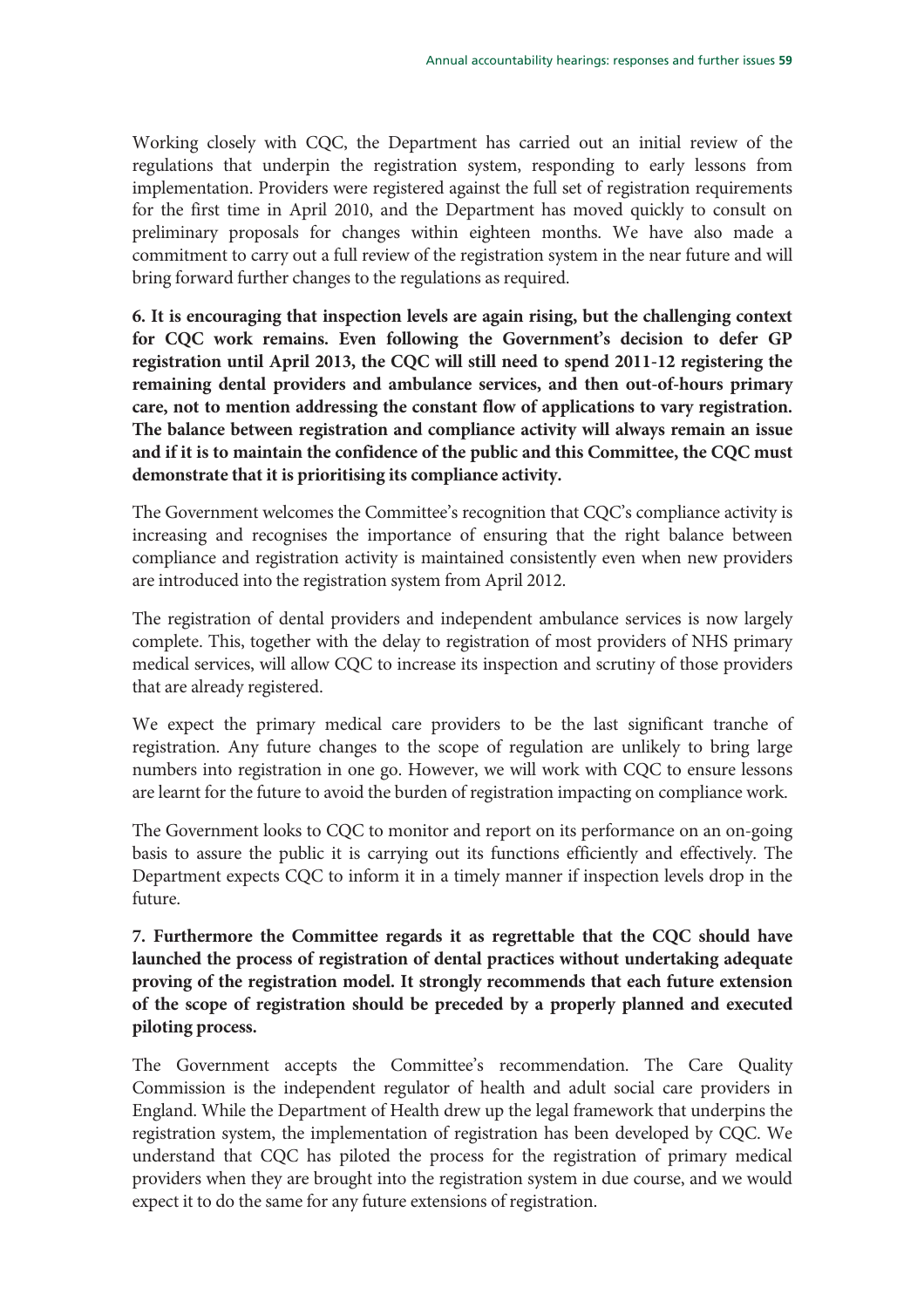**8. We expect to see clear evidence by next year of the CQC leadership openly acknowledging challenges and setting priorities that reflect its core duty to ensure the safety and quality of care.** 

The Department notes the Committee's expectation, and looks to CQC to report on progress to the Committee at next year's accountability hearing.

**9. We note the CQC's request for an additional 10% of resources to fund its inspection regime. We already have concerns about the way the CQC has handled and prioritised its existing resources and do not believe that additional resources will address these concerns unless they are deployed as part of a clear strategy. We would therefore welcome a breakdown from the CQC of how it arrived at the figure of 10% and exactly how it would intend to deploy these resources.** 

The Government agrees with the Committee that it is important that resources are deployed appropriately and that it is clear how any additional resource will be used, particularly given the current financial climate. As set out above, the Department has now agreed CQC's business case requesting approval to recruit additional compliance inspectors and compliance managers.

## *The inspection and review process*

**10. CQC must seek to address growing inspector caseloads through recruitment and should also bolster the support provided to inspectors to allow them to focus on their core frontline duties.** 

The Government notes the Committee's recommendation that CQC needs to increase its inspector staffing complement and strengthen the support given to compliance inspectors. As set out above, the Department has approved CQC's business case to recruit additional inspectors and compliance managers. The Department of Health looks to CQC to monitor its staffing requirements for the future.

**11. The number of providers regulated by the CQC means that the organisation must necessarily operate a risk-based system. It is also right that the CQC should focus its resources on providers where there is an indication of a problem. However, it is difficult to see how the CQC can have confidence in a provider meeting standards if it has not visited the organisation for more than two years, no matter how good its record. Unannounced inspections must form the core of compliance assessment.** 

CQC has recognised the need to "cross the threshold" of most providers at least once a year and it is currently consulting on proposals to strengthen and simplify its regulatory framework. The Department now looks to CQC to build on the regulatory model it has developed and to strengthen it in order to provide the public with assurance that providers of regulated activities are meeting, and continue to meet the safety and quality requirements and that where they are not, CQC will take action.

**12. The Committee welcomes recent announcements that the CQC intends to undertake annual visits of all NHS and social care providers, irrespective of the performance of the provider. We note that the CQC is seeking to operate as a 'light touch' provider, but we do not consider an unannounced annual inspection of NHS**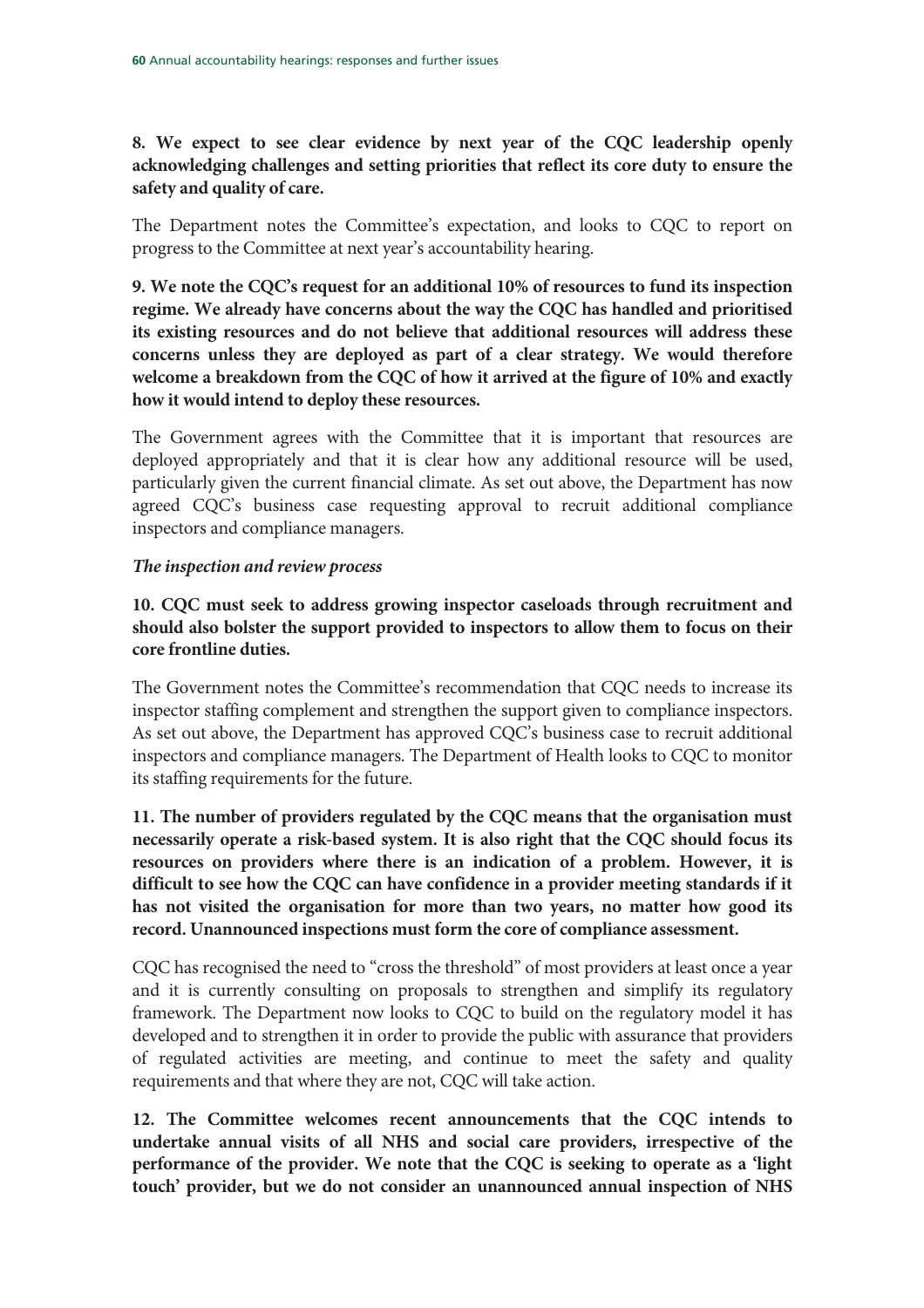# **and social care providers to be an unreasonable expectation, even for the best providers. The CQC should carefully monitor its performance against this annual target and ensure that its key performance indicators are published on a quarterly basis.**

The Government notes the Committee's recommendation. CQC is currently consulting on proposals to increase the minimum frequency of inspections and as indicated above, CQC is currently consulting on proposals to strengthen its regulatory framework. This consultation gives all those with an interest the opportunity to give their views on the proposals.

As CQC is an independent arms length body, the Department does not assess CQC's inspection or monitoring of specific providers, but monitors CQC's financial and operational performance and risks at a general and strategic level through regular formal accountability meetings. The Department looks to CQC to monitor and report on its own performance in an open and transparent manner for example through the publication of its scorecard.

**13. The fact that CQC responded to a freedom of information request saying that "its systems and processes were 'not [yet] set up in such a way as to allow the reliable and robust collation of statistical information on [enforcement] activity'" does not give confidence in the ability of CQC central management to monitor, review and manage its compliance activity in the field, and we expect this issue to be addressed.** 

The Government agrees that it is essential that CQC is able to monitor and report on the activity it is undertaking in carrying out its functions. As an organisation that has been created by merging three separate bodies, there have been challenges for CQC in bringing together three different systems. This has meant that CQC has not always been able to provide information readily. CQC has said that its new website and provider profiles will significantly improve information available publicly and the Department of Health looks to CQC to strengthen its management systems and reporting capability so that robust and transparent information is available to the public and Parliament.

# **14. We welcome the CQC developing alternative assessment models that involve 'experts with experience', provided that this approach complements rather than supplants CQC inspections.**

As an independent body, CQC's approach to assuring compliance with the registration requirements is a matter for CQC. CQC has assured the Department that whilst it uses experts by experience, these are as part of an inspection team, they are not an alternative to inspection. Inspection teams may also include professionals or carers as appropriate.

# **15. Quality and Risk Profiles have the potential to be a useful auxiliary tool for inspectors, but in their present form the quality of data is limited in its reliability and coverage. The CQC should work towards broadening the range of data included, in particular where there is little data available to support a particular outcome.**

The tools that CQC uses to carry out its functions efficiently and effectively are primarily matters for CQC. However we ask the Committee to recognise that the availability of data varies depending on the type of provider and data for small, privately owned care homes for example, is likely to be fairly limited. For these providers, physical inspections and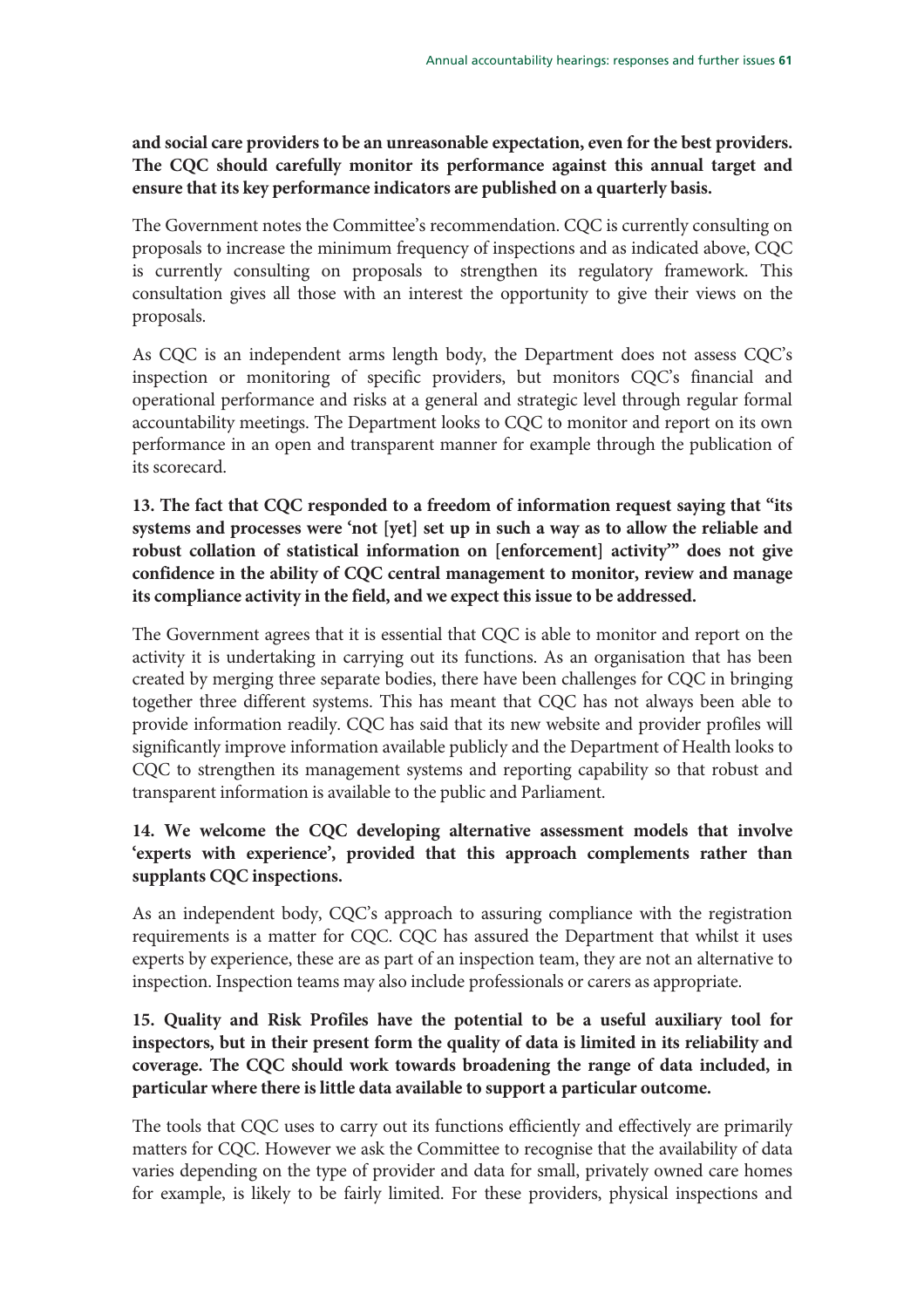feedback from people using the services are therefore increasingly important in providing assurance that providers are complying with regulatory requirements. CQC has assured us that it is looking at how it can best harness this information to complement other data sources.

**16. We acknowledge that the CQC operates within a regulatory framework that focuses on outcomes rather than inputs. However, low staffing ratios can have such an exceptional impact on the quality of care that we believe monitoring of staff levels is an essential part of ensuring quality outcomes. The CQC should work to develop a mechanism whereby it can keep a closer track of staffing ratios in private care homes, in a way that can feed through into the QRP. Although it would be difficult for the CQC to mandate minimum staffing levels, it should develop indicative ratios that will assist inspectors to identify potentially inadequate staffing.** 

Providers registered with the CQC must comply with 16 safety and quality requirements set out in regulations made under the Health and Social Care Act 2008. These 16 requirements include a requirement on staffing. This requires the registered provider to take appropriate steps to ensure that, at all times, there are sufficient numbers of suitably qualified, skilled and experienced persons employed to safeguard the health, safety and welfare of service users. The Regulations apply to providers of a wide range of services and do not therefore specify staffing ratios. CQC's Guidance about Compliance sets out how providers can comply with the registration requirements and is informed by guidance from professional bodies.

# **17. The CQC must ensure its inspectors do not become over-reliant on QRPs. Even if the quality of data included in QRPs was excellent, such a tool could only ever present a patchy picture of the quality of care.**

The Government agrees with the Committee's conclusion. QRPs are a tool for gathering information in one place, but should not be over-relied on. The Department of Health is assured by CQC that it is not over-reliant on QRPs and that judgements are made by the inspectors themselves. QRPs can properly be used to highlight concerns that may need further examination. The Committee should be further reassured by CQC's proposals to increase the minimum frequencies of physical inspections, ensuring that there is not an over-reliance on data to assess compliance.

**18. It is right that the CQC places trust in the judgement of its inspectors when assessing risks and deciding on appropriate action. But this judgement can only be consistently exercised if the CQC provides a clear framework and guidance. It would be easy for active inspection activity to regress at this time of increased pressure on inspectors. The CQC must therefore ensure there is a consistency of approach by reiterating risk thresholds.** 

As an independent body, CQC's methodologies and enforcement policy are matters for it to take forward. CQC is consulting on changes to its judgement framework and enforcement policy to strengthen its regulatory framework. As a national body, we would expect CQC to ensure that inspectors are acting appropriately and that there is consistency in the judgements it makes and action it takes. The Department looks to CQC to consider the Committee's recommendation.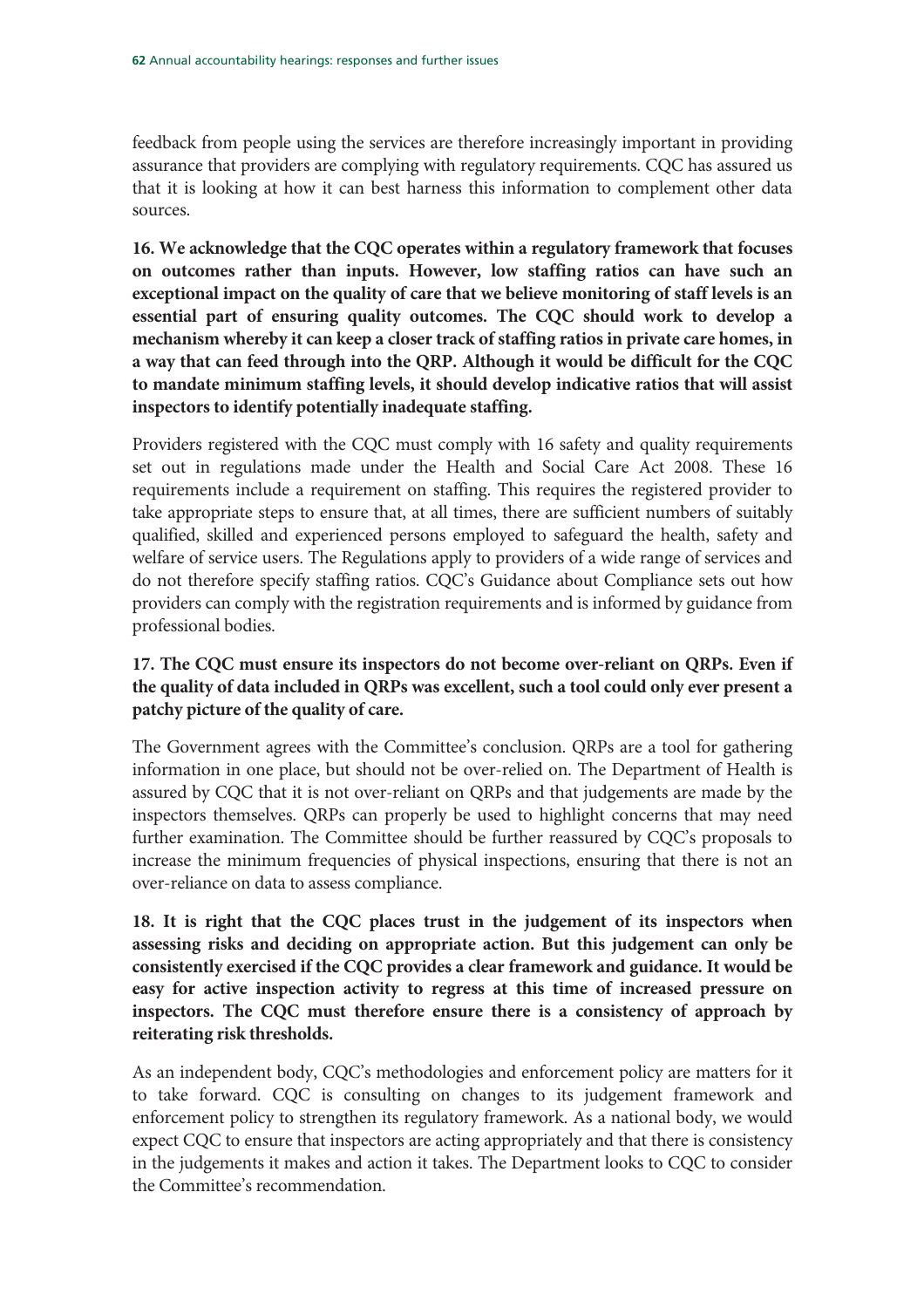**19. In its recent reports on the work of the General Medical Council and the Nursing and Midwifery Council, the Committee emphasised the importance which it attaches to the obligation which rests on all healthcare professionals to raise concerns if they recognise, or ought to have recognised, evidence of failure of professional standards. The Committee believes it should be a key objective of CQC inspections to ensure that the culture of each provider organisation recognises and respects this professional obligation, and provides proper security to those professional staff who discharge it effectively.** 

CQC's registration function requires it to assure the safety and quality of regulated activities. It does this by assuring registered providers are complying with the registration requirements which set out the essential levels of safety and quality of care that people should be able to expect and are built around the main risks that are inherent in the provision of health and social care services.

CQC responds to concerns about services but the most powerful tool to prevent abuse is to ensure that people working in health and social care do not tolerate abuse. Health and care professionals have a responsibility to make sure abuse is stopped.

The registration requirements include a requirement for providers to respond appropriately to any allegation of abuse, and to take appropriate steps in relation to a person who is no longer fit to work – including informing the relevant professional body. We are assured by CQC that in undertaking reviews of compliance, it will seek assurance that providers are complying with this regulation where it has concerns about a provider's compliance.

Whistleblowers are protected under the Public Interest Disclosure Act. CQC is a prescribed body under that act but it is not CQC's role to enforce that legislation. However, CQC considers all concerns raised with it, and has powers to take action if the information suggests a registration requirement is not being met.

**20. Although healthcare professionals have a particular obligation, arising from their professional status, to take an interest in the quality of care being provided around them, this obligation is, in truth, a particularly focused form of the general duty of care owed by all staff of care providers to their patients, and indeed of the natural human desire of all citizens to see high quality care provided to the sick and vulnerable. Information is available from all these sources to measure the performance of care providers. The Committee believes it should be a key part of the inspection process to ensure that proper processes are in place in each care provider, including proper Board accountability, to ensure that these responsibilities are met.** 

CQC's role is to assure the safety and quality of regulated activities. The registered provider is ultimately responsible for the quality of care it provides and how it provides it.

The registration requirements set by the Department include requirements on providers to: have processes in place for assessing and monitoring the quality of service provision; safeguard service users from abuse; and keep proper records. CQC is responsible for developing and implementing its inspection methodology on how it assures compliance with the requirements.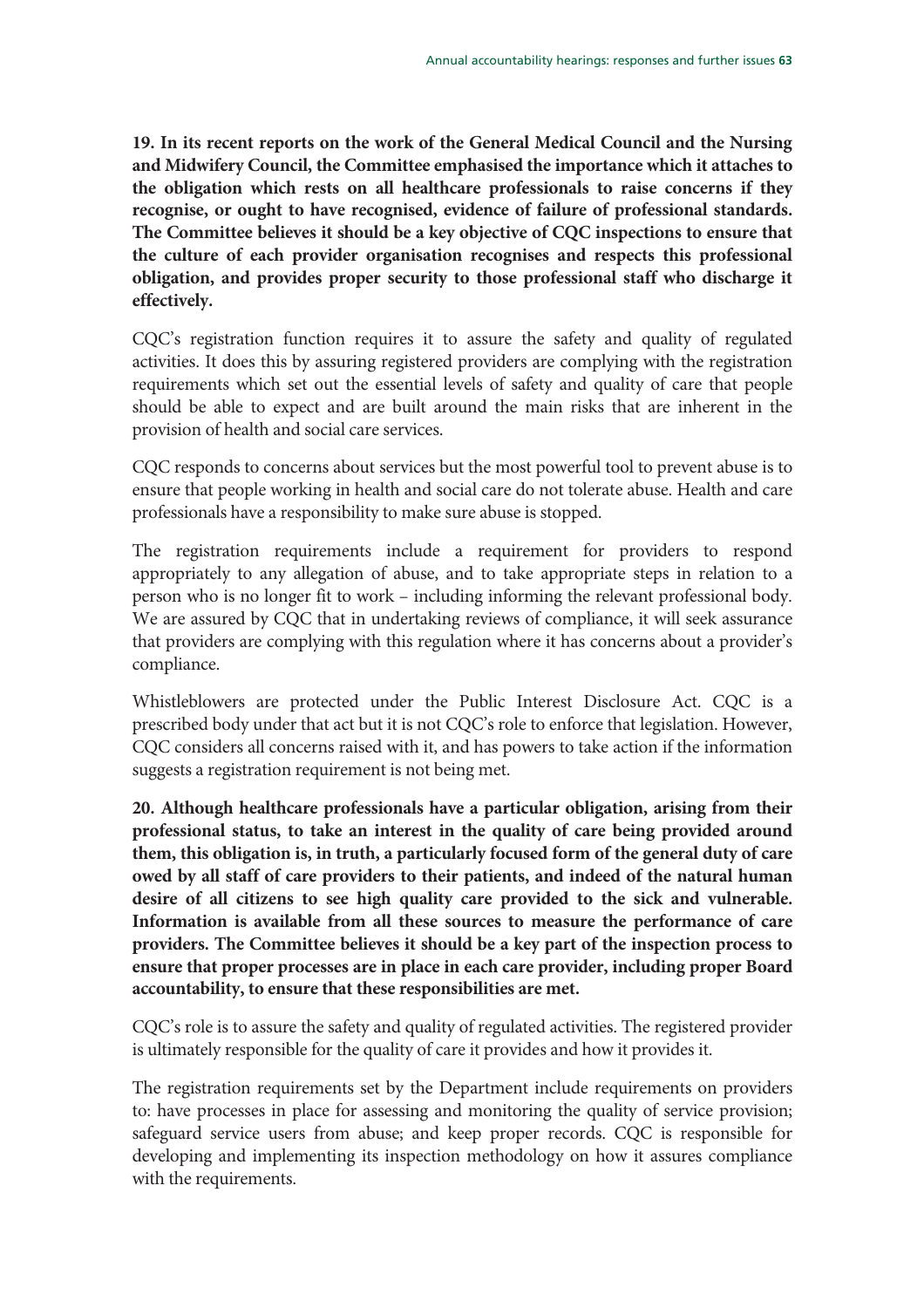**21. The calls coming in following Winterbourne View could be only the tip of the iceberg. We look to the CQC, in addition to encouraging cultural change within care providers, to take action to encourage direct information supply in cases where local structures fail.** 

CQC is responsible for assuring registered providers are complying with the essential safety and quality requirements, taking action where they are not. Whilst CQC encourages people to raise concerns about care providers with it, which then feed into all the information CQC holds on a provider and informs decisions about compliance activity. Whistleblowers are protected under the Public Interest Disclosure Act. CQC is a prescribed body under that act but it is not CQC's role to enforce that legislation. However, CQC considers all concerns raised with it, and has powers to take action if the information suggests a registration requirement is not being met.

CQC has published new guidance for staff and organisations on whistleblowing. The Department has been advised that CQC has also introduced a centralised system to ensure that all whistleblowing concerns are tracked from receipt through to conclusion.

# **22. The CQC must ensure it makes the most of information provided to it. All relevant communications should be followed up in order to establish the usefulness of the information and to inform the CQC's own judgement. This sort of information should be a trigger for CQC action – a note appearing on the QRP is not enough.**

How CQC uses information in carrying out its functions is a matter for CQC. However, we have been assured by CQC that there are a number of actions it may take. Where concerns about the safety and quality of care services are raised, CQC will consider whether there is evidence that justifies a site visit and further regulatory action.

Where CQC is not able to take action as the concerns are not about the safety and quality of care services, and therefore the issues are outside of CQC's remit, CQC will refer the person raising concerns to the appropriate body or raise the concerns directly.

# **23. Action in the case of Winterbourne View was woefully inadequate: the CQC failed to 'actively follow up' the local authority process, or conduct its own assessment, or even contact Mr Bryan for further information. The CQC should have done all of these things.**

The Government accepts that there were significant failures in the case of Winterbourne View. CQC has publicly acknowledged that there were indications of problems which should have led to it acting sooner, and it issued an unreserved apology to those it has let down. CQC is fully committed to learning the lessons from this tragic case and to making sure that when there are signs of poor care, it acts quickly to protect vulnerable people.

Following the events at Winterbourne View, CQC reviewed all the referrals it made to local safeguarding boards to ensure that all concerns were followed up. It also reviewed its processes for handling concerns and is making changes to improve them.

Whilst there were failures by CQC, the Government asks the Committee to recognise that there were failures by other bodies too – first and foremost the provider itself. The bodies involved in the case are all undertaking reviews and there is a Serious Case Review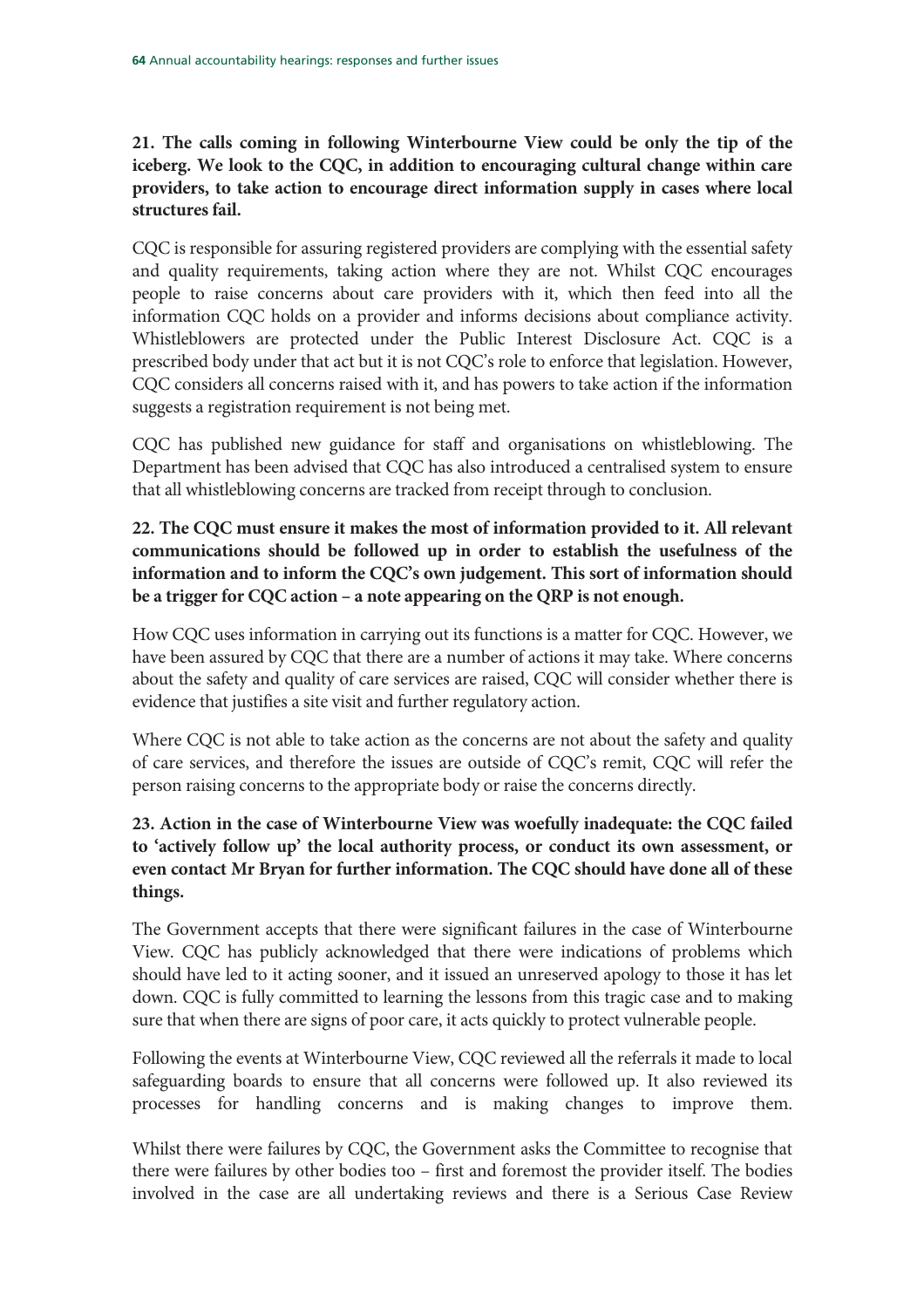underway. Once these are all complete, the Department of Health will be pulling the findings together and looking at the lessons to be learned for policy and practice.

# **24. The Committee believes that the CQC should be obliged to carry out an investigation in response to a recommendation from its HealthWatch sub-committee that the CQC investigate the quality of care provided by a particular provider.**

HealthWatch England will have 'editorial independence' and be able to make recommendations to CQC when it has concerns about a provider. However, as an independent regulator of health and social care, CQC must make its own judgements of the risk that providers represent and the regulatory action it should take. HealthWatch England will be able to offer CQC useful advice and information, however, CQC has many sources of information to take into account when making its decisions and it must be able to justify them. It must also be free to take action that is appropriate and proportionate. It would therefore not be appropriate for the Government to specify what action it should take as a result of a recommendation by one of its own Committees, in relation to the exercise of its statutory functions.

## *The registration process*

**25. The Committee has already reported its views that the priority attached by the CQC over the past 12 months to the registration of new providers represented a distortion of priorities. If this extension of registration activity was required, management should have ensured that it was resourced in a way which did not affect the core existing activity of the CQC and should have resisted pressure from Ministers or elsewhere to adopt a registration policy which it is now clear was inadequately prepared or resourced.** 

The timetable for introducing providers into the new registration was set out in Regulations that were approved by Parliament in March 2010. These put in place several waves of registration starting with the registration of NHS providers in April 2010 and ending with the registration of providers of NHS primary medical services in April 2012, now deferred to April 2013. This timetable was developed following discussion with the Commission and CQC was given transitional funding to bring providers into the new registration system. The Department kept CQC's budget under review and CQC did not request any additional resources.

The Department agreed to CQC's request for a delay to the date of primary medical care registration and has put regulations in place that achieve this.

**26. The current regulations governing registration have imposed difficult and occasionally inflexible restrictions on the CQC's procedures. It is regrettable that this was neither foreseen nor addressed before the vast majority of providers had already fought through the process. Nevertheless we welcome the Government's review of the regulations. We urge the CQC and the Government to work closely together and with providers during this consultation period to ensure that all future registrations (and in particular that of primary care providers) can be conducted in a proportionate manner within adequate timeframes.**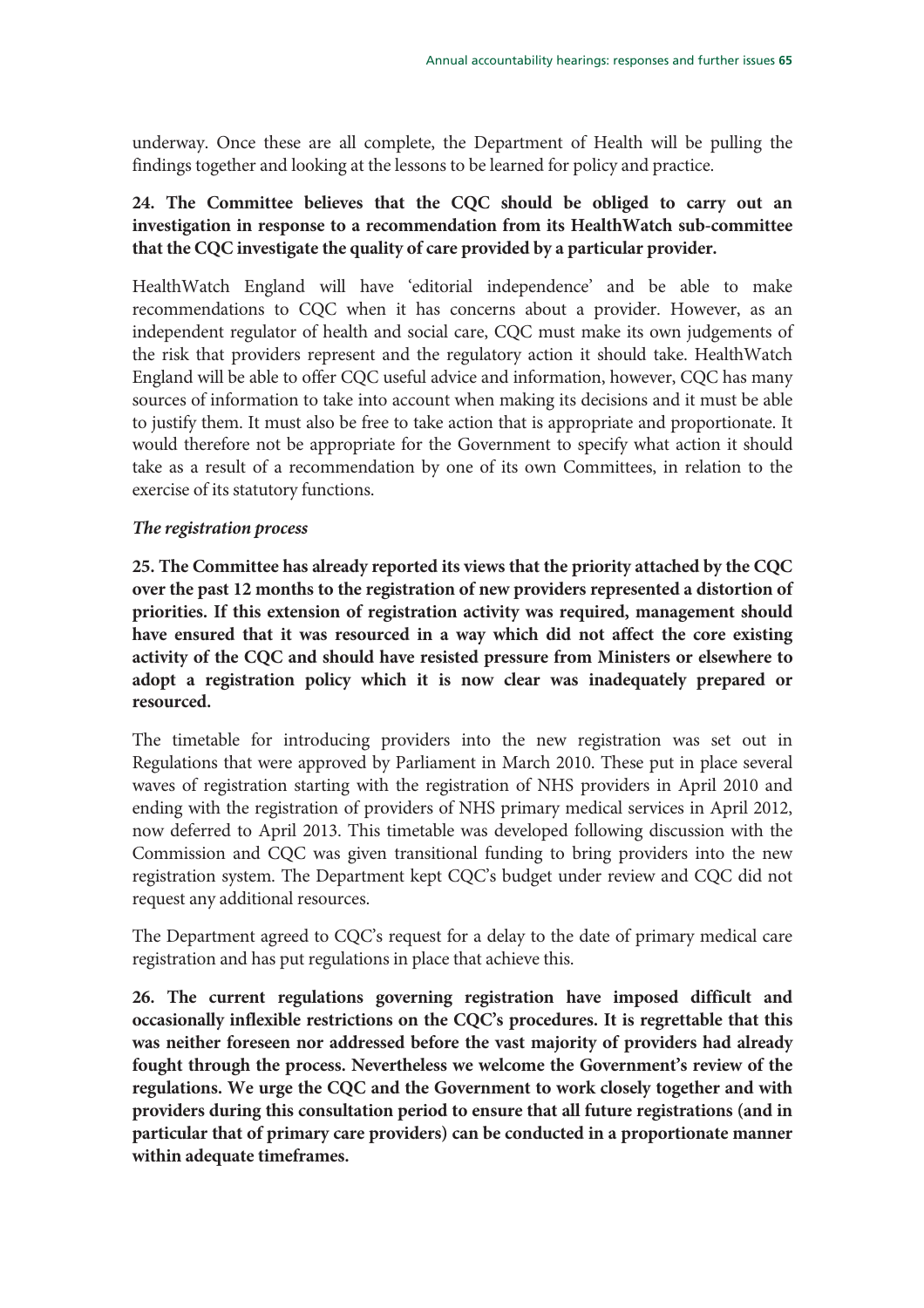The Government's regulatory reform agenda commits Departments to review primary and secondary legislation relating to their arms length bodies. As part of this, our consultation on changes to the registration regulations confirmed our commitment to undertake a wider review of the regulations underpinning the registration system and sought views on the issues that we should consider as part of this. We will consider the responses to the consultation alongside information gathered as part of the social care engagement exercise, and issues raised with us by CQC and stakeholders. We will then draw up proposals for change and publish these for consultation next year.

Any proposals for changes will be consistent with the approach taken in the legislative framework for registration. The registration requirements are set at a high level which sets the outcomes that patients and service users have a right to expect, but are not prescriptive about how a provider should achieve these outcomes. CQC, as an independent regulator, is responsible for developing the methodology to assess compliance with the registration requirements.

**27. The CQC must also accept responsibility for its poor handling of registration and adapt its processes accordingly. In particular, the process could have been made significantly simpler and swifter for all involved had the CQC adapted registration procedures to different types of services. It is astonishing that it could ever have been considered sensible for small dental practices to work through the same process as a large hospital.** 

As the independent regulator of health and adult social care providers in England, the Care Quality Commission has been solely responsible for designing the processes to fulfil its statutory functions set out in the Health and Social Care Act 2008. The Commission is now consulting on proposed changes to its regulatory methodology and enforcement policy informed by its experience of operating the registration system since April 2010. The Department expects that in future the process for registration will be improved and streamlined.

**28. Following the postponement of the deadline for registration of GP practices until April 2013 the Government and the CQC have some time to put things right. But this is no time for complacency. Action must be swift if procedures and especially regulations are to be reviewed, altered and put into practice in good time. We expect to see significant progress on this matter by the time of our next accountability session with the CQC.** 

CQC will use the delay to the registration of most primary medical care services until April 2013 to review and streamline its registration processes. As set out above, we understand that CQC has piloted the process for the registration of primary medical providers already.

**29. It is right that the CQC approval should be required for significant variations to registrations, but this requirement will remain a significant burden on both providers and the CQC unless the procedure is greatly streamlined. We welcome the action the CQC has already taken to improve the system and bring processing times down to a more reasonable level. The CQC should do all it can within the regulations further to improve the procedures, including consulting with providers and professions and bringing forward development of a system of electronic submission and processing.**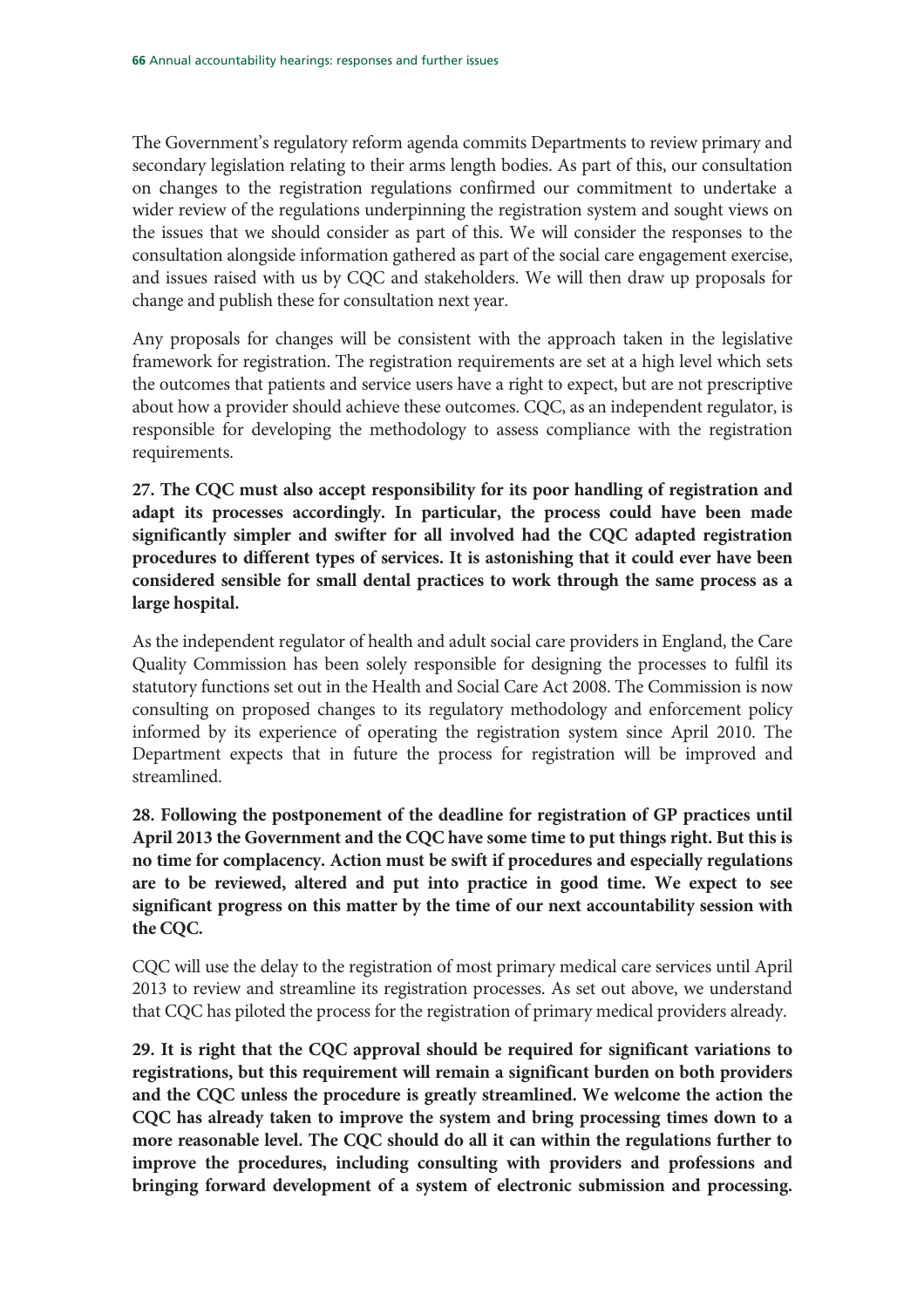# **The CQC must work closely with the Government's review of the registration regulations to identify where changes are necessary.**

The Department of Health has already started working with CQC, to compile a list of issues that we may want to tackle as part of the review and will engage with stakeholders to seek further views early on in the review. The consultation on changes to regulations that recently came to an end sought views on issues that the wider review should address.

We will consider any proposals to amend regulations in order to reduce the workload involved in varying registration as part of this review.

## *Provision of information to the public*

**30. The information currently provided by the CQC on adult social care providers is unhelpful and often out of date. We welcome the introduction of an 'under review' label where the CQC is investigating a provider, but we find it surprising that it has taken so long to provide the public with such essential information. The delay in developing provider profiles is particularly frustrating as they could have been a useful interim guide for the public until a successor is developed for the star rating system. The constant slippage in the planned roll-out of the profiles is further evidence of a lack of control within the organisation.** 

The Government recognises the importance of the provision of information on adult social care providers to help people make choices about the care they purchase. CQC has recently launched its new website and we look to CQC to ensure that the information provided on it is accurate and robust.

# **31. The proposed Adult Social Care Excellence Award has been roundly rejected in evidence submitted to us. We share these concerns and recommend that the project is dropped.**

The Department of Health asked CQC to develop proposals for an award to recognise excellence in adult social care. The Department remains committed to the development of a scheme that helps people choose between providers, recognises quality beyond the essential safety and quality requirements and encourages quality improvement by providers. We now intend to use the responses to CQC's consultation to inform consideration of these issues in the "Caring for our Future" engagement that we are undertaking as part of the social care white paper.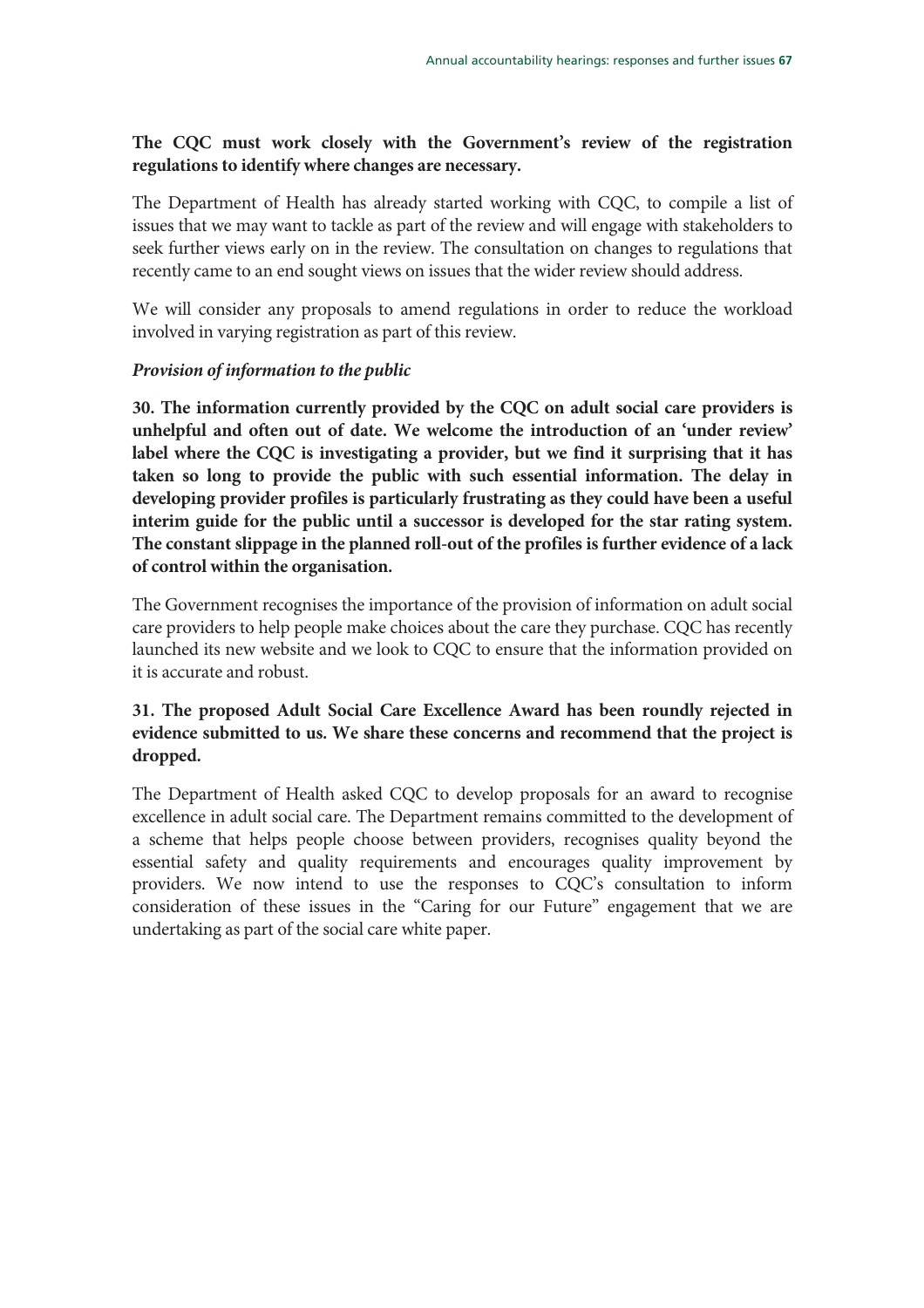# Appendix 6: Care Quality Commission's Response

## **The balance between registration and compliance activity**

## 1. *Paragraph 1 – Prioritisation during transitional registration*

- 1.1. CQC acknowledges that there were difficulties for providers in the transitional registration process and we have apologised for a number of issues which arose. The external pressures under which CQC was operating and their impact on its priorities have been well-rehearsed, including in Dame Jo Williams' letter to the Committee's Chair of 30 June.
- 1.2. CQC has published figures that make clear that compliance activity was significantly affected by transitional registration, particularly that of adult social care providers. This was by far the largest piece of registration the Commission faced and it was this that had the most significant impact on CQC's work – and not dental registration as the Committee has suggested.
- 1.3. It is worth emphasising that transitional registration is a one-off process by which existing or new sectors are brought in to the scope of CQC's governing legislation in a large single 'tranche' (a batch of registration – e.g. the registration of the NHS was 'tranche one'). This large-scale processing is significantly different to 'business as usual' registration – a process by which, for example, new care home would register with CQC.
- 1.4. This means the NHS, adult social care, independent healthcare, private ambulance services and dental providers will never again have to go through sector-wide registration under this legislation.
- 1.5. Transitional registration was, in itself, a check of a provider. The Health and Social Care Act 2008 brought with it a new set of regulations, and in order to register providers against them we needed to satisfy ourselves they were compliant. Our checks did not always involve a site visit, and did not result in a detailed report, but no service was left unchecked and the fall in inspections needs to be seen in this context.
- 1.6. During transitional registration CQC continued to respond to signs of risk as and when they were identified. Responsive reviews and enforcement action continued during this period, including under the Care Standards Act 2000 (which was in force for adult social care and independent health until 30 September 2010). Although inspection levels fell, poor care was not ignored.
- 1.7. The Committee's report highlights the problems that were faced in the earlier tranches of registration. CQC now has breathing space as a result of the delay in the registration of primary medical services. We have learned a great deal about registration – both the process of bringing new sectors into CQC's scope, and of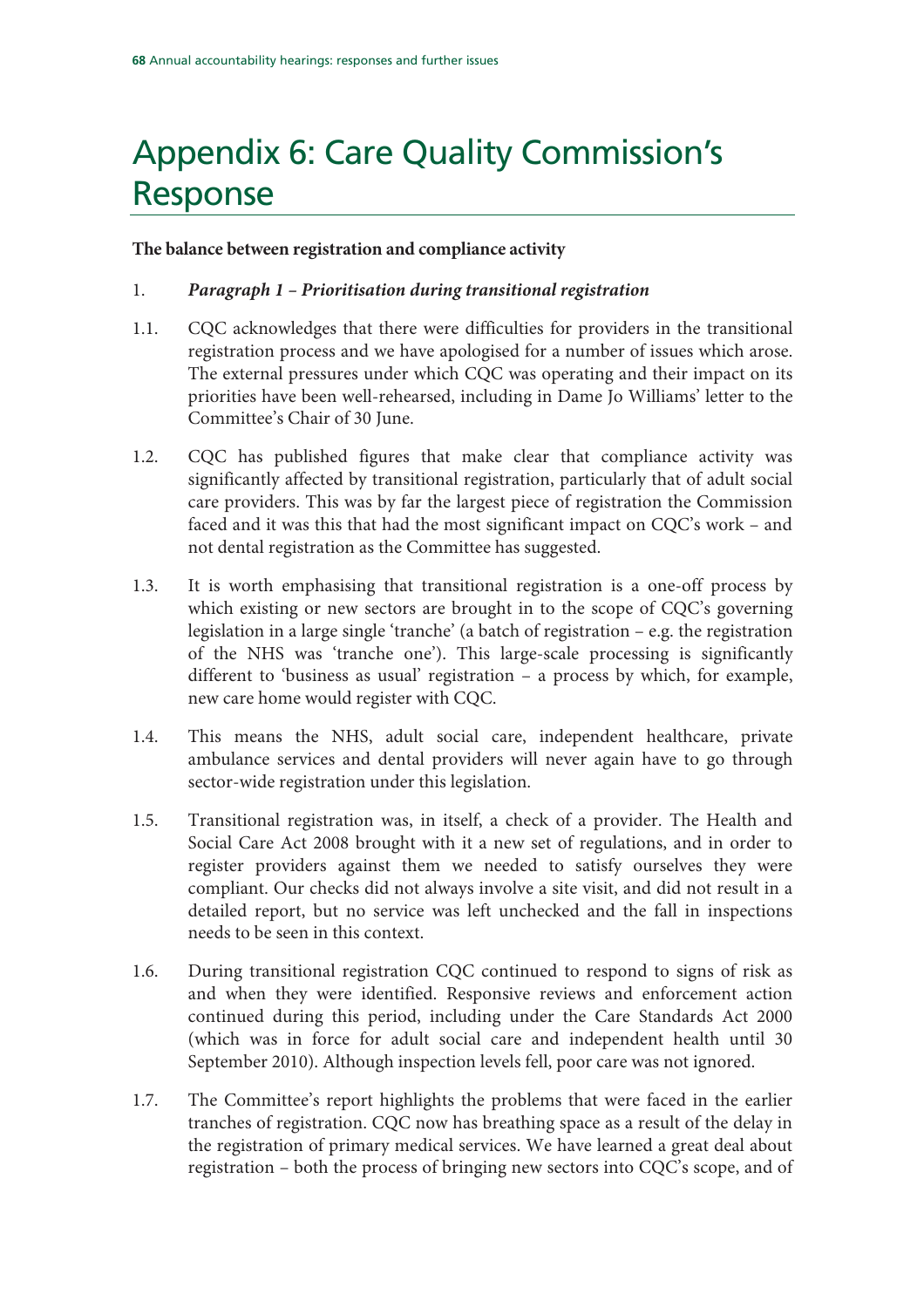bringing in new providers as part of 'business as usual' – and have made significant improvements in performance in this area.

1.8. CQC continues to consider the impact that taking on new and additional responsibilities may have on its core business and will seek to ensure that these impacts are always made clear to stakeholders. This includes raising concerns with Ministers when appropriate. For example, the Chair of the Commission wrote to the Minister of State for Health Services, Simon Burns MP, on 31 October to raise concerns about the possible impact of CQC's taking on some functions of the HFEA and HTA [ANNEX 1].<sup>22</sup>

## 2. *Paragraphs 2 and 7 – Piloting transitional registration*

2.1. The Committee's report makes specific reference to planning and preparation for transitional registration. We would like to set out some of the background that went into this.

## **Early testing**

- 2.2. From early 2009 onwards CQC conducted a series of pilots covering the transitional registration process and the processes and documentation for the monitoring of ongoing compliance. These included pilots with service providers who were going to be registered and workshops with provider representative bodies.
- 2.3. In August and September 2009 we conducted a focused pilot of the transitional registration process. One key aim was to capture and incorporate into registration the views of providers as well as those of our inspectors and assessors.
- 2.4. The testing involved 21 providers from the North West, which ranged from large NHS trusts to small providers with one care home or clinic. The providers included those from the private, voluntary, and public sector. The quality of service they provided to service users at the time varied. The feedback from the pilot was used to improve our registration documents, tools and guidance.
- 2.5. Due to time constraints, pre-launch testing was limited to assessing the technical processes that underpinned transition, rather than testing under full operational conditions. There was no time for extensive testing of the technical system in a 'live' environment before it was launched. The role of our national processing centre, National Customer Service Centre, and allocation for processing applications had to be tested when registration was more developed.
- 2.6. In October 2009 an Office of Government Commerce Gateway Review was conducted by the Department of Health into the CQC transitional registration programme. It made a number of recommendations for the registration programme given the very tight timescales and also identified areas of strength.

<sup>22</sup> Annex 1 – Letter from Dame Jo Williams to Minister of State for Health Services, 31 October 2011 (not printed here)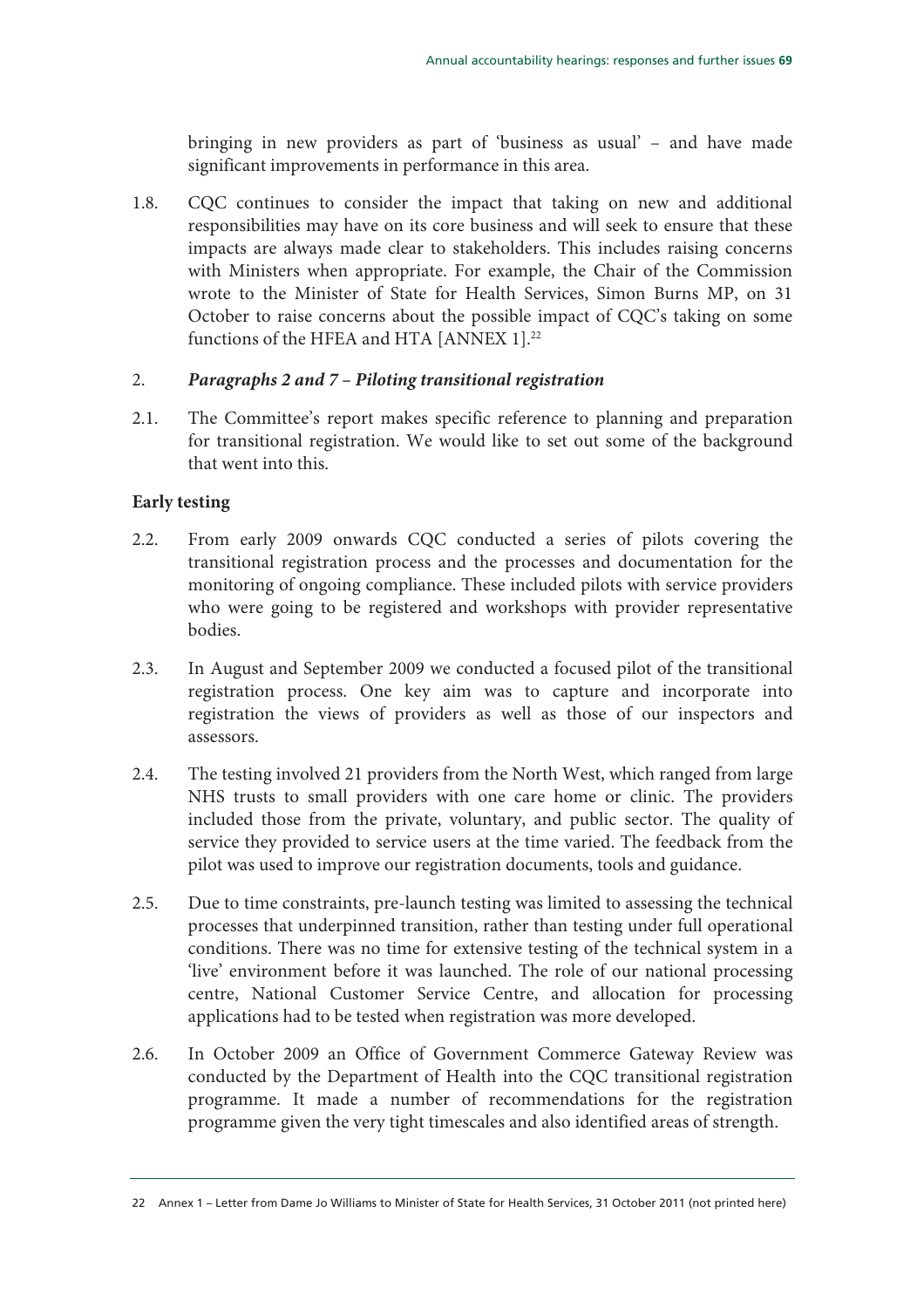- 2.7. Strengths included the programme's comprehensive and effective governance arrangements, and exemplar best practice engagement with internal and external stakeholders, including on the co-production of documents and processes.
- 2.8. This early stage testing was completed against tight timescales and against other constraints and demands (e.g. continuing to regulate social care under the Care Standards Act 2000), including a lack of certainty over the affirmative regulations to underpin registration which were not submitted to Parliament until a late stage.

## *Improving the process*

- 2.9. We have sought to apply the learning from one transitional registration tranche to the next and improve our methods and guidance. It is, however, important to note that the three tranches to date have been fundamentally different from each other. Additionally, the need for the application window to open for adult social care registration in April 2010 – the same month we concluded NHS registration – meant there was limited scope to apply the learning from the NHS to adult social care and independent health.
- 2.10. We carried out a 'lessons learned' exercise and an internal audit after the first two tranches (NHS and adult social care / independent health). In light of this we sought to modify and simplify our application process. This enabled better planning and monitoring of resources and meant that CQC delivered dental and private ambulance registration (for April 2011) without affecting front line inspection activity.
- 2.11. We have looked at our processes to see how these could be refined to meet the twin objective of safeguarding people who use services while improving the provider's experience of registration. Examples of this include assessing the value of medical, professional and personal references for applicants. These checks were time consuming for both the applicant and CQC but did not add significant value. This has resulted in us making improvements to the application form and providing guidance to our staff as to the circumstance under which such references should be taken.
- 2.12. The greatest opportunity to implement learning and deliver improvement comes between dentists and primary medical services (including GPs), which are the most similar sectors (in terms of configurations of services) and share the same transitional arrangements. Now that we have secured a delay in primary medical services' registration to April 2013 we are making the most of this opportunity.

## *Dentists and private ambulances – pilot details*

2.13. The Committee makes specific reference to the lack of adequate piloting of the model ahead of dental registration. We would like to provide more detail about our work in this area.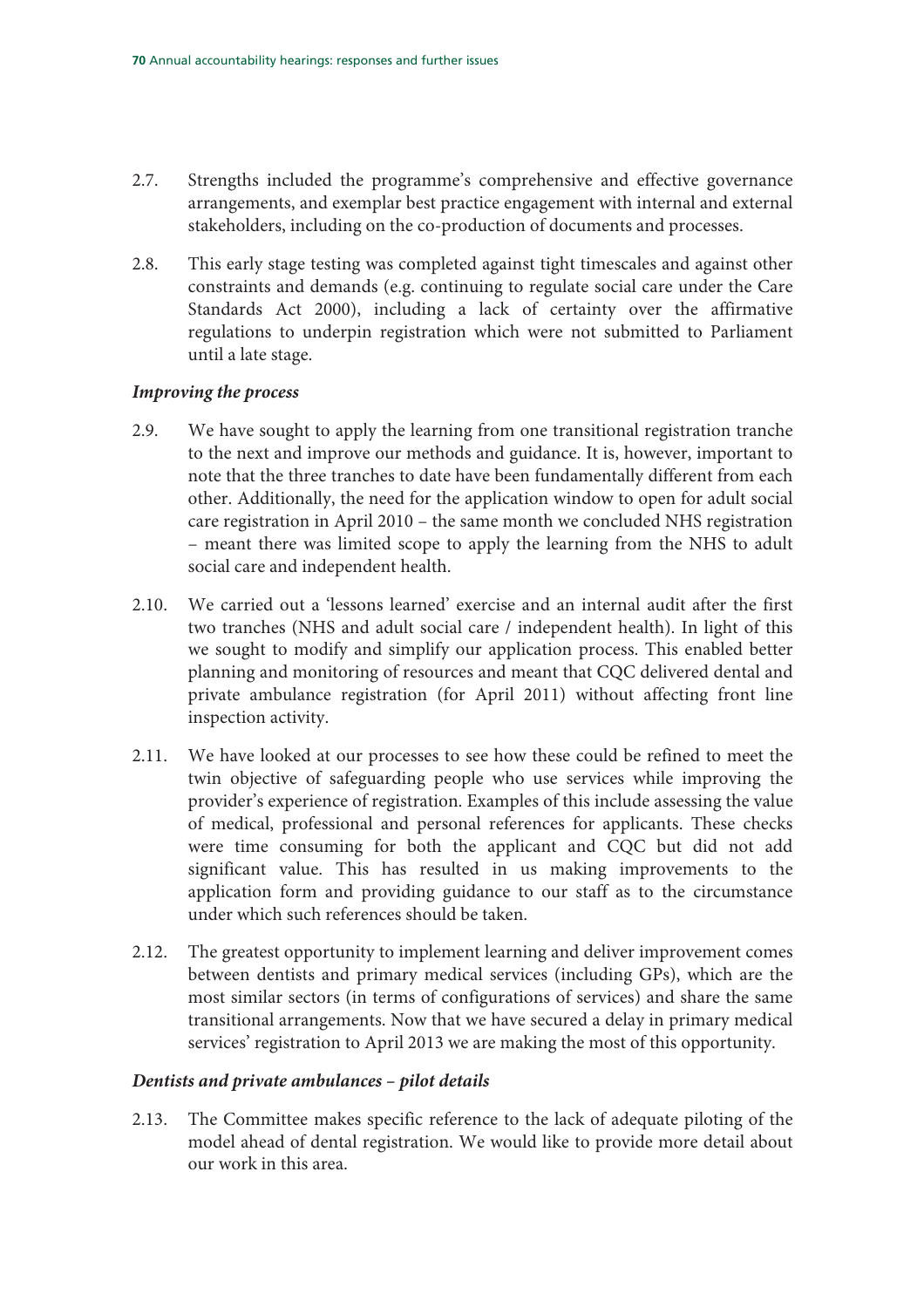- 2.14. In summer 2010 we conducted a transitional registration pilot with 17 primary dental care services across three PCT areas. Providers used guidance provided to complete and submit a provider application and declaration form and a registered manager application form, if applicable. As a result of the pilot we improved our documentation and advice in a number of areas, including legal definitions of dental partnerships and associates, signposting the regulated activities most dentists needed to apply for and where certain declarations were required. A similar pilot was also undertaken with six independent ambulance providers in summer 2010.
- 2.15. We had an advisory group for the registration of dental providers. Members of the group included the British Dental Association, General Dental Council, Department of Health, Royal College representatives, Denplan, individual dental providers and others. The group met regularly from spring 2010 until June 2011. The meetings were used to give updates on CQC's progress both in registration and the compliance pilot as well as for stakeholders to share concerns. In addition more detailed meetings were also held with individual stakeholders to discuss items such as information sharing, working together and other matters they brought to CQC's attention.
- 2.16. We did use the time ahead of dental registration to develop new policies to improve our risk assessment. A lighter-touch process was developed whereby assurance from Primary Care Trusts (notably Criminal Records Bureau checks) was accepted and we encouraged online processing. We registered 8,000 dental providers without diverting resources from inspection and inspection rates increased rapidly during this period. Coordination with Primary Care Trusts did not work as well as planned, partly due to their reorganisation.

#### *Improving registration overall – transition and business as usual*

2.17. Looking ahead, we are further refining the processes for primary medical services and for all future registration activity through a full end-to-end review of our registration processes. This review started in November 2011 and is focused on further refinement to the changes we have already implemented, and to seek to improve the provider's experience of the registration process while maintaining a focus on safeguarding users.

## 3. *Paragraphs 3, 6 and 11 – inspection activity and frequency*

- 3.1. As the Committee highlighted, CQC's inspection activity reduced during the period of registration of adult social care providers. The registration model at that stage involved using inspectors and therefore reduced their capacity to undertake routine inspections. We learned lessons and made changes for dental and private ambulance registration, which was delivered without any detrimental effect on inspection activity.
- 3.2. No front-line inspection staff will be used in the delivery of transitional registration for primary medial services (including GPs) in 2013.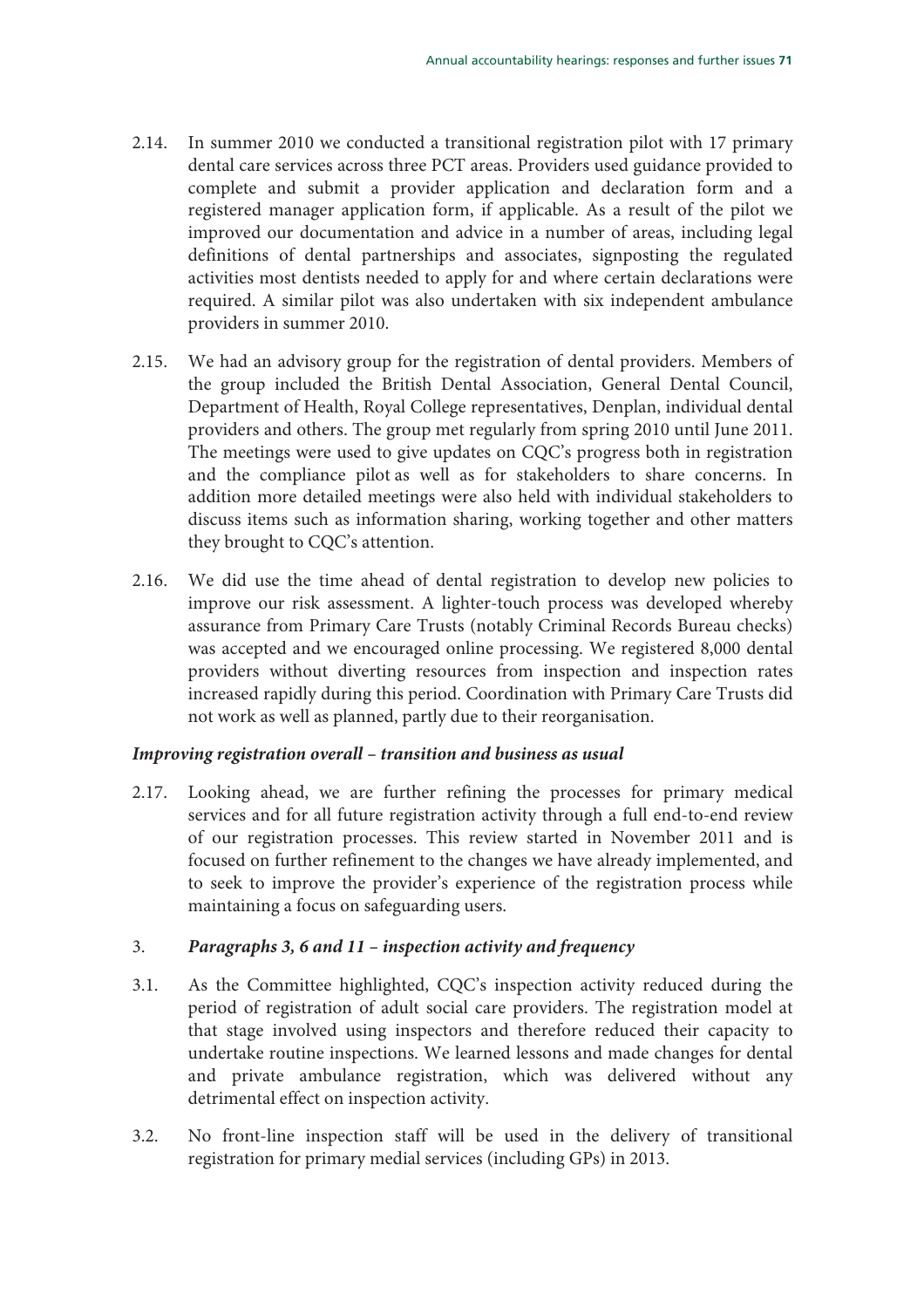- 3.3. Our new compliance model, to be introduced from April next year assuming a positive response to our current consultation (see paragraphs 6.1 to 6.4) will see an inspection at least once every business year of all registered hospitals, care homes and domiciliary care providers. We will carry out an inspection of all registered primary dental services and primary medical services at least once every two years.
- 3.4. These inspections will be unannounced unless there are exceptional circumstances (e.g. entering a one-to-one environment between a professional and patient; or the need to interview a specific member of staff). This is now and always has been CQC's position on inspections.
- 3.5. A table showing completed reviews of compliance of regulated services by sector since the creation of CQC is attached [ANNEX 2].<sup>23</sup> It indicates how many of these involved a site visit. In all but exceptional cases, these are unannounced visits in line with existing policy.

## 4. *Paragraph 4 – Vacancy levels and requests to recruit outside the NHS*

## *Current and future compliance inspector vacancy levels*

- 4.1. CQC expects to have a full complement of compliance inspectors by the end of January 2012. We have interviewed and made offers to fill all but 25 compliance inspector posts, and more than 50 new inspectors are already in post. We are pleased that our relationship with the Department over recruitment is much improved.
- 4.2. **In the most recent recruitment round CQC received over 3,500 applications for the 50 posts advertised on 14 July 2011.** In addition to those offers made, we identified sufficient talent to fill over 200 further compliance inspector posts.
- 4.3. On 27 October 2011 we received approval for our business case to employ further inspectors above our current establishment level, as discussed with the Committee (see paragraphs 8.1 to 8.6). We have plans in place to conduct the final assessment, recruitment and induction of additional compliance inspectors above our current establishment target to take advantage of this. We are now contacting the applicants identified to invite them to the final recruitment assessment centre.
- 4.4. We have looked at how our new compliance model will operate and how many inspectors will be required. More than 400 operations employees (including those piloting the new compliance model) have been completing time sheets as they undertake their regulatory and other tasks. This provided an accurate picture of the resource required to operate both our current and proposed compliance models.

<sup>23</sup> Annex 2 – Reviews of compliance (including site visits) completed by CQC from 1 April 2010 to September 2011 (not printed here)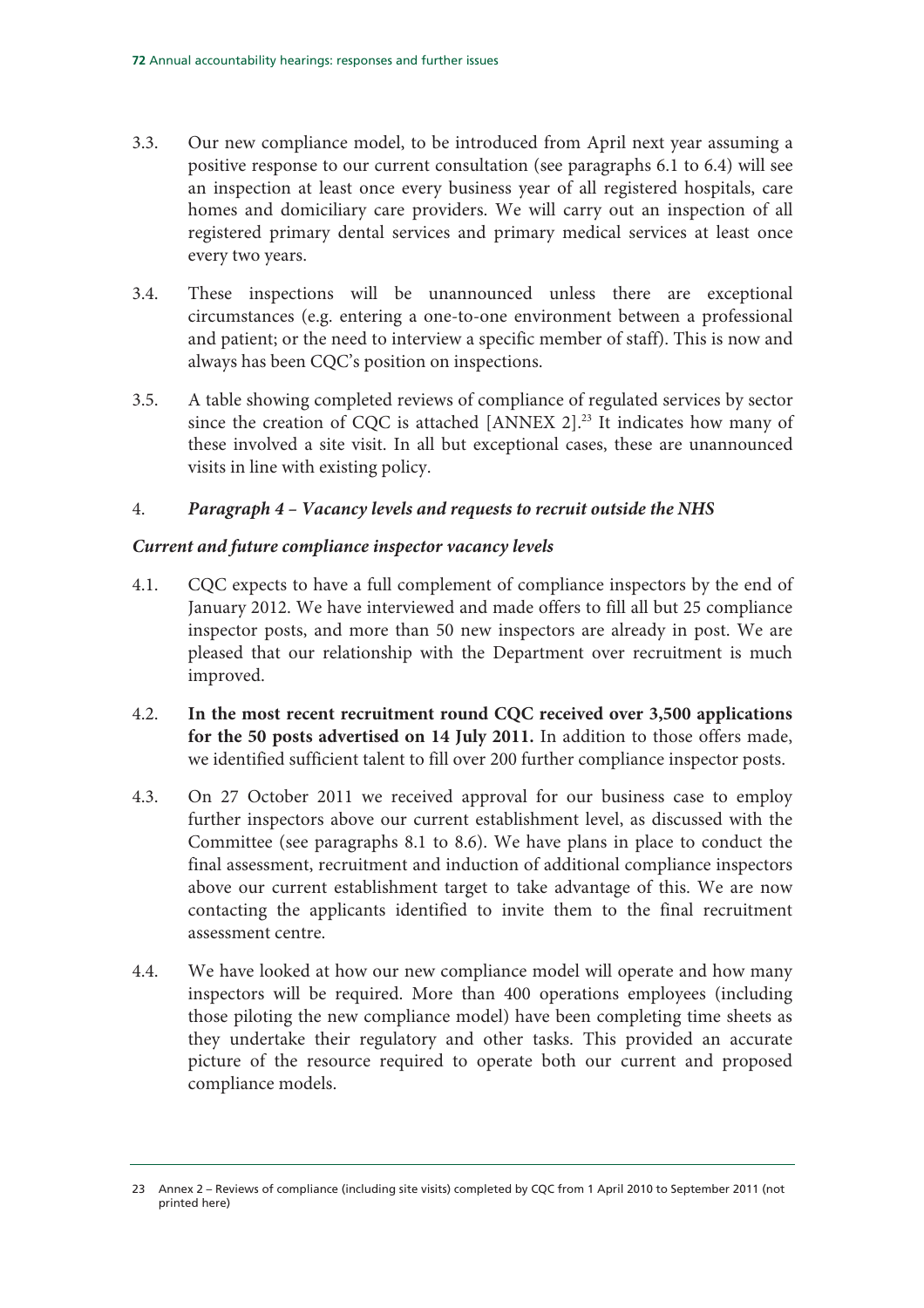- 4.5. Compliance inspectors have also supplied a number of comments and innovative ideas about managing their role, their professional views on good inspection practice, and what makes for a manageable portfolio.
- 4.6. Our judgement is that we need 950 compliance inspectors for the new compliance model to work effectively in 2012/13. This would provide a reduction in average portfolio size, excluding primary medical services, to just over 40 locations per inspector. Including primary medical services this will increase to just over 45 locations per inspector, based on the current predicted number of locations due to register with CQC.

## 5. *Paragraph 5 – Correspondence with the Department of Health regarding delaying primary medical service registration and the review of the regulations*

## *Regulations*

- 5.1. CQC has always met the Department of Health regularly and has kept officials there fully informed of problems in implementing regulations. This has included weekly reviews at senior level during key points in the transitional registration application periods.
- 5.2. Given the scope and scale of the legislation, it is not clear that there were opportunities to make changes to the regulations ahead of transitional registration. Amending the regulations for primary medical care provider registration (the GP tranche) took nine months and required exceptional procedures to speed through the process, including shortened public consultation and cross-government clearance periods.
- 5.3. In the case of adult social care registration, had we asked the Department to amend the regulations on 1 April 2010 (the day CQC's regulations came into force and before we had any experience of implementing them) it would not have affected our adult social care registration deadline of October 2010. As stated above, it was this tranche of transitional registration that had an impact on inspection.
- 5.4. We raised concerns about the impact of the regulations on transitional registration with the Department on various occasions and formally wrote to the Secretary of State in March 2011 to ask for a delay to give both us and GPs more time to prepare for their registration [ANNEX 3]. $^{24}$

## 6. *Paragraph 6 – Balancing registration and compliance work: revising our Judgement framework and Enforcement policy (September 2011)*

6.1. We have learned a lot about our model in the past 18 months from listening to the public and providers, and through thousands of inspections, and it has been clear that we can make improvements to the way we register and inspect services. Improvements in our model will better enable us to balance the

<sup>24</sup> Annex 3 – Letter from Dame Jo Williams to Permanent Secretary, Department of Health, 28 March 2011 (not printed here)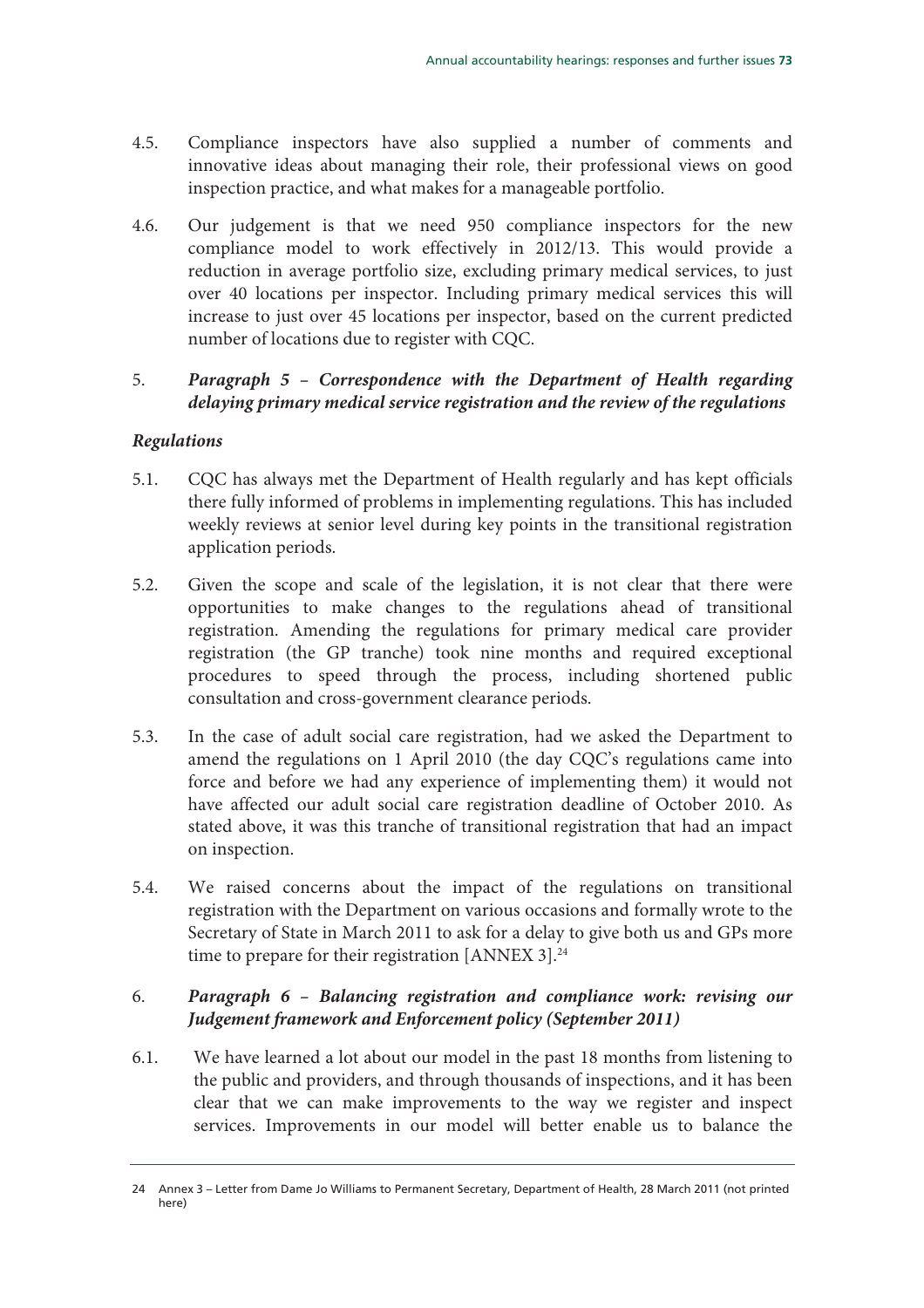challenges of registration and compliance, notwithstanding comments on this already made.

- 6.2. In September we opened a public consultation on improvements to our regulatory model. This closes in December and we have included our consultation document [ANNEX 4].<sup>25</sup> This consultation sets out proposals to move to more regular inspections, and to be clearer about whether providers are or are not meeting the essential standards. We want to simplify and strengthen the model and remove some of the ambiguity in the current judgement framework. This should help providers and the public understand what our view is, and should also deliver more consistency in our judgements.
- 6.3. Almost all of the changes we are suggesting are a direct result of feedback from care providers, members of the public, CQC's inspectors, and from trade associations. We hope the proposals will be welcome, although we will of course consider any further views that come to light through the consultation process. The consultation's proposals, if adopted, will come in to force from April 2012.
- 6.4. As part of our consultation we are piloting changes to our compliance model to ensure we make the best use of our resources. Rather than assessing all providers against all 16 outcomes, inspectors are piloting an approach where we focus on the most appropriate outcomes for the service type, and use information we have about risk at that provider, to carry out a targeted inspection. This allows our inspectors to focus on the most relevant outcomes and make the best use of their (and the providers') time.

#### 7. *Paragraph 8 – leadership and priority setting*

- 7.1. Jo Williams' covering letter with this appendix sets out some of CQC's core priorities for the year ahead. The Commission has robust business planning processes and procedures in place, including a range of measures to publicly demonstrate performance against targets (see section 10).
- 7.2. Priorities and progress against these are subject to regular internal scrutiny at Board and executive level, and to external scrutiny via quarterly director level meetings with the Department of Health, and quarterly accountability meetings between CQC's chief executive and the Department's Director General of Policy, Strategy and Finance. Regular meetings also take place between CQC's chair and chief executive and Ministers, the NHS Chief Executive, and the Department of Health's Permanent Secretary.
- 7.3. Dame Jo looks forward to updating the Committee in CQC's annual accountability hearing in 2012.

<sup>25</sup> Annex 4 – CQC consultation on judgement framework and enforcement policy (not printed here)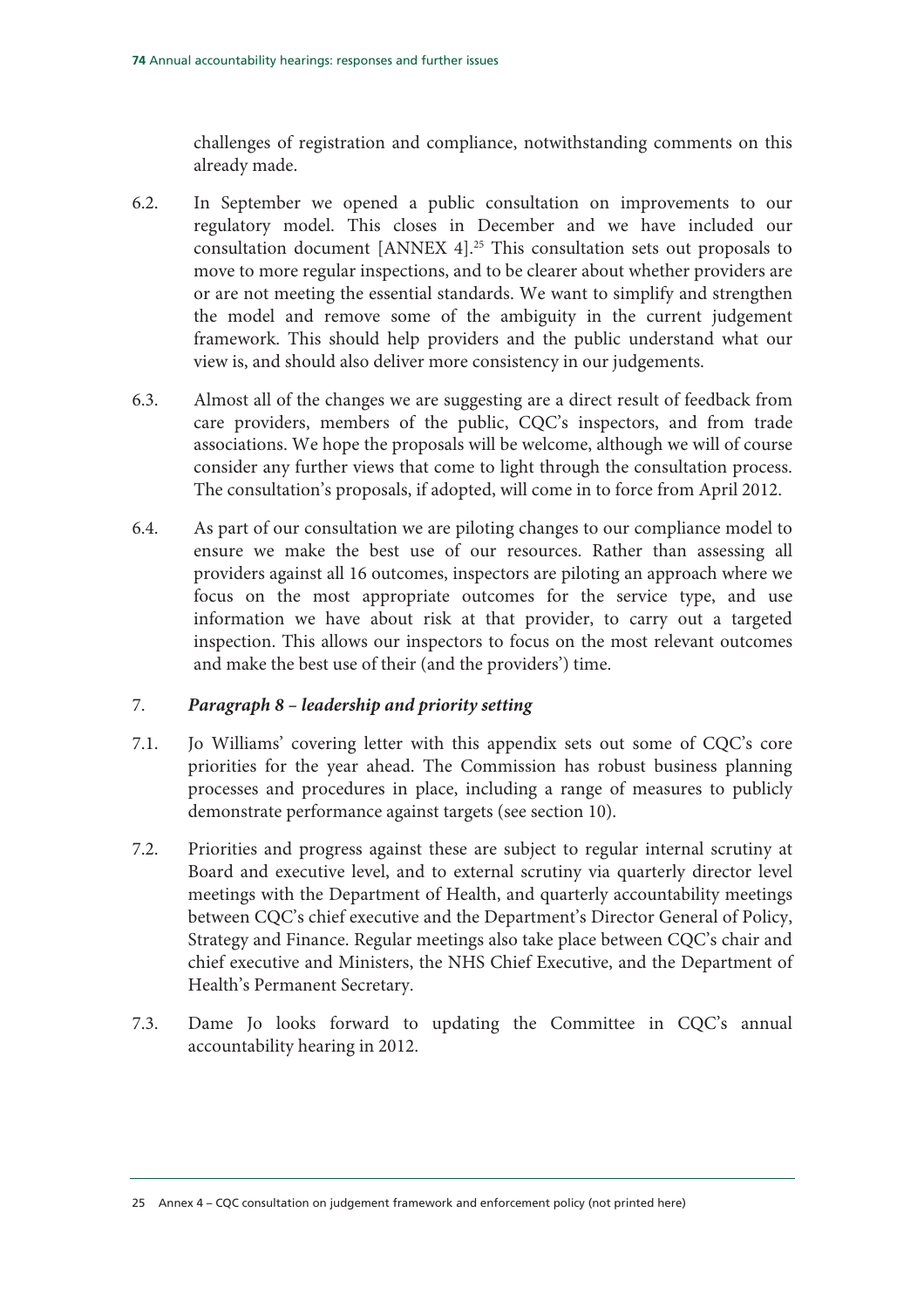## 8. *Paragraph 9 – Request for further resources to fund improvements to the regulatory model*

- 8.1. On 16 June 2011 Dame Jo Williams met the Minister of State for Health Services, Simon Burns, and informed him that CQC continued to look for efficiencies. Dame Jo told the Minister CQC was undertaking a detailed analysis of inspector caseloads but on the basis of risk CQC was considering the need for more inspectors.
- 8.2. On 12 August 2011 CQC sent the Department of Health a business case outlining efficiency savings we propose to make and requesting further resources to fund improvements to our regulatory model.
- 8.3. The strategic principles that underpin our future resourcing model are as follows. Where we refer to inspections, these will be unannounced in all but exceptional cases at all times (as is currently the case).
	- 8.3.1. Either a scheduled, responsive or thematic inspection each business year, for most adult social care and independent healthcare services; all NHS acute hospitals; all NHS Ambulance Trusts; and at least one service type in all other trusts and at least once every other business year, carry out either a scheduled, responsive or thematic inspection of all primary dental and primary medical services.
	- 8.3.2. Our inspectors will have an in-depth knowledge of the services in their portfolio. This is supported by our regulatory model and the intention to reduce the size of an inspector's portfolio.
	- 8.3.3. During our inspections we can be accompanied by people who are experts in certain aspects of care, (for example maternity) and/or by people who have extensive experience of using care services, who we call Experts by Experience. They supplement our inspection activity, not supplant it.
- 8.4. The proposed resource model with increased inspection activity and lower inspector caseload will require 950 compliance inspectors. This is 200 more full time equivalent inspectors and 20 more full time compliance managers than we have at present.
- 8.5. This will increase our operating costs by around £15m per year from 2012/13. This is the basis for the 10% increase on existing budget that was discussed at the Committee.
- 8.6. However, we plan to deliver additional efficiency savings in 2012/13 to the value of £5m. The additional £10m will be financed by an increase in Grant in aid from the Department of Health (although this includes funding for HealthWatch England). Our business case received written approval from the Department on 27 October 2011.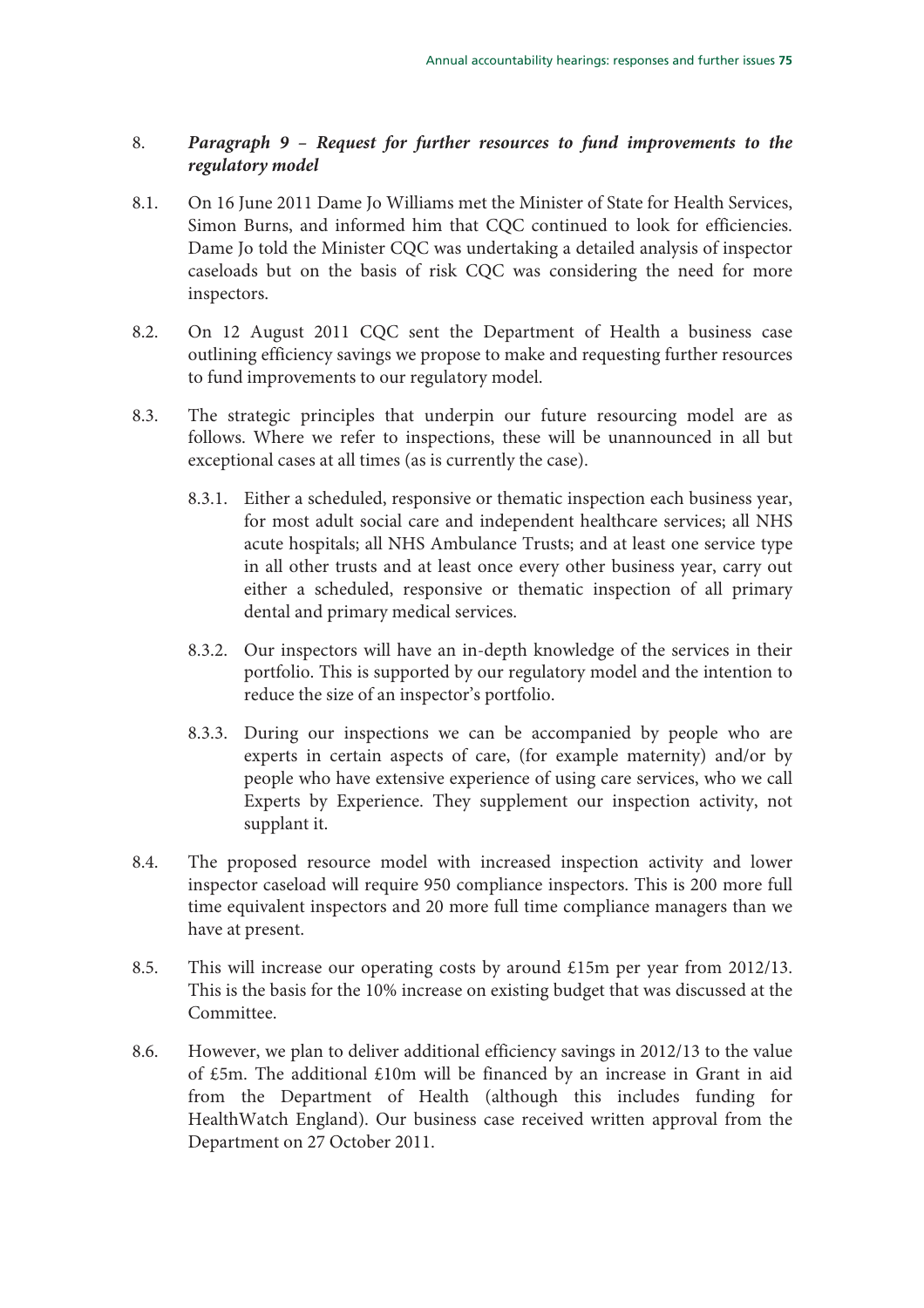#### *Future context*

- 8.7. Factors outside CQC's direct control can, of course, affect our use of resources. Regulating poor care is far more resource-intensive than regulating compliant care. The standards of evidence required, legal preparation for enforcement, and follow-up needed to check whether action has been taken means that any increase in the overall prevalence of poor care will have a direct impact on CQC's performance.
- 8.8. A good example of this is our activity at Barking, Havering and Redbridge NHS Trust. Since registration against the Health and Social Care Act 2008 in April 2010, we have carried out eight unannounced inspections, which amount to 31 days in the Trust's hospitals since April 2010.

#### **The inspection and review process**

#### 9. *Paragraph 10 – Inspector caseload and support*

- 9.1. CQC is actively monitoring the size of inspector caseloads. We are working to ensure caseloads are at a manageable level through recruitment, improvements to our compliance model and making our internal systems more efficient.
- 9.2. A range of support from specialist clinical advice to legal support is available to inspectors. We are currently developing and extending the use of clinical and professional 'expertise' in our regulatory activity.

#### *Improvements to the compliance model and streamlined processes*

- 9.3. There are a number of improvements within the new compliance model that will speed up the inspection and report writing process. This is designed to make inspector caseloads more manageable.
- 9.4. We have focused on improving our report writing tools and methodology, aspects which can take up to 25% of an inspector's working time. The system we currently use to capture reports is being modified from November 2011. Testing and training will follow thereafter, with an expectation that the system is implemented from April. Reducing report writing by just two hours per report for adult social care services would achieve a 10% reduction in the time taken to carry out a review – freeing up more time for more inspections.

#### *Support for compliance inspectors*

- 9.5. All compliance inspectors have access to the following guidance resources to support them in their regulatory work:
	- 9.5.1. Compliance inspectors where necessary compliance inspectors can call on the support of other compliance inspectors, for example where a larger team of inspectors is required to carry out a visit.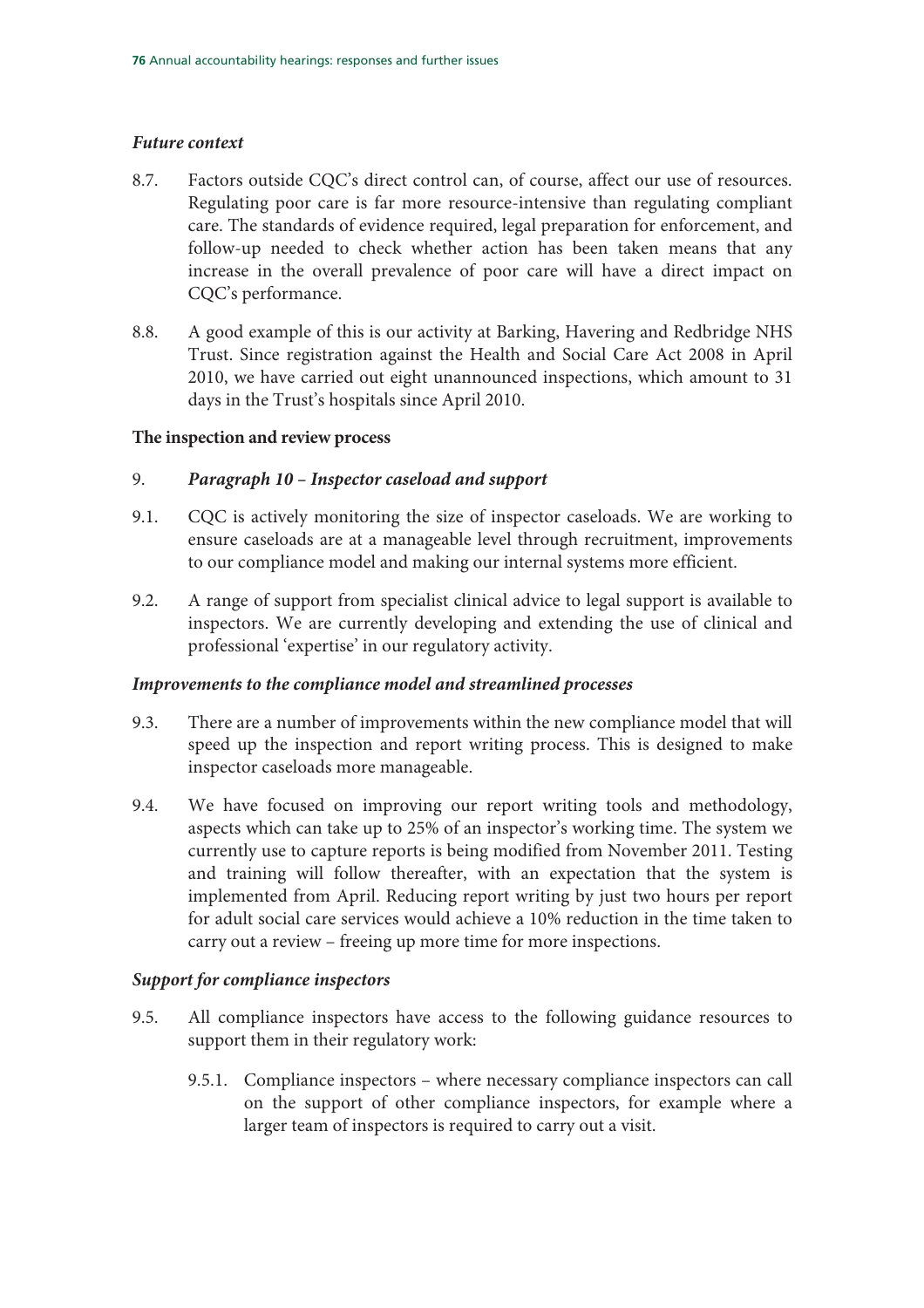- 9.5.2. Compliance managers line managers are able to offer day to day advice and support to compliance inspectors, including regarding appropriate regulatory action in the individual circumstances of each service.
- 9.5.3. Guidance documentation the CQC intranet includes a library of underpinning documents and advice, including items such as 'how to request support from a Pharmacist regarding a medicines risk at a service'.
- 9.5.4. Senior analytical advisers and regional intelligence and evidence officers – regional intelligence teams provide support to compliance inspectors in interpreting data to analyse risk and support regulatory judgements.
- 9.5.5. Experts by experience inspectors can call on people who have recent experience of care in a given setting to attend an inspection with them to provide a more patient-centered view of the care provided.
- 9.5.6. Specialist advice professionals and clinicians who currently work in front line posts which inspectors can call upon for specific or clinical advice. We have national leads on safeguarding, healthcare associated infections and pharmacy available to assist and advise.
- 9.5.7. National Professional Advisors some of our professional advisors also provide sector-specific and clinical advice to compliance inspectors as required.
- 9.5.8. Legal advice our legal team is on call to provide advice to compliance inspectors and managers where required in the course of their regulatory and enforcement activity.
- 9.5.9. Training
	- 9.5.9.1. On joining the Commission all compliance inspectors undertake an eight week induction and training programme, including shadowing with experienced inspectors. New inspectors are also supported through a buddy system in addition to their line manager. In their individual reviews at the end of the induction programme new inspectors discuss bespoke further training needs. This is delivered before the end of the inspector's probation period (six months into post). The programme has been well received:
	- 9.5.9.2."In addition to learning about the procedures and tools we will be using, we also spent a day or two a week shadowing inspections in our regions which were a great introduction to the practicalities of the job and an opportunity to meet some of our colleagues." Tim Brackpool, Compliance Inspector
	- 9.5.9.3. Training after probation is undertaken by inspectors when required based on business priorities and changes to our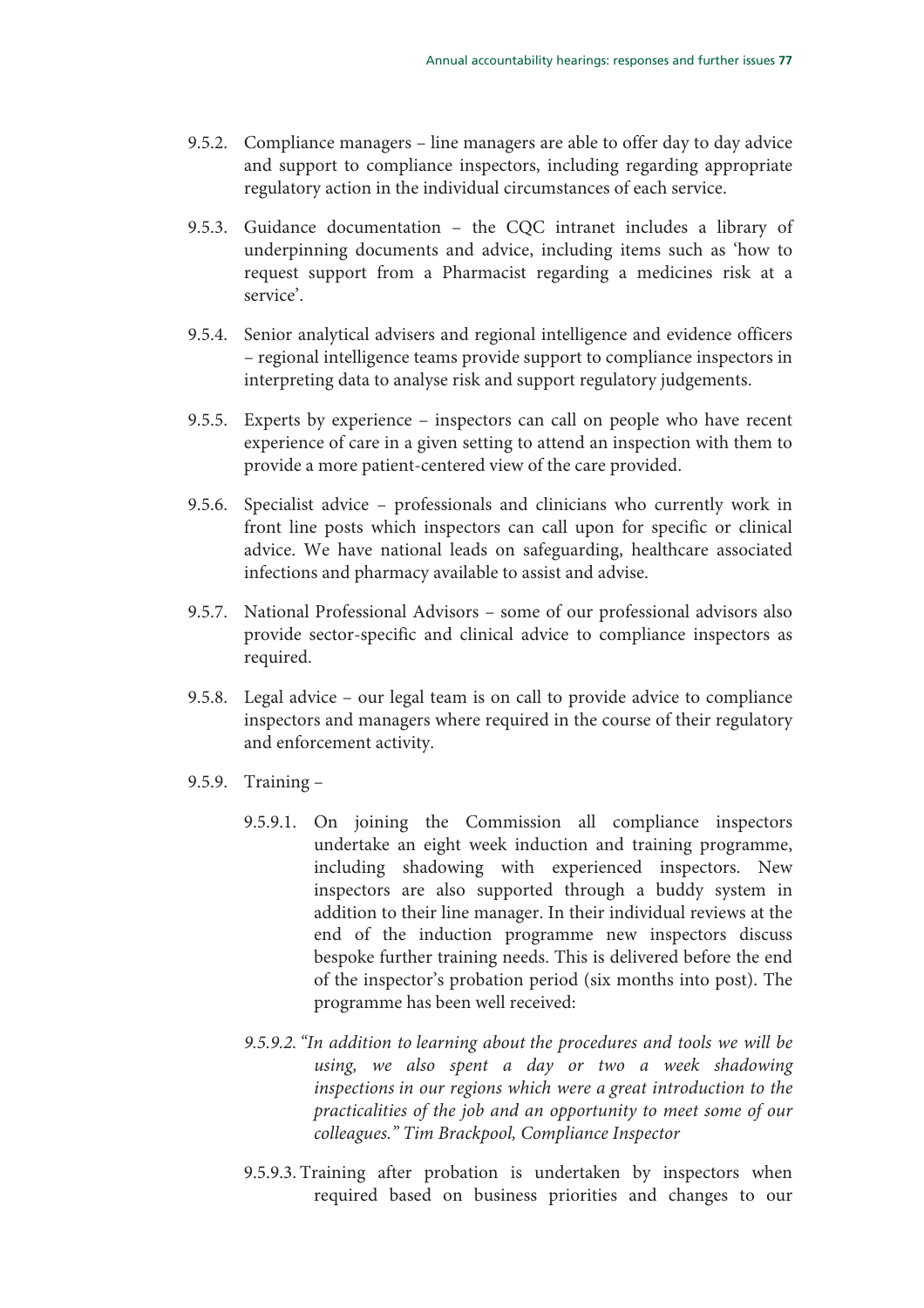methodology, guidance and systems. Inspector training requirements are also identified and monitored by line managers through our performance and development review process, with refresher courses and further training available.

#### 10. *Paragraphs 12 and 13 – Key Performance Indicators*

- 10.1. CQC has made significant progress in developing effective performance indicators and enclosed is the latest performance scorecard [ANNEX 5].<sup>26</sup> This is published on our website on a quarterly basis and includes data on our inspection performance against our internal targets.
- 10.2. The scorecard is underpinned by more frequent weekly and monthly reporting on progress to the Operations Management Team meetings and the CQC executive team. A scheduled programme of inspection activity ensures everyone is clear about all the inspections that are required by our own internal targets.
- 10.3. The targets under our current methodology are to inspect 100% of NHS providers; 62.5% of adult social care and independent health care locations; and 15% of dentist locations by March 2012. These targets are based on the date each sector came into regulation and the need to inspect at least once within two years of registration, and the capacity available to carry out the programme.
- 10.4. Targets for 2012–13 are being developed against the new model of compliance to be introduced next year.

#### *Developing our Key Performance Indicators*

- 10.5. Our key performance indicators and supporting management information systems have been developed since 2009 against a background of CQC's changing remit, roles, and transfer between data systems. An audit of our performance framework reported earlier in 2011 and was positive about our approach, the progress and improvements we have made and plan to make, and the developments we are taking forward.
- 10.6. We have made a number of data quality improvements this year, and as part of this programme (from November 2011) we have fully automated collection of data on enforcement. This will make it possible to deal more effectively with information requests for enforcement data for future periods which require national analysis or collation.
- 10.7. In summer 2011 we worked to improve the reliability of information on numbers of compliance inspections completed. We are now reporting publicly on our performance against our own internal targets of inspections required for each sector, as based on the date each sector came into regulation and the need to inspect at least once within two years of registration (under our current methodology).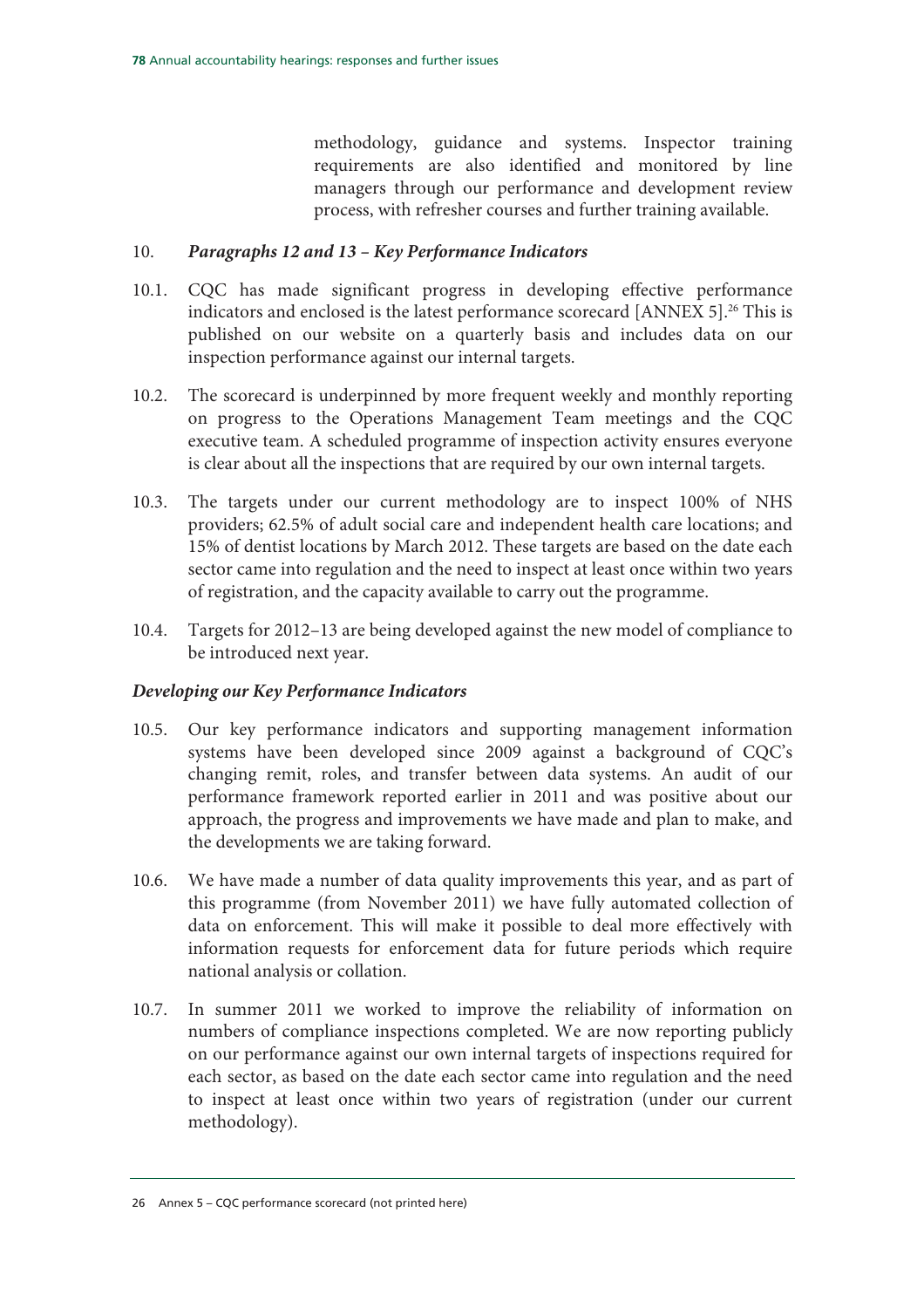- 10.8. During the early part of 2011 we focused on developing more reliable information on the processing of new and variation registration applications against a target of eight weeks for processing. This target halves the time which our predecessor bodies took to carry out similar processes.
- 10.9. We continually work to develop our suite of performance measures. We are currently looking to include more outcome based measures in our scorecard, such as reporting on the numbers of compliant vs. non-compliant providers; the numbers of inspections resulting in compliance or enforcement actions; and the time taken to move non-compliant providers into compliance. This is likely to involve some further work to our management information systems. We also want to broaden the scorecard and evaluation activity further into areas of quality and impact measurement.

#### 11. *Paragraph 14 – Experts by experience*

11.1. We welcome the Committee's support for CQC's use of 'experts by experience.' They played an important role in our 'dignity and nutrition' inspection programme and we intend to expand our use of them in 2012. At present, we are making active use of experts in our reviews of learning disability services prompted by Winterbourne View. We can confirm that these experts are additional to our core inspection workforce and are not intended to supplant CQC's work.

#### 12. *Paragraphs 15 and 17 – Quality and Risk Profiles*

- 12.1. We are pleased to reassure the Committee that the quality and risk profile (QRP) is a tool that aims to gather what we know about a provider in one place, enabling us to assess where risks may lie and prompt front line regulatory activity, such as inspections. QRPs are not a judgement on compliance or a substitute for inspection. We would welcome the opportunity to demonstrate the QRP to members of the Committee and, crucially, to explain the part they play in our regulatory work.
- 12.2. While they are primarily for our own staff we share live QRPs with providers, commissioners and others (such as the Department of Health, Monitor and Strategic Health Authority clusters) through a secure section of our website.
- 12.3. We flag where we have insufficient data and accept that across the 16 essential standards, there is a wide variation in the volume of information available. It is inherently more difficult to gather information around some outcomes, such as outcome 2 'consent to care and treatment'. This data will organically grow as it is populated as a result of inspection activity.
- 12.4. The core philosophy of QRPs is that they will never be 'finished': we are constantly looking for new sources of high quality data or ways to use existing data more innovatively. There will always be new ways to assess risk and we will seek to feed these in as and when they emerge. By way of example we are currently planning to include information from clinical audits and clinical research in the NHS, with a division of some outcomes by clinical specialty.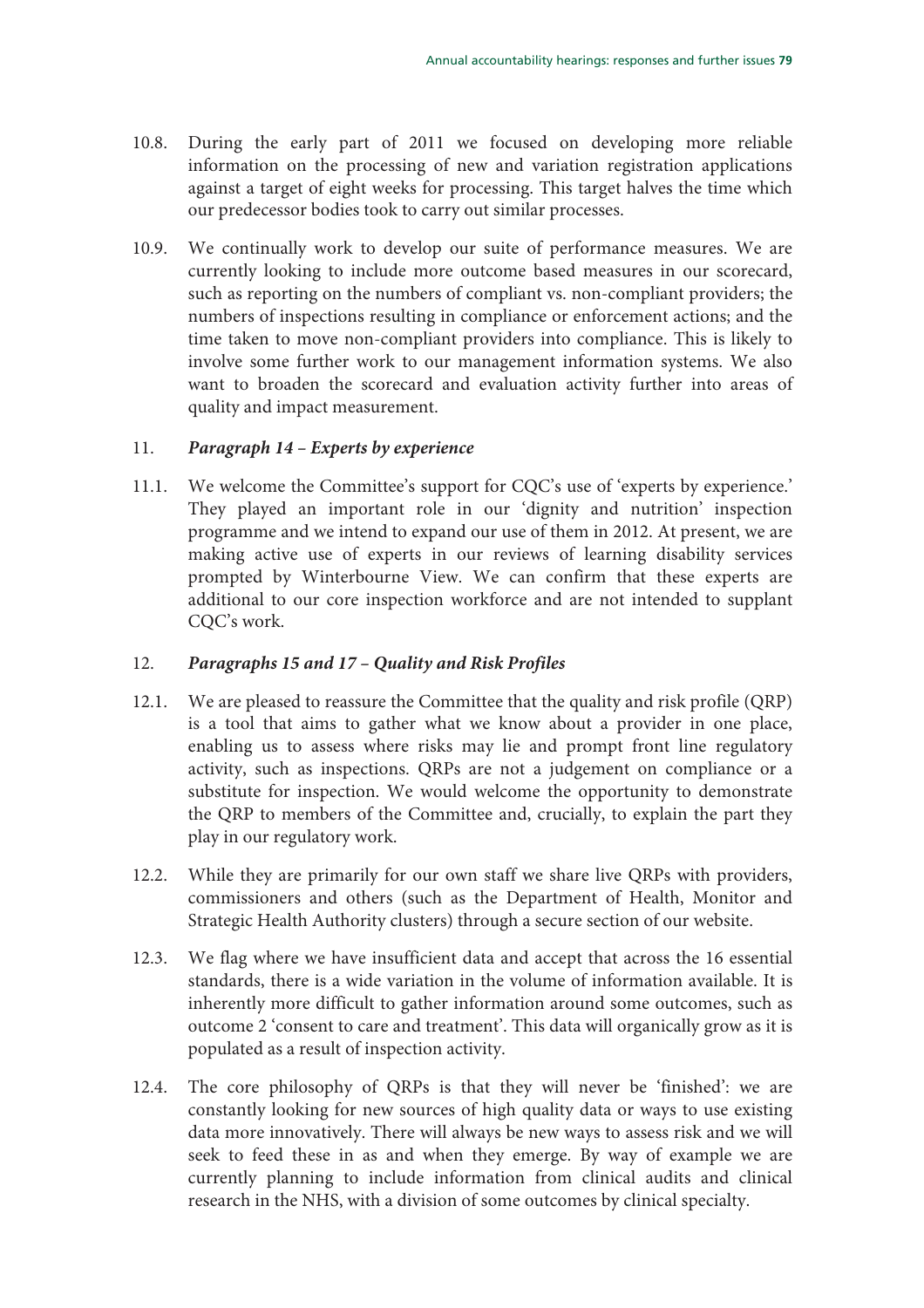12.5. We are developing approaches to deal with the need to adapt to new sources of information and make the most of existing ones. This includes seeking ways to capture more intelligence from CQC staff networks, placing a form on our new website to feed public information into the QRP, and specific projects to develop new indicators relevant to social care.

### *QRPs in the NHS*

- 12.6. NHS QRPs contain around 500 items each (over 150,000 pieces of data overall) and we disagree with the Committee that the data is of limited reliability. Data coverage is variable but in areas we have a hugely rich data set. It should be noted that with the benefit of the QRP we are confident that the problems at Mid Staffordshire would have been picked up 18 months earlier than was the case.
- 12.7. We mostly rely on third-party data collections, such as those of the Department of Health, the NHS Information Centre and Skills for Care, since we wish to make the best use of information that is already available. It is counterproductive for regulation to unnecessarily increase burdens on providers by partially or wholly duplicating requests for data which already exists in accessible formats.
- 12.8. We believe the weakness of Patient Environment Action Team (PEAT) data is overstated in the Committee's report. In the latest round of PEAT inspections, a fifth of all inspections included an external validator and more than three quarters included a user or user representative. PEAT cannot be categorised as self assessment in the pejorative sense.

#### *QRPs in adult social care*

- 12.9. The amount of data in adult social care QRPs is lower than for the NHS at around 50 items each (over 1 million items of data in total). Data on adult social care has always historically been less readily available, and where it is available often less robust. We acknowledge this disparity and are endeavouring to improve this but it will remain a challenge. Due to the nature of the sector adult social care will never reach parity with the NHS in data terms, which is why we are prioritising other sources of information – from the user voice, and through more frequent inspections.
- 12.10. One key project is our close working with ADASS to develop a way to share information via an online portal. This would provide us with more information on where local authorities, that is commissioners of adult social care, have issues with individual care homes. We also have other specific projects to develop new indicators relevant to social care, such as prescription patterns in care homes.

#### 13. *Paragraph 16 – Monitoring front-line staffing ratios in care homes*

13.1. The Committee raised the issue of CQC monitoring front-line staffing ratios in care homes. CQC focuses on the outcomes people receive in the quality of their care, and when relevant looks at the impact of staffing on this. Our recent 'dignity and nutrition' inspection programme demonstrated to us that no hard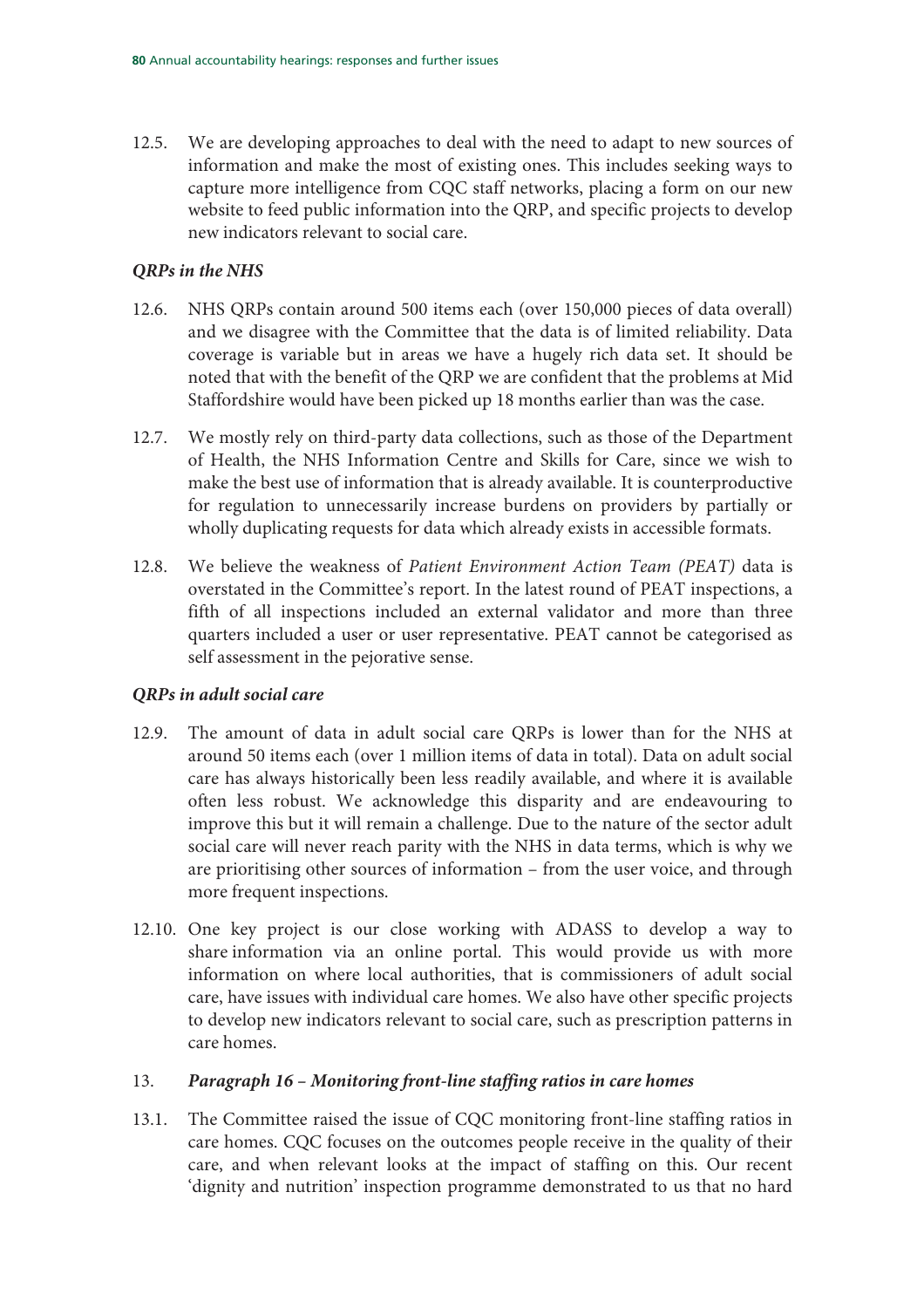rule could be arrived at to set the minimum number of staff or a staffing ratio required to provide good quality care to service users. Good care can be delivered in understaffed units, and poor care in well-staffed areas. Setting a minimum staffing level or ratio creates the risk of giving false assurances about the quality of care.

- 13.2. We also question the feasibility of keeping track of staffing ratios in care homes. Staffing levels and the skill mix of those staff need to be based on the needs of service users and these can change considerably from day to day and week to week. Staffing ratios are therefore a matter for senior managers within services. Some professional bodies have produced excellent guidance to support senior managers in their staff resource planning but have not felt able to stipulate staffing ratios.
- 13.3. What CQC can and does do is to train inspectors to spot the signs of inadequate staffing numbers and / or a poor skill mix. Inspectors can call upon our national professional advisors for advice if they are concerned about these issues and follow up through enforcement action if required.

#### 14. *Paragraph 18 – Maintaining consistency of judgement*

- 14.1. As outlined in paragraphs 6.1 to 6.4, we are currently publically consulting on a revised and simplified judgement framework and enforcement policy which CQC staff use to guide their decision about taking regulatory action.
- 14.2. These improvements will make it easier for our inspectors to make a clear and transparent judgement about compliance and will make it easier for the public to understand the information we publish about providers. For example, we will no longer expect our inspectors to factor in issues such as confidence in the provider to make improvements when coming to their judgement.
- 14.3. Our eight-week training and induction programme for new inspectors is designed to equip them with a thorough understanding of how to make judgements about compliance and appropriate enforcement action. This includes spending time shadowing experienced compliance inspectors. All inspectors have access to formal and informal support to aid them in making robust decisions.
- 14.4. While consistency across regions and within compliance teams is important, this does not equate to benchmarking. Judgements need to be made based on all available information. While the QRP of a service is one source of intelligence for our inspectors, they will use their local knowledge and networks to add a qualitative perspective to inspections and assessments of compliance.

#### *Report writing and quality assurance*

14.5. The Committee may find it helpful to understand our internal assurance processes for report writing. Checkpoints are in place throughout the inspection process to ensure inspectors consider the integrity of the process. Furthermore,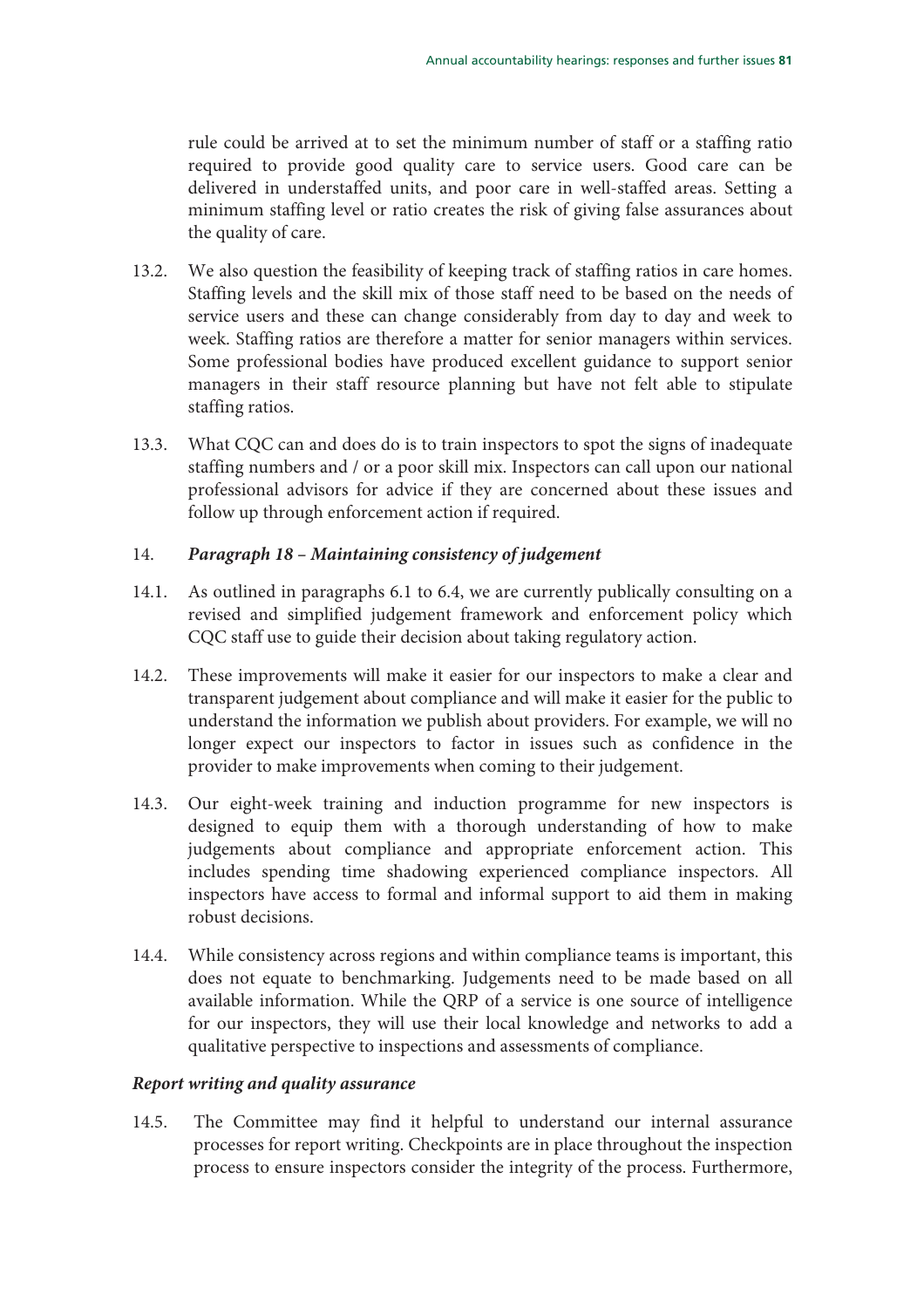peer review at local level is a central part of quality assurance around regulatory judgements and the production of reports.

- 14.6. During the planning phase of a review of compliance (the overall process that usually includes an inspection), inspectors consider all the information CQC has about a service and then decide what specific issues to explore. For example, if the inspection will need to cover detailed aspects of medicines management, the inspector will talk to our pharmacy specialists to request advice and if necessary to attend the inspection.
- 14.7. The inspector may also call on a range of clinical specialists for advice. This can include taking specialists along during an inspection (e.g. the use of practising nurses in our 'dignity and nutrition' inspections, or working with midwifery experts as part of our investigation into Barking, Havering and Redbridge NHS Trust).
- 14.8. The planning stage is followed by the inspection, which will be unannounced in all bar exceptional cases. During the inspection, the inspector will look for evidence to see whether or not the care service is compliant with CQC's essential standards. The planning stage will usually involve making decisions about which standards are most relevant to the provider. The subsequent inspection will seek to gather evidence most relevant to these.
- 14.9. During our inspections we ask people about their experiences of receiving care, talk to carers and family, observe care being delivered, talk to staff, check that the right systems and processes are in place, and look for evidence that suggests care might not be meeting the essential standards. We can follow up an inspection by asking for further evidence, and inspectors can seek expert advice at this stage if needs be.
- 14.10. Following the inspection and collection of evidence there are several stages to ensure that the judgement made by the inspector is fair and evidence-based. The inspector who led the inspection produces a draft report, including their judgements. This report is reviewed by another inspector who comments on the judgements, the flow and readability of the report. The amended report is then sent to the inspector's line manager (the compliance manager) for approval. Once approved, the report is sent to the provider for them to comment only on its factual accuracy. The inspector will consider all comments and make changes where appropriate.
- 14.11. If an inspection uncovers a 'major concern' with the care provided, an internal CQC management review meeting will be convened. The meeting is chaired by the compliance manager and attended by the inspector and where necessary a legal advisor. The purpose of the meeting is to decide what regulatory or enforcement action will be taken, based on ensuring fairness, consistency and making an evidence based judgement.
- 14.12. The final draft of any report is sent to the compliance manager for approval prior to publication. For themed inspections, such as the recent 'dignity and nutrition' inspections, a national quality assurance panel is used.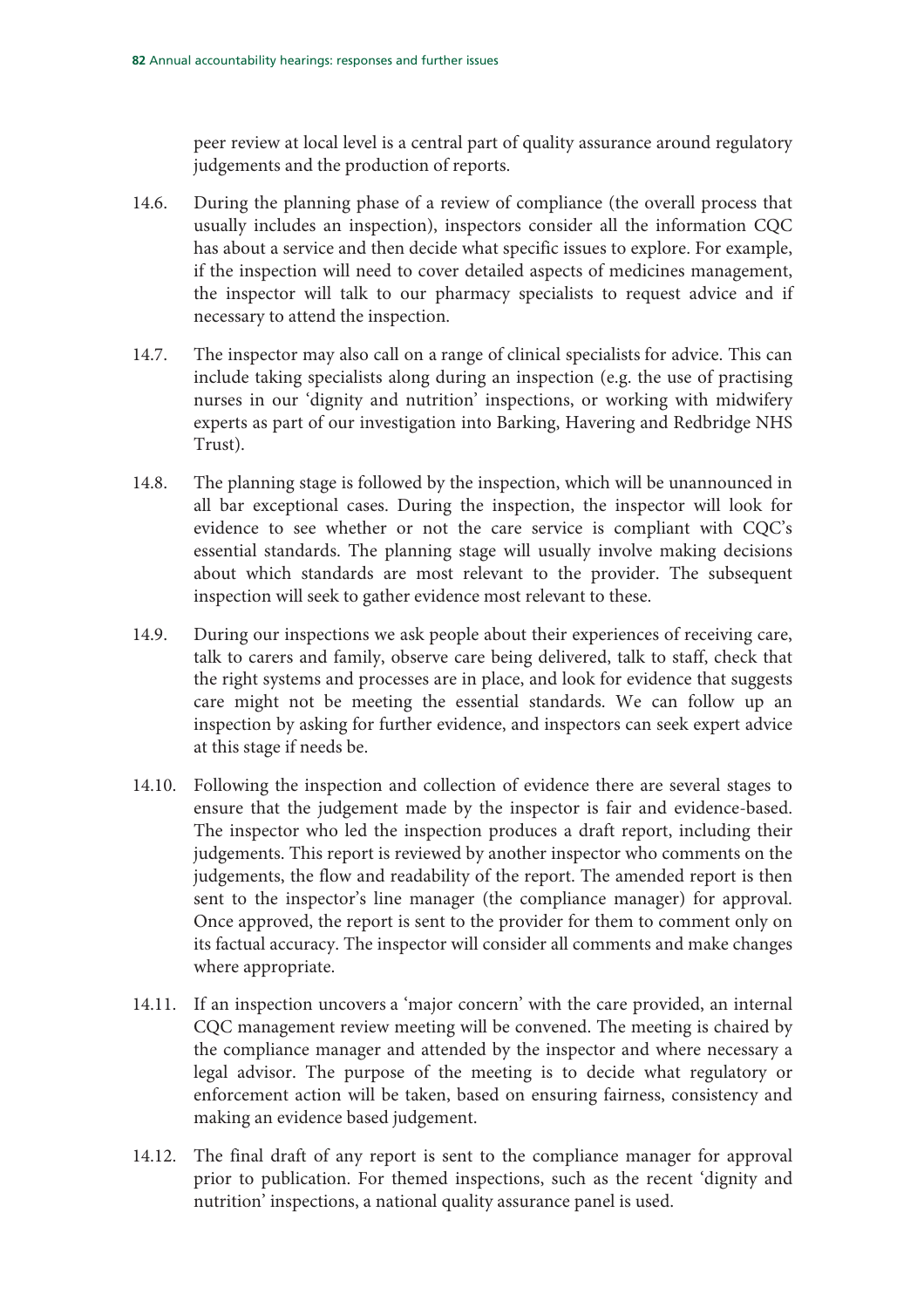## 15. *Paragraphs 19, 20, 21 and 22 – Whistleblowing, and building a culture of raising concerns within provider organisations*

- 15.1. CQC must ensure our handling of whistleblowing concerns is as robust as possible, and we have improved our processes to do this following Winterbourne View [ANNEX 6].<sup>27</sup>
- 15.2. We expect that the organisations we regulate will develop a culture in which it is safe and acceptable for all employees and stakeholders to raise concerns about poor or unacceptable practice and misconduct.

### *Handling whistleblower information*

- 15.3. We can confirm that the process for handling 'whistleblowing' information has been reviewed and strengthened since the undercover filming of abuse at Winterbourne View. In June 2011, CQC set up a dedicated team in its National Customer Service Centre to log the details of any whistleblowing calls or correspondence received; this includes allocating the information to an inspector who must then confirm receipt and action resulting from the information. This 'track and chase' process ensures no piece of information is left open.
- 15.4. The changes made to the system have been subject to a three-month review which has confirmed that the 'track and chase' process is now embedded. The quality of the process – including the information received and action taken has also been subject to review.
- 15.5. There was a significant increase in the amount of this type of information received by CQC after Panorama, but the Committee should be aware that we are assessing whether the increase in quantity was matched by an increase in quality. The findings of these audits will be used to inform future developments in the management of whistleblowing information by CQC.

#### *Whistleblowing and the QRP*

15.6. There is a clear distinction between information which requires immediate action and that which is less immediate but can be used to help spot patterns. Whistleblowing alerts fall into the former category and receive higher precedence in the QRP. They also generate a note for the benefit of compliance inspectors assessing a service at a later date.

#### *Changing organisational cultures across health and social care*

15.7. CQC believes that a system-wide approach to whistleblowing is vital to create a culture that encourages openness within organisations. We firmly believe that the organisations we regulate should develop a culture in which it is safe and acceptable for all employees and stakeholders to raise concerns.

<sup>27</sup> Annex 6 – Updated CQC whistleblowing procedures (not printed here)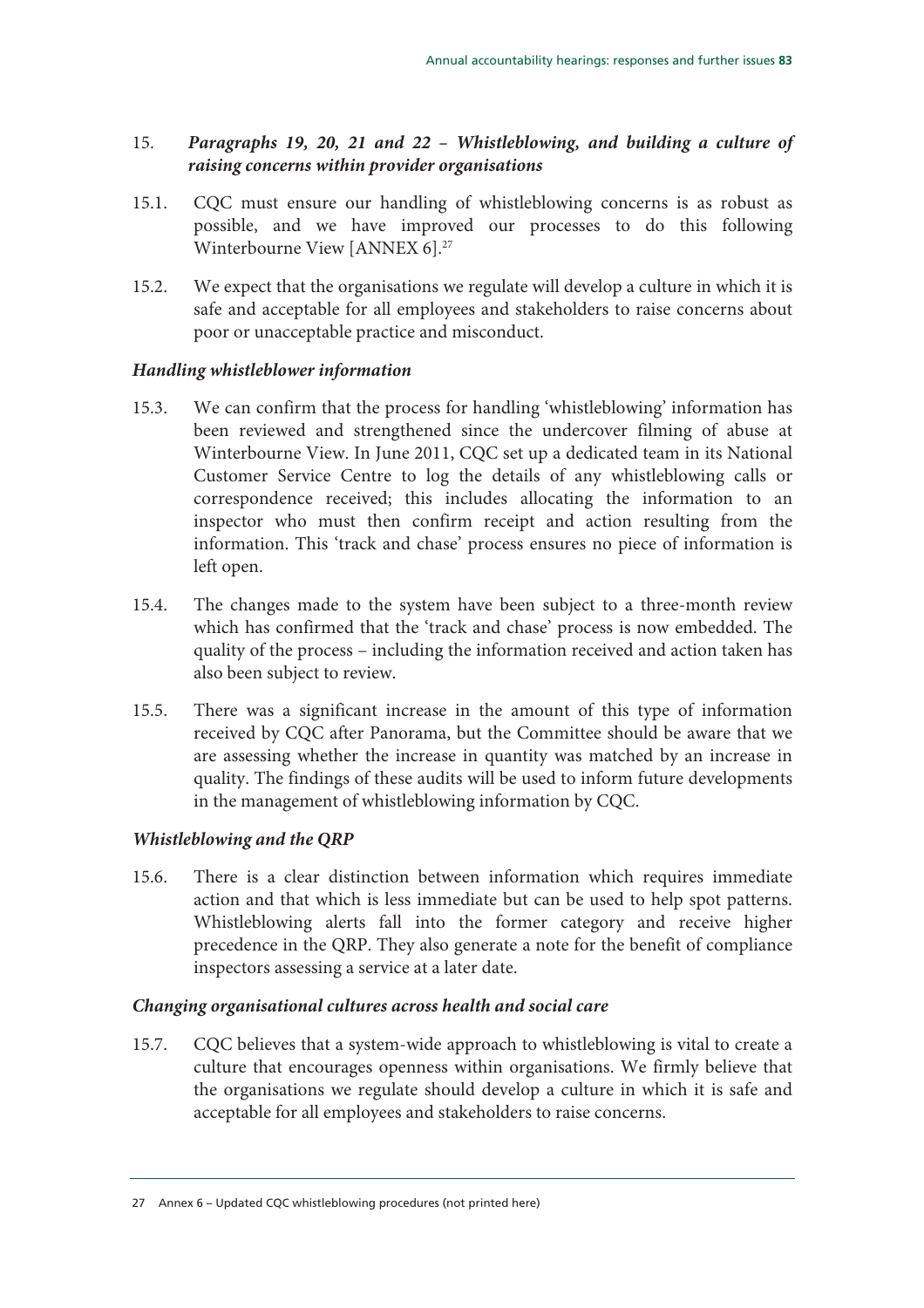- 15.8. Whistleblowing is covered in Outcome 16 of CQC's Essential Standards (on assessing and monitoring the quality of service provision), which prompts registered providers to: "Make sure there is a confidential way for staff to raise concerns about risks to people, poor practice and adverse events. Staff understand the reporting system and feel confident to use it, without fear that they will be treated unfairly as a result of raising a concern.
- 15.9. Where we see evidence that this is not the case, we can take action, although interpreting data around this is complex. For example, a decrease in whistleblowing might reflect an improvement in care or a greater openness by management to engage with staff concerns which means whistleblowing is unnecessary; or it could reflect a punitive attitude towards raising concerns that was intimidating staff.
- 15.10. As a result of this complexity, CQC has neither the remit nor the capacity to routinely monitor how effectively organisations are developing an open culture. What CQC can do is follow up and take action where we have evidence that an organisation is not supporting staff in the way expected and that this is compromising the quality and safety of care for service users. We have made significant improvements on this front.
- 15.11. We also acknowledge it is rightly a key concern of the Committee that we work closely with professional regulators and share concerns wherever appropriate. This is built into our whistleblowing handling procedures and is taken very seriously by the Commission.
- 15.12. We agree with the Committee's recommendation about provider Board accountability and the importance of inspecting for proper processes, particularly where there are signs that this may be contributing to poor care. One of CQC's essential standards requires that a provider regularly assess and monitors the quality of the services provided in carrying out the regulated activity. This is clearly a board and senior management responsibility and CQC would expect the provider to demonstrate compliance with the regulation.

#### 16. *Paragraph 23 – Winterbourne View*

- 16.1. The Committee referred to the abuse at Winterbourne View, shown in the BBC's Panorama programme. As the Committee is no doubt aware, CQC has been open from the outset that its actions in the Winterbourne View case were not acceptable. The decision to rely on the local authority safeguarding process was the wrong one. Our extensive improvements to our handling of whistleblowing data are set out above.
- 16.2. CQC has conducted an end to end internal management review of the regulation of Winterbourne View hospital from the time of its registration to the time of its closure. The review will be CQC's formal contribution to the Serious Case Review commissioned by South Gloucestershire Safeguarding Adults Team, which is currently underway.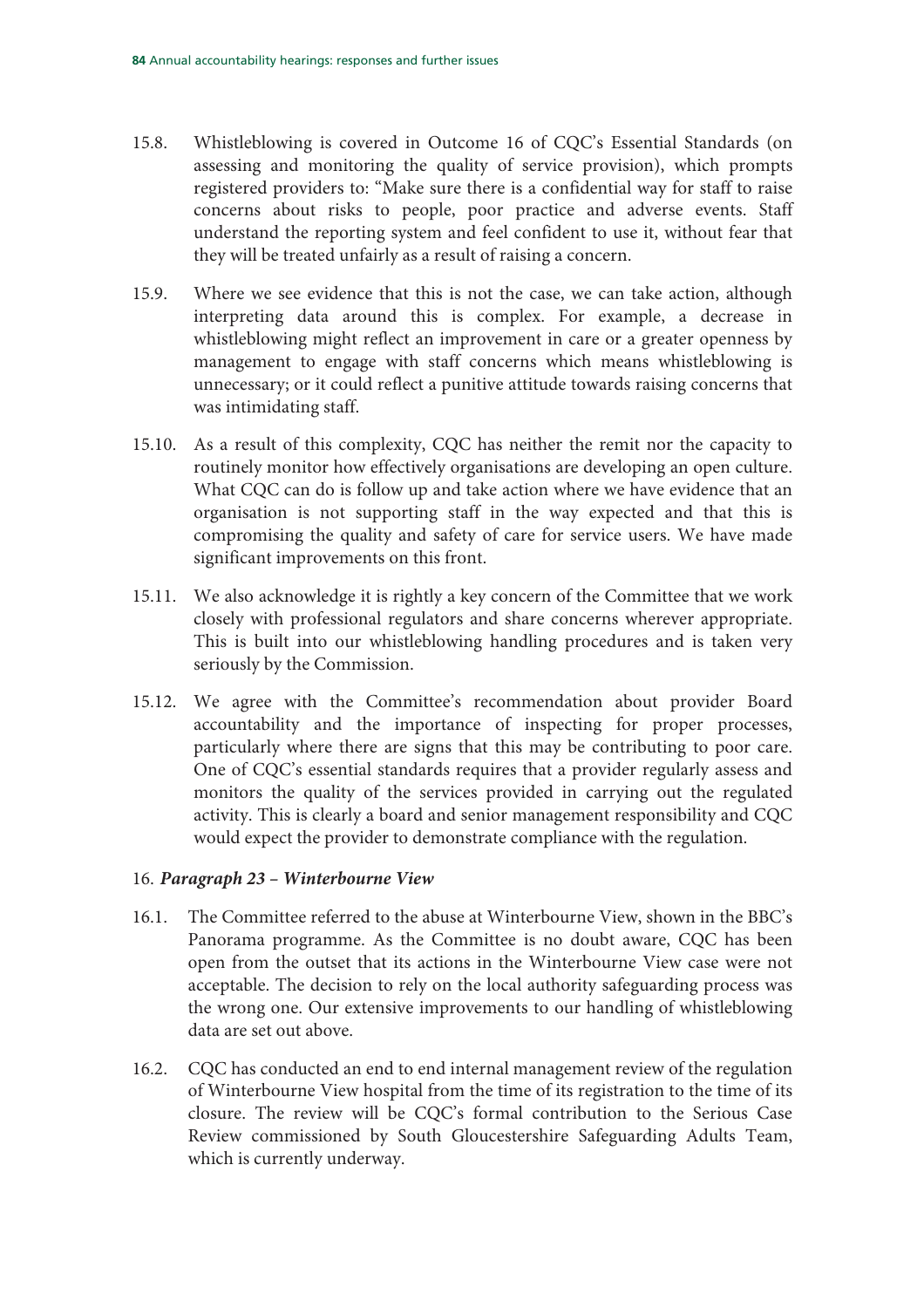16.3. Immediately after the broadcast we wrote to the Minister of State for Care Services, Paul Burstow MP, with a proposal for a programme of risk-based and random unannounced inspections of the 150 hospitals providing care for people with learning disabilities across England. This is now underway, supported by an advisory group and experts by experience.

#### 17. *Paragraph 24 – Healthwatch*

17.1. We note the Committee's comments with regard to HealthWatch. This is a matter for Parliament to decide, although CQC will of course work with HealthWatch England to explore matters of concern about poor care wherever appropriate. We have work underway with LINks to manage their relationship with CQC while they transition to become local HealthWatch organisations. This is complementary to CQC's extensive programme of engagement with the broader range of user and carer voices that we draw on to make assessments of risk in care services across England.

#### **The registration process**

### 18. *Paragraphs 25, 26, 27 and 29 – Improving providers' experience of registration*

- 18.1. We continue to work hard to transform and improve the ways providers communicate with us. This spans the registration process, our National Customer Service Centre and our Online Services project for providers, which is currently in development.
- 18.2. From 1 July 2011 we streamlined registration to provide a better customer experience. This included improved application forms with clearer guidance and asking for references only on a 'need to know' basis.
- 18.3. We are also currently considering our long term approach to registration and plan to engage providers and stakeholders in this work. The aim is to enable us to better flex our model to individual circumstances. We need to ensure we maintain the right balance of ensuring registration is a robust process that acts as a quality check to market entry but is not unnecessarily burdensome or time consuming.

#### *Case study: Southern Cross*

- 18.4. The recent situation with Southern Cross provided an opportunity to review our processes to ensure that our focus was on the essential requirements to safeguard users and comply with legislation. An example of this review's impact is how we have refined CQC's requirements around registered managers to improve the process.
- 18.5. The transfer of Southern Cross homes to a range of new providers has taken place smoothly with a minimum of disruption for those using services. In order to deliver an effective transfer, we focused on the legislative and registration requirements for managers. In doing so we considered that managers should be able to maintain their registration when they would be remaining at the same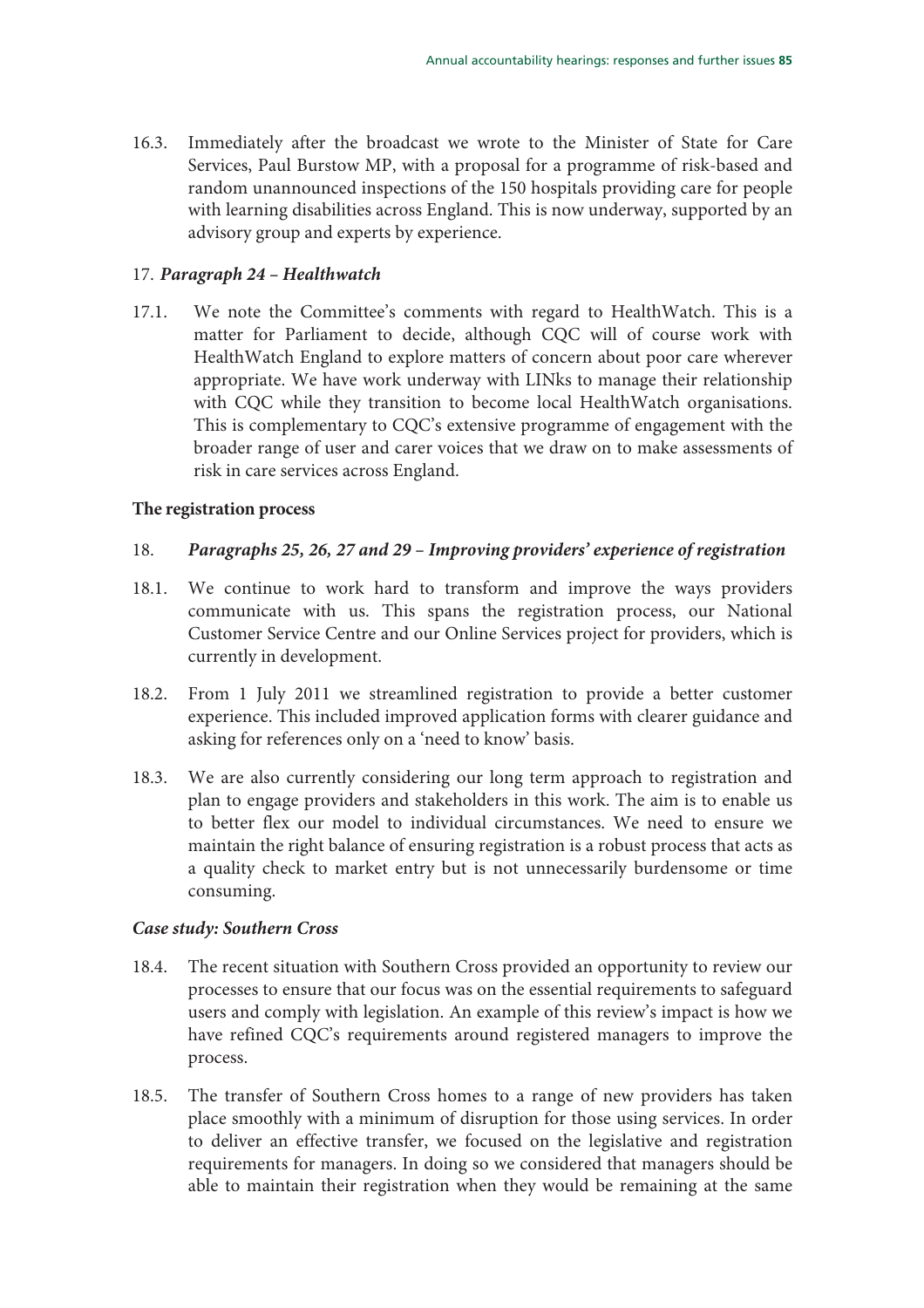location and providing the same regulated activities but employed by a new provider.

- 18.6. In making this change we used information from our inspection activity to inform our knowledge and judgements about individual registered managers. This means in most cases managers maintained their registration while the registration of the service itself changed. We are content this continued to safeguard users, complied with the legislation and removed unnecessary burden for providers.
- 18.7. Greater reliance was placed on what we know of these managers from our review of compliance of the services they manage. The changes made in response to applications in relation to Southern Cross are being incorporated into our usual registration activity.

#### *National Customer Service Centre*

- 18.8. We have asked providers their views on their interactions with CQC, especially with our National Customer Service Centre. While aspects of the feedback have been positive we are aware also of areas where we need to improve and have started acting to correct these issues. A summary of the latest survey of providers suggests that we are moving firmly in the right direction [ANNEX 7].28 We undertake this survey quarterly to make sure we are aware of what providers think about our service.
- 18.9. We worked to ensure a marked upturn in the volumes of registration applications we are able to process in an effort to minimise the chance of backlogs developing in future. By way of example, we reduced the time taken to process registration applications meaning that by April 2011 we hit a record of 1,700 applications processed in one week, at the same time as answering over 90% of calls within 20 seconds.

#### *Online Services*

- 18.10. We will start a pilot of the first release of Online Services in December 2011 for example, allowing providers to submit notifications online rather than in written form. This both reduces the number of transactions and improves the delivery of information to the right place. We envisage that these online account management tools will become the main way that providers interact with the Commission on a day to day basis. This pilot will be used to evaluate the effectiveness of the services.
- 18.11. If the pilot is successful, by April 2012 we expect that over 95% of notifications which are submitted to us could begin to move online. We anticipate this will improve the provider experience of sending us information and also improve our data quality.

<sup>28</sup> Annex 7 – Provider sentiment tracking (not printed here)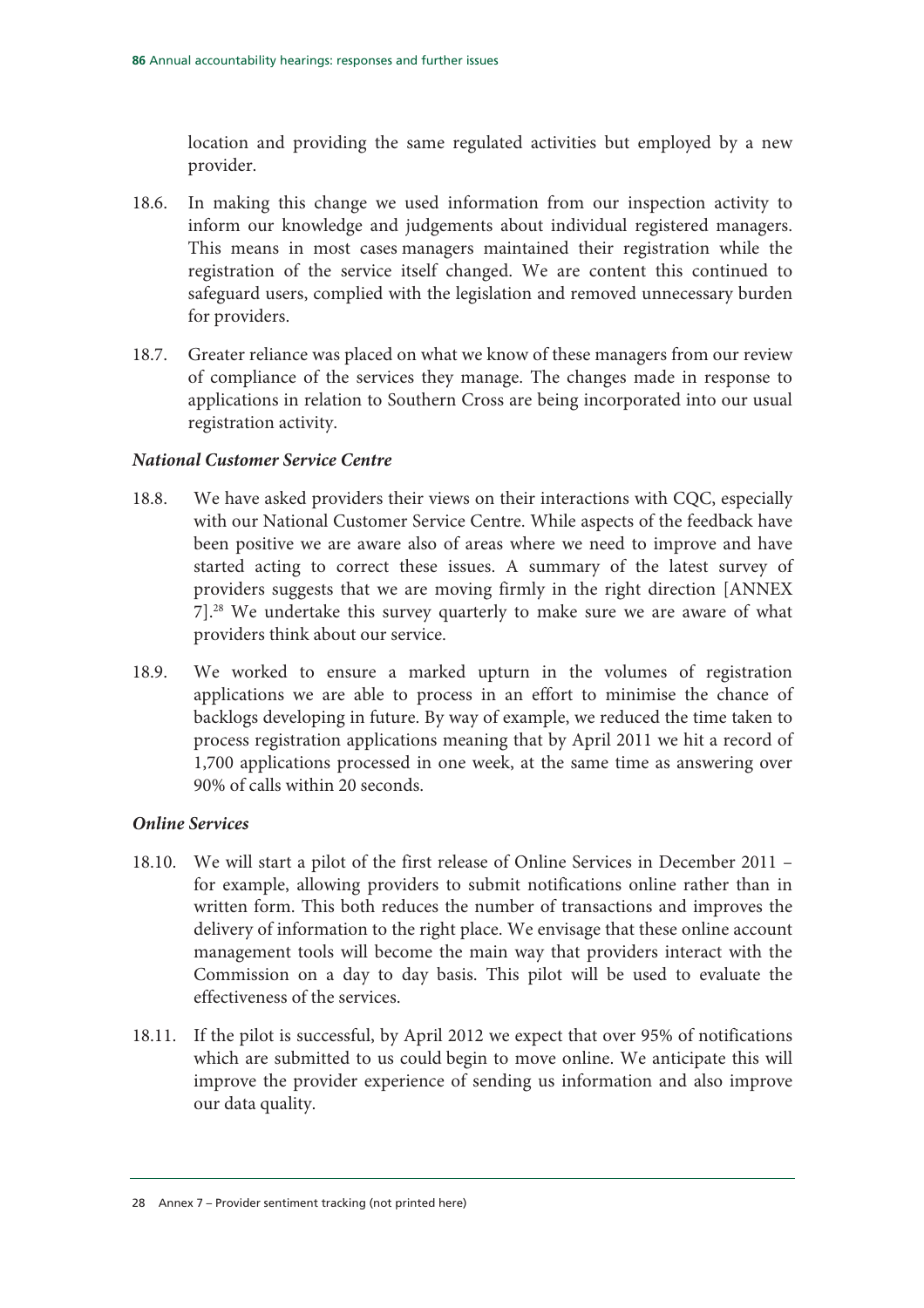## 19. *Paragraph 28 – Improving transitional registration for primary medical services (including GP practices)*

#### *Primary medical services (including GPs)*

- 19.1. We are now using the delay of the transitional registration of primary medical services to review and improve the registration process. This will include developing an online application and tracking service, improving our guidance, and working closely with stakeholders to ensure the registration process is fit for the sector. The streamlining of the process is already underway; including reducing the occasions where we require a CQC-countersigned enhanced Criminal Records Bureau check.
- 19.2. We have held an early focus group with GPs and practice managers to examine the proposed approach to application forms using our new online services for providers. Further focus groups and pilots will test the usability of this approach and the final online forms.
- 19.3. A primary medical services advisory group has been set up with key stakeholders, including the General Medical Council and British Medical Association, allowing them to take part in the development of the transitional registration process. We are also directly engaged with providers through our online Provider Reference Group which regularly hosts live web chats and examines our documentation. Membership of this is open to any provider.

#### **Provision of information to the public**

#### 20. *Paragraph 30 – Information for the public*

- 20.1. CQC wants to put as much information into the public domain as possible to help people make informed judgements about their care. The main way we do this is through our website, the new version of which launched in October 2011 and which is designed to give the public essential information to help inform their choices about health and social care.
- 20.2. Every service registered with CQC has a 'provider profile' on the site where services users, their carers and members of the public can see a clear and up to date summary of our judgement of the service. More detailed information from our reports about what our inspectors found and what people using services told them is only a click away. Where we are conducting a review of a service this is highlighted on the provider profile. Our new reports are added to the website on a weekly basis.
- 20.3. To help us capture as much information as possible about the services we regulate, each provider profile has a tab where people who use services can share their experience with us. This feedback is triaged and then fed into the QRP for the service where our inspectors can pick it up.
- 20.4. We acknowledge that there were delays to the launch of the website for which we apologise and are due to a number of technical and resource factors: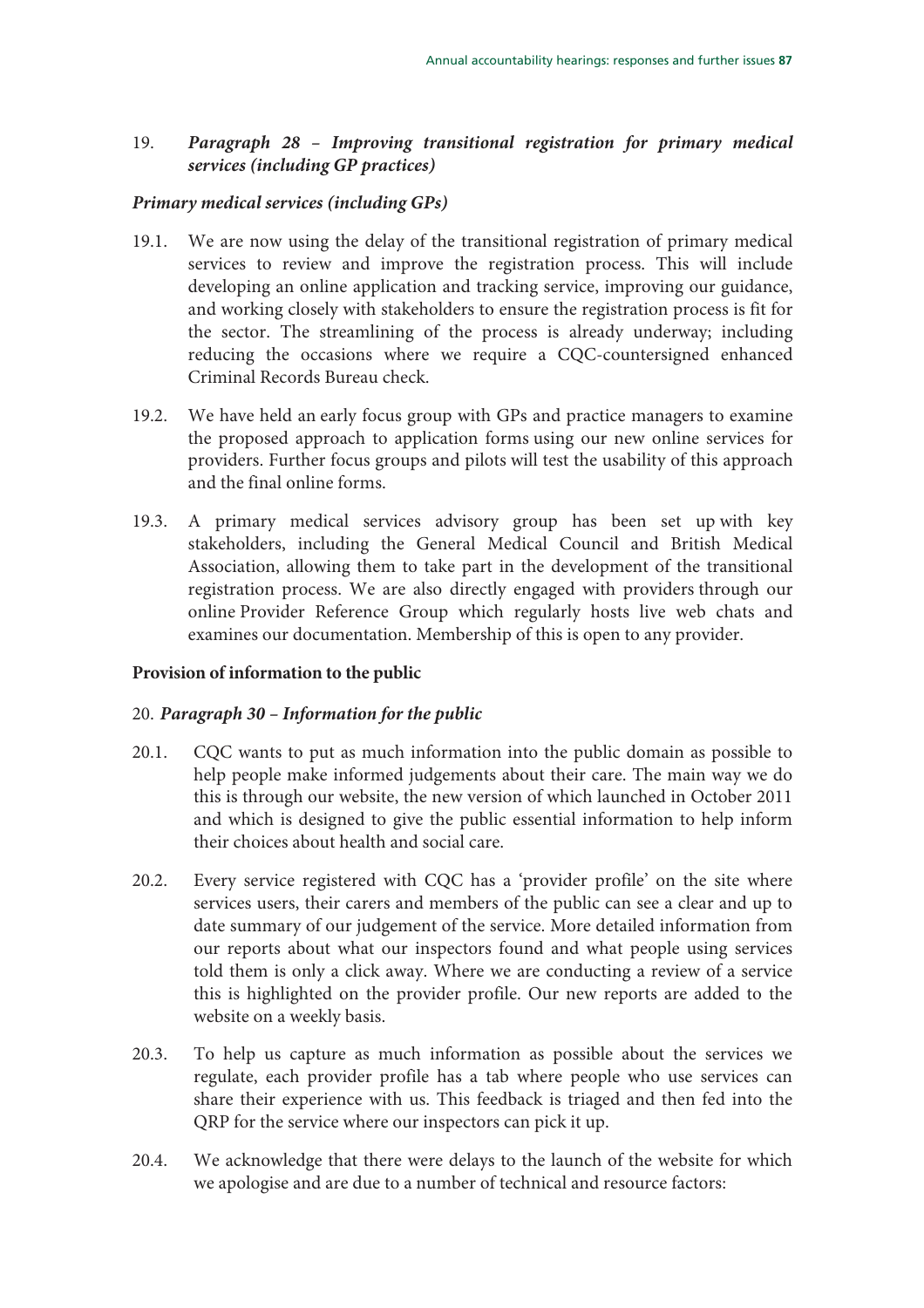- 20.4.1. Recruitment in her letter to Una O'Brien at the Department of Health on 22 November 2010, Jo Williams raised concerns about recruitment to business critical posts in the website team, which at that point had a vacancy rate of 50 per cent. It was highlighted that this team was critical to fulfilling the legislative requirement of making information available and accessible to people who commission, choose and use services.
- 20.4.2. Complexity of task turning a highly complex data set into meaningful information that was also easily digestible for a public audience required a considerable amount of work.
- 20.4.3. Consultation and testing we wanted to make sure we got the website right, making it a valuable resource for service users, their carers and the public. This involved a lot of iterative testing, the full timescales for which were difficult to accurately map in advance.
- 20.4.4. Technical challenges the alignment of internal systems, processes and data quality required overcoming a large number of time consuming challenges to support our new digital approach. The work done sets us in good stead for our future digital platform.
- 20.5. It has taken longer than we would have liked to launch this site, but our view is that the delays have been justified by the final result. In building the site, CQC had to work to transform highly complex data into meaningful information, easily digestible for the public. The Commission carried out extensive consultation and testing with the public and providers to build a site that works for our many audiences. Internal systems had to be adapted to ensure that the publication of clear, timely information about our compliance monitoring was embedded in our ways of working.
- 20.6. The site will continue to develop and improve in the short- and medium-term. The increase in CQC's inspection activity will see us build a better and richer picture of the quality of care across England over time, and the quality of information on the website will improve in line with this.

#### 21. *Paragraph 31 – Adult Social Care Excellence Award*

- 21.1 The Department of Health has confirmed that CQC will not be proceeding with the adult social care excellence award, following the feedback received during our recent consultation exercise.
- 21.2 The social care white paper, to be published next year, will look at how to drive quality improvement in social care and the role CQC might play in this.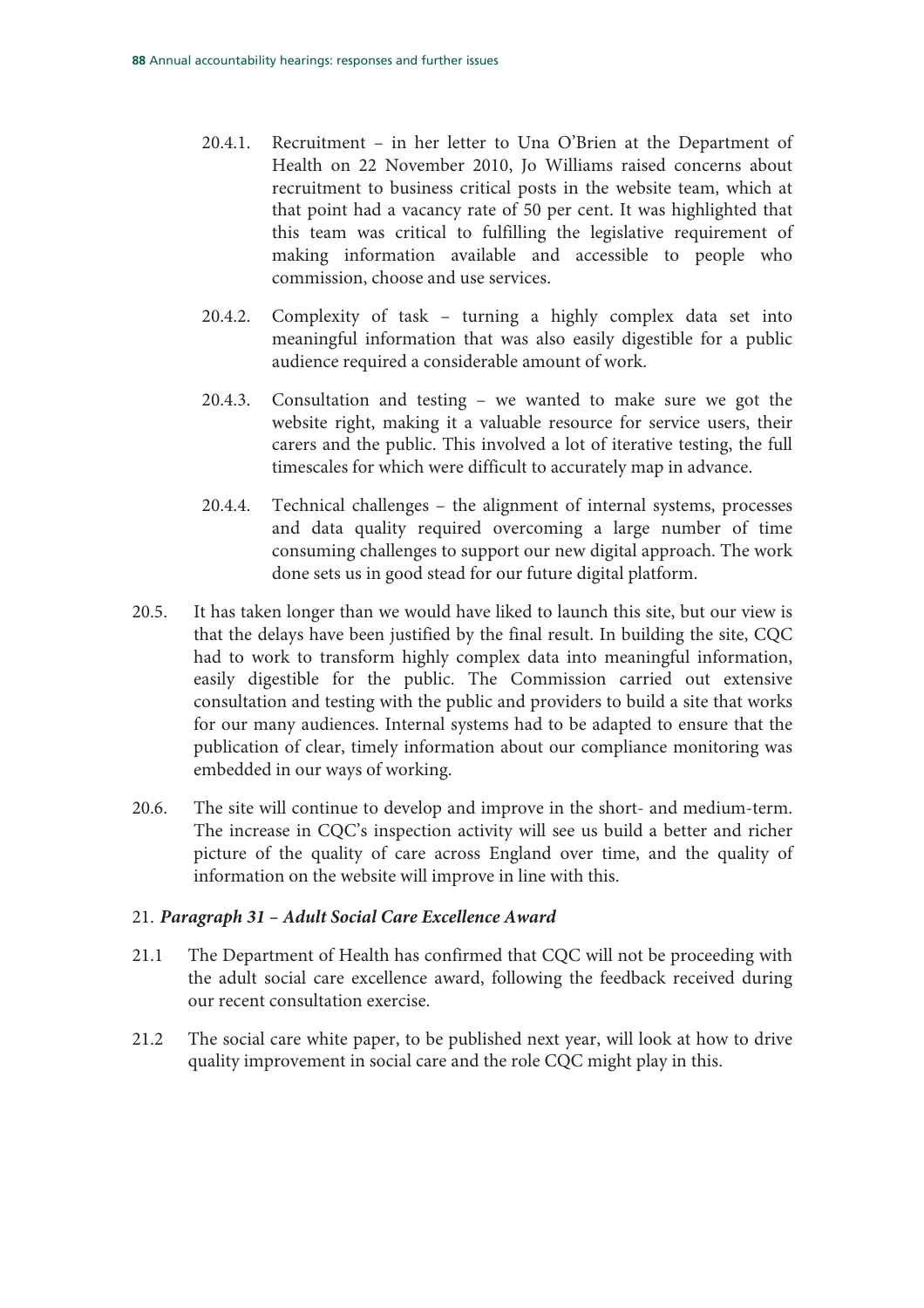## Appendix 7: Government's Response – Annual Accountability Hearing with **Monitor**

### **Introduction**

On 14 September 2011, the House of Commons Health Committee (the Committee) published the report: Annual Accountability Hearing with Monitor.

The Committee proposed to review the work of Monitor on an annual basis starting in Summer 2011. The Committee decided to take a similar approach in relation to CQC.

The Department strongly believes that these hearings are of great value in strengthening the accountability of the Department's independent Arm's Length Bodies to Parliament and the wider public.

### **Departmental response**

We welcome this report and have carefully considered the Committee's recommendations and the issues it raises. The changes proposed for Monitor in the Health and Social Care Bill will expand and change Monitor's role from being the Independent Regulator of Foundation trusts. However, the Bill makes provision for Monitor to retain its intervention powers for a transitional period. The powers will be reviewed in 2015 and may be extended if necessary.

The Government's response to each of the recommendations made in relation to CQC is shown in the table below. Many of the Committee's recommendations were clearly for Monitor to take forward and we have indicated where we feel this is the case.

## **Department of Health response to the Health Select Committee Recommendations – Monitor**

#### **Introduction**

## *Foundation Trusts – Monitor's continuing duties*

**Monitor faces a significant challenge in assessing and authorising for foundation trust status the remaining NHS trusts. We welcome the Government's decision to change April 2014 from the legal deadline for the completion of this process to a less rigid target, albeit one the Government strongly expects to be met for the majority of Trusts. Nevertheless, sheer numbers alone make the assessment task formidable, and the Government must be prepared to be even more flexible if circumstances demand it. (Paragraph 13)** 

Removing the 2014 date from the Bill is about responding to the NHS Future Forum recommendation to not have a cut –off date in legislation and enabling the minority of more challenged NHS trusts to make the necessary developments so they can achieve FT status on their own, with an existing FT or in another organisational form beyond 2014 and over an updated timescale to be specifically agreed. These trusts will continue to work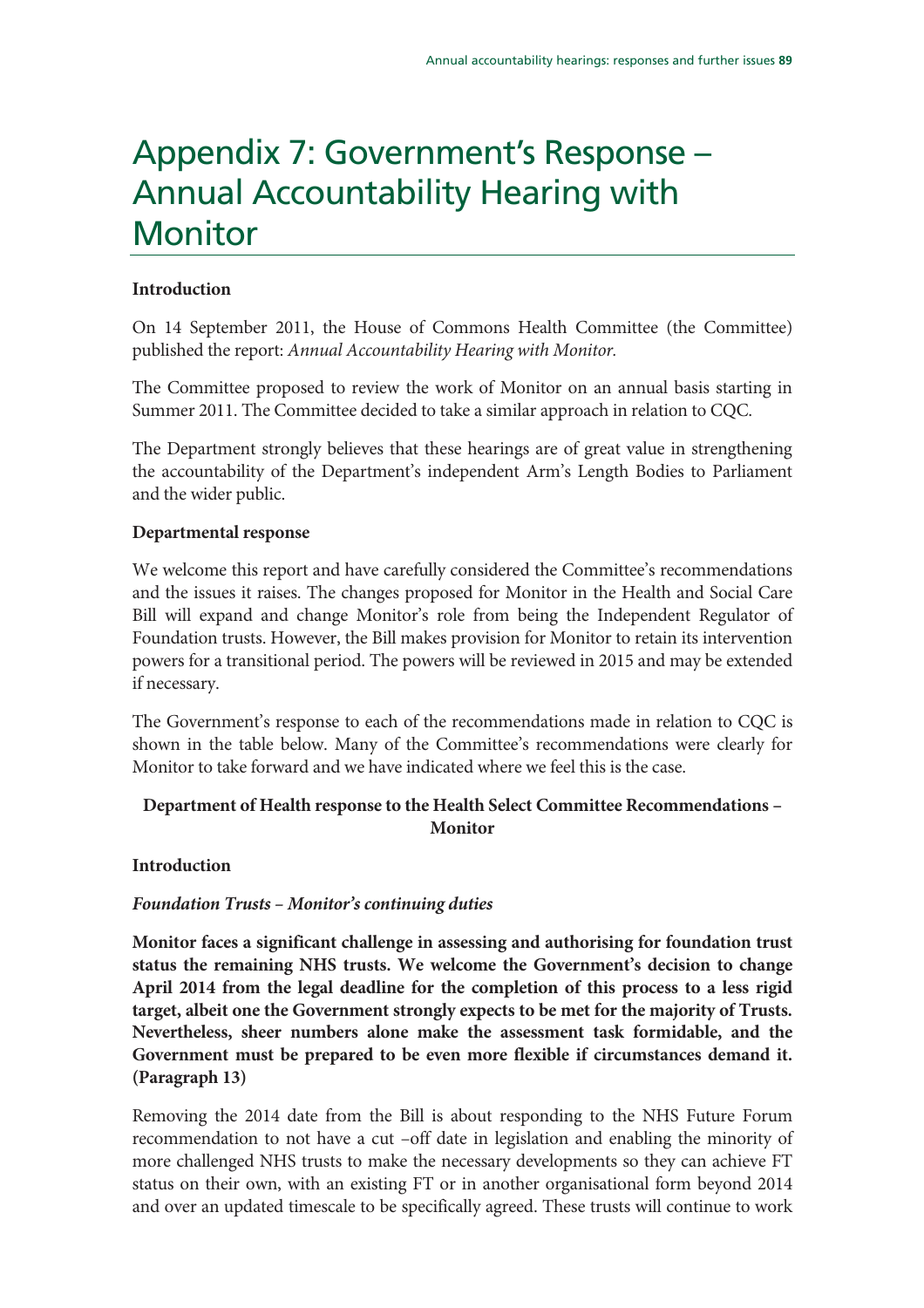towards FT status under new management arrangements. The Government's position remains unchanged and the aim is for the creation of a full FT sector so that there is a full cohort of sustainable providers of high quality healthcare services.

**Monitor needs to be in a position to respond to the demands of applicant trusts, rather than trusts' programmes being artificially accelerated or delayed in line with Monitor's capacity. Monitor will, however, only be able to function effectively if the flow of applicants through the pipeline is phased and not back-loaded. The Department of Health therefore needs to manage the progress of applications as far as possible to ensure Monitor is able to work effectively. Where this is not possible, the Department must either provide Monitor with the necessary resources to temporarily increase its assessment capacity, or should relax deadlines for a particular trust to enable assessment to be undertaken with due care and consideration. (Paragraph 17)** 

Tripartite Formal Agreements (TFAs) are agreed documents that are now going into the public domain which set out a Trust's journey to FT status on their own, as part of an FT or in another organisational form. The development of the TFAs has enabled us to further clarify the trajectory to FT status. The Department is currently working with SHAs on how best to manage the trajectory and will continue to discuss this with Monitor.

## **The Department must resist the temptation to artificially accelerate the process by referring trusts to Monitor before they have reached the appropriate level – to do so would hinder Monitor's capacity to handle more realistic applications. (Paragraph 18)**

SHAs are responsible for working with NHS Trusts to ensure when an application is submitted to the Department of Health, it is robust and fully able to stand up to the Monitor assessment process to ensure it is able to achieve FT status.

**The Committee strongly supports the view that the standards for authorising foundation trusts must not fall as a result of the Government's desire to see all remaining NHS trusts become foundation trusts. We welcome the assurances on this point from both Monitor and the Government. We note that Monitor intends to review its approach to assessment in order to accommodate the extra demand s on its capacity. It is imperative that any change in process does not alter the standards expected of aspiring foundation trusts, either directly or as a result of the space created by a less comprehensive process. (Paragraph 25)** 

There will be no lowering of the bar to Ft status. Since Mid Staffordshire, there has been much more focus on quality in FT applications. Both Monitor and the DH have established quality metrics as part of their assessments of Trusts, and, Monitor and the Department of Health work much more directly with CQC to assure quality in aspirant FTs.

Within the FT Pipeline work, the Provider Executive Group (PEG) commissioned and has now implemented an additional quality framework which is now used by all Medical Directors across the country when assuring quality aspects of all FT applications they are asked to review. This process includes the use of a clinically endorsed set of quality indicators which are used to explicitly consider the outcomes of care provided at aspirant FTs alongside the more general clinical governance issues that are considered as part of an FT application. This work is now formalised as part of the process for reviewing FT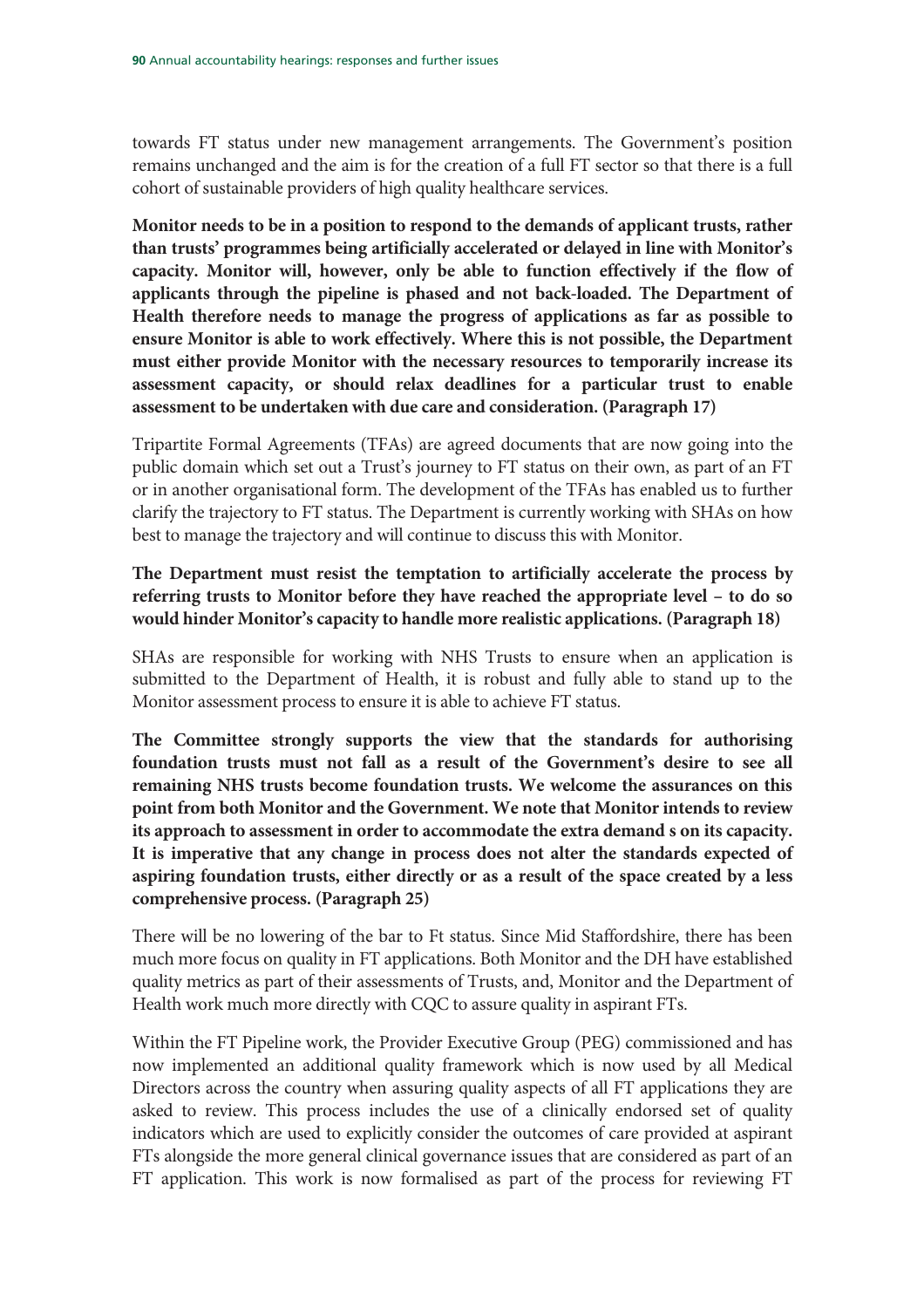applications and has been used on the most recent applicants, and will do so for those being reviewed going forward.

In addition, this processes for reviewing quality in FT applications will continue to be reviewed to ensure that quality of care remains the focus of organisations making the changes needed to progress to FT status. These reviews will be undertaken as part of the development of the single operating model for reviewing FT applications which will help the current 10 SHA model move forward effectively into one model for the clustered SHAs from January 2012 and ultimately for the NTDA.

## **Monitor's assessments of foundation trust performance show that although many foundation trusts are performing well, a significant proportion are struggling to meet financial and government standards. (Paragraph 27)**

We acknowledge that the operating environment in the NHS has become increasingly challenging. The requirement for hospitals to remain fully focussed on delivering quality healthcare services for patients whilst the financial situation has become more demanding means it is arguably more challenging now to achieve FT status than before. We have not changed the requirements for achieving FT status and in fact the changing financial context, in particular the increasing efficiency requirements, has meant the test to become an FT has become more challenging. This is only right given the assessment for FT status is around preparing organisations to operate with more autonomy, in testing operating conditions but has impacted on the speed of applications.

It is for Monitor as the independent regulator to ensure that where FTs are struggling to meet requirements that appropriate actions are put in place to address them.

**It is clear that some of the improvement in the numbers of foundation trusts in significant breach is accounted for by changes in targets which have been introduced by the Government. We agree that Monitor's compliance criteria should reflect performance measurements used by NHS Commissioners, the CQC and the Government. (Paragraph 29)** 

Operational and therefore for Monitor to respond to.

**The Committee believes that the parallel existence of Monitor and the CQC creates a significant risk of cost and process duplication between the two bodies. It is essential that the scope and function of each body is clearly defined and that both bodies observe the limits of their responsibilities, while retaining a holistic view of the regulated organisations. (Paragraph 31)** 

Operational and therefore for Monitor to respond to.

**It is right that Monitor adapts its regulatory approach and its use of formal intervention powers to reflect the circumstances of individual cases and we accept Monitor's reasons for not using its formal intervention powers in 2010-11. Nevertheless, we encourage Monitor not to be reticent to use its formal powers when necessary, and to regularly review the progress of trusts in significant breach. (Paragraph 33)** 

Operational and therefore for Monitor to respond to.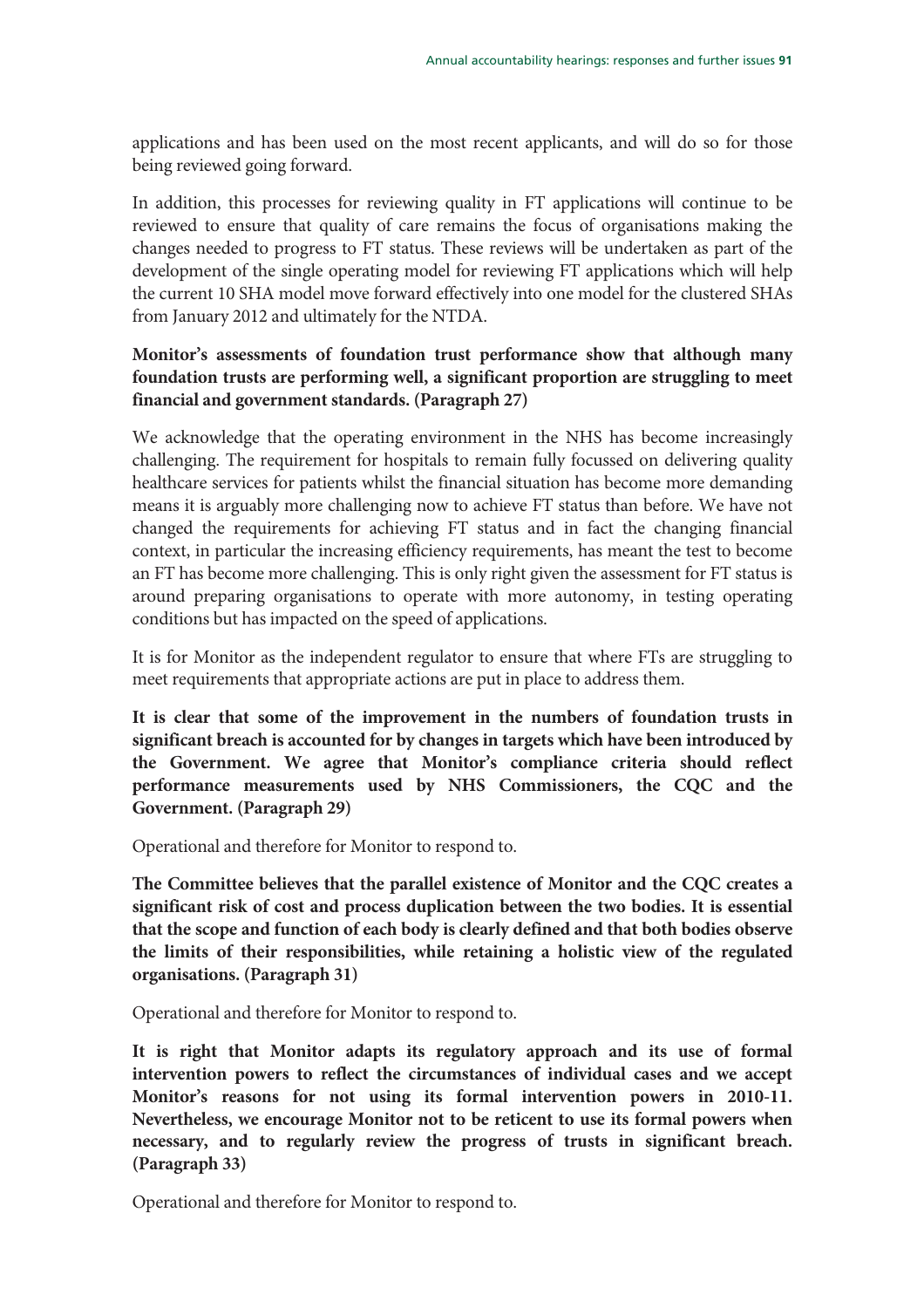**Over the next year, Monitor's foundation trust compliance role will become harder and more important. It must be prepared and resourced to meet this challenge. There will be more foundation trusts, many of them newly authorised, struggling to make demanding efficiency gains and to manage upheaval in the health landscape. Existing foundation trusts will also be affected. In this light, we welcome the fact that Monitor is increasing its monitoring of financial risk. We encourage Monitor to remain vigilant for further areas where closer scrutiny is needed. (Paragraph 36)** 

Operational and therefore for Monitor to respond to.

**We are concerned about the proposals in the Health and Social Care Bill to reduce the financial oversight role of Monitor and increase the responsibilities of foundation trust governors in this area. We draw the attention of the House to the fact that Monitor reported in March 2011 that failures of governance within existing foundation trusts were a significant contributory cause to cases of significant breach during 2010 and we see little or no evidence that this position has changed sufficiently to justify the additional responsibility being placed on foundation trust governors. (Paragraph 41)** 

Foundation trusts were established to be autonomous and self-governing. We recognise that it can take some time to build up the capability of governors in a newly-authorised foundation trust. In response to the NHS Future Forum's recommendation, we have said we will give more time for governors to build capability in holding boards to account by extending the transitional period where Monitor retains specific intervention powers over them. This will apply to all foundation trusts and will last until 2016. For foundation trusts authorised after 31 March 2016, the powers will apply to them for up to two years after their authorisation. The powers will be reviewed in 2015, and may be extended if necessary.

We are actively seeking to build governor capability. The Health and Social Care Bill proposes to lay a duty on foundation trust directors to take steps to ensure that their governors are equipped with the skills and knowledge they need to perform their enhanced role of representing the interests of their members and holding directors to account for the performance of the trust. We are supplementing this with non-legislative measures: we are funding a project by Foundation Trust Governors' Association, the Foundation Trust Network and Monitor to develop induction, core and specialist training for governors. We will also encourage foundation trusts to take up existing training by the Foundation Trust Network to inform and improve pre-election processes so that governor candidates are better informed about the role and can assess their suitability and inclination to take it on. We will also encourage foundation trusts to build closer working relationships between their directors and governors so that the latter are better informed about the trust's operation and more able to identify risks and issues about its performance.

There will be other financial oversight of foundation trusts as well as through Monitor. Under our proposals the Foundation Trust Funding Facility (FTFF) terms and conditions would be developed to ensure that foundation trusts are financially viable and would restrict actions that are materially risky.

**Development will be necessary if foundation trust governors are to have the skills required to successfully take on their new responsibilities and operate effectively in the new landscape. We noted that Monitor's ability to provide development at the required**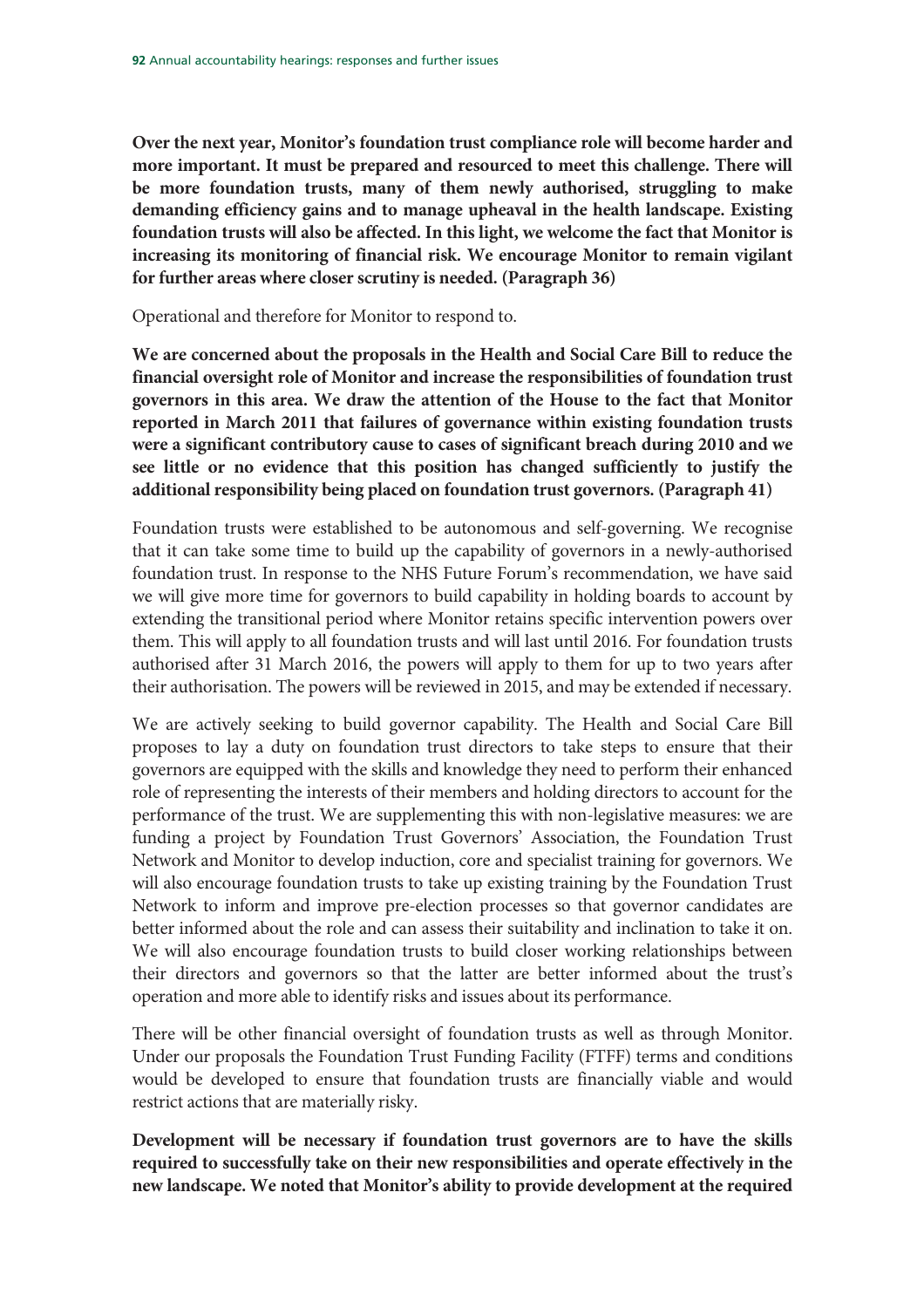**level may be limited by spending controls on arm's-length bodies. When we next meet Monitor, we expect to see clear evidence of their programme to support development for foundation trust governors. In the meantime the Government should provide additional resources to Monitor if required, or consider delaying the devolution of responsibilities until there is evidence that the effectiveness of foundation trust governors has been enhanced. (Paragraph 45)** 

Findings from recent reports by Monitor and the Foundation Trust Governors' Association show that the system of local accountability at foundation trusts is maturing and strengthening. Foundation trust governors have made good progress in understanding their role, and feeling better informed by their trusts, over the last three years (Monitor governors' 2010 survey, published in July 2011). Over 80% have received initial training and further training or briefings to develop them in the role. As a result more governors are clear about representing their stakeholders, understanding the trust's strategy and undertaking work on sub-committees.

We are actively seeking to build governor capability. The Health and Social Care Bill proposes to lay a duty on foundation trust directors to take steps to ensure that their governors are equipped with the skills and knowledge they need to perform their enhanced role of representing the interests of their members and holding directors to account for the performance of the trust. We are supplementing this with non-legislative measures: we are funding a project by Foundation Trust Governors' Association, the Foundation Trust Network and Monitor to develop induction, core and specialist training for governors. We will also encourage foundation trusts to take up existing training by the Foundation Trust Network to inform and improve pre-election processes so that governor candidates are better informed about the role and can assess their suitability and inclination to take it on. We will also encourage foundation trusts to build closer working relationships between their directors and governors so that the latter are better informed about the trust's operation and more able to identify risks and issues about its performance.

In response to the NHS Future Forum's recommendation, we have said we will give more time for governors to build capability in holding boards to account by extending the transitional period where Monitor retains specific intervention powers over them. This will apply to all foundation trusts and will last until 2016. For foundation trusts authorised after 31 March 2016, the powers will apply to them for up to two years after their authorisation. The powers will be reviewed in 2015, and may be extended if necessary.

## **We welcome the extension of Monitor's oversight powers for foundation trusts to 2016, and the fact that the powers will then be reviewed. (Paragraph 46)**

See response to para 13.

**The Government's reforms and the financial context have placed Monitor in a position where its foundation trust duties have escalated, albeit on a temporary basis, and where its activities in both authorisation and compliance are likely to increase. Maintaining standards at this time will be vital. Monitor will need to adapt if it is to take on this additional workload without lowering standards. The Government must ensure that Monitor has the resources necessary to maintain standards across foundation trusts while it retains responsibilities in this area. The next five years will be critical in**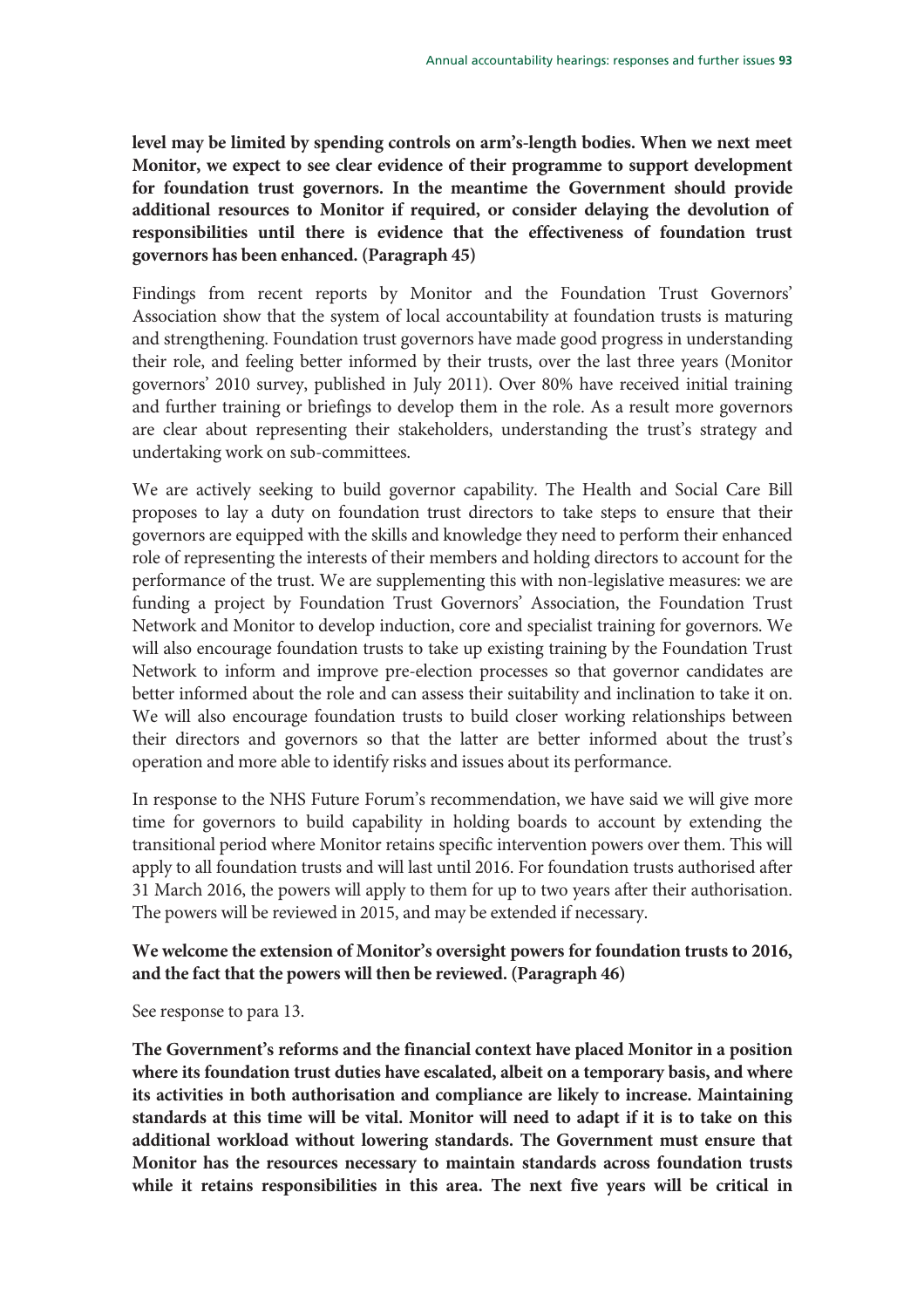## **ensuring that foundation trusts are in a fit state to survive and thrive in the new health landscape. (Paragraph 47)**

See response to para 45. The Department will continue to discuss managing the transitional period with Monitor including the issue of resources.

#### *Monitor's new role under the Health and Social Care Bill*

**We welcome the fact that Monitor's new role, as set out in the Health and Social Care Bill, has been more clearly defined following the Future Forum process. The change in 'signal' from 'economic regulator' to 'sector regulator' is also welcome, and will address some of the concerns raised following the introduction of the Bill. It is unclear whether the change will result in challenges under competition law being handled in the way the Government hopes. It is also the case, as has been acknowledged by Monitor, that competition law in this area is largely untested. This is another area where Monitor's future workload is somewhat unpredictable. Monitor will need to plan for a range of contingencies, and the Government will need to adapt its support as appropriate. (Paragraph 55)** 

Monitor to comment on operational aspects.

The Department will continue to discuss such issues with Monitor as they develop.

**The scale of change in Monitor's operations is significant and many parts of Monitor's future role remain uncertain or unclear. This continuing uncertainty further complicates an already complex and challenging process of adapting to a substantial new role while maintaining residual foundation trust responsibilities. It is vital that the transition period is carefully managed, with each of Monitor's responsibilities, both old and new, being executed to a high standard. We are confident that Monitor is aware of the scale of this challenge, and we note that Monitor has begun to plan for the transition to its new role, as far as possible. When we revisit this topic next year we will evaluate how well Monitor has undertaken this transition. (Paragraph 61)** 

Monitor to comment on operational aspects.

**The Health and Social Care Bill further increase the level of cooperation required between Monitor and the Care Quality Commission, with the joint licensing scheme requiring particularly close interaction. In consequence, we discussed with Monitor the potential for merging the two organisations. We note that there are strong arguments in favour of retaining a separate regulator for quality issues; a single regulator would require substantial safeguards to ensure that quality and safety did not come second to financial concerns. We are also concerned about the scale of challenges facing Monitor and the CQC, both of which are going through complicated transition periods, coupled with continuing uncertainty and financial risk in the health landscape. Given these factors, and despite the obvious risk of overlap, we do not think it would be appropriate to consider merging the two organisations at this time. (Paragraph 69)** 

The Department agrees that it would not be appropriate to consider merging the two organisations at this time.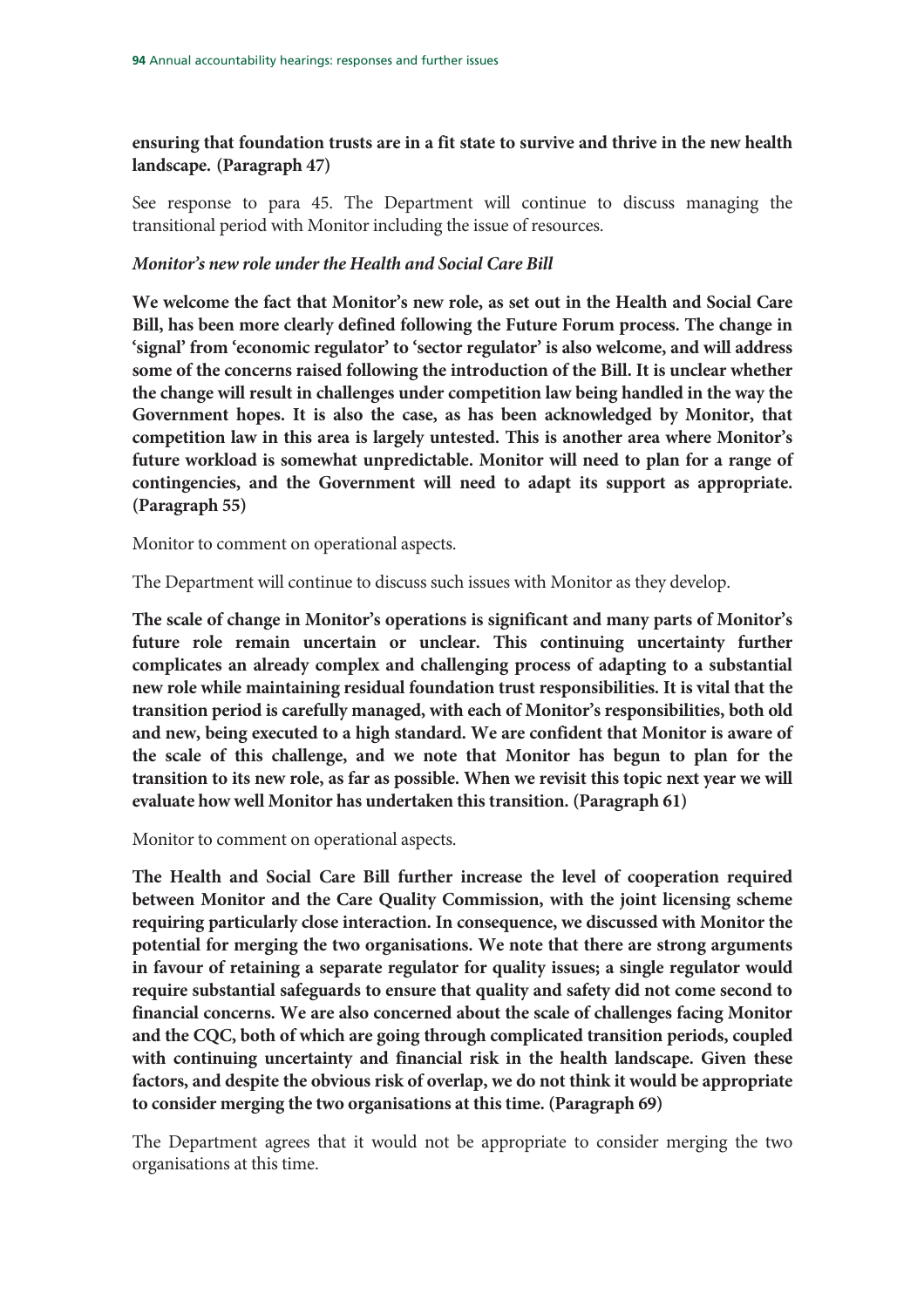# Appendix 8: Monitor's Response

#### **Introduction**

This memorandum is Monitor's response to the Health Select Committee's tenth report,<sup>29</sup> following its annual accountability hearing with Monitor.

Monitor welcomes the Health Select Committee's annual accountability hearing and subsequent report into Monitor. The Committee has identified a number of key areas where Monitor is performing well, including maintaining its rigorous assessment process for prospective foundation trusts and increasing its monitoring of financial risk.

The Committee has also made helpful suggestions for example in relation to the proposals outlined in the Health and Social Care Bill which will inform Monitor's thinking as it takes forward its proposed new role.

Our response to each of the conclusions and recommendations set out in the Health Select Committee's report is given below

Responses to the Committee's conclusions and recommendations (the points in bold are the recommendations made by the Committee)

24. **Monitor's operations over the past year have taken place in an extremely challenging context—not only in terms of its own changing role under the Health and Social Care Bill and the arm's-length bodies review, but also in terms of the wider pressures and change in the healthcare landscape. Although the proposed revisions to the Health and Social Care Bill have helped to define Monitor's future role more clearly, and some uncertainty will be removed as the Bill progresses through Parliament, Monitor will continue to operate in an extremely challenging context in the years to come. (Paragraph 10)** 

#### **Monitor's response**

As the Committee acknowledges, Monitor has faced a number of challenges over the past year, and we look forward to greater clarity on our proposed new role once the Health and Social Care Bill has completed its passage through Parliament.

In terms of the challenges to our workload, there have been five key reasons for this increase:

first, the increase in risk-assessing transactions, in particular resulting from the Department of Health's Transforming Community Services (TCS) initiative;

second, our ongoing assistance with the Mid Staffordshire Public Inquiry;

third, more assessments for foundation trust status have been carried out;

<sup>29</sup> Health Committee – Tenth Report Annual accountability hearing with Monitor, September 2011 http://www.publications.parliament.uk/pa/cm201012/cmselect/cmhealth/1431/143102.htm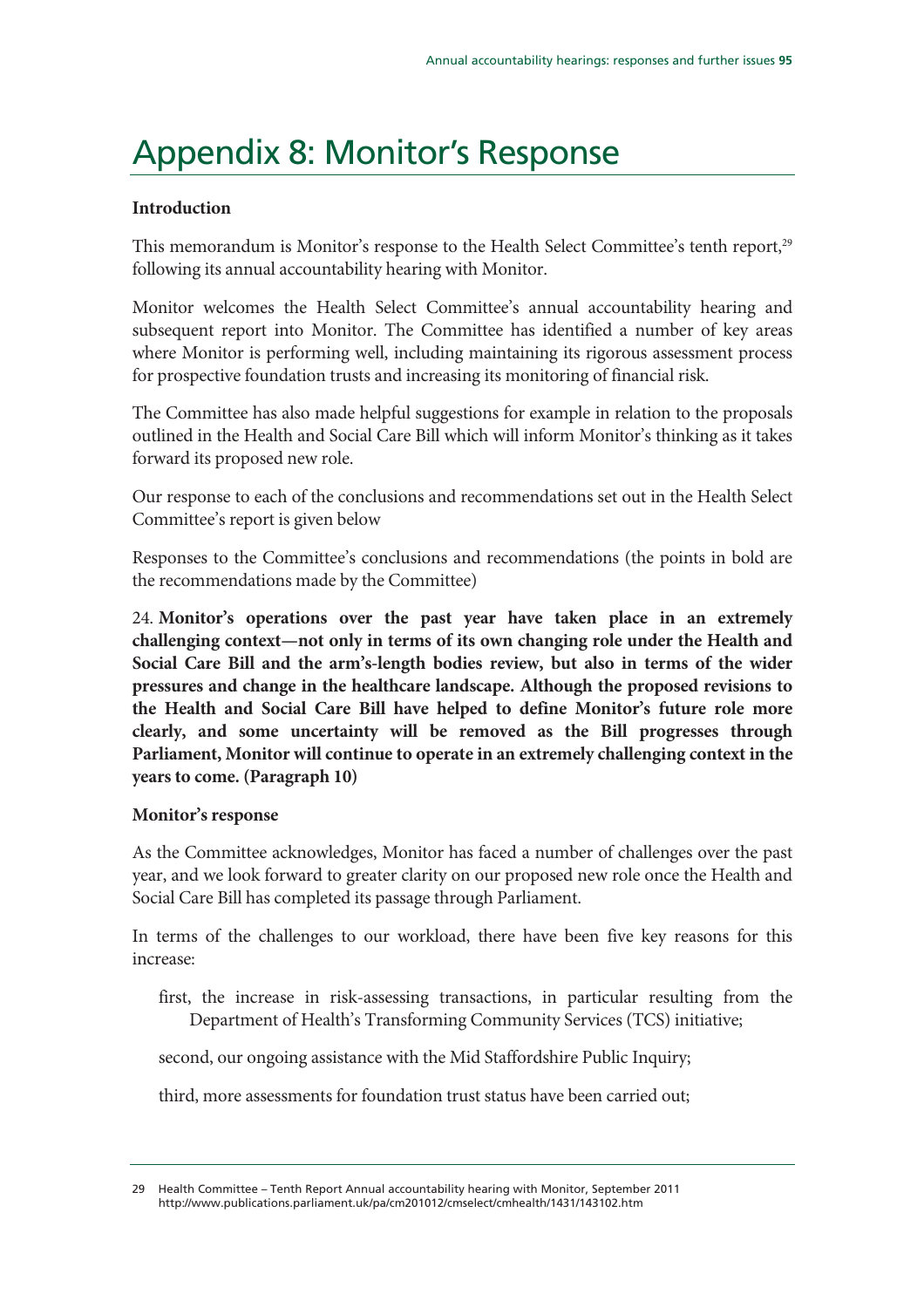fourth, more problems have been identified within foundation trusts;

finally, supporting the Department of Health in the development of proposals for Monitor's new role.

In order to address this increased workload, we have reviewed the capacity and capability of these teams and increased staff levels as a result. We are likely to see a further increase in staff numbers over the next year. We will need to plan and manage that resource around specific areas of need. This includes the Government's target to authorise all remaining NHS trusts as foundation trusts by 2014. On compliance, an increase in inspections by the Care Quality Commission and the effect on trusts of the increasingly difficult financial environment are expected to present the main challenges to our capacity. To ensure that we remain a tightly-resourced and focused organisation which is as cost-effective as possible, we will continue to rely on buying-in expertise during times of peak activity and for work on specialised subjects/projects. This includes additional IT and legal support as necessary, as well as additional capacity around our Annual Planning Round, specific projects and other busy periods.

25. **Monitor faces a significant challenge in assessing and authorising for foundation trust status the remaining NHS trusts. We welcome the Government's decision to change April 2014 from a legal deadline for the completion of this process to a less rigid target, albeit one the Government expects to be met. Nevertheless, sheer numbers alone make the assessment task formidable, and the Government must be prepared to be even more flexible if circumstances demand it. (Paragraph 13)** 

#### **Monitor's response**

Monitor welcomes the Government's commitment to an all foundation trust sector. We believe that the process of preparing for, applying and achieving foundation trust status improves the quality of governance and financial management at a trust, to the benefit of patients and taxpayers, and there is analytical evidence to support this view.

To become a foundation trust, the organisation must be able to demonstrate that it has strong governance, is providing quality care, and has sound finances. In Monitor's view, these are standards that all providers of NHS care should be expected to meet, and we remain supportive of all trusts achieving the standards necessary to become foundation trusts, including ambulance and community trusts.

However, 2010/11 saw only 11 trusts referred to Monitor by the Department of Health. Out of these, seven were authorised. Approximately<sup>30</sup> 115 NHS trusts (70 acute trusts; 19 community trusts; 15 mental health trusts; nine ambulance trusts; and two care/ learning disability trusts) are yet to become foundation trusts or find an alternative solution.

This situation will have to improve significantly in 2011/12 if we are to assess and authorise all trusts (including ambulance and community trusts) by the Department of Health's April 2014 target date. This could mean starting up to five assessments a month.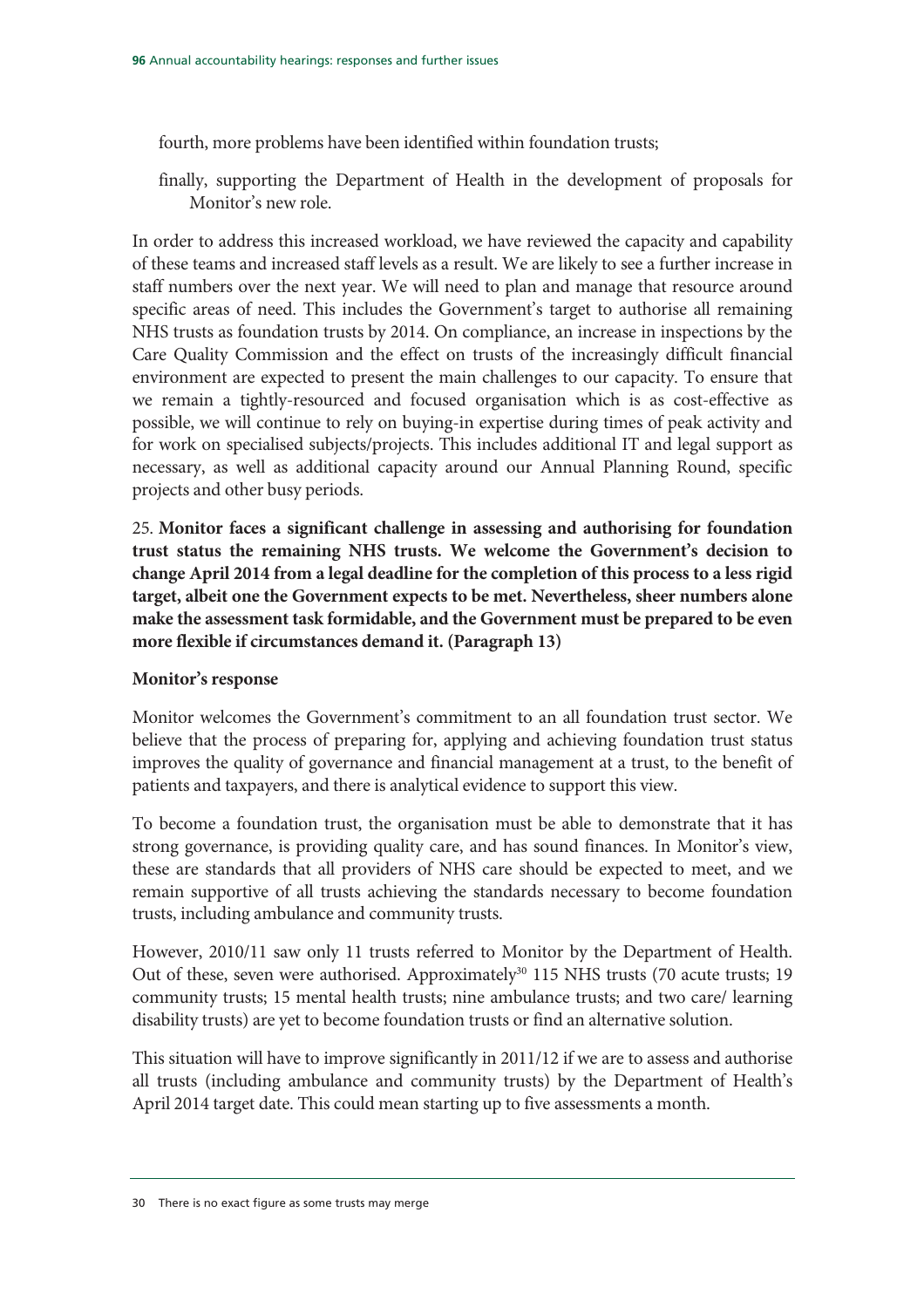We agree with the view of the National Audit Office (NAO) that the Department of Health has made a concerted effort to identify the challenges faced by the remaining NHS trusts seeking foundation status.<sup>31</sup> All trusts have now signed tripartite agreements setting out how they intend to move forward and we will continue to work closely with the Department of Health to support the process as much as we can.

26. **Monitor needs to be in a position to respond to the demands of applicant trusts, rather than trusts' programmes being artificially accelerated or delayed in line with Monitor's capacity. Monitor will, however, only be able to function effectively if the flow of applications through the pipeline is phased and not back-loaded. The Department of Health therefore needs to manage the progress of applications as far as possible to ensure Monitor is able to work effectively. Where this is not possible, the Department must either provide Monitor with the necessary resources to temporarily increase its assessment capacity, or should relax deadlines for a particular trust to enable assessment to be undertaken with due care and consideration. (Paragraph 17)** 

#### **Monitor's response**

Monitor welcomes this recommendation. We have been clear that, providing we have a steady flow of applicants which are well prepared by the time they enter our assessment process, it is possible that the majority of NHS trusts will be able to be considered by Monitor for foundation trust status by the 2014 deadline. However, it will not be possible to carry out the thorough assessment that Monitor's process requires if the majority of the remaining NHS trusts enter the Monitor pipeline at the same time.

It is difficult to increase capacity rapidly in our assessment teams and maintain the rigorous standards of the process. We are taking steps to address this problem by working closely with the Department and we will batch trusts into groups based on an initial assessment of their application. With careful planning we believe it will be possible to increase capacity on a temporary basis to meet this challenge, but it would not be possible to deal with the majority of the remaining trusts simultaneously.

27. **The Department must resist the temptation to artificially accelerate the process by referring trusts to Monitor before they have reached an appropriate level – to do so would only hinder Monitor's capacity to handle more realistic applications. (Paragraph 18)** 

#### **Monitor's response**

We agree that referring trusts to us too early could unnecessarily overburden our assessment team.

Monitor's main priority is to ensure that our assessment standards remain rigorous and consistent throughout the drive to ensure all eligible trusts reach foundation trust status. The rigour of our assessment process is widely acknowledged and we will continue to maintain our high standards and to obtain assurance from the CQC to ensure that only

<sup>31</sup> Amyas Morse, head of the National Audit Office (13 October, 2011) http://www.nao.org.uk/publications/1012/foundation\_trusts.aspx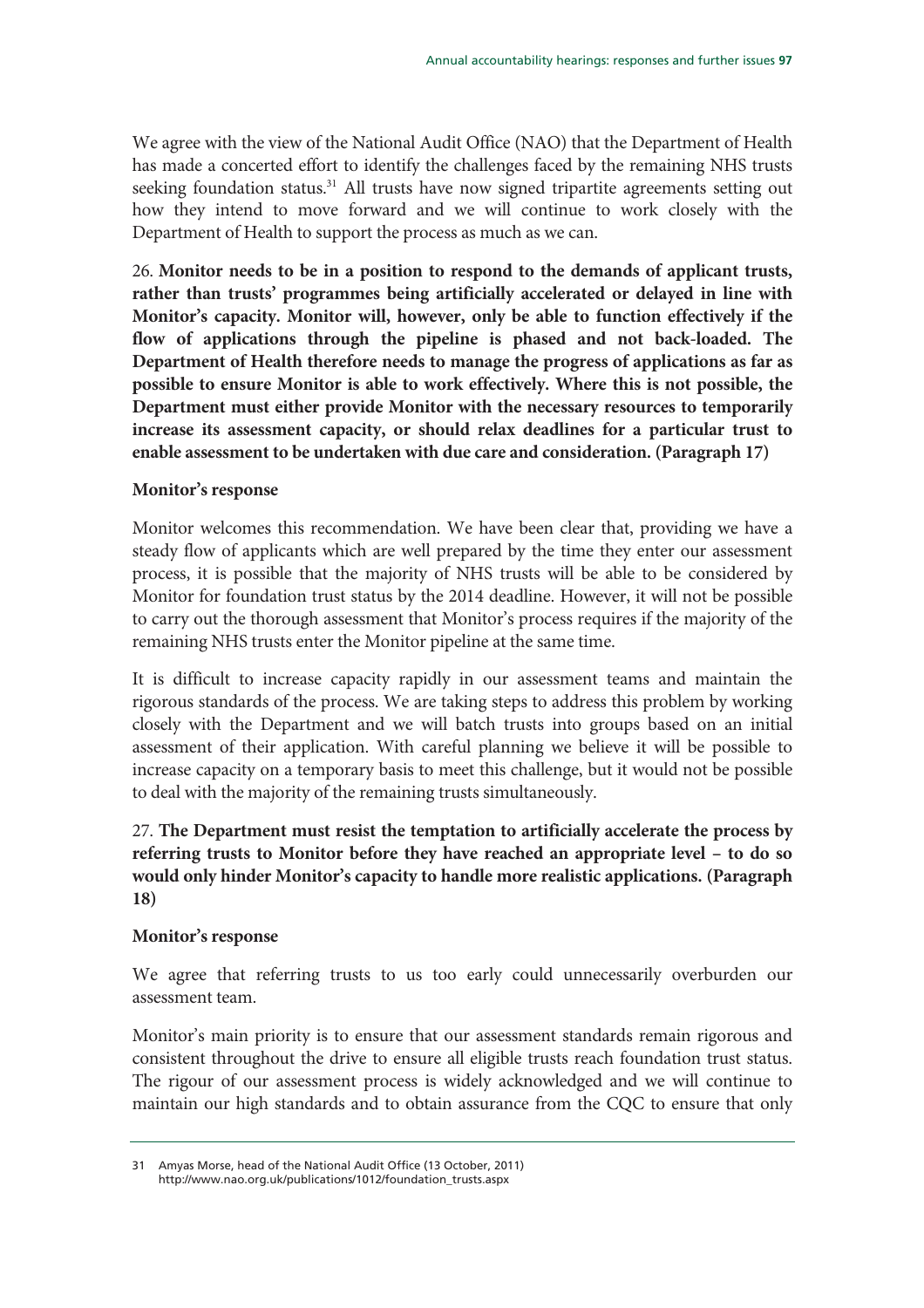those organisations that are providing quality care and are financially and clinically viable, well-governed and legally constituted are authorised. It is not in the interests of patients and the public for trusts that are not well run or financially strong to be granted the independence and autonomy that comes with foundation trust status, and we therefore do not and will not approve trusts for foundation trust status unless they can demonstrate this. Our experience of working with the Department shows that it is taking its role of referring trusts when they are ready to enter our assessment process very seriously. If they were not, there would be an increased number of deferred applications and inefficient use of Monitor's assessment capacity. The Government has stated that it has no intention of asking Monitor to lower its assessment standards, and Monitor welcomes this commitment.

28. **The Committee strongly supports the view that the standards for authorising foundation trusts must not fall as a result of the Government's desire to see all remaining NHS trusts become foundation trusts. We welcome the assurances on this point from both Monitor and the Government. We note that Monitor intends to review its approach to assessment in order to accommodate the extra demands on its capacity. It is imperative that any change in process does not alter the standards expected of aspiring foundation trusts, either directly or as a result of the space created by a less comprehensive process. (Paragraph 25)** 

#### **Monitor's response**

As stated above, it is our priority to maintain the rigorous standards of our assessment process. There is no question of Monitor lowering its assessment bar or relaxing standards for authorisation as an NHS Foundation Trust.

29. **Monitor's assessments of Foundation Trust performance show that although many foundation trusts are performing well, a significant proportion are still struggling to meet financial and governance standards. (Paragraph 27)** 

#### **Monitor's response**

The most recent review of foundation trust performance was for the first quarter of 2011/12.32 On finances, the results for the first three months indicate that overall the foundation trust sector is performing slightly ahead of plan. This is encouraging in the context of the financial pressure on the NHS. However, there is an increase in the number of foundation trusts facing significant financial challenges. We are looking closely at these and taking regulatory action in several cases to make sure that the issues are addressed. We will be working closely with the most financially challenged trusts to ensure they focus on long term solutions bringing to bear our growing experience of doing this.

The NHS as a whole, and the foundation trust sector within it, faces the challenge of improving value – increasing the quality and quantity of care provided for every pound spent. Foundation trusts are planning to deliver the most challenging Cost Improvement Plans to date. While they are slightly behind their plan in delivering these, they are ahead of where they were this time last year. We are clear that proper planning should make the

<sup>32</sup> NHS foundation trusts: review of three months to 30 June 2011 http://www.monitor-nhsft.gov.uk/home/ourpublications/reports-about-foundation-trusts/nhs-foundation-trusts-quarterly-reports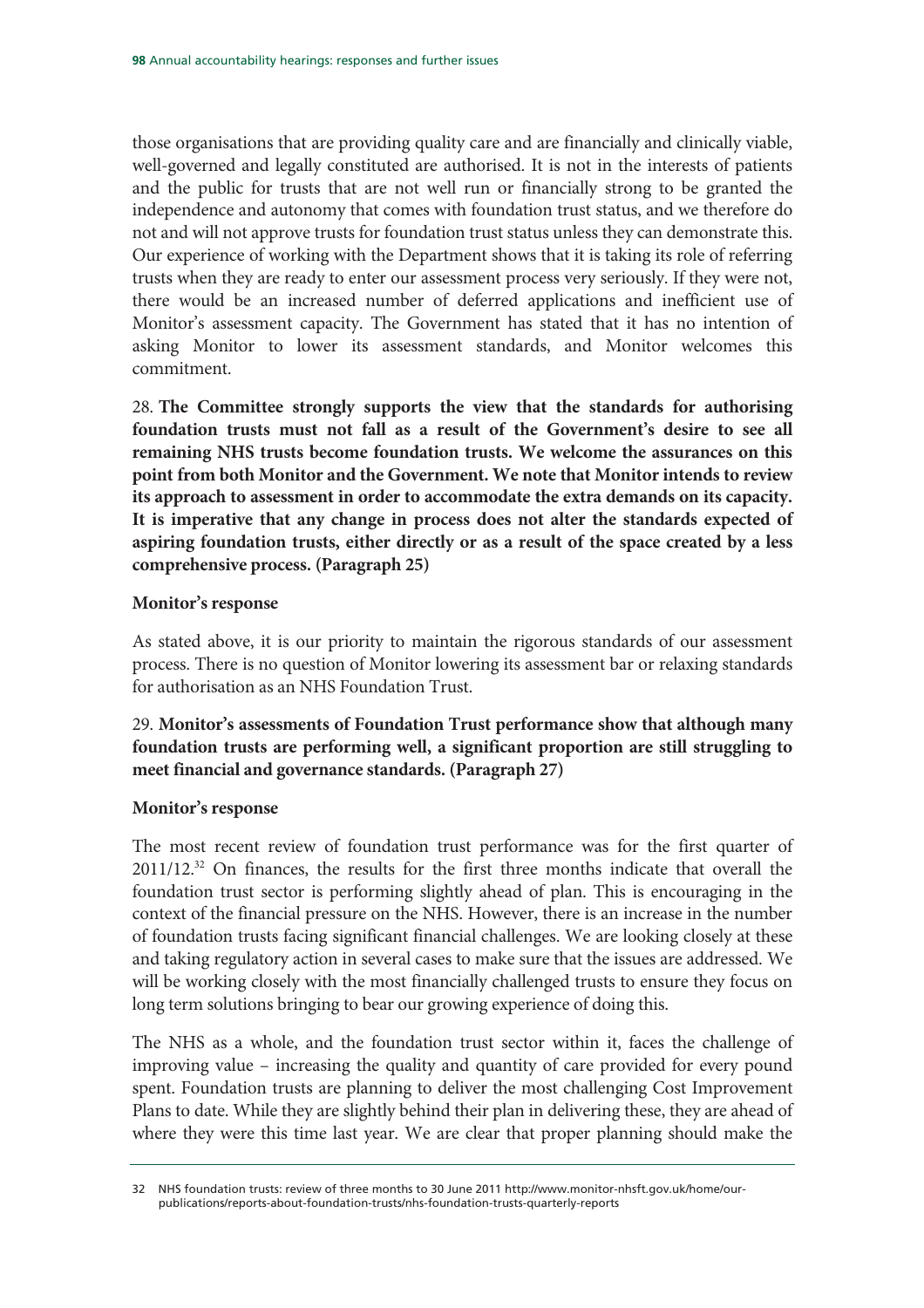plans achievable and we are equally clear that efficiencies must never be made at the expense of the quality of care patients receive.

There is also a higher number of foundation trusts with outstanding compliance actions with the Care Quality Commission (CQC) than was anticipated in their annual plans. This is due to an increase since quarter four 2010/11 in the number of trusts where the CQC has moderate concerns. We have reflected this in our risk ratings, resulting in a higher number of trusts assigned an amber-red risk rating to indicate that there could be some concerns about the overall governance of these trusts. We will take action if we establish that is the case.

30. **It is clear that some of the improvement in the numbers of foundation trusts in significant breach is accounted for by changes in targets which have been introduced by the Government. We agree that Monitor's compliance criteria should reflect the performance measurements used by NHS Commissioners, the CQC and the Government. (Paragraph 29)** 

#### **Monitor's response**

Monitor welcomes the fact that the Committee supports our use of national standards and targets as proxy indicators for effective governance. However, we will continue to review the appropriateness of this approach.

31. **The Committee believes that the parallel existence of Monitor and the CQC creates a significant risk of cost and process duplication between the two bodies. It is essential that the scope and function of each body is clearly defined and that both bodies observe the limits of their responsibilities, while retaining a holistic view of the regulated organisations. (Paragraph 31)** 

**And 17. The Health and Social Care Bill further increases the level of cooperation required between Monitor and the Care Quality Commission, with the joint licensing scheme requiring particularly close interaction. In consequence, we discussed with Monitor the potential for merging the two organisations. We note that there are strong arguments in favour of retaining a separate regulator for quality issues: a single regulator would require substantial safeguards to ensure that quality and safety did not come second to financial concerns. We are also concerned about the scale of the challenges facing Monitor and the CQC, both of which are going through complicated transition periods, coupled with continuing uncertainty and financial risk in the healthcare landscape. Given these factors, and despite the obvious risk of overlap, we do not think it would be appropriate to consider merging the two organisations at this time. (Paragraph 69)** 

#### **Monitor's response**

We welcome the fact that the Committee recognises the important arguments in favour of retaining the current regulatory system. We believe it is important that patients know that one regulator is directly responsible for looking after what they care about most - safety and quality. This is the CQC's role. To be able to do this important job properly, it is desirable that there is no risk of the CQC being influenced or distracted by financial considerations, especially given the complex nature of quality measurement in healthcare.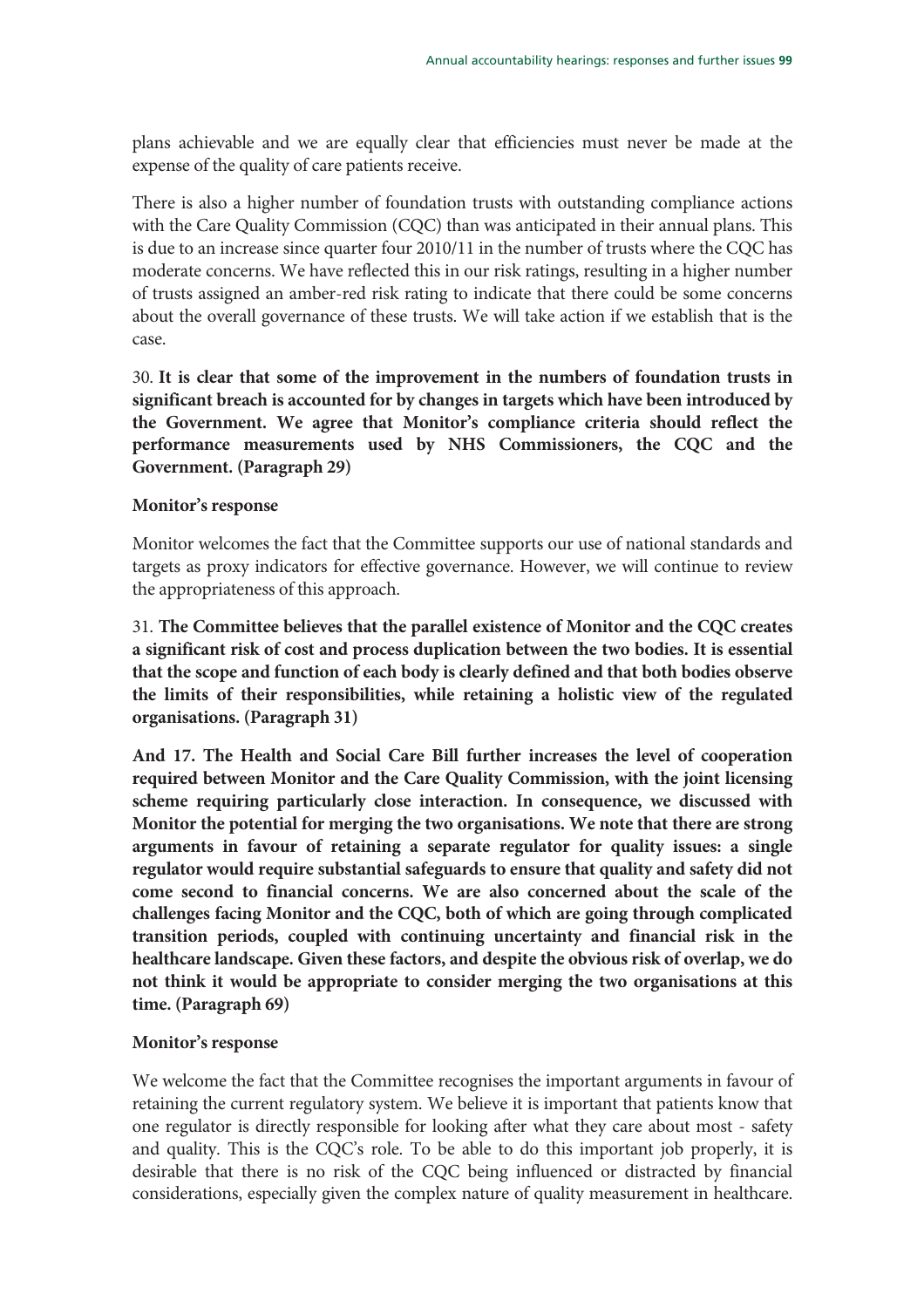Of course, there is a need to look at quality and financial performance together. This is first and foremost the job of trust boards. Monitor's job is to make sure that trust boards are undertaking this critical role effectively, and to take action if they are not.

Monitor set out its full views on this issue in its supplementary evidence to the Committee. We agree that it is important that the scope and function of Monitor and the CQC are clearly defined and that there is no duplication. Monitor and the CQC work closely together and have distinct but complementary roles. Both organisations are committed to working together to identify where improvement is needed, and to ensuring that our approach is co-ordinated in order to deliver real benefits for patients.

32. **It is right that Monitor adapts its regulatory approach and its use of formal intervention powers to reflect the circumstances of individual cases and we accept Monitor's reasons for not using its formal powers in 2010–11. Nevertheless, we encourage Monitor not to be reticent to use its formal powers when necessary, and to regularly review the progress of trusts in significant breach. (Paragraph 33)** 

#### **Monitor's response**

Monitor welcomes the Committee's finding that Monitor is right to consider its regulatory approach and use of formal intervention powers on a case by case basis.

Where we feel that we need to use our powers to make improvements at foundation trusts that are in difficulty, we will not hesitate to do so. Indeed, since the Committee met with Monitor we have used our powers to intervene at University Hospitals Morecambe Bay NHS Foundation Trust, requiring the Trust to take actions to address our governance concerns.

33. **Over the next year, Monitor's foundation trust compliance role will become harder and more important. It must be prepared and resourced to meet this challenge. There will be more foundation trusts, many of them newly authorised, struggling to make demanding efficiency gains and to manage upheaval in the health landscape. Existing foundation trusts will also be affected. In this light, we welcome the fact that Monitor is increasing its monitoring of financial risk. We encourage Monitor to remain vigilant for further areas where closer scrutiny is needed. (Paragraph 36)** 

#### **Monitor's response**

Monitor agrees with the Committee that its compliance role will become increasingly important as the economic environment becomes more challenging. Our approach is designed to focus foundation trust boards on identifying emerging challenges and future risks and we will seek to continue to ensure that they prepare effectively for the tough financial challenges they face.

For example, we have developed our approach on quality governance to place extra scrutiny on boards' understanding of potential risks to patient services. Quality governance looks at how boards identify and manage risks to quality, act against poor performance, and implement plans to drive continuous improvement in patient care. We also work closely with the CQC in this respect, using their judgements on standards of care to inform our own decisions about the effectiveness of trust boards' focus on quality governance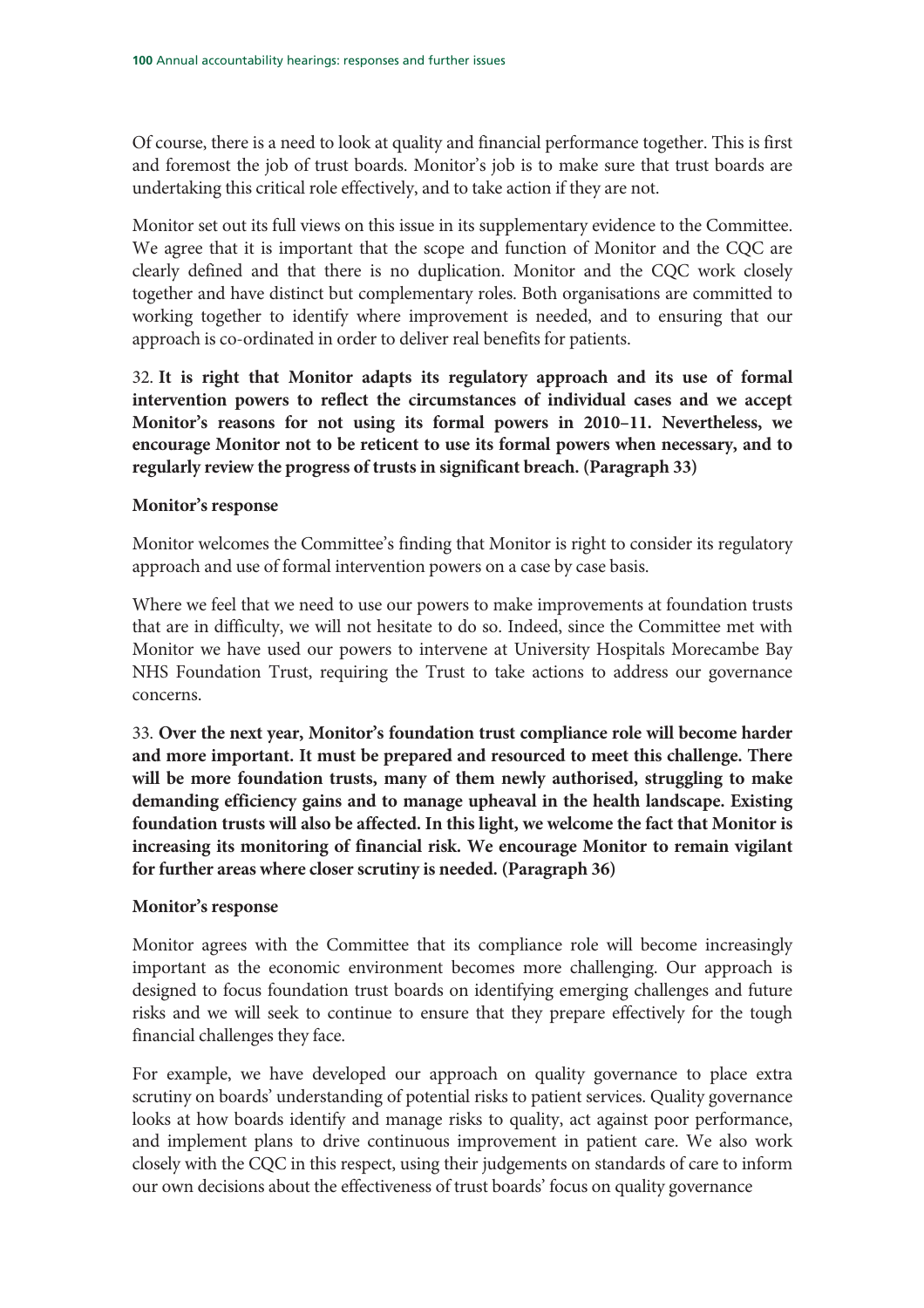We also anticipate an increase in the number of mergers and acquisitions involving NHS foundation trusts and other providers that will require risk assessment by Monitor's compliance teams.

We will consider any necessary changes to our regulatory approach to ensure it remains fit for purpose as circumstances evolve. For example, we have included in our Compliance Framework measures to scrutinise the performance of community services provided by foundation trusts.

34. **We are concerned about the proposals in the Health and Social Care Bill to reduce the financial oversight role of Monitor and increase the responsibilities of foundation trust governors in this area. We draw the attention of the House to the fact that Monitor reported in March 2011 that failures of governance within existing foundation trusts were a significant contributory cause to cases of significant breach during 2010 and we see little or no evidence that this position has changed sufficiently to justify the additional responsibility being placed on foundation trust governors. (Paragraph 41)** 

**And 13. We welcome the extension of Monitor's oversight powers for foundation trusts to 2016, and the fact that the powers will then be reviewed. (Paragraph 46)** 

#### **Monitor's response**

We welcome the amendments to the Health and Social Care Bill which outline that Monitor's compliance regime will now continue until 2016. This should give time to develop appropriate governance arrangements for foundation trusts, and will give governors the time to learn how to use their powers effectively, which is in the best interest of patients.

As the Committee highlights, it is not yet clear what will happen post-2016. However the proposed new responsibilities for governors mean that a step-change is needed in the capability of governors. This is a major development challenge where an early start is needed if it is to be effectively addressed.

35. **Development will be necessary if foundation trust governors are to have the skills required to successfully take on their new responsibilities and operate effectively in the new landscape. We note that Monitor's ability to provide development at the required level may be limited by spending controls on arm's-length bodies. When we next meet with Monitor, we expect to see clear evidence of their programme to support development for foundation trust governors. In the meantime the Government should provide additional resources to Monitor if required, or consider delaying the devolution of responsibilities until there is evidence that the effectiveness of foundation trust governors has been enhanced. (Paragraph 45)** 

#### **Monitor's response**

The Department of Health is leading on the development of governors to take on their new responsibilities. We are contributing to this work, along with others including the FTN and FTGA.

36. **The Government's reforms and the financial context have placed Monitor in a position where its foundation trust duties have escalated, albeit on a temporary basis,**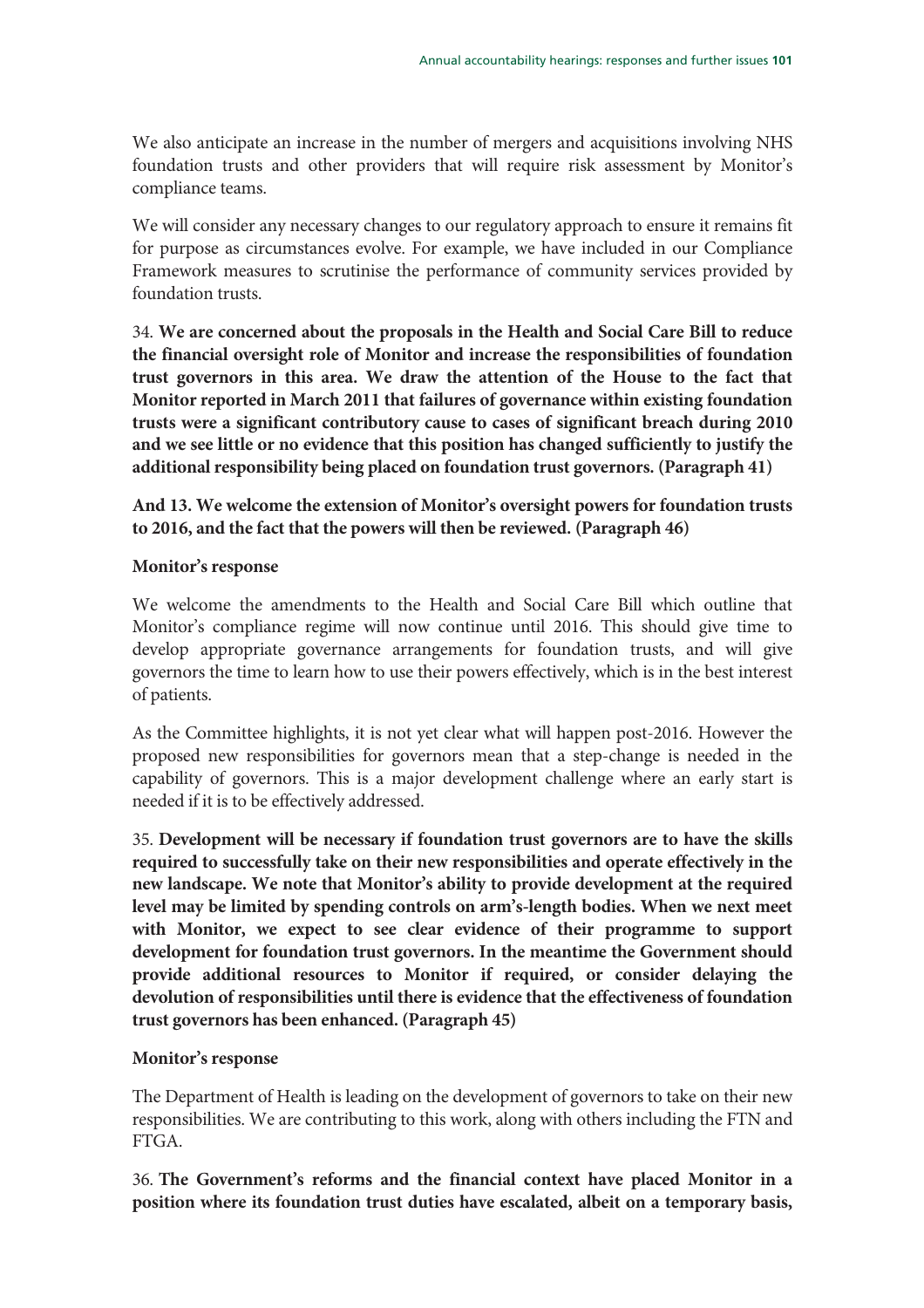**and where its activities in both authorisation and compliance are likely to increase. Maintaining standards at this time will be vital. Monitor will need to adapt if it is to take on this additional workload without lowering its standards. The Government must ensure that Monitor has the resources necessary to maintain standards across foundation trusts while it retains responsibilities in this area. The next five years will be critical in ensuring that foundation trusts are in a fit state to survive and thrive in the new health landscape. (Paragraph 47)** 

#### **Monitor's response**

Monitor welcomes this recommendation. We are determined to ensure that high standards are maintained. To achieve this, our approach is centred on trying to identify problems as early as we can. We have an effective process to identify foundation trusts that are at risk of getting into difficulty in their financial or quality governance and to intervene if necessary. If we find that we are at any time resource constrained our first priority will be to focus on ensuring the ongoing quality of governance at existing foundation trusts.

37. **We welcome the fact that Monitor's new role, as set out in the Health and Social Care Bill, has been more clearly defined following the Future Forum process. The change in 'signal' from 'economic regulator' to 'sector regulator' is also welcome, and will address some of the concerns raised following the introduction of the Bill. It is unclear whether the change will result in challenges under competition law being handled in the way the Government hopes. It is also the case, as has been acknowledged by Monitor, that competition law in this area is largely untested. This is another area where Monitor's future workload is somewhat unpredictable. Monitor will need to plan for a range of contingencies, and the Government will need to adapt its support as appropriate. (Paragraph 55)** 

#### **Monitor's response**

Monitor also welcomes the clearer definition of its role following the Future Forum process. The changes provide helpful clarity and constraints on Monitor's role and how Monitor acts. They make it clear that our role would be to put patients first and to protect and promote their interests. In our view, this is absolutely right.

In terms of the Committee's point on Monitor's workload, we agree there is a need to plan for a range of contingencies and will ensure that this recommendation in reflected in our planning.

38. **The scale of change in Monitor's operations is significant, and many parts of Monitor's future role remain uncertain or unclear. This continuing uncertainty further complicates an already complex and challenging process of adapting to a substantial new role while maintaining residual foundation trust responsibilities. It is vital that the transition period is carefully managed, with each of Monitor's responsibilities, both old and new, being executed to a high standard. We are confident that Monitor is aware of the scale of this challenge, and we note that Monitor has begun to plan for the transition to its new role, as far as this is possible. When we revisit this topic next year we will evaluate how well Monitor has undertaken this transition. (Paragraph 61)**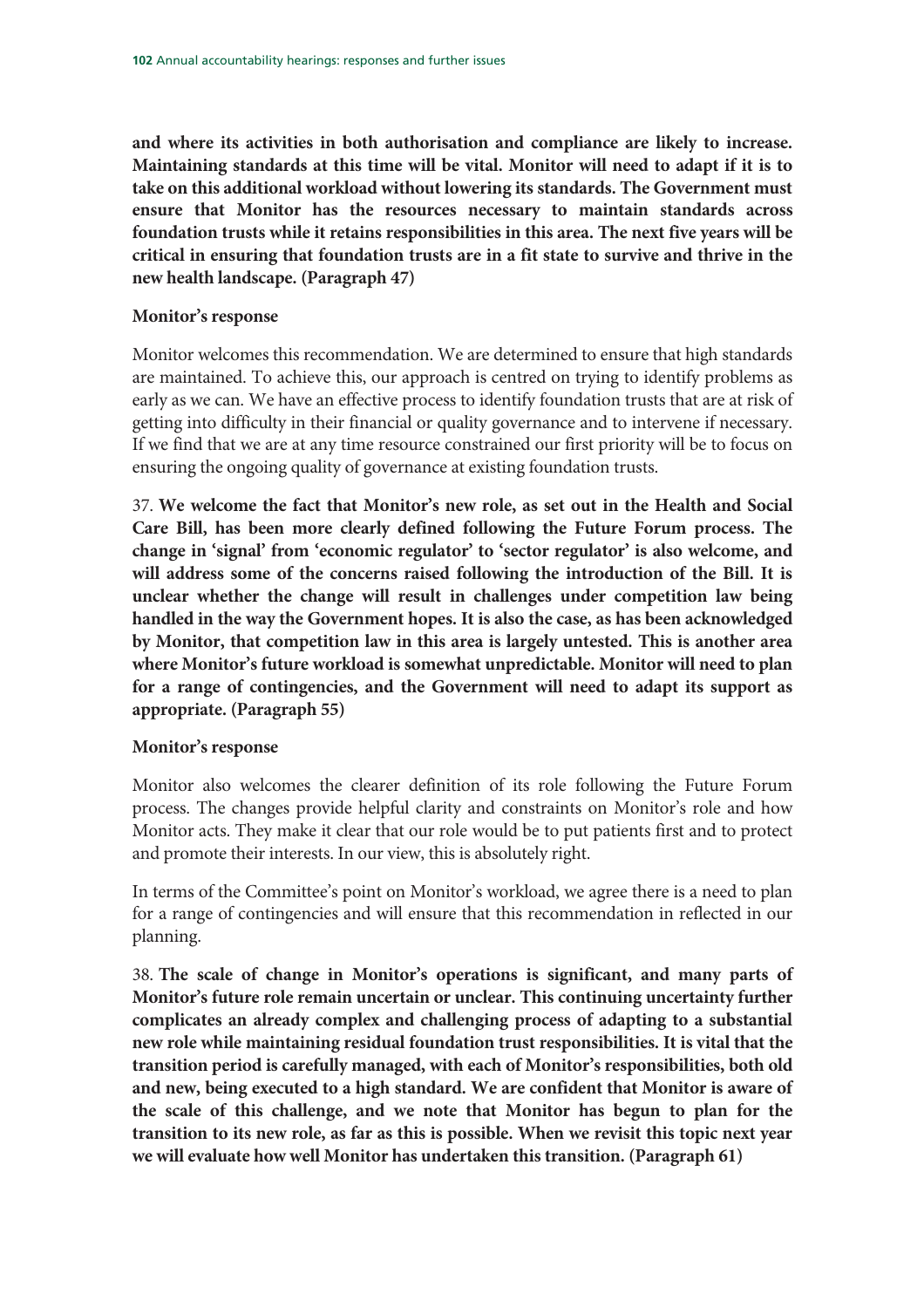#### **Monitor's response**

Monitor agrees it is vital that the transition period is carefully managed. As we outlined in our oral evidence, and as the Committee acknowledges, Monitor has begun to plan for the transition to the new role. Once the Parliamentary process has been completed, Monitor's priority will be to ensure that arrangements are put in place as quickly as possible to manage the transition effectively. We are keen to move into the detailed implementation phase.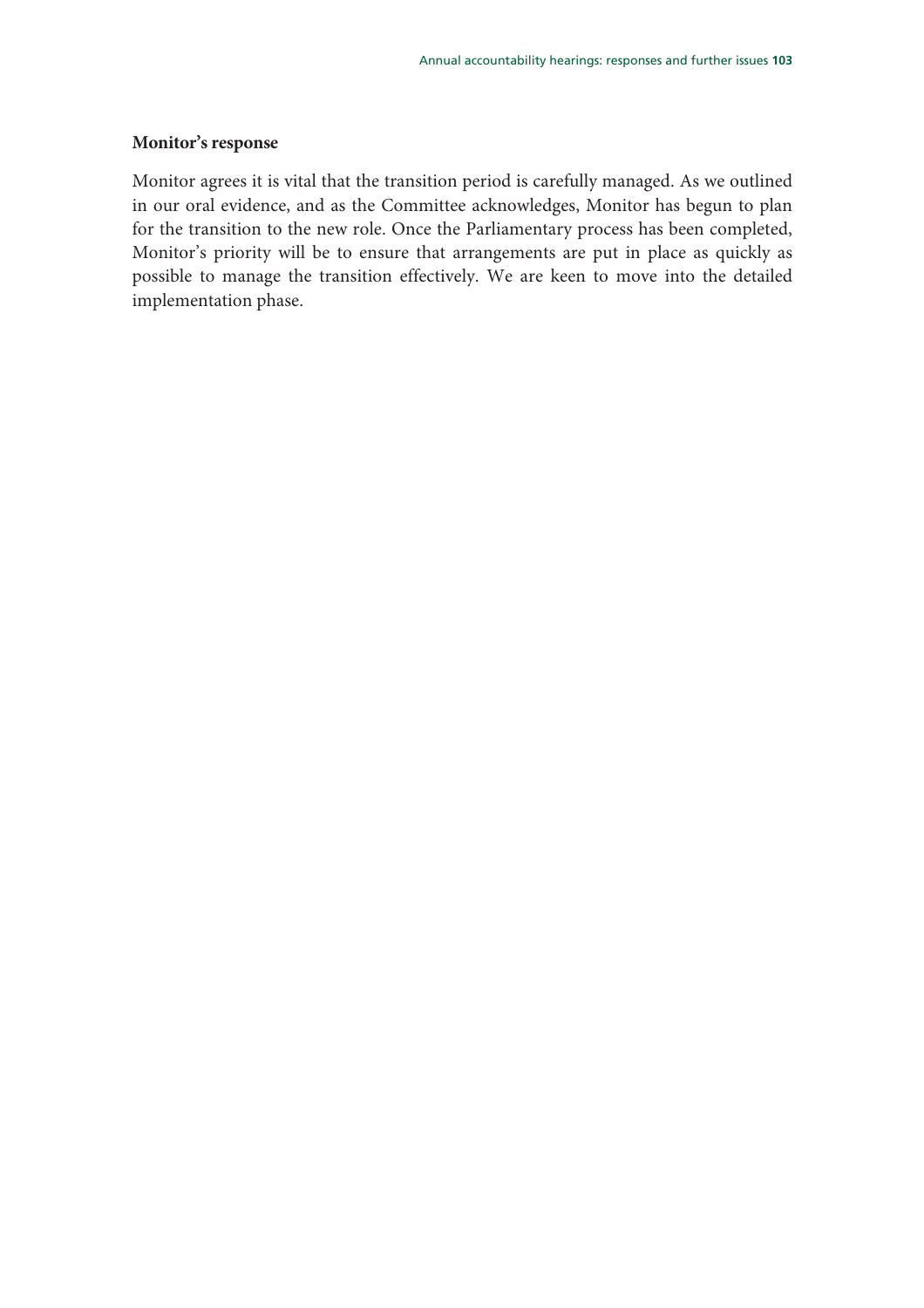## Formal Minutes

#### **Tuesday 28 February 2012**

Members present:

Mr Stephen Dorrell, in the Chair

Barbara Keeley Mr Virendra Sharma Chris Skidmore David Tredinnick

Draft Report (Annual accountability hearings: responses and further issues), proposed by the Chair, brought up and read.

Ordered, That the draft Report be read a second time, paragraph by paragraph.

Paragraphs 1 to 21 read and agreed to.

Annex agreed to.

Resolved, That the Report be the Fifteenth Report of the Committee to the House.

Ordered, That the Chair make the Report to the House.

Ordered, That embargoed copies of the Report be made available, in accordance with the provisions of Standing Order No. 134.

Written evidence was ordered to be reported to the House for printing with the Report.

Written evidence was ordered to be reported to the House for publishing on the Internet.

[Adjourned till Tuesday 6 March at 10.00 am